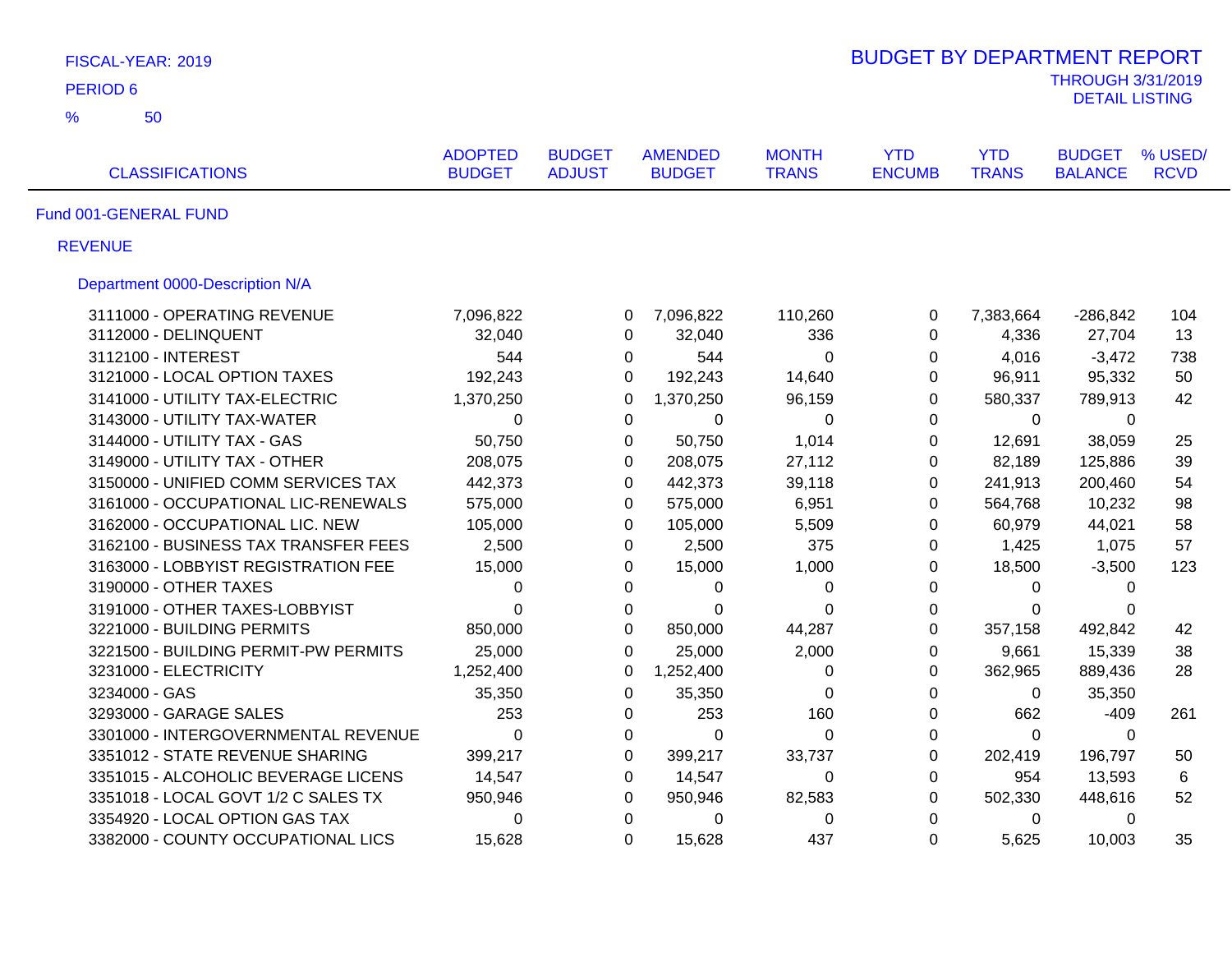|                                      | <b>ADOPTED</b> | <b>BUDGET</b> | <b>AMENDED</b> | <b>MONTH</b>   | <b>YTD</b>    | <b>YTD</b>   | <b>BUDGET</b>  | % USED/         |
|--------------------------------------|----------------|---------------|----------------|----------------|---------------|--------------|----------------|-----------------|
| <b>CLASSIFICATIONS</b>               | <b>BUDGET</b>  | <b>ADJUST</b> | <b>BUDGET</b>  | <b>TRANS</b>   | <b>ENCUMB</b> | <b>TRANS</b> | <b>BALANCE</b> | <b>RCVD</b>     |
| 3412000 - ZONING HEARING FEES        | 32,960         | 0             | 32,960         | $\Omega$       | 0             | 6,000        | 26,960         | $\overline{18}$ |
| 3413000 - PLANNING & ZONING FEES     | 41,200         | 0             | 41,200         | 6,375          | 0             | 24,443       | 16,757         | 59              |
| 3413001 - LIEN SEARCH FEES           | 14,412         | 0             | 14,412         | 1,630          | 0             | 7,930        | 6,482          | 55              |
| 3413002 - SPECIAL EVENTS APP         | 3,390          | 0             | 3,390          | 1,120          | 0             | 2,830        | 560            | 83              |
| 3414000 - MICROFILM SALES            | 1,315          | 0             | 1,315          | 184            | 0             | 1,028        | 288            | 78              |
| 3419010 - BLDG & ZON REINSPECT FEES  | 300            | 0             | 300            | $\Omega$       | 0             | 100          | 200            | 33              |
| 3419030 - CERT OF USE/OCCUPANCY      | 22,000         | 0             | 22,000         | 800            | 0             | 10,000       | 12,000         | 45              |
| 3419040 - CODE ENFORCEMENT FINES     | 109,844        | 0             | 109,844        | 3,382          | 0             | 34,068       | 75,777         | 31              |
| 3419051 - BACKGROUND, NOTARY, COPIES | 21,124         | 0             | 21,124         | 1,727          | 0             | 8,617        | 12,507         | 40              |
| 3421010 - POLICE SERVICES            | 38,360         | 0             | 38,360         | 4,764          | 0             | 17,005       | 21,355         | 44              |
| 3421021 - TOWING ADMIN FEE           | 5,558          | 0             | 5,558          | 0              | 0             | 0            | 5,558          |                 |
| 3421025 - SCHL CRSNG GRDS- CTY REIM  | 25,000         | 0             | 25,000         | 147            | 0             | 6,375        | 18,625         | 25              |
| 3434100 - SOLID WASTE CHARGES        | 21,512         | 0             | 21,512         | 4,426          | 0             | 12,824       | 8,688          | 59              |
| 3434200 - PRIVATE HAULERS PERMIT FE  | 607,289        | 0             | 607,289        | 46,519         | 0             | 341,372      | 265,917        | 56              |
| 3445100 - PARKING PERMITS            | 113,506        | 0             | 113,506        | 15,841         | 0             | 61,940       | 51,566         | 54              |
| 3445200 - PARKING METERS FRANCHISE   | 1,778,925      | 0             | 1,778,925      | 178,342        | 0             | 953,778      | 825,147        | 53              |
| 3445210 - VALET PARKING              | 20,000         | 0             | 20,000         | 1,500          | 0             | 8,625        | 11,375         | 43              |
| 3445220 - PARKING FUND REVENUE       | 36,750         | 0             | 36,750         | 0              | 0             | 9,656        | 27,094         | 26              |
| 3445300 - PARKING VIOLATIONS         | 762,020        | 0             | 762,020        | 58,585         | 0             | 284,252      | 477,768        | 37              |
| 3445400 - PARKING METER CASH KEY     | $\Omega$       | 0             | 0              | 0              | 0             | $\Omega$     | 0              |                 |
| 3472620 - TENNIS COURT FEES          | 450,000        | 0             | 450,000        | 47,504         | 0             | 235,026      | 214,974        | 52              |
| 3472630 - RECREATION PROGRAM FEES    | 46,658         | 0             | 46,658         | 4,635          | 0             | 29,368       | 17,291         | 62              |
| 3472631 - MULTIPURPOSE CNTR-RENTAL   | 18,682         | 0             | 18,682         | 1,245          | 0             | 6,137        | 12,545         | 32              |
| 3472632 - MULTIPRPOSE CNTR-MEMBSHIP  | 12,500         | 0             | 12,500         | 1,906          | 0             | 11,312       | 1,188          | 90              |
| 3472635 - REC FEES/ MURRAY PARK POOL | 6,000          | 0             | 6,000          | 1,400          | 0             | 5,717        | 283            | 95              |
| 3472650 - S MIAMI PARK - RENTAL      | 40,000         | 0             | 40,000         | 0              | 0             | 20,036       | 19,964         | 50              |
| 3472660 - CONCESSION STANDS          | 3,000          | 0             | 3,000          | $\overline{0}$ | 0             | 3,040        | -40            | 101             |
| 3511200 - METRO COURT FINES          | 58,421         | 0             | 58,421         | 10,942         | 0             | 38,286       | 20,135         | 65              |
| 3511210 - RED LIGHT CAMERAS          | 480,000        | 0             | 480,000        | 32,270         | 0             | 169,340      | 310,660        | 35              |
| 3540000 - VIOLATIONS LOCAL ORD.      | 49,616         | 0             | 49,616         | 4,399          | 0             | 19,932       | 29,684         | 40              |
| 3541000 - BURGLAR ALARM FINES        | 33,685         | 0             | 33,685         | 2,225          | 0             | 13,292       | 20,393         | 39              |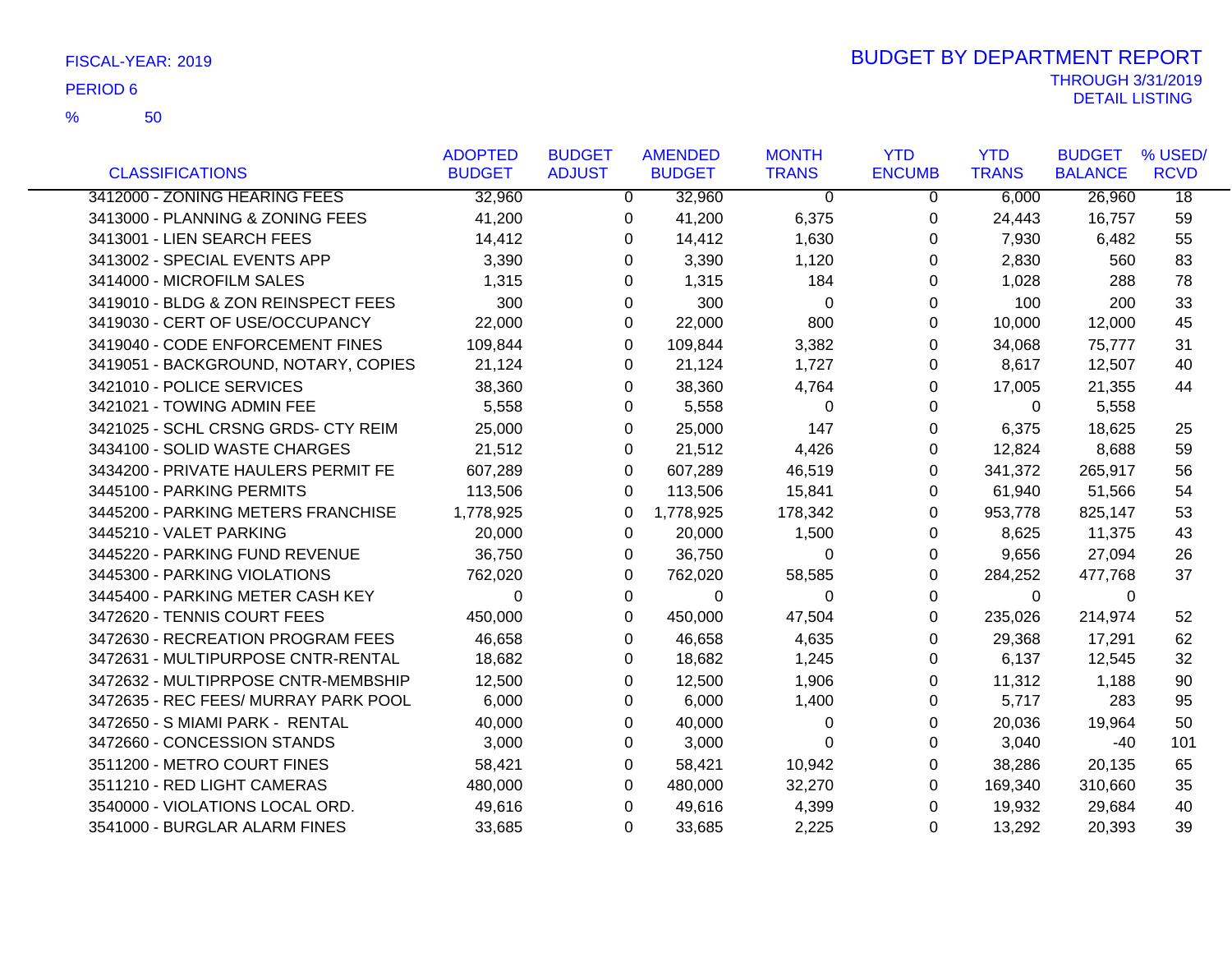|                                         | <b>ADOPTED</b> | <b>BUDGET</b> | <b>AMENDED</b>            | <b>MONTH</b> | <b>YTD</b>    | <b>YTD</b>   | <b>BUDGET</b>  | % USED/     |
|-----------------------------------------|----------------|---------------|---------------------------|--------------|---------------|--------------|----------------|-------------|
| <b>CLASSIFICATIONS</b>                  | <b>BUDGET</b>  | <b>ADJUST</b> | <b>BUDGET</b>             | <b>TRANS</b> | <b>ENCUMB</b> | <b>TRANS</b> | <b>BALANCE</b> | <b>RCVD</b> |
| 3541050 - ALARM REGISTRATION CHG        | 29,682         | 0             | 29,682                    | 250          | 0             | 32,500       | $-2,818$       | 109         |
| 3612000 - INTEREST INCOME               | 95,790         | 0             | 95,790                    | 11,854       | $\Omega$      | 60,422       | 35,368         | 63          |
| 3614000 - DIVIDENDS INCOME              | 0              | 0             | 0                         | 0            | $\Omega$      | 0            | $\Omega$       |             |
| 3621100 - PARKING GARAGE RENT           | 72,625         | 0             | 72,625                    | 12,666       | 0             | 37,998       | 34,627         | 52          |
| 3622000 - FASCELL PARK                  | 25,000         | 0             | 25,000                    | 2,200        | $\Omega$      | 15,720       | 9,280          | 62          |
| 3623000 - BUS BENCH ADS                 | 16,939         | 0             | 16,939                    | 0            | $\Omega$      | 17,484       | $-545$         | 103         |
| 3625000 - RENT C.A.A.                   | 26,227         | 0             | 26,227                    | 551          | 0             | 28,091       | $-1,864$       | 107         |
| 3627500 - SOUTH MIAMI MIDDLE SCHOOL     | 21,168         | 0             | 21,168                    | 0            | 0             | 22,320       | $-1,152$       | 105         |
| 3629000 - PALMER PARK RENTALS           | 26,212         | 0             | 26,212                    | 6,772        | $\Omega$      | 14,353       | 11,859         | 54          |
| 3669000 - HOSPITAL LANDSCAPE REVENU     | 4,754          | 0             | 4,754                     | 0            | 0             | 4,754        | $\Omega$       | 100         |
| 3669100 - DONATION                      | $\Omega$       | $\Omega$      | 0                         | 10,750       | 0             | 16,850       | $-16,850$      |             |
| 3695000 - REIMB WORKERS COMP.           | 0              | 0             | 0                         | 0            | $\Omega$      | 173          | $-173$         |             |
| 3695400 - REIMBSMNT-PUB WORKS LABOR     | $\Omega$       | 0             | 0                         | 7,728        | $\Omega$      | 14,480       | $-14,480$      |             |
| 3697000 - GAIN/LOSS ON ASSET SALE       | $\Omega$       | $\Omega$      | $\Omega$                  | 0            | $\Omega$      | 4,876        | $-4,876$       |             |
| 3699201 - MISC. OTHERS                  | 15,300         | 0             | 15,300                    | 2,047        | 0             | 4,611        | 10,689         | 30          |
| 3699225 - SUNSET DR MTCE-FDOT REIMB     | 3,980          | 0             | 3,980                     | 0            | 0             | 1,990        | 1,990          | 50          |
| 3699250 - INSURANCE CLAIMS RECOVERY     | $\Omega$       | $\Omega$      | $\Omega$                  | 3,009        | 0             | 49,274       | $-49,274$      |             |
| 3699501 - SECTION 185 STATE CONTRIB     | 106,000        | 0             | 106,000                   | 0            | $\Omega$      | 0            | 106,000        |             |
| 3811000 - CONTRIB. FROM OTHER FUNDS     | 25,000         | 0             | 25,000                    | 0            | 0             | 0            | 25,000         |             |
| 3811500 - TRANSFER WATER/SEWER FUND     | 150,000        | 0             | 150,000                   | $\Omega$     | $\Omega$      | $\Omega$     | 150,000        |             |
| 3811700 - TRANSFER FROM CRA             | 110,965        | 0             | 110,965                   | 0            | 0             | 110,965      | 0              | 100         |
| Department 0000-Description N/A TOTAL   | 19,217,607     |               | $\overline{0}$ 19,217,607 | 955,373      | $\Omega$      | 13,272,693   | 5,944,917      | 69          |
| <b>REVENUE TOTAL</b>                    | 19,217,607     |               | 0 19,217,607              | 955,373      | $\Omega$      | 13,272,693   | 5,944,917      | 69          |
| <b>EXPENSE</b>                          |                |               |                           |              |               |              |                |             |
| Department 1100-MAYOR & CITY COMMISSION |                |               |                           |              |               |              |                |             |
| 5111110 - EXECUTIVE SALARIES            | 62,000         | 0             | 62,000                    | 5,167        | $\Omega$      | 31,000       | 31,000         | 50          |
| 5112110 - F.I.C.A.                      | 4,743          | 0             | 4,743                     | 480          | 0             | 2,881        | 1,862          | 60          |
| 5112310 - GROUP HEALTH INSURANCE        | 38,192         | 0             | 38,192                    | 2,221        | $\Omega$      | 13,366       | 24,826         | 34          |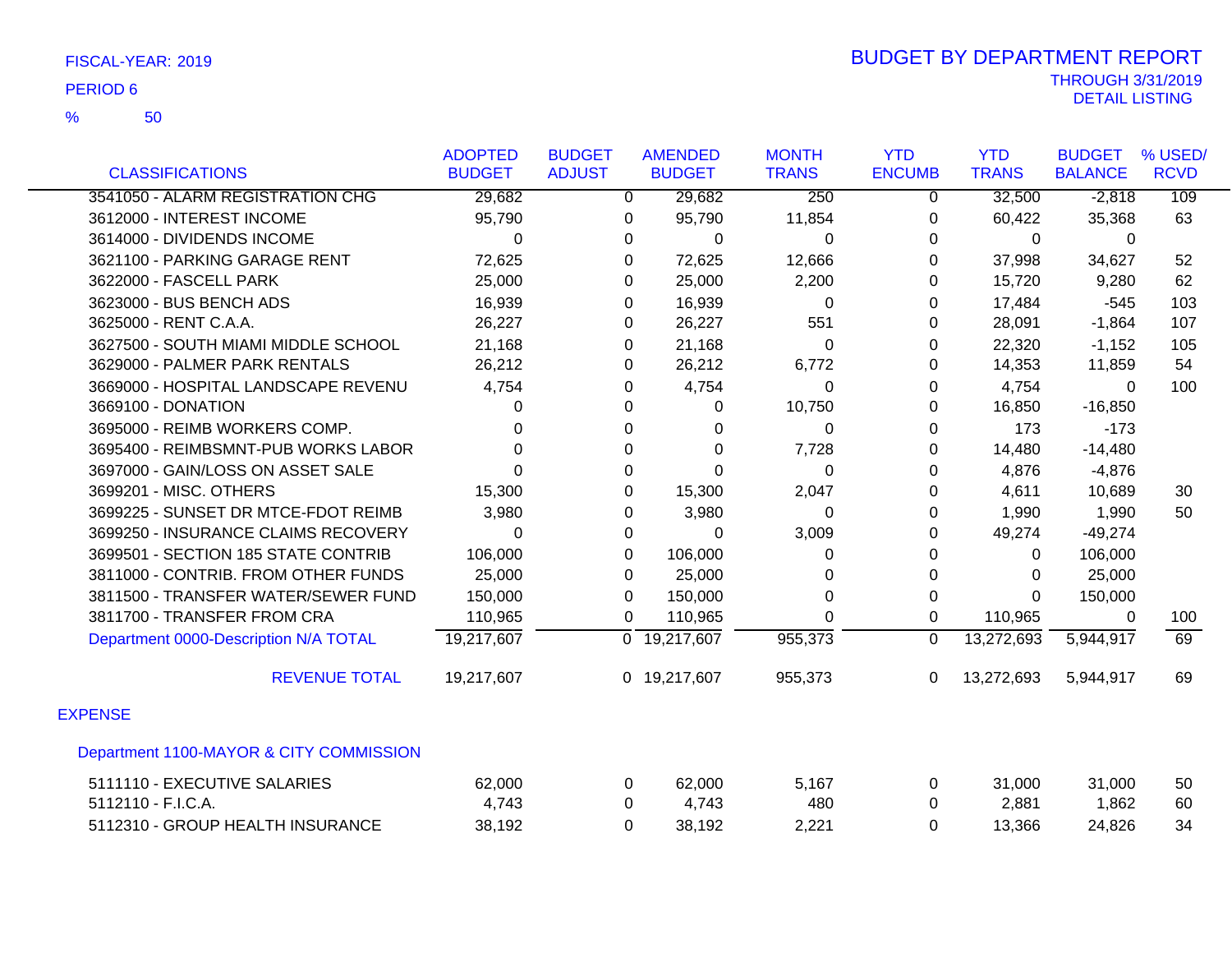50 %

|                                         | <b>ADOPTED</b> | <b>BUDGET</b> |             | <b>AMENDED</b> | <b>MONTH</b> | <b>YTD</b>     | <b>YTD</b>   | <b>BUDGET</b>   | % USED/         |
|-----------------------------------------|----------------|---------------|-------------|----------------|--------------|----------------|--------------|-----------------|-----------------|
| <b>CLASSIFICATIONS</b>                  | <b>BUDGET</b>  | <b>ADJUST</b> |             | <b>BUDGET</b>  | <b>TRANS</b> | <b>ENCUMB</b>  | <b>TRANS</b> | <b>BALANCE</b>  | <b>RCVD</b>     |
| 5112410 - WORKERS' COMPENSATION         | 186            |               | 0           | 186            | 39           | 0              | 108          | $\overline{78}$ | $\overline{58}$ |
| 5114010 - MAYOR'S EXPENSE               | 2,000          |               | 0           | 2,000          | 250          | 0              | 385          | 1,615           | 19              |
| 5114020 - COMMISSIONER'S EXP -ONE       | 1,500          |               | 0           | 1,500          | 250          | 0              | 254          | 1,246           | 16              |
| 5114030 - COMMISSIONER'S EXP-FOUR       | 1,500          |               | 0           | 1,500          | 286          | 0              | 1,202        | 298             | 80              |
| 5114040 - COMMISSIONER'S EXP-THREE      | 1,500          |               | 0           | 1,500          | 250          | 0              | 250          | 1,250           | 16              |
| 5114050 - COMMISSIONER'S EXP TWO        | 1,500          |               | 0           | 1,500          | 101          | 0              | 101          | 1,399           | 6               |
| 5114060 - AUTO ALLOWANCE                | 500            |               | 0           | 500            | 42           | 0              | 250          | 250             | 50              |
| 5114071 - MAYOR                         | 1,200          |               | 0           | 1,200          | $\Omega$     | 0              | $\Omega$     | 1,200           |                 |
| 5114072 - COMM. ONE                     | 1,200          |               | 0           | 1,200          | 50           | 0              | 210          | 990             | 17              |
| 5114073 - COMM. TWO                     | 1,200          |               | 0           | 1,200          | 0            | 0              | 79           | 1,121           | 6               |
| 5114074 - COMM. THREE                   | 1,200          |               | 0           | 1,200          | $\Omega$     | 0              | 4            | 1,196           |                 |
| 5114075 - COMM. FOUR                    | 1,200          |               | 0           | 1,200          | 50           | 0              | 100          | 1,100           | 8               |
| 5114120 - TELEPHONE SERVICE             | 5,000          |               | 0           | 5,000          | 396          | 0              | 2,329        | 2,671           | 46              |
| 5114830 - KEYS AND FLOWERS              | 750            |               | 0           | 750            | 286          | 0              | 614          | 137             | 81              |
| 5115210 - SUPPLIES                      | 4,750          |               | 0           | 4,750          | $\Omega$     | 0              | 95           | 4,655           | 2               |
| 5115410 - MEMBER. & SUBSCRIPTIONS       | 6,217          |               | 0           | 6,217          | 8            | 0              | 3,395        | 2,822           | 54              |
| Department 1100-MAYOR & CITY COMMISSION | 136,338        |               | $\mathbf 0$ | 136,338        | 9,876        | $\overline{0}$ | 56,623       | 79,716          | 41              |
| Department 1200-CITY CLERK              |                |               |             |                |              |                |              |                 |                 |
| 5121210 - REGULAR                       | 189,501        |               | 0           | 189,501        | 21,011       | 0              | 85,368       | 104,133         | 45              |
| 5122110 - F.I.C.A.                      | 14,497         |               | 0           | 14,497         | 1,595        | 0              | 6,459        | 8,038           | 44              |
| 5122210 - PENSION PLAN-CONTRIBUTION     | 8,293          |               | 0           | 8,293          | 1,976        | 0              | 3,953        | 4,340           | 47              |
| 5122220 - DEFERRED COMP CONTRIB.        | 4,025          |               | 0           | 4,025          | 444          | 0              | 1,584        | 2,441           | 39              |
| 5122310 - GROUP HEALTH INSURANCE        | 22,915         |               | 0           | 22,915         | 1,739        | 0              | 9,843        | 13,072          | 42              |
| 5122410 - WORKERS' COMPENSATION         | 569            |               | 0           | 569            | 120          | 0              | 330          | 239             | 57              |
| 5123450 - CONTRACTUAL SERVICES          | 48,850         |               | 0           | 48,850         | 0            | 28,496         | 48,850       | $\Omega$        | 100             |
| 5123480 - DIGITIZING                    | 45,000         |               | 0           | 45,000         | 0            | 0              | 0            | 45,000          |                 |
| 5124070 - TRAVEL & CONFERENCE           | 7,400          |               | 0           | 7,400          | $\Omega$     | 0              | 365          | 7,035           | 4               |
| 5124110 - POSTAGE                       | 500            |               | 0           | 500            | 114          | 0              | 208          | 292             | 41              |
| 5124120 - TELEPHONE SERVICES            | 360            |               | 0           | 360            | 90           | 0              | 495          | $-135$          | 137             |
| 5124632 - INTERNET SERVICES             | 0              |               | $\Omega$    | $\Omega$       | $\Omega$     | $\Omega$       | $\Omega$     | $\Omega$        |                 |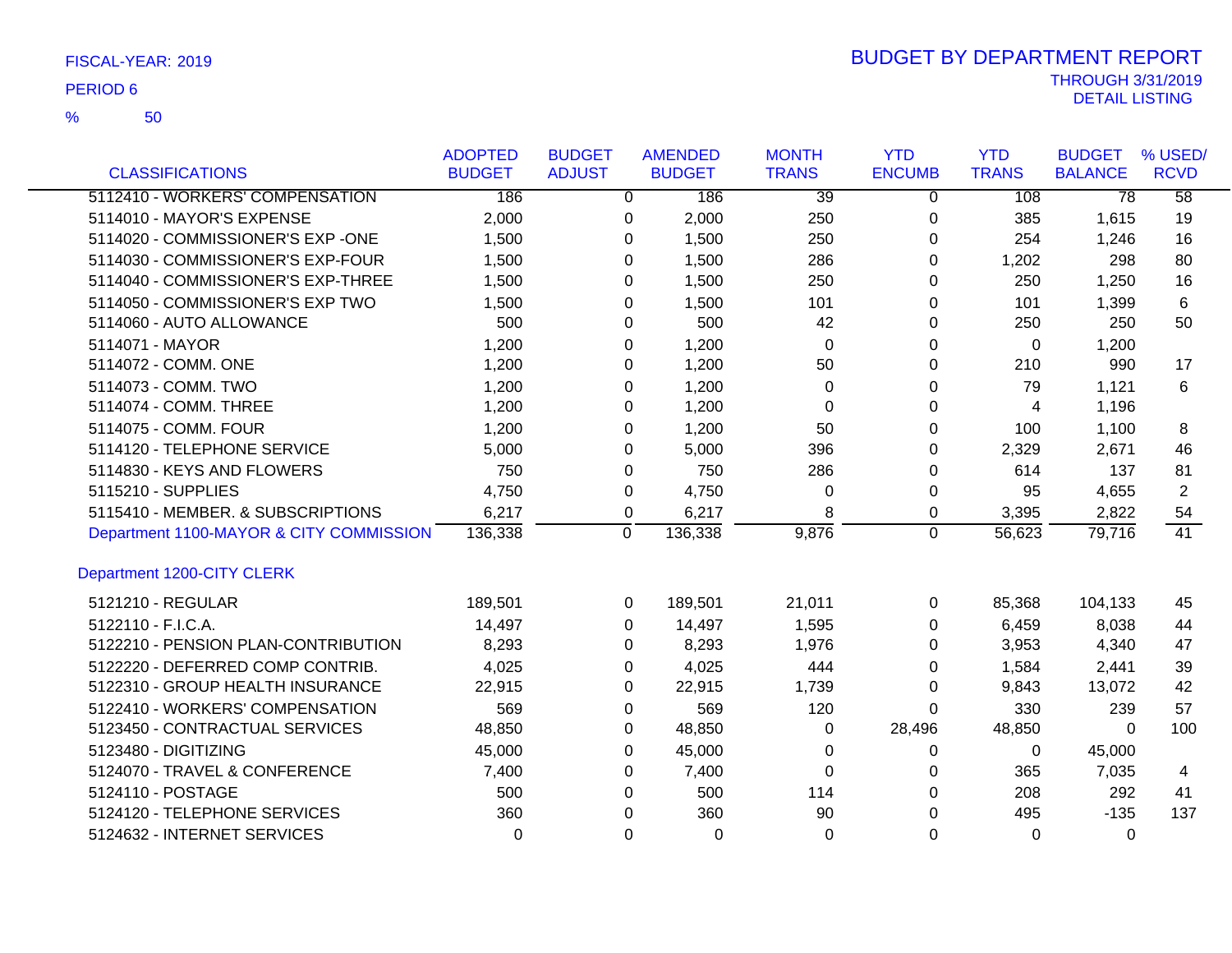| <b>CLASSIFICATIONS</b>              | <b>ADOPTED</b><br><b>BUDGET</b> | <b>BUDGET</b><br><b>ADJUST</b> | <b>AMENDED</b><br><b>BUDGET</b> | <b>MONTH</b><br><b>TRANS</b> | <b>YTD</b><br><b>ENCUMB</b> | <b>YTD</b><br><b>TRANS</b> | <b>BUDGET</b><br><b>BALANCE</b> | % USED/<br><b>RCVD</b> |
|-------------------------------------|---------------------------------|--------------------------------|---------------------------------|------------------------------|-----------------------------|----------------------------|---------------------------------|------------------------|
| 5124710 - PRINTING MATERIAL-INFRAST | 1,230                           | $\Omega$                       | 1,230                           | 309                          | $\overline{0}$              | 703                        | 527                             | $\overline{57}$        |
| 5124910 - LEGAL ADS/COMP PLAN ATTON | 90,000                          | 0                              | 90,000                          | 11,884                       | 0                           | 27,119                     | 62,881                          | 30                     |
| 5124920 - ELECTIONS                 | $\Omega$                        | 0                              | 0                               | 0                            | 0                           | 0                          | $\mathbf{0}$                    |                        |
| 5124950 - CODIFICATIONS             |                                 |                                |                                 |                              |                             |                            |                                 |                        |
| 5125210 - SUPPLIES                  | 5,000<br>2,180                  | 0                              | 5,000                           | 0                            | 0<br>0                      | 350                        | 4,650                           | 7                      |
|                                     |                                 | 0                              | 2,180                           | $-1,538$                     |                             | 636                        | 1,544                           | 29                     |
| 5125410 - MEMBER. & SUBSCRIPTIONS   | 835                             | 0                              | 835                             | 195                          | 0                           | 725                        | 110                             | 86                     |
| 5129920 - GENERAL CONTINGENCY       | 5,000                           | 0                              | 5,000                           | 0                            | 0                           | 1,763                      | 3,237                           | 35                     |
| Department 1200-CITY CLERK TOTAL    | 446,155                         | 0                              | 446,155                         | 37,939                       | 28,496                      | 188,751                    | 257,404                         | 42                     |
| <b>Department 1310-CITY MANAGER</b> |                                 |                                |                                 |                              |                             |                            |                                 |                        |
| 5131210 - REGULAR                   | 463,568                         | 0                              | 463,568                         | 54,919                       | 0                           | 218,644                    | 244,924                         | 47                     |
| 5131310 - PART-TIME                 | $\Omega$                        | 0                              | $\Omega$                        | 0                            | 0                           | $\Omega$                   | $\Omega$                        |                        |
| 5132110 - F.I.C.A.                  | 34,411                          | 0                              | 34,411                          | 4,509                        | 0                           | 12,810                     | 21,601                          | 37                     |
| 5132210 - PENSION PLAN CONTRIBUTION | 29,237                          | 0                              | 29,237                          | 8,629                        | 0                           | 20,855                     | 8,382                           | 71                     |
| 5132220 - DEFERRED COMP CONTRIB.    | $\Omega$                        | 0                              | 0                               | 0                            | 0                           | 0                          | 0                               |                        |
| 5132310 - GROUP HEALTH INSURANCE    | 40,480                          | 0                              | 40,480                          | 2,638                        | 0                           | 14,573                     | 25,907                          | 36                     |
| 5132410 - WORKERS' COMPENSATION     | 1,349                           | 0                              | 1,349                           | 284                          | 0                           | 783                        | 566                             | 58                     |
| 5133450 - CONTRACTUAL SERVCS-INFRA  | 150,000                         | 21,490                         | 171,490                         | 10,666                       | 88,723                      | 141,829                    | 29,661                          | 82                     |
| 5134060 - AUTO ALLOWANCE            | 11,002                          | 0                              | 11,002                          | 968                          | 0                           | 5,472                      | 5,530                           | 49                     |
| 5134065 - CITY MANAGER'S EXPENSE    | 7,000                           | 0                              | 7,000                           | 435                          | 0                           | 3,397                      | 3,603                           | 48                     |
| 5134070 - TRAVEL & CONFERENCE       | 10,000                          | 5,000                          | 15,000                          | 2,827                        | 0                           | 11,024                     | 3,976                           | 73                     |
| 5134080 - EMPLOYEE EDUCATION        | 5,000                           | 0                              | 5,000                           | 0                            | 0                           | $\Omega$                   | 5,000                           |                        |
| 5134110 - POSTAGE                   | 1,500                           | 0                              | 1,500                           | 0                            | 0                           | 285                        | 1,215                           | 19                     |
| 5134120 - TELEPHONE SERVICE         | 3,912                           | 0                              | 3,912                           | 190                          | 0                           | 1,025                      | 2,887                           | 26                     |
| 5134515 - AUTO INSURANCE            | 750                             | 0                              | 750                             | 123                          | 0                           | 493                        | 257                             | 65                     |
| 5134634 - MAINTENANCE-INTERNET SFTW | $\Omega$                        | 0                              | $\Omega$                        | $\Omega$                     | 0                           | $\Omega$                   | $\mathbf{0}$                    |                        |
| 5134710 - PRINTING MATERIALS-INFRAS | 2,000                           | 0                              | 2,000                           | 365                          | 0                           | 744                        | 1,256                           | 37                     |
| 5135205 - COMPUTER EQUIPMENT        | $\Omega$                        | 0                              | 0                               | $\Omega$                     | 0                           | 0                          | 0                               |                        |
| 5135210 - SUPPLIES                  | 10,000                          | 0                              | 10,000                          | 1,198                        | 0                           | 2,950                      | 7,050                           | 29                     |
| 5135230 - FUEL & LUBRICANT          | 750                             | 0                              | 750                             | 114                          | 0                           | 296                        | 454                             | 39                     |
| 5135410 - MEMBER. & SUBSCRIPTIONS   | 12,000                          | 0                              | 12,000                          | 1,650                        | 0                           | 3,066                      | 8,934                           | 25                     |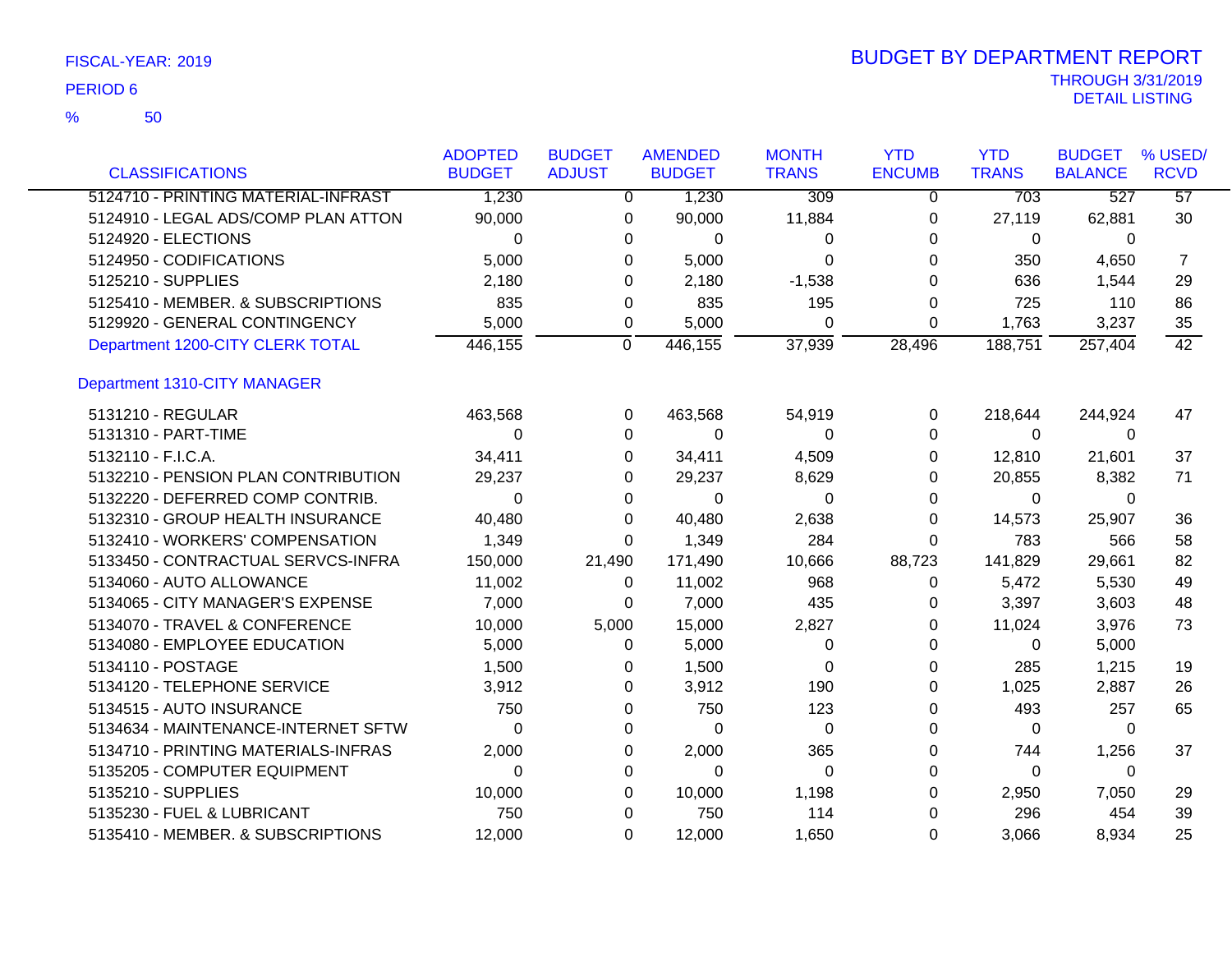| <b>CLASSIFICATIONS</b>                             | <b>ADOPTED</b><br><b>BUDGET</b> | <b>BUDGET</b><br><b>ADJUST</b> | <b>AMENDED</b><br><b>BUDGET</b> | <b>MONTH</b><br><b>TRANS</b> | <b>YTD</b><br><b>ENCUMB</b> | <b>YTD</b><br><b>TRANS</b> | <b>BUDGET</b><br><b>BALANCE</b> | % USED/<br><b>RCVD</b> |
|----------------------------------------------------|---------------------------------|--------------------------------|---------------------------------|------------------------------|-----------------------------|----------------------------|---------------------------------|------------------------|
| 5139920 - GENERAL CONTINGENCY                      | 100,000                         | $-5,000$                       | 95,000                          | $\overline{0}$               | 2,748                       | 2,748                      | 92,252                          | $\overline{2}$         |
| Department 1310-CITY MANAGER TOTAL                 | 882,959                         | 21,490                         | 904,449                         | 89,515                       | 91,471                      | 440,994                    | 463,455                         | 48                     |
| Department 1320-PROCUREMENT DIVISION               |                                 |                                |                                 |                              |                             |                            |                                 |                        |
| 5131210 - REGULAR                                  | 121,868                         | $\Omega$                       | 121,868                         | 14,100                       | $\Omega$                    | 58,759                     | 63,109                          | 48                     |
| 5131310 - PART-TIME                                | 0                               | 0                              | 0                               | 0                            | $\Omega$                    | $\Omega$                   | 0                               |                        |
| 5131410 - OVERTIME                                 | 7,445                           | 0                              | 7,445                           | 450                          | 0                           | 2,416                      | 5,029                           | 32                     |
| 5132110 - F.I.C.A.                                 | 9,893                           | 0                              | 9,893                           | 1,187                        | 0                           | 5,025                      | 4,868                           | 50                     |
| 5132210 - PENSION PLAN CONTRIBUTION                | 8,405                           | 0                              | 8,405                           | 2,003                        | 0                           | 4,006                      | 4,399                           | 47                     |
| 5132220 - DEFERRED COMP CONTRIB.                   | 0                               | 0                              | 0                               | 0                            | 0                           | $\Omega$                   | 0                               |                        |
| 5132310 - GROUP HEALTH INSURANCE                   | 15,277                          | 0                              | 15,277                          | 1,159                        | 0                           | 6,397                      | 8,880                           | 41                     |
| 5132410 - WORKERS' COMPENSATION                    | 366                             | 0                              | 366                             | 77                           | 0                           | 212                        | 154                             | 57                     |
| 5133450 - CONTRACTUAL SERVCS-INFRA                 | 6,100                           | 0                              | 6,100                           | 0                            | $\Omega$                    | $\mathbf{0}$               | 6,100                           |                        |
| 5134110 - POSTAGE                                  | 3,000                           | 0                              | 3,000                           | 145                          | 0                           | 848                        | 2,153                           | 28                     |
| 5134120 - TELEPHONE SERVICE                        | 1,080                           | 0                              | 1,080                           | 76                           | 0                           | 703                        | 377                             | 65                     |
| 5134125 - TELEPHONE                                | 40,520                          | 0                              | 40,520                          | 6,869                        | 0                           | 26,197                     | 14,323                          | 64                     |
| 5134420 - LEASE PURCH-POSTAGE MACHN                | 2,904                           | 0                              | 2,904                           | 242                          | 0                           | 1,210                      | 1,694                           | 41                     |
| 5134615 - REPAIR & MAINT. OFFC EQUI                | 1,020                           | 0                              | 1,020                           | 425                          | 0                           | 1,020                      | $\Omega$                        | 100                    |
| 5134620 - REPAIR & MAINT. OPER EQUI                | 250                             | 0                              | 250                             | 0                            | 0                           | $\Omega$                   | 250                             |                        |
| 5134634 - MAINTENANCE-INTERNET SFTW                | $\Omega$                        | 0                              | $\Omega$                        | $\Omega$                     | 0                           | $\Omega$                   | $\Omega$                        |                        |
| 5134710 - PRINTING MATERIALS-INFRAS                | 2,461                           | 0                              | 2,461                           | 399                          | 0                           | 820                        | 1,641                           | 33                     |
| 5134720 - PRINTING - CONTRACTUAL                   | 2,000                           | 0                              | 2,000                           | 0                            | 0                           | 871                        | 1,129                           | 43                     |
| 5135210 - SUPPLIES                                 | 16,150                          | 0                              | 16,150                          | 136                          | $\Omega$                    | 6,110                      | 10,040                          | 37                     |
| 5135410 - MEMBER. & SUBSCRIPTIONS                  | 330                             | 0                              | 330                             | 0                            | $\pmb{0}$                   | 273                        | 57                              | 82                     |
| 5139920 - GENERAL CONTINGENCY                      | 5,000                           | 0                              | 5,000                           | $\Omega$                     | $\mathbf 0$                 | $\mathbf 0$                | 5,000                           |                        |
| Department 1320-PROCUREMENT DIVISION TOTAL 244,069 |                                 | $\mathbf 0$                    | 244,069                         | 27,268                       | $\overline{0}$              | 114,867                    | 129,203                         | 47                     |
| Department 1330-PERSONNEL DIVISION                 |                                 |                                |                                 |                              |                             |                            |                                 |                        |
| 5131210 - REGULAR                                  | 134,574                         | 0                              | 134,574                         | 15,444                       | 0                           | 63,024                     | 71,550                          | 46                     |
| 5131310 - PART-TIME                                | 0                               | 0                              | 0                               | 0                            | 0                           | $\mathbf 0$                | 0                               |                        |
| 5132110 - F.I.C.A.                                 | 10,295                          | $\Omega$                       | 10,295                          | 1,181                        | 0                           | 4,810                      | 5,485                           | 46                     |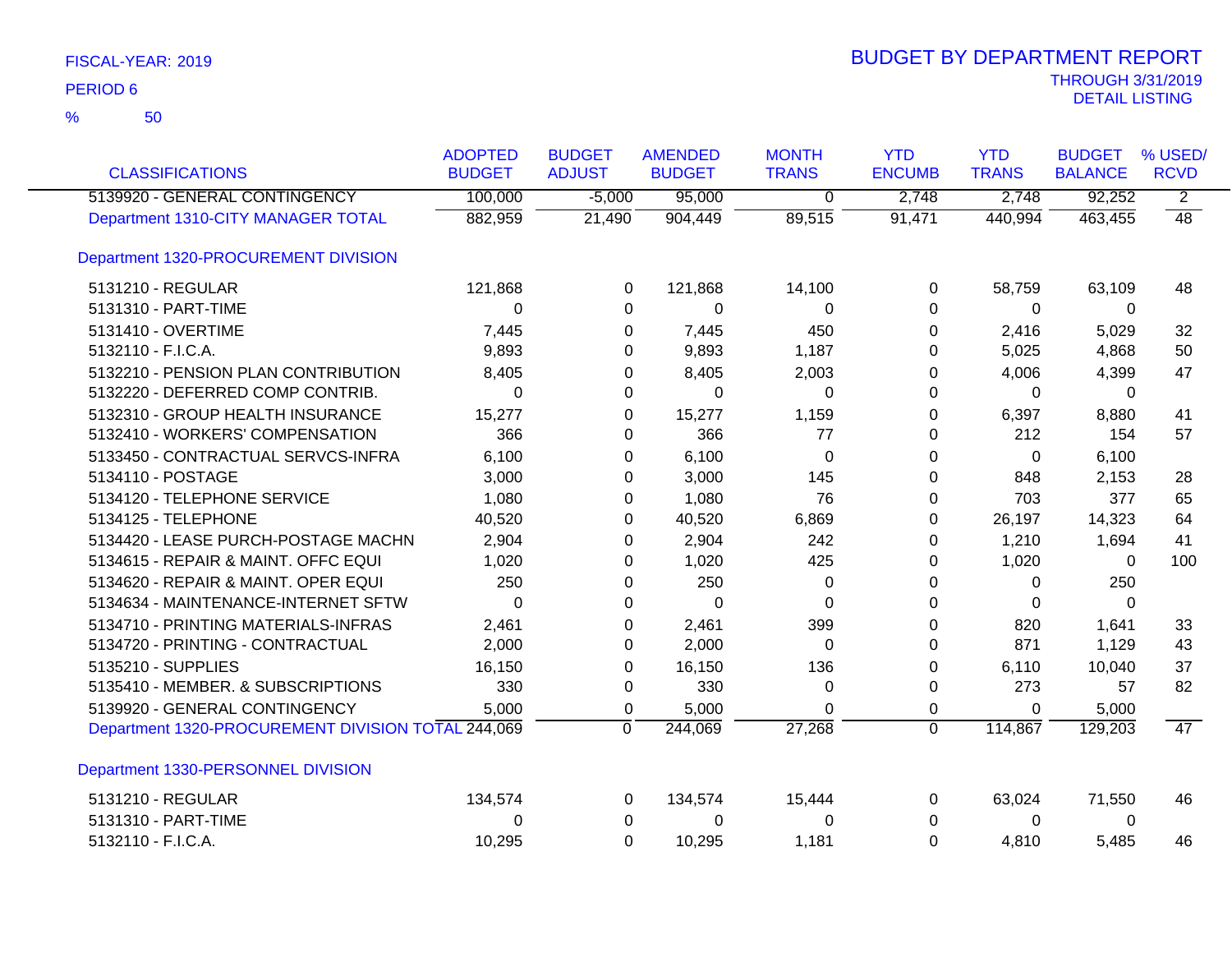|  | FISCAL-YEAR: 2019 |
|--|-------------------|
|  |                   |

50 %

|                                          | <b>ADOPTED</b> | <b>BUDGET</b> | <b>AMENDED</b> | <b>MONTH</b> | <b>YTD</b>    | <b>YTD</b>   | <b>BUDGET</b>  | % USED/         |
|------------------------------------------|----------------|---------------|----------------|--------------|---------------|--------------|----------------|-----------------|
| <b>CLASSIFICATIONS</b>                   | <b>BUDGET</b>  | <b>ADJUST</b> | <b>BUDGET</b>  | <b>TRANS</b> | <b>ENCUMB</b> | <b>TRANS</b> | <b>BALANCE</b> | <b>RCVD</b>     |
| 5132210 - PENSION PLAN CONTRIBUTION      | 5,401          | 0             | 5,401          | 1,287        | $\mathbf 0$   | 2,574        | 2,827          | 47              |
| 5132220 - DEFERRED COMP CONTRIB.         | 3,604          | 0             | 3,604          | 435          | $\mathbf 0$   | 1,747        | 1,857          | 48              |
| 5132310 - GROUP HEALTH INSURANCE         | 15,277         | 0             | 15,277         | 1,166        | 0             | 6,440        | 8,837          | 42              |
| 5132410 - WORKERS' COMPENSATION          | 404            | 0             | 404            | 85           | 0             | 235          | 169            | 58              |
| 5132510 - UNEMPLOYMENT COMPENSATION      | 20,000         | 0             | 20,000         | $\Omega$     | $\Omega$      | 4,080        | 15,920         | 20              |
| 5132610 - EMPLOYEE ASSISTANCE PROGR      | 10,000         | 0             | 10,000         | 2,696        | $\mathbf{0}$  | 6,432        | 3,568          | 64              |
| 5133160 - RANDOM & PRE=EMPLOY TESTING    | 15,000         | 0             | 15,000         | 895          | $\Omega$      | 3,470        | 11,530         | 23              |
| 5133450 - CONTRACTUAL SERVCS-INFRA       | 63,000         | 0             | 63,000         | 5,879        | 12,500        | 45,445       | 17,555         | 72              |
| 5134080 - EMPLOYEE EDUCATION             | 10,000         | 0             | 10,000         | 224          | 1,000         | 2,419        | 7,581          | 24              |
| 5134110 - POSTAGE                        | 300            | 0             | 300            | 0            | 0             | 57           | 243            | 19              |
| 5134120 - TELEPHONE SERVICE              | 1,080          | 0             | 1,080          | 76           | 0             | 410          | 670            | 37              |
| 5134510 - EXCESS LIABILITY COVERAGE      | 500,000        | $\Omega$      | 500,000        | 97,079       | $\Omega$      | 430,993      | 69,007         | 86              |
| 5134634 - MAINTENANCE-INTERNET SFTW      | $\Omega$       | $\Omega$      | $\Omega$       | 0            | $\Omega$      | $\Omega$     | $\Omega$       |                 |
| 5134710 - PRINTING MATERIALS-INFRAS      | 2,460          | $\Omega$      | 2,460          | 287          | $\Omega$      | 644          | 1,816          | 26              |
| 5134850 - NON-LEGAL ADVERTISING          | 5,000          | 0             | 5,000          | 0            | 0             | $\Omega$     | 5,000          |                 |
| 5135205 - COMPUTER EQUIPMENT             | 0              | $\Omega$      | 0              | 0            | 0             | 0            | 0              |                 |
| 5135210 - SUPPLIES                       | 5,000          | 0             | 5,000          | 106          | 0             | 209          | 4,791          | 4               |
| 5135410 - MEMBER, & SUBSCRIPTIONS        | 1,000          | 0             | 1,000          | $\Omega$     | 0             | $\Omega$     | 1,000          |                 |
| 5139920 - GENERAL CONTINGENCY            | 5,000          | 0             | 5,000          | $\Omega$     | $\Omega$      | 0            | 5,000          |                 |
| Department 1330-PERSONNEL DIVISION TOTAL | 807,395        | 0             | 807,395        | 126,840      | 13,500        | 572,989      | 234,406        | $\overline{70}$ |
| Department 1340-MANAGEMENT INFO. SYSTEMS |                |               |                |              |               |              |                |                 |
| 5133450 - CONTRACTUAL SERVCS-INFRA       | 246,150        | 0             | 246,150        | 175,500      | 3,900         | 192,132      | 54,018         | 78              |
| 5134632 - INTERNET SERVICE               | 74,171         | 0             | 74,171         | 11,590       | 25,855        | 61,399       | 12,772         | 82              |
| 5134634 - MAINTENANCE-INTERNET SFTW      | 108,371        | 0             | 108,371        | 790          | 0             | 69,520       | 38,851         | 64              |
| 5135205 - COMPUTER EQUIPMENT             | 22,375         | $\Omega$      | 22,375         | 14,045       | 0             | 14,045       | 8,330          | 62              |
| 5135210 - SUPPLIES                       | 2,055          | 0             | 2,055          | 98           | $\mathbf 0$   | 341          | 1,714          | 16              |
| 5136430 - EQUIPMENT-OPERATING            | 0              | 0             | 0              | 0            | 0             | 0            | 0              |                 |
| Department 1340-MANAGEMENT INFO. SYSTEMS | 453,122        | $\Omega$      | 453,122        | 202,023      | 29,755        | 337,437      | 115,685        | $\overline{74}$ |

Department 1410-FINANCE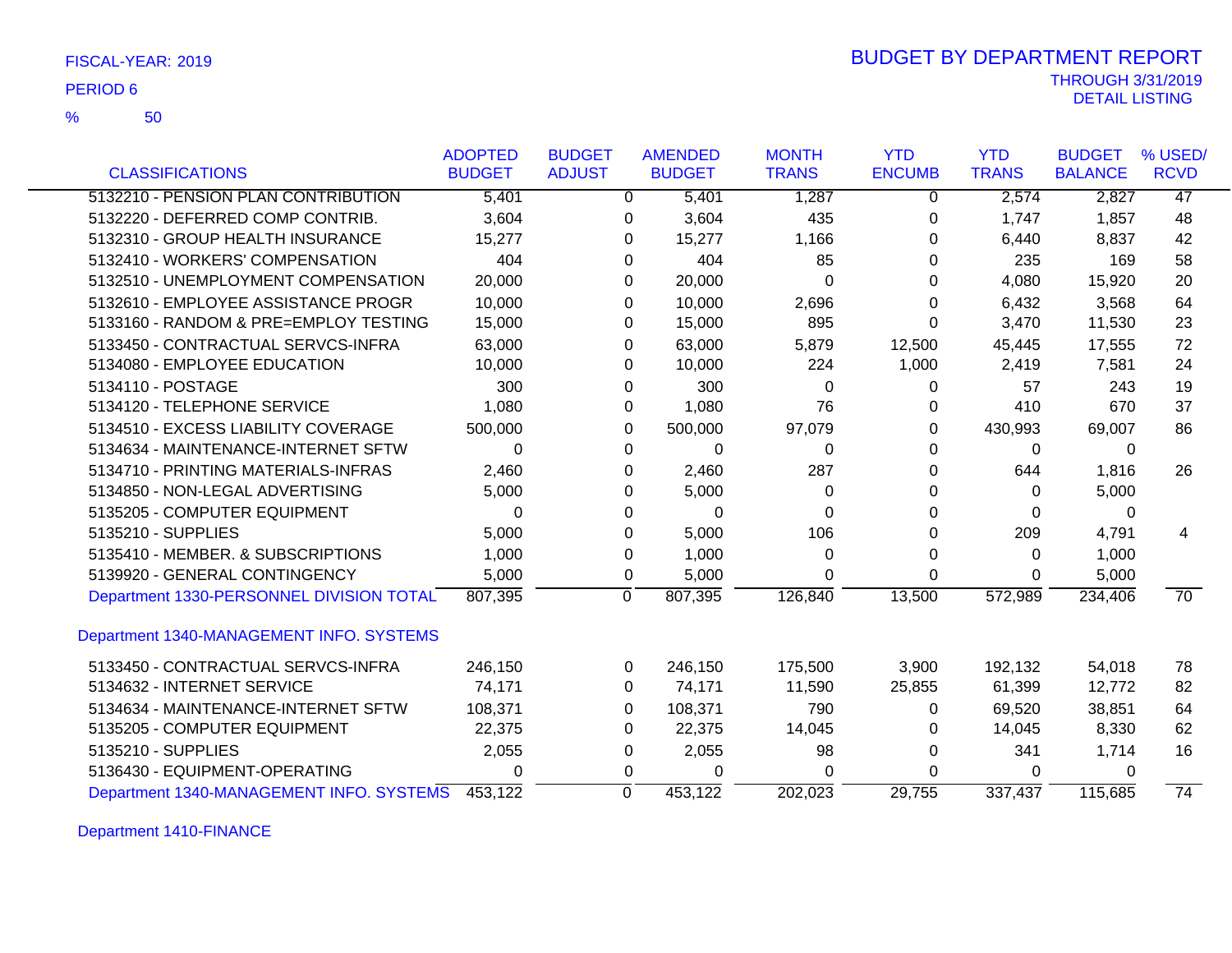50 %

|                                      | <b>ADOPTED</b> | <b>BUDGET</b> | <b>AMENDED</b> | <b>MONTH</b> | <b>YTD</b>    | <b>YTD</b>   | <b>BUDGET</b>  | % USED/     |
|--------------------------------------|----------------|---------------|----------------|--------------|---------------|--------------|----------------|-------------|
| <b>CLASSIFICATIONS</b>               | <b>BUDGET</b>  | <b>ADJUST</b> | <b>BUDGET</b>  | <b>TRANS</b> | <b>ENCUMB</b> | <b>TRANS</b> | <b>BALANCE</b> | <b>RCVD</b> |
| 5131210 - REGULAR                    | 410,390        | $\mathbf 0$   | 410,390        | 47,748       | 0             | 202,899      | 207,491        | 49          |
| 5131310 - PART-TIME                  | 16,045         | 0             | 16,045         | 1,827        | 0             | 7,255        | 8,790          | 45          |
| 5132110 - F.I.C.A.                   | 32,622         | 0             | 32,622         | 3,829        | 0             | 14,482       | 18,140         | 44          |
| 5132210 - PENSION PLAN CONTRIBUTION  | 23,321         | 0             | 23,321         | 5,558        | 0             | 11,116       | 12,205         | 47          |
| 5132220 - DEFERRED COMP CONTRIB.     | 3,612          | 0             | 3,612          | 415          | 0             | 1,730        | 1,882          | 47          |
| 5132310 - GROUP HEALTH INSURANCE     | 38,192         | 0             | 38,192         | 3,471        | 0             | 16,644       | 21,548         | 43          |
| 5132410 - WORKERS' COMPENSATION      | 1,279          | 0             | 1,279          | 269          | 0             | 743          | 536            | 58          |
| 5133100 - PROFESSIONAL SERVICES      | 10,000         | 0             | 10,000         | 0            | 9,986         | 9,986        | 14             | 99          |
| 5133210 - AUDITOR'S FEE              | 79,000         | 0             | 79,000         | 4,950        | 20,800        | 54,000       | 25,000         | 68          |
| 5133450 - CONTRACTUAL SERVCS-INFRA   | 17,860         | 0             | 17,860         | 3,965        | 320           | 7,190        | 10,670         | 40          |
| 5133459 - CONTRACTUAL SERVCS-PARKING | 532,627        | 27,035        | 559,662        | 40,037       | 193,919       | 425,532      | 134,130        | 76          |
| 5134070 - TRAVEL & CONFERENCE        | 3,710          | 0             | 3,710          | 0            | 0             | 0            | 3,710          |             |
| 5134110 - POSTAGE                    | 7,030          | 0             | 7,030          | 0            | 0             | 1,334        | 5,696          | 18          |
| 5134120 - TELEPHONE SERVICE          | 1,080          | 0             | 1,080          | 90           | 0             | 495          | 585            | 45          |
| 5134515 - AUTO INSURANCE             | 3,084          | 0             | 3,084          | 507          | 0             | 2,028        | 1,056          | 65          |
| 5134634 - MAINTENANCE-INTERNET SFTW  | 46,437         | 0             | 46,437         | 0            | 0             | 41,436       | 5,001          | 89          |
| 5134710 - PRINTING MATERIALS-INFRAS  | 1,230          | 0             | 1,230          | 309          | $\Omega$      | 616          | 614            | 50          |
| 5135205 - COMPUTER EQUIPMENT         | 1,500          | 0             | 1,500          | 0            | 0             | $\Omega$     | 1,500          |             |
| 5135210 - SUPPLIES                   | 8,900          | 0             | 8,900          | 21           | 0             | 3,769        | 5,131          | 42          |
| 5135230 - FUEL & LUBRICANT           | 1,505          | 0             | 1,505          | 229          | 0             | 593          | 912            | 39          |
| 5135410 - MEMBER. & SUBSCRIPTIONS    | 1,660          | 0             | 1,660          | 0            | 0             | 585          | 1,075          | 35          |
| 5137110 - DEBT SERVICE-PRINCIPAL     | 0              | 0             | $\pmb{0}$      | 0            | 0             | 0            | 0              |             |
| 5137210 - DEBT SERVICE-INTEREST      | 0              | 0             | $\Omega$       | $\Omega$     | $\Omega$      | 0            | $\Omega$       |             |
| 5139920 - GENERAL CONTINGENCY        | 5,000          | 0             | 5,000          | 0            | 0             | $\Omega$     | 5,000          |             |
| Department 1410-FINANCE TOTAL        | 1,246,084      | 27,035        | 1,273,119      | 113,225      | 225,025       | 802,433      | 470,686        | 63          |
| Department 1500-CITY ATTORNEY        |                |               |                |              |               |              |                |             |
| 5143120 - LEGAL SERVICES- RETAINER   | 243,597        | $\mathbf 0$   | 243,597        | 35,070       | 0             | 105,210      | 138,387        | 43          |
| 5143410 - OUTSIDE COST               | 100,000        | $\Omega$      | 100,000        | 0            | 0             | 10,496       | 89,504         | 10          |
| 5143440 - EMPLOYMENT LAW             | 60,775         | 0             | 60,775         | $\Omega$     | 0             | $\Omega$     | 60,775         |             |
| 5144065 - CITY ATTORNEY'S EXPENSE    | 103,180        | $\Omega$      | 103,180        | 4,601        | $\Omega$      | 18,735       | 84,445         | 18          |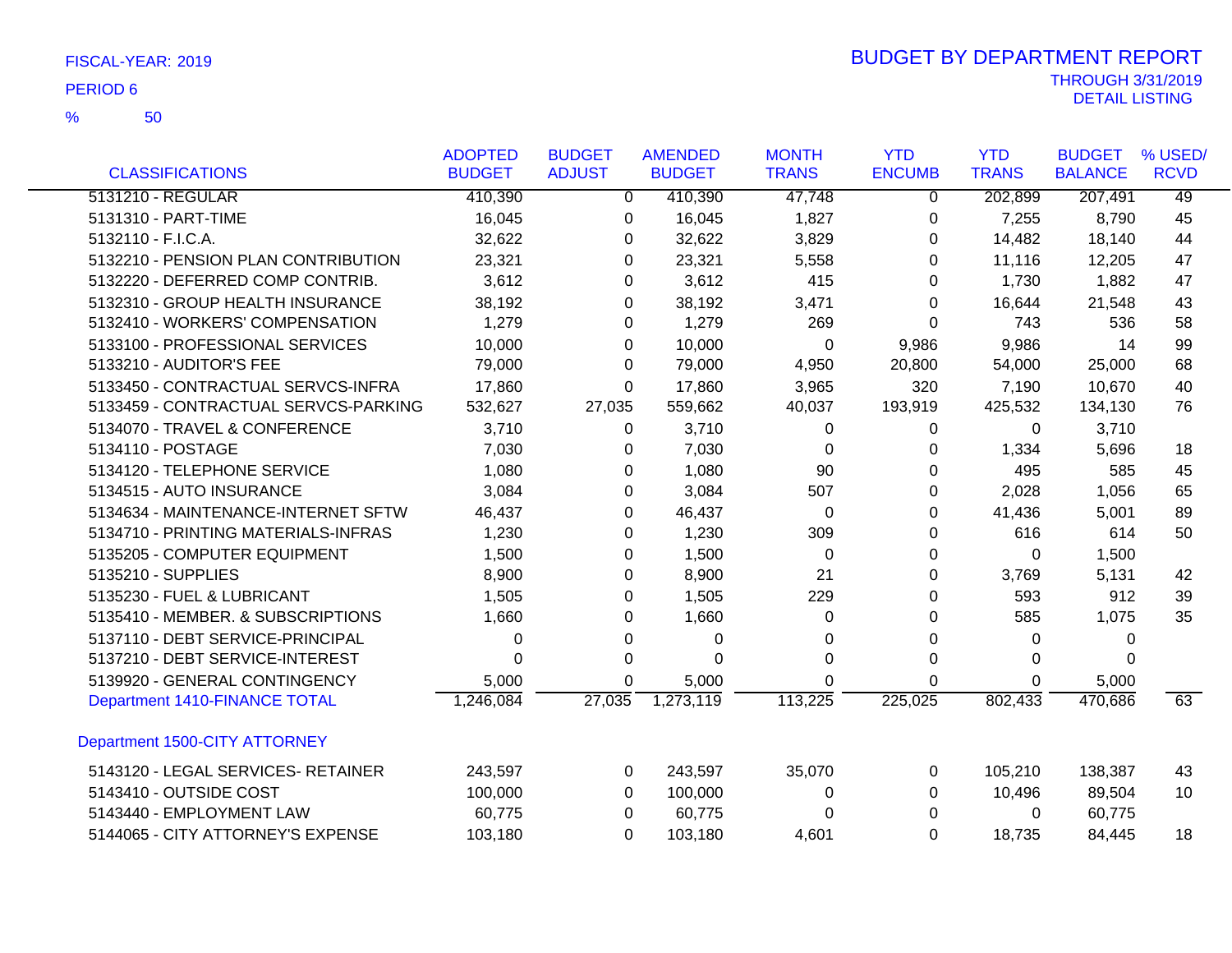| <b>CLASSIFICATIONS</b>              | <b>ADOPTED</b><br><b>BUDGET</b> | <b>BUDGET</b><br><b>ADJUST</b> | <b>AMENDED</b><br><b>BUDGET</b> | <b>MONTH</b><br><b>TRANS</b> | <b>YTD</b><br><b>ENCUMB</b> | <b>YTD</b><br><b>TRANS</b> | <b>BUDGET</b><br><b>BALANCE</b> | % USED/<br><b>RCVD</b> |
|-------------------------------------|---------------------------------|--------------------------------|---------------------------------|------------------------------|-----------------------------|----------------------------|---------------------------------|------------------------|
| Department 1500-CITY ATTORNEY TOTAL | 507,552                         | $\overline{\mathfrak{o}}$      | 507,552                         | 39,671                       | $\overline{\mathfrak{o}}$   | 134,441                    | 373,111                         | $\overline{26}$        |
| Department 1610-BUILDING            |                                 |                                |                                 |                              |                             |                            |                                 |                        |
| 5241210 - REGULAR                   | 269,496                         | 0                              | 269,496                         | 32,658                       | 0                           | 132,856                    | 136,640                         | 49                     |
| 5241310 - PART-TIME                 | 142,311                         | 0                              | 142,311                         | 16,358                       | 0                           | 68,082                     | 74,229                          | 47                     |
| 5242110 - F.I.C.A.                  | 31,503                          | 0                              | 31,503                          | 3,751                        | 0                           | 15,450                     | 16,053                          | 49                     |
| 5242210 - PENSION PLAN CONTRIBUTION | 4,932                           | 0                              | 4,932                           | 1,175                        | 0                           | 2,351                      | 2,581                           | 47                     |
| 5242220 - DEFERRED COMP CONTRIB.    | 13,554                          | 0                              | 13,554                          | 1,382                        | 0                           | 5,749                      | 7,805                           | 42                     |
| 5242310 - GROUP HEALTH INSURANCE    | 30,554                          | 0                              | 30,554                          | 2,315                        | 0                           | 12,775                     | 17,779                          | 41                     |
| 5242410 - WORKERS' COMPENSATION     | 8,815                           | 0                              | 8,815                           | 1,854                        | 0                           | 5,118                      | 3,697                           | 58                     |
| 5243150 - CONTRACT INSPECT/ENGINEER | 3,000                           | 0                              | 3,000                           | 0                            | 0                           | 100                        | 2,900                           | 3                      |
| 5243450 - CONTRACTUAL SERVICES      | 1,000                           | 0                              | 1,000                           | 0                            | 0                           | $\mathbf 0$                | 1,000                           |                        |
| 5244110 - POSTAGE                   | 200                             | 0                              | 200                             | 0                            | 0                           | 38                         | 162                             | 19                     |
| 5244120 - TELEPHONE SERVICES        | 4,020                           | 0                              | 4,020                           | 207                          | 0                           | 1,086                      | 2,934                           | 27                     |
| 5244515 - AUTO INSURANCE            | 767                             | 0                              | 767                             | 126                          | 0                           | 504                        | 263                             | 65                     |
| 5244710 - PRINTING MATERIALS-INFRAS | 1,640                           | 0                              | 1,640                           | 282                          | 0                           | 603                        | 1,037                           | 36                     |
| 5245206 - COMPUTER-SOFTWARE         | 7,000                           | 0                              | 7,000                           | 0                            | 0                           | 1,316                      | 5,684                           | 18                     |
| 5245210 - SUPPLIES                  | 5,000                           | 0                              | 5,000                           | 0                            | 0                           | 694                        | 4,306                           | 13                     |
| 5245220 - UNIFORMS                  | 1,840                           | 0                              | 1,840                           | 130                          | 0                           | 130                        | 1,710                           | $\overline{7}$         |
| 5245230 - FUEL                      | 1,204                           | 0                              | 1,204                           | 183                          | $\Omega$                    | 475                        | 729                             | 39                     |
| 5245410 - MEMBER. & SUBSCRIPTIONS   | 160                             | 0                              | 160                             | 12                           | 0                           | 60                         | 100                             | 37                     |
| 5249920 - GENERAL CONTINGENCY       | 5,000                           | 0                              | 5,000                           | 0                            | 0                           | $\Omega$                   | 5,000                           |                        |
| Department 1610-BUILDING TOTAL      | 531,996                         | $\mathbf 0$                    | 531,996                         | 60,433                       | $\mathbf 0$                 | 247,387                    | 284,609                         | 46                     |
| Department 1620-PLANNING & ZONING   |                                 |                                |                                 |                              |                             |                            |                                 |                        |
| 5241210 - REGULAR                   | 324,078                         | 0                              | 324,078                         | 37,510                       | 0                           | 155,857                    | 168,221                         | 48                     |
| 5241310 - PART-TIME                 | 0                               | 0                              | 0                               | $\Omega$                     | 0                           | 0                          | $\Omega$                        |                        |
| 5242110 - F.I.C.A.                  | 24,792                          | 0                              | 24,792                          | 2,990                        | 0                           | 12,592                     | 12,200                          | 50                     |
| 5242210 - PENSION PLAN CONTRIBUTION | 17,803                          | 0                              | 17,803                          | 4,243                        | 0                           | 8,486                      | 9,317                           | 47                     |
| 5242220 - DEFERRED COMP CONTRIB.    | 3,513                           | 0                              | 3,513                           | 404                          | 0                           | 1,674                      | 1,839                           | 47                     |
| 5242310 - GROUP HEALTH INSURANCE    | 38,192                          | $\Omega$                       | 38,192                          | 2,909                        | $\Omega$                    | 15,787                     | 22,405                          | 41                     |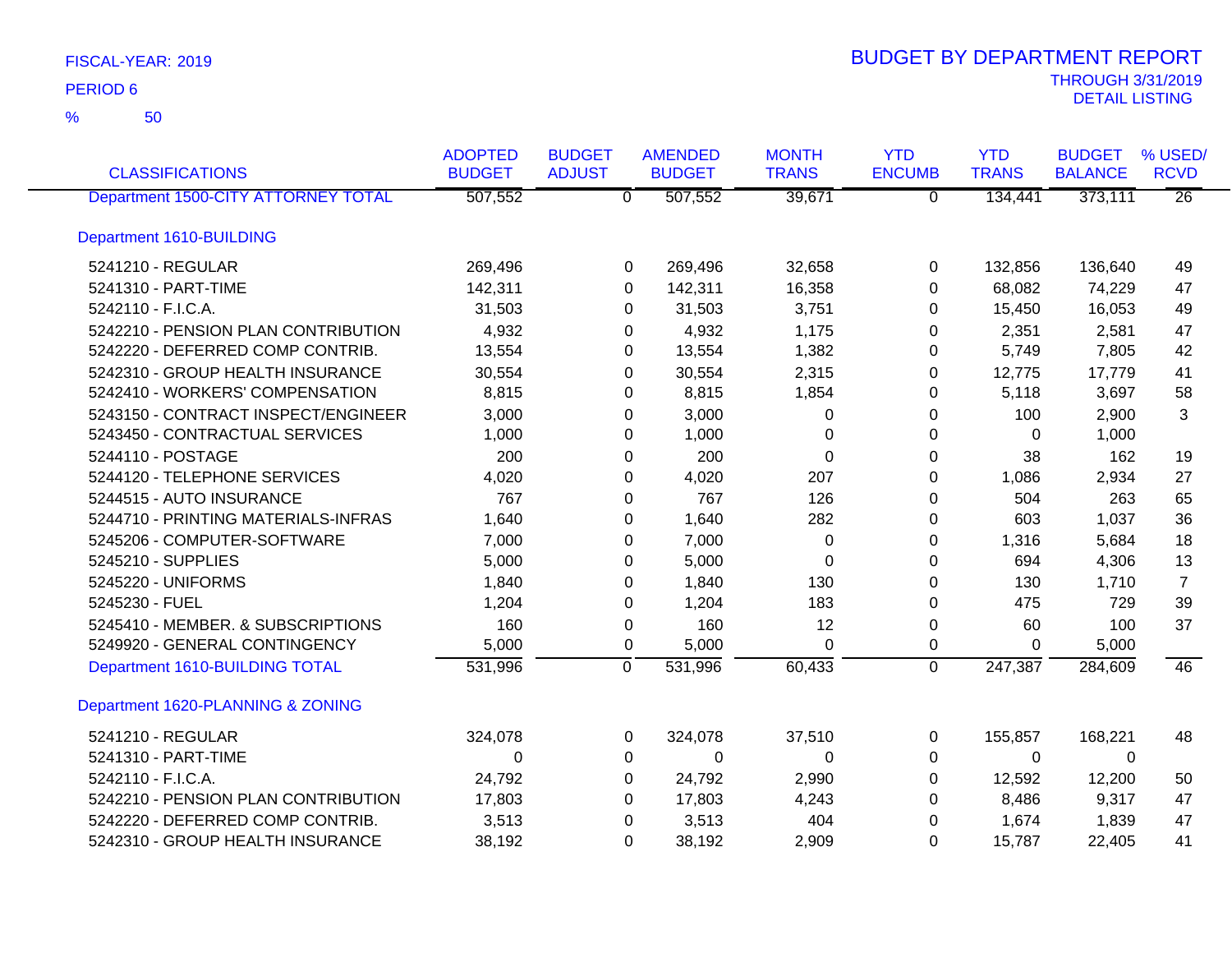50 %

|                                         | <b>ADOPTED</b> | <b>BUDGET</b> | <b>AMENDED</b>   | <b>MONTH</b> | <b>YTD</b>    | <b>YTD</b>   | <b>BUDGET</b>  | % USED/         |
|-----------------------------------------|----------------|---------------|------------------|--------------|---------------|--------------|----------------|-----------------|
| <b>CLASSIFICATIONS</b>                  | <b>BUDGET</b>  | <b>ADJUST</b> | <b>BUDGET</b>    | <b>TRANS</b> | <b>ENCUMB</b> | <b>TRANS</b> | <b>BALANCE</b> | <b>RCVD</b>     |
| 5242410 - WORKERS' COMPENSATION         | 972            | $\Omega$      | $\overline{972}$ | 204          | $\Omega$      | 564          | 408            | $\overline{58}$ |
| 5243100 - PROFESSIONAL SERVICES         | 1,290          | 0             | 1,290            | 0            | 0             | 0            | 1,290          |                 |
| 5243450 - CONTRACTUAL SERVICES          | 148,400        | 58,096        | 206,496          | 5,535        | 33,921        | 93,585       | 112,911        | 45              |
| 5243480 - DIGITIZING                    | 0              | 0             | 0                | 0            | 0             | 0            | $\Omega$       |                 |
| 5244070 - TRAVEL & CONFERENCE           | 1,400          | 0             | 1,400            | 0            | $\Omega$      | $\Omega$     | 1,400          |                 |
| 5244110 - POSTAGE                       | 2,500          | 0             | 2,500            | 0            | $\Omega$      | 474          | 2,026          | 18              |
| 5244120 - TELEPHONE SERVICES            | 1,620          | 0             | 1,620            | 105          | 0             | 495          | 1,125          | 30              |
| 5244515 - AUTO INSURANCE                | 477            | 0             | 477              | 83           | 0             | 333          | 144            | 69              |
| 5244620 - MAINT.&REP.OPER. EQUIPMNT     | 5,500          | 0             | 5,500            | 0            | 0             | 950          | 4,550          | 17              |
| 5244634 - PLANNING- INTERNET            | 4,000          | 0             | 4,000            | $\Omega$     | 0             | $\Omega$     | 4,000          |                 |
| 5244710 - PRINTING MATERIALS-INFRAS     | 1,640          | 0             | 1,640            | 282          | 0             | 603          | 1,037          | 36              |
| 5244910 - LEGAL ADS                     | 7,000          | 0             | 7,000            | 2,470        | 0             | 3,564        | 3,436          | 50              |
| 5245205 - COMPUTERS                     | 1,000          | 0             | 1,000            | 0            | 0             | 0            | 1,000          |                 |
| 5245210 - SUPPLIES                      | 2,750          | 0             | 2,750            | 92           | 0             | 388          | 2,362          | 14              |
| 5245230 - FUEL                          | 108            | 0             | 108              | 16           | 0             | 43           | 65             | 39              |
| 5245410 - MEMBER. & SUBSCRIPTIONS       | 1,749          | 0             | 1,749            | 0            | 0             | $\Omega$     | 1,749          |                 |
| 5249920 - GENERAL CONTINGENCY           | 5,000          | 0             | 5,000            | 0            | $\Omega$      | $\Omega$     | 5,000          |                 |
| Department 1620-PLANNING & ZONING TOTAL | 593,784        | 58,096        | 651,880          | 56,843       | 33,921        | 295,395      | 356,485        | 45              |
| Department 1640-CODE ENFORCEMENT        |                |               |                  |              |               |              |                |                 |
| 5241210 - REGULAR                       | 250,487        | $\Omega$      | 250,487          | 28,468       | $\Omega$      | 119,355      | 131,132        | 47              |
| 5241310 - PART-TIME                     | 0              | 0             | 0                | 0            | $\Omega$      | 0            | 0              |                 |
| 5241410 - OVERTIME                      | 0              | 0             | 0                | 0            | 0             | $\Omega$     | 0              |                 |
| 5242110 - F.I.C.A.                      | 19,162         | 0             | 19,162           | 2,174        | 0             | 9,108        | 10,054         | 47              |
| 5242210 - PENSION PLAN CONTRIBUTION     | 16,230         | 0             | 16,230           | 3,868        | 0             | 7,736        | 8,494          | 47              |
| 5242220 - DEFERRED COMP CONTRIB.        | 0              | 0             | 0                | $\Omega$     | 0             | $\Omega$     | $\Omega$       |                 |
| 5242310 - GROUP HEALTH INSURANCE        | 30,554         | 0             | 30,554           | 2,329        | 0             | 12,859       | 17,695         | 42              |
| 5242410 - WORKERS' COMPENSATION         | 7,790          | 0             | 7,790            | 1,639        | 0             | 4,523        | 3,267          | 58              |
| 5243111 - SPECIAL MASTERS               | 3,600          | 0             | 3,600            | 300          | 0             | 1,750        | 1,850          | 48              |
| 5243450 - CONTRACTUAL SERVICES          | 10,000         | 0             | 10,000           | 1,270        | 0             | 1,790        | 8,210          | 17              |
| 5244070 - TRAVEL & CONFERENCE           | 1,200          | 0             | 1,200            | 0            | 0             | 0            | 1,200          |                 |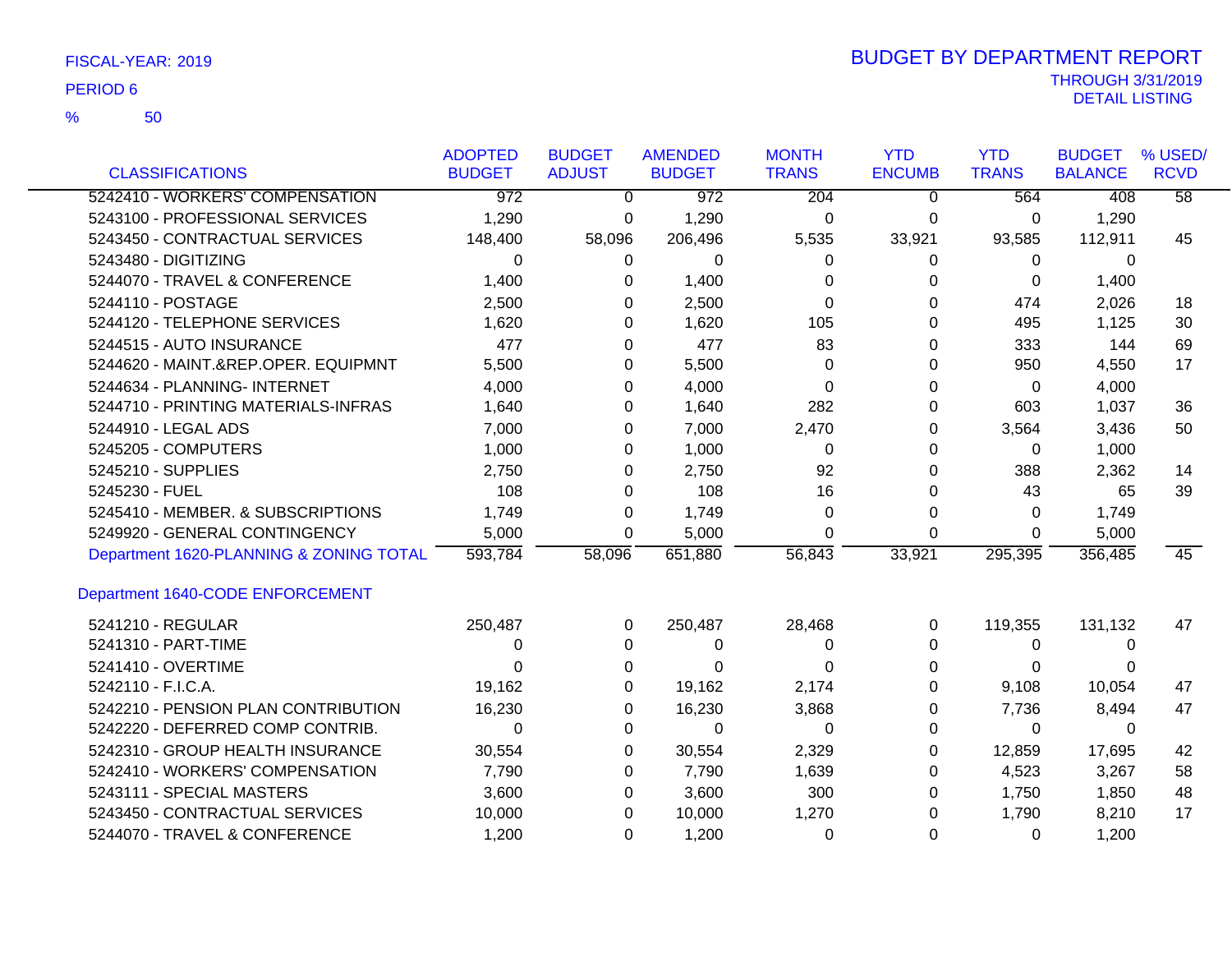50 %

|                                        | <b>ADOPTED</b> | <b>BUDGET</b>  | <b>AMENDED</b> | <b>MONTH</b>   | <b>YTD</b>     | <b>YTD</b>     | <b>BUDGET</b>  | % USED/     |
|----------------------------------------|----------------|----------------|----------------|----------------|----------------|----------------|----------------|-------------|
| <b>CLASSIFICATIONS</b>                 | <b>BUDGET</b>  | <b>ADJUST</b>  | <b>BUDGET</b>  | <b>TRANS</b>   | <b>ENCUMB</b>  | <b>TRANS</b>   | <b>BALANCE</b> | <b>RCVD</b> |
| 5244080 - EMPLOYEE EDUCATION           | 2,500          | $\overline{0}$ | 2,500          | $\overline{0}$ | $\overline{0}$ | $\overline{0}$ | 2,500          |             |
| 5244110 - POSTAGE                      | 7,000          | 0              | 7,000          | 0              | 0              | 1,328          | 5,672          | 18          |
| 5244120 - TELEPHONE SERVICES           | 2,670          | 0              | 2,670          | 296            | 0              | 1,326          | 1,345          | 49          |
| 5244515 - AUTO INSURANCE               | 3,030          | $\Omega$       | 3,030          | 498            | 0              | 1,992          | 1,038          | 65          |
| 5244710 - PRINTING MATERIALS-INFRAS    | 1,640          | 0              | 1,640          | 282            | 0              | 603            | 1,037          | 36          |
| 5244920 - LIENS                        | 1,640          | 0              | 1,640          | 0              | 0              | 0              | 1,640          |             |
| 5245205 - COMPUTERS                    | 1,000          | 0              | 1,000          | $\Omega$       | 0              | 0              | 1,000          |             |
| 5245210 - SUPPLIES                     | 3,500          | $\Omega$       | 3,500          | 62             | $\Omega$       | 328            | 3,172          | 9           |
| 5245220 - UNIFORMS                     | 2,000          | 0              | 2,000          | $\Omega$       | $\Omega$       | 390            | 1,610          | 19          |
| 5245230 - FUEL                         | 2,065          | 0              | 2,065          | 314            | 0              | 814            | 1,251          | 39          |
| 5245410 - MEMBER. & SUBSCRIPTIONS      | 600            | 0              | 600            | 0              | 0              | 105            | 495            | 17          |
| 5249920 - GENERAL CONTINGENCY          | 5,000          | 0              | 5,000          | 0              | 0              | 0              | 5,000          |             |
| Department 1640-CODE ENFORCEMENT TOTAL | 371,668        | 0              | 371,668        | 41,500         | $\overline{0}$ | 164,007        | 207,662        | 44          |
| Department 1710-BUILDING MAINTENANCE   |                |                |                |                |                |                |                |             |
| 5191210 - FULL-TIME                    | 91,300         | 0              | 91,300         | 10,585         | 0              | 44,058         | 47,242         | 48          |
| 5191410 - OVERTIME                     | 4,000          | $\Omega$       | 4,000          | 396            | 0              | 2,413          | 1,587          | 60          |
| 5192110 - F.I.C.A.                     | 7,290          | 0              | 7,290          | 922            | 0              | 4,002          | 3,288          | 54          |
| 5192210 - PENSION PLAN CONTRIBUTION    | 6,169          | 0              | 6,169          | 1,470          | 0              | 2,940          | 3,229          | 47          |
| 5192310 - GROUP HEALTH INSURANCE       | 15,277         | 0              | 15,277         | 1,143          | 0              | 6,302          | 8,975          | 41          |
| 5192410 - WORKERS' COMPENSATION        | 4,275          | 0              | 4,275          | 899            | 0              | 2,482          | 1,793          | 58          |
| 5193450 - CONT. SVCS.                  | 87,960         | 0              | 87,960         | 825            | 39,788         | 62,432         | 25,528         | 70          |
| 5194070 - TRAVEL                       | 0              | 0              | 0              | 0              | 0              | 0              | 0              |             |
| 5194080 - EMPLOYEE EDUCATION           | 250            | 0              | 250            | 0              | 0              | 0              | 250            |             |
| 5194120 - TELEPHONE SERVICE            | 780            | 0              | 780            | $\Omega$       | 0              | $\Omega$       | 780            |             |
| 5194310 - ELECTRICITY-FACILITIES       | 115,000        | 0              | 115,000        | 5,571          | 85,170         | 110,441        | 4,559          | 96          |
| 5194320 - WATER                        | 45,000         | 0              | 45,000         | 1,452          | 23,005         | 37,589         | 7,411          | 83          |
| 5194620 - REPAIR & MAINT. OPER EQUI    | 2,500          | 0              | 2,500          | 0              | 0              | 0              | 2,500          |             |
| 5194670 - MAINT & REP - STRUCTURES     | 66,000         | 0              | 66,000         | 3,482          | 0              | 18,497         | 47,503         | 28          |
| 5195210 - SUPPLIES                     | 20,000         | 0              | 20,000         | 1,180          | 0              | 6,784          | 13,216         | 33          |
| 5195220 - UNIFORMS                     | 1,000          | $\Omega$       | 1,000          | $\Omega$       | 0              | 159            | 841            | 15          |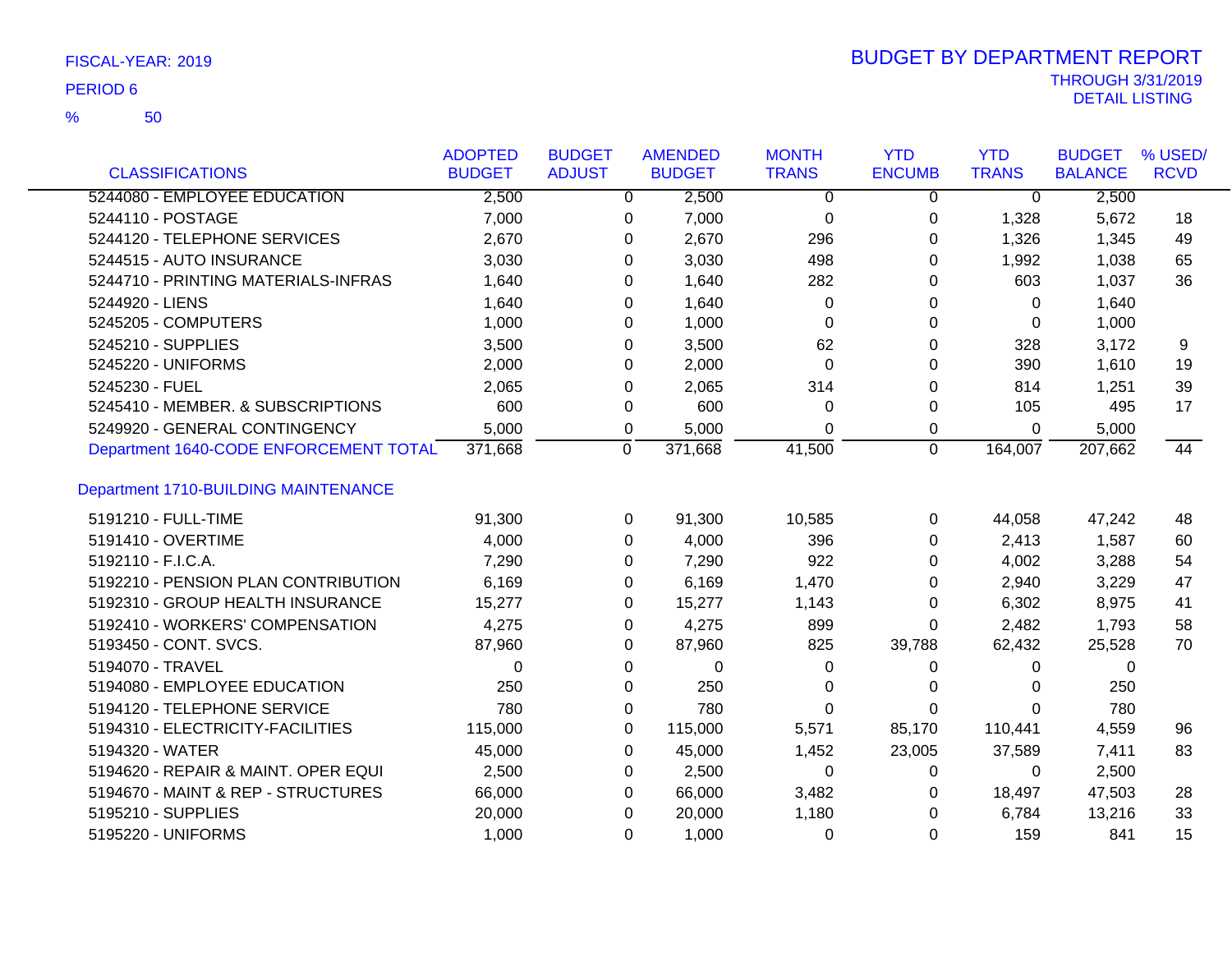| <b>CLASSIFICATIONS</b>                             | <b>ADOPTED</b><br><b>BUDGET</b> | <b>BUDGET</b><br><b>ADJUST</b> | <b>AMENDED</b><br><b>BUDGET</b> | <b>MONTH</b><br><b>TRANS</b> | <b>YTD</b><br><b>ENCUMB</b> | <b>YTD</b><br><b>TRANS</b> | <b>BUDGET</b><br><b>BALANCE</b> | % USED/<br><b>RCVD</b> |
|----------------------------------------------------|---------------------------------|--------------------------------|---------------------------------|------------------------------|-----------------------------|----------------------------|---------------------------------|------------------------|
| 5199920 - GENERAL CONTINGENCY                      | 5,000                           | $\overline{0}$                 | 5,000                           | $\overline{0}$               | $\overline{0}$              | $\overline{0}$             | 5,000                           |                        |
| Department 1710-BUILDING MAINTENANCE TOTAL 471,801 |                                 | $\Omega$                       | 471,801                         | 27,925                       | 147,963                     | 298,099                    | 173,702                         | 63                     |
| Department 1720-SOLID WASTE                        |                                 |                                |                                 |                              |                             |                            |                                 |                        |
| 5341210 - REGULAR                                  | 362,017                         | 0                              | 362,017                         | 39,566                       | 0                           | 173,176                    | 188,841                         | 47                     |
| 5341410 - OVERTIME                                 | 8,000                           | 0                              | 8,000                           | 3,189                        | 0                           | 7,750                      | 250                             | 96                     |
| 5342110 - F.I.C.A.                                 | 29,684                          | 0                              | 29,684                          | 3,249                        | 0                           | 13,610                     | 16,074                          | 45                     |
| 5342210 - PENSION PLAN CONTRIBUTION                | 23,414                          | 0                              | 23,414                          | 5,580                        | 0                           | 11,160                     | 12,254                          | 47                     |
| 5342220 - ICMA                                     | 0                               | 0                              | 0                               | 0                            | 0                           | 0                          | 0                               |                        |
| 5342310 - GROUP HEALTH INSURANCE                   | 68,746                          | 0                              | 68,746                          | 4,604                        | 0                           | 27,904                     | 40,842                          | 40                     |
| 5342410 - WORKERS' COMPENSATION                    | 31,591                          | 0                              | 31,591                          | 6,646                        | $\Omega$                    | 18,342                     | 13,249                          | 58                     |
| 5343470 - INTERLCL AGREE-RECYCLING                 | 93,000                          | 0                              | 93,000                          | 0                            | 69,673                      | 93,000                     | 0                               | 100                    |
| 5344070 - TRAVEL & CONFERENCE                      | 0                               | 0                              | 0                               | 0                            | 0                           | 0                          | 0                               |                        |
| 5344080 - EMPLOYEE EDUCATION                       | 250                             | 0                              | 250                             | $\Omega$                     | $\Omega$                    | $\Omega$                   | 250                             |                        |
| 5344340 - REFUSE DISPOSAL FEE                      | 769,000                         | 0                              | 769,000                         | 56,723                       | 496,782                     | 769,000                    | $\mathbf 0$                     | 100                    |
| 5345210 - SUPPLIES                                 | 68,500                          | 0                              | 68,500                          | 711                          | 0                           | 2,339                      | 66,161                          | 3                      |
| 5345220 - UNIFORMS                                 | 4,000                           | 0                              | 4,000                           | 0                            | 0                           | 0                          | 4,000                           |                        |
| 5347110 - DEBT SERVICE-PRINCIPAL                   | 0                               | 0                              | 0                               | 0                            | $\Omega$                    | 0                          | $\Omega$                        |                        |
| 5347210 - DEBT SERVICE-INTEREST                    | 0                               | 0                              | 0                               | $\Omega$                     | $\Omega$                    | $\Omega$                   | 0                               |                        |
| Department 1720-SOLID WASTE TOTAL                  | 1,458,202                       | $\Omega$                       | 1,458,202                       | 120,268                      | 566,455                     | 1,116,281                  | 341,921                         | $\overline{76}$        |
| Department 1730-STREET MAINTENANCE                 |                                 |                                |                                 |                              |                             |                            |                                 |                        |
| 5411210 - REGULAR                                  | 277,022                         | 0                              | 277,022                         | 31,240                       | 0                           | 131,190                    | 145,832                         | 47                     |
| 5411310 - PART TIME                                | 0                               | 0                              | 0                               | 0                            | 0                           | 0                          | 0                               |                        |
| 5411410 - OVERTIME                                 | 5,000                           | 0                              | 5,000                           | 2,433                        | 0                           | 6,728                      | $-1,728$                        | 134                    |
| 5412110 - F.I.C.A.                                 | 21,575                          | 0                              | 21,575                          | 2,666                        | 0                           | 10,853                     | 10,722                          | 50                     |
| 5412210 - PENSION PLAN CONTRIBUTION                | 16,106                          | 0                              | 16,106                          | 3,838                        | 0                           | 7,677                      | 8,429                           | 47                     |
| 5412220 - DEFERRED COMP CONTRIB                    | 1,949                           | 0                              | 1,949                           | 242                          | 0                           | 976                        | 973                             | 50                     |
| 5412310 - GROUP HEALTH INSURANCE                   | 53,469                          | 0                              | 53,469                          | 3,994                        | 0                           | 21,160                     | 32,309                          | 39                     |
| 5412410 - WORKERS' COMPENSATION                    | 19,211                          | 0                              | 19,211                          | 4,041                        | 0                           | 11,154                     | 8,057                           | 58                     |
| 5413450 - CONTRACTUAL SERVICES                     | 65,000                          | $\Omega$                       | 65,000                          | 1,820                        | 10,450                      | 19,550                     | 45,450                          | 30                     |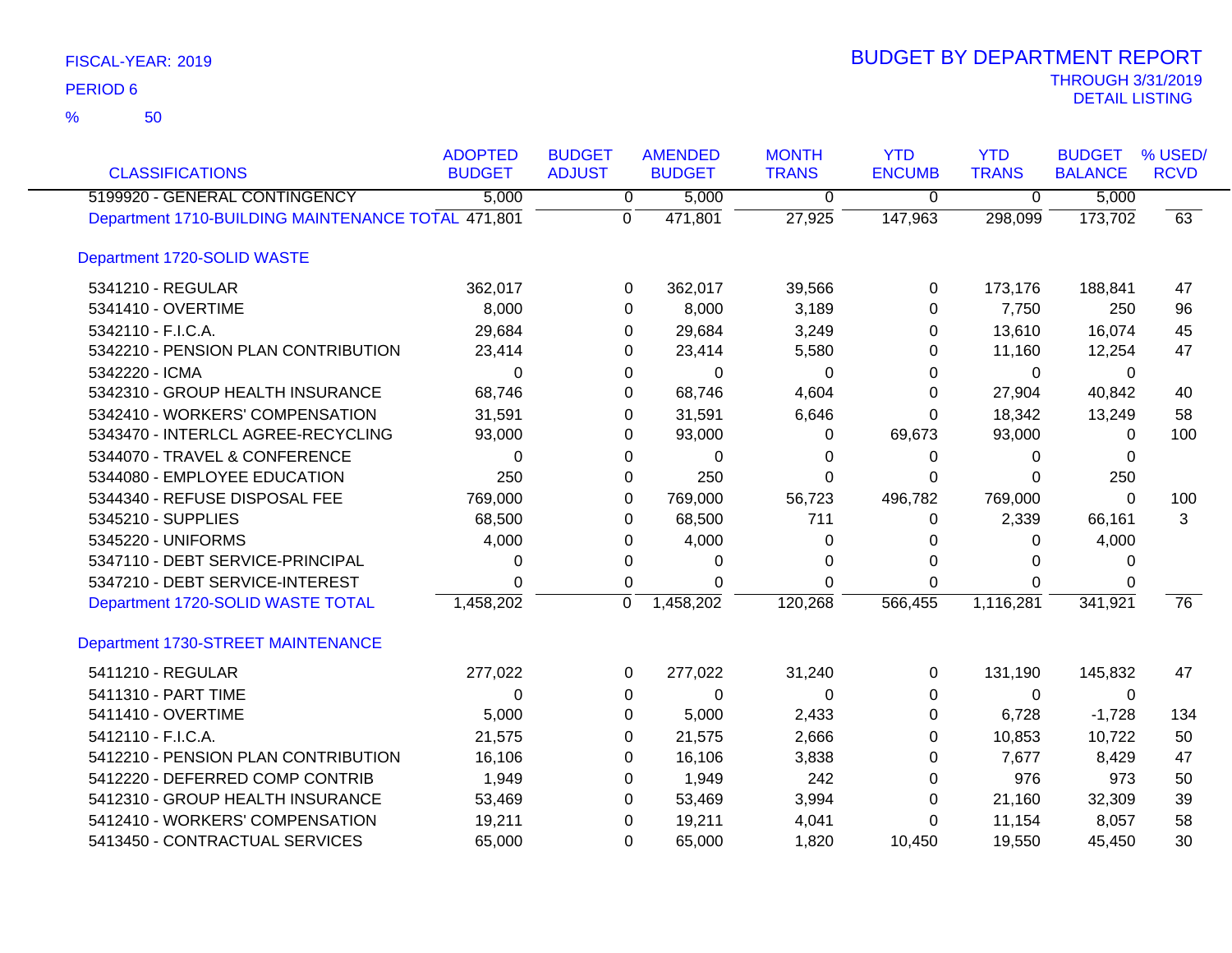| FISCAL-YEAR: 2019 |  |
|-------------------|--|
|                   |  |

50 %

| <b>CLASSIFICATIONS</b>                   | <b>ADOPTED</b><br><b>BUDGET</b> | <b>BUDGET</b><br><b>ADJUST</b> | <b>AMENDED</b><br><b>BUDGET</b> | <b>MONTH</b><br><b>TRANS</b> | <b>YTD</b><br><b>ENCUMB</b> | <b>YTD</b><br><b>TRANS</b> | <b>BUDGET</b><br><b>BALANCE</b> | % USED/<br><b>RCVD</b> |
|------------------------------------------|---------------------------------|--------------------------------|---------------------------------|------------------------------|-----------------------------|----------------------------|---------------------------------|------------------------|
| 5414070 - TRAVEL & CONFERENCE            | 250                             | 0                              | 250                             | 118                          | 0                           | 118                        | 132                             | 47                     |
| 5414080 - EMPLOYEE EDUCATION             | 500                             | 0                              | 500                             | $\pmb{0}$                    | 0                           | 0                          | 500                             |                        |
| 5414120 - TRAVEL & CONFERENCE            | 1,080                           | 0                              | 1,080                           | 59                           | 0                           | 310                        | 770                             | 28                     |
| 5414625 - LANDSCAPE MAINTENANCE          | 50,000                          | 0                              | 50,000                          | 156                          | 0                           | 12,915                     | 37,085                          | 25                     |
| 5414640 - MAINT & REP STRS & PARKWY      | 20,000                          | 0                              | 20,000                          | 260                          | 0                           | 5,940                      | 14,060                          | 29                     |
| 5414650 - ELECTRICITY-STREET LIGHTS      | 140,000                         | 0                              | 140,000                         | 11,119                       | 69,195                      | 130,188                    | 9,812                           | 92                     |
| 5414670 - MAINT & REP-GRDS & STRUCT      | 10,000                          | 0                              | 10,000                          | 275                          | 0                           | 4,100                      | 5,900                           | 41                     |
| 5415210 - SUPPLIES                       | 4,000                           | 0                              | 4,000                           | 120                          | 0                           | 1,023                      | 2,977                           | 25                     |
| 5415220 - UNIFORMS                       | 3,500                           | 0                              | 3,500                           | 0                            | 0                           | 176                        | 3,324                           | 5                      |
| 5415245 - TOOLS                          | 500                             | 0                              | 500                             | 0                            | 0                           | 0                          | 500                             |                        |
| 5417110 - DEBT SERVICE- PRINCIPAL        | 0                               | 0                              | 0                               | $\Omega$                     | 0                           | 0                          | 0                               |                        |
| 5417210 - DEBT SERVICE-INTEREST          | $\Omega$                        | 0                              | $\Omega$                        | $\Omega$                     | 0                           | 0                          | 0                               |                        |
| Department 1730-STREET MAINTENANCE TOTAL | 689,162                         | $\mathbf 0$                    | 689,162                         | 62,381                       | 79,645                      | 364,058                    | 325,104                         | $\overline{52}$        |
| Department 1750-LANSCAPE MAINTENANCE     |                                 |                                |                                 |                              |                             |                            |                                 |                        |
| 5191210 - FULL-TIME                      | 139,752                         | 0                              | 139,752                         | 15,976                       | 0                           | 68,156                     | 71,596                          | 48                     |
| 5191410 - OVERTIME                       | 4,000                           | $\Omega$                       | 4,000                           | 0                            | 0                           | 0                          | 4,000                           |                        |
| 5192110 - F.I.C.A.                       | 10,997                          | 0                              | 10,997                          | 1,218                        | 0                           | 5,179                      | 5,818                           | 47                     |
| 5192210 - PENSION PLAN CONTRIBUTION      | 9,497                           | 0                              | 9,497                           | 2,263                        | 0                           | 4,527                      | 4,970                           | 47                     |
| 5192220 - DEFERRED COMP CONTRIB.         | $\Omega$                        | 0                              | $\Omega$                        | $\Omega$                     | 0                           | $\Omega$                   | 0                               |                        |
| 5192310 - GROUP HEALTH INSURANCE         | 22,915                          | 0                              | 22,915                          | 1,727                        | 0                           | 9,527                      | 13,388                          | 41                     |
| 5192410 - WORKERS' COMPENSATION          | 5,691                           | 0                              | 5,691                           | 1,197                        | 0                           | 3,304                      | 2,387                           | 58                     |
| 5193450 - CONT. SVCS.                    | 176,138                         | 23,702                         | 199,840                         | 7,704                        | 88,509                      | 151,962                    | 47,878                          | 76                     |
| 5194070 - TRAVEL                         | 355                             | 0                              | 355                             | 0                            | $\Omega$                    | 165                        | 190                             | 46                     |
| 5194120 - TELEPHONE SERVICE              | 780                             | 0                              | 780                             | 46                           | 0                           | 251                        | 529                             | 32                     |
| 5194350 - ELECTRICITY-CITY PARKS         | 50,000                          | 0                              | 50,000                          | 3,489                        | 27,336                      | 50,000                     | $\Omega$                        | 100                    |
| 5194420 - OUTSIDE SERV RENTAL            | 1,000                           | 0                              | 1,000                           | 0                            | 0                           | 0                          | 1,000                           |                        |
| 5194515 - AUTO INSURANCE                 | 1,233                           | 0                              | 1,233                           | 203                          | 0                           | 811                        | 422                             | 65                     |
| 5194620 - REPAIR & MAINT. OPER EQUI      | 80,000                          | 1,977                          | 81,977                          | 12,591                       | 4,071                       | 37,812                     | 44,165                          | 46                     |
| 5194670 - MAINT & REP - STRUCTURES       | 0                               | 0                              | 0                               | 0                            | 0                           | 0                          | 0                               |                        |
| 5195210 - SUPPLIES                       | 9.348                           | $\Omega$                       | 9,348                           | 404                          | $\Omega$                    | 3,090                      | 6.258                           | 33                     |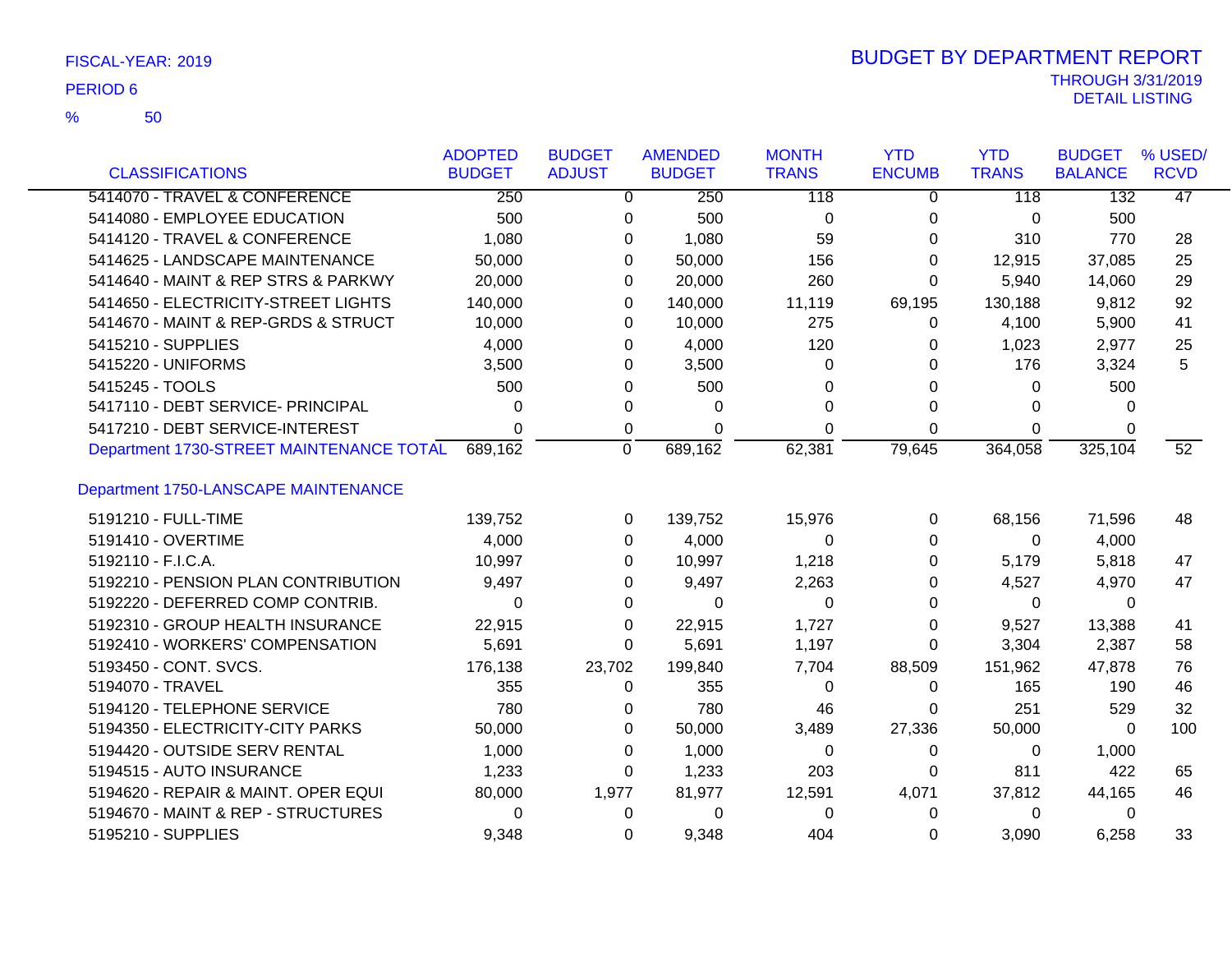| FISCAL-YEAR: 2019 |  |  |
|-------------------|--|--|
|-------------------|--|--|

| <b>CLASSIFICATIONS</b>                    | <b>ADOPTED</b><br><b>BUDGET</b> | <b>BUDGET</b><br><b>ADJUST</b> | <b>AMENDED</b><br><b>BUDGET</b> | <b>MONTH</b><br><b>TRANS</b> | <b>YTD</b><br><b>ENCUMB</b> | <b>YTD</b><br><b>TRANS</b> | <b>BUDGET</b><br><b>BALANCE</b> | % USED/<br><b>RCVD</b> |
|-------------------------------------------|---------------------------------|--------------------------------|---------------------------------|------------------------------|-----------------------------|----------------------------|---------------------------------|------------------------|
| 5195220 - UNIFORMS                        | 2,475                           | $\Omega$                       | 2,475                           | 577                          | $\mathbf{0}$                | 1,726                      | 749                             | 69                     |
| 5195230 - FUEL & LUBRICANT                | 8,047                           | 0                              | 8,047                           | 1,224                        | 0                           | 3,173                      | 4,874                           | 39                     |
| 5195410 - MEMBER. & SUBSCRIPTIONS         | 365                             | 0                              | 365                             | 0                            | 0                           | 0                          | 365                             |                        |
| Department 1750-LANSCAPE MAINTENANCE      | 522,593                         | 25,679                         | 548,272                         | 48,619                       | 119,916                     | 339,683                    | 208,589                         | 61                     |
| Department 1760-MOTOR POOL                |                                 |                                |                                 |                              |                             |                            |                                 |                        |
| 5191210 - FULL-TIME                       | 143,605                         | 0                              | 143,605                         | 16,447                       | 0                           | 69,245                     | 74,360                          | 48                     |
| 5191410 - OVERTIME                        | 4,000                           | 0                              | 4,000                           | 0                            | 0                           | 19                         | 3,981                           |                        |
| 5192110 - F.I.C.A.                        | 11,292                          | 0                              | 11,292                          | 1,202                        | 0                           | 4,973                      | 6,319                           | 44                     |
| 5192210 - PENSION PLAN CONTRIBUTION       | 9,555                           | 0                              | 9,555                           | 2,277                        | 0                           | 4,554                      | 5,001                           | 47                     |
| 5192220 - DEFERRED COMP CONTRIB.          | 0                               | 0                              | 0                               | 0                            | 0                           | 0                          | 0                               |                        |
| 5192310 - GROUP HEALTH INSURANCE          | 22,915                          | 0                              | 22,915                          | 1,730                        | 0                           | 9,545                      | 13,370                          | 41                     |
| 5192410 - WORKERS' COMPENSATION           | 5,091                           | 0                              | 5,091                           | 1,071                        | 0                           | 2,956                      | 2,135                           | 58                     |
| 5194070 - TRAVEL                          | $\Omega$                        | 0                              | $\Omega$                        | 0                            | 0                           | 0                          | 0                               |                        |
| 5194080 - EMPLOYEE EDUCATION              | 250                             | 0                              | 250                             | $\Omega$                     | $\Omega$                    | 0                          | 250                             |                        |
| 5194120 - TELEPHONE SERVICE               | 780                             | 0                              | 780                             | 30                           | 0                           | 155                        | 625                             | 19                     |
| 5194515 - AUTO INSURANCE                  | 40,000                          | 0                              | 40,000                          | 6,576                        | 0                           | 26,303                     | 13,697                          | 65                     |
| 5194620 - REPAIR & MAINT. OPER EQUI       | 25,000                          | 0                              | 25,000                          | 0                            | 0                           | 360                        | 24,640                          | $\mathbf 1$            |
| 5194680 - MAINT & REP-OUTSIDE SVCS        | 75,000                          | 0                              | 75,000                          | 3,921                        | 1,949                       | 21,776                     | 53,224                          | 29                     |
| 5195220 - UNIFORMS                        | 3,000                           | 0                              | 3,000                           | 136                          | 0                           | 1,062                      | 1,938                           | 35                     |
| 5195230 - FUEL & LUBRICANT                | 150,000                         | 0                              | 150,000                         | 10,435                       | 62,802                      | 118,640                    | 31,360                          | 79                     |
| 5195240 - PARTS                           | 60,000                          | 0                              | 60,000                          | 3,388                        | 5,319                       | 52,773                     | 7,227                           | 87                     |
| 5195245 - OPERATING TOOLS                 | 1,000                           | 0                              | 1,000                           | $\Omega$                     | 0                           | 288                        | 712                             | 28                     |
| 5195250 - TIRES                           | 30,000                          | 0                              | 30,000                          | 536                          | 0                           | 4,826                      | 25,174                          | 16                     |
| 5195260 - GENERAL                         | 1,800                           | 0                              | 1,800                           | 0                            | 0                           | 300                        | 1,500                           | 16                     |
| Department 1760-MOTOR POOL TOTAL          | 583,288                         | $\overline{0}$                 | 583,288                         | 47,749                       | 70,070                      | 317,775                    | 265,513                         | $\overline{54}$        |
| Department 1770-PUBLIC WORKS DIRECTOR OFF |                                 |                                |                                 |                              |                             |                            |                                 |                        |
| 5191210 - FULL-TIME                       | 69,497                          | 0                              | 69,497                          | 6,120                        | 0                           | 26,003                     | 43,494                          | 37                     |
| 5191410 - OVERTIME                        | 0                               | 0                              | 0                               | 0                            | 0                           | 0                          | 0                               |                        |
| 5192110 - F.I.C.A.                        | 5,317                           | $\Omega$                       | 5,317                           | 462                          | $\Omega$                    | 1,954                      | 3,363                           | 36                     |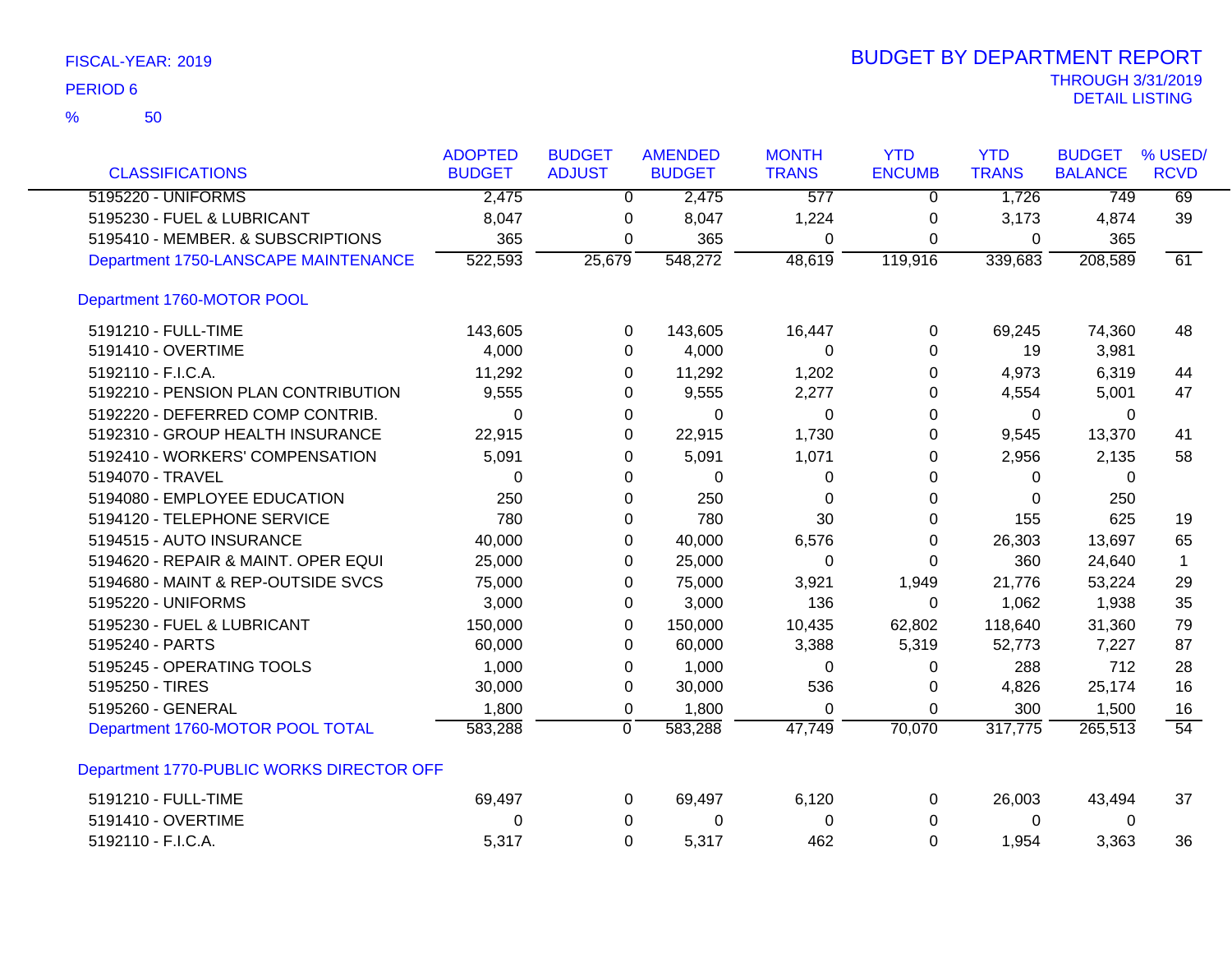50 %

|                                                   | <b>ADOPTED</b> | <b>BUDGET</b> | <b>AMENDED</b> | <b>MONTH</b> | <b>YTD</b>    | <b>YTD</b>   | <b>BUDGET</b>  | % USED/         |
|---------------------------------------------------|----------------|---------------|----------------|--------------|---------------|--------------|----------------|-----------------|
| <b>CLASSIFICATIONS</b>                            | <b>BUDGET</b>  | <b>ADJUST</b> | <b>BUDGET</b>  | <b>TRANS</b> | <b>ENCUMB</b> | <b>TRANS</b> | <b>BALANCE</b> | <b>RCVD</b>     |
| 5192210 - PENSION PLAN CONTRIBUTION               | 2,849          | $\Omega$      | 2,849          | 679          | $\Omega$      | 1,358        | 1,491          | 47              |
| 5192220 - DEFERRED COMP CONTRIB.                  | 1,797          | 0             | 1,797          | 0            | 0             | 0            | 1,797          |                 |
| 5192310 - GROUP HEALTH INSURANCE                  | 22,915         | 0             | 22,915         | 1,136        | 0             | 6,520        | 16,395         | 28              |
| 5192410 - WORKERS' COMPENSATION                   | 296            | 0             | 296            | 62           | 0             | 172          | 124            | 58              |
| 5194070 - TRAVEL                                  | 250            | $\Omega$      | 250            | $\Omega$     | 0             | 0            | 250            |                 |
| 5194080 - EMPLOYEE EDUCATION                      | 250            | 0             | 250            | 66           | 0             | 66           | 184            | 26              |
| 5194110 - POSTAGE                                 | $\Omega$       | 0             | $\Omega$       | $\Omega$     | 0             | 0            | $\Omega$       |                 |
| 5194120 - TELEPHONE SERVICE                       | 780            | 0             | 780            | $\Omega$     | 0             | 0            | 780            |                 |
| 5194540 - BOILER & MACHINERY                      | 1,000          | 0             | 1,000          | $\Omega$     | 0             | 0            | 1,000          |                 |
| 5194710 - COPY MACHINE                            | 5,000          | 0             | 5,000          | 566          | 0             | 1,276        | 3,724          | 25              |
| 5195205 - COMPUTER - EQUIPMENT                    | 1,000          | 0             | 1,000          | $\Omega$     | 0             | 0            | 1,000          |                 |
| 5195210 - SUPPLIES                                | 1,000          | 0             | 1,000          | 91           | 0             | 91           | 909            | 9               |
| 5195270 - PERMITS                                 | 1,000          | 0             | 1,000          | 0            | 0             | 227          | 773            | 22              |
| 5195410 - MEMBER. & SUBSCRIPTIONS                 | 500            | 0             | 500            | $\Omega$     | $\mathbf 0$   | 0            | 500            |                 |
| Department 1770-PUBLIC WORKS DIRECTOR OFF 113,451 |                | $\Omega$      | 113,451        | 9,182        | $\mathbf 0$   | 37,667       | 75,784         | $\overline{33}$ |
|                                                   |                |               |                |              |               |              |                |                 |
| Department 1790-ENGINEERING & CONSTRUCTN          |                |               |                |              |               |              |                |                 |
| 5191210 - FULL-TIME                               | 160,785        | 0             | 160,785        | 17,147       | 0             | 71,444       | 89,341         | 44              |
| 5192110 - F.I.C.A.                                | 12,300         | $\Omega$      | 12,300         | 1,356        | 0             | 5,489        | 6,811          | 44              |
| 5192210 - PENSION PLAN CONTRIBUTION               | $\Omega$       | 0             | $\Omega$       | 0            | 0             | 0            | 0              |                 |
| 5192220 - DEFERRED COMP CONTRIB.                  | 11,227         | 0             | 11,227         | 1,200        | 0             | 5,001        | 6,226          | 44              |
| 5192310 - GROUP HEALTH INSURANCE                  | 15,277         | $\Omega$      | 15,277         | 62           | 0             | 6,419        | 8,858          | 42              |
| 5192410 - WORKERS' COMPENSATION                   | 481            | 0             | 481            | 101          | 0             | 279          | 202            | 58              |
| 5193450 - CONT. SVCS.                             | 0              | 0             | $\mathbf 0$    | 0            | 0             | 0            | 0              |                 |
| 5194070 - TRAVEL                                  | 250            | $\Omega$      | 250            | $\Omega$     | 0             | 0            | 250            |                 |
| 5194080 - EMPLOYEE EDUCATION                      | 1,000          | 0             | 1,000          | $\Omega$     | 0             | 0            | 1,000          |                 |
| 5194120 - TELEPHONE SERVICE                       | 1,560          | 0             | 1,560          | 59           | 0             | 310          | 1,250          | 19              |
| 5195205 - COMPUTER - EQUIPMENT                    | 300            | 0             | 300            | $\Omega$     | 0             | 0            | 300            |                 |
| 5195210 - SUPPLIES                                | 2,500          | 0             | 2,500          | 10           | 0             | 1,483        | 1,017          | 59              |
| 5195410 - MEMBER. & SUBSCRIPTIONS                 | 1,000          | $\Omega$      | 1,000          | $\Omega$     | $\Omega$      | 310          | 690            | 31              |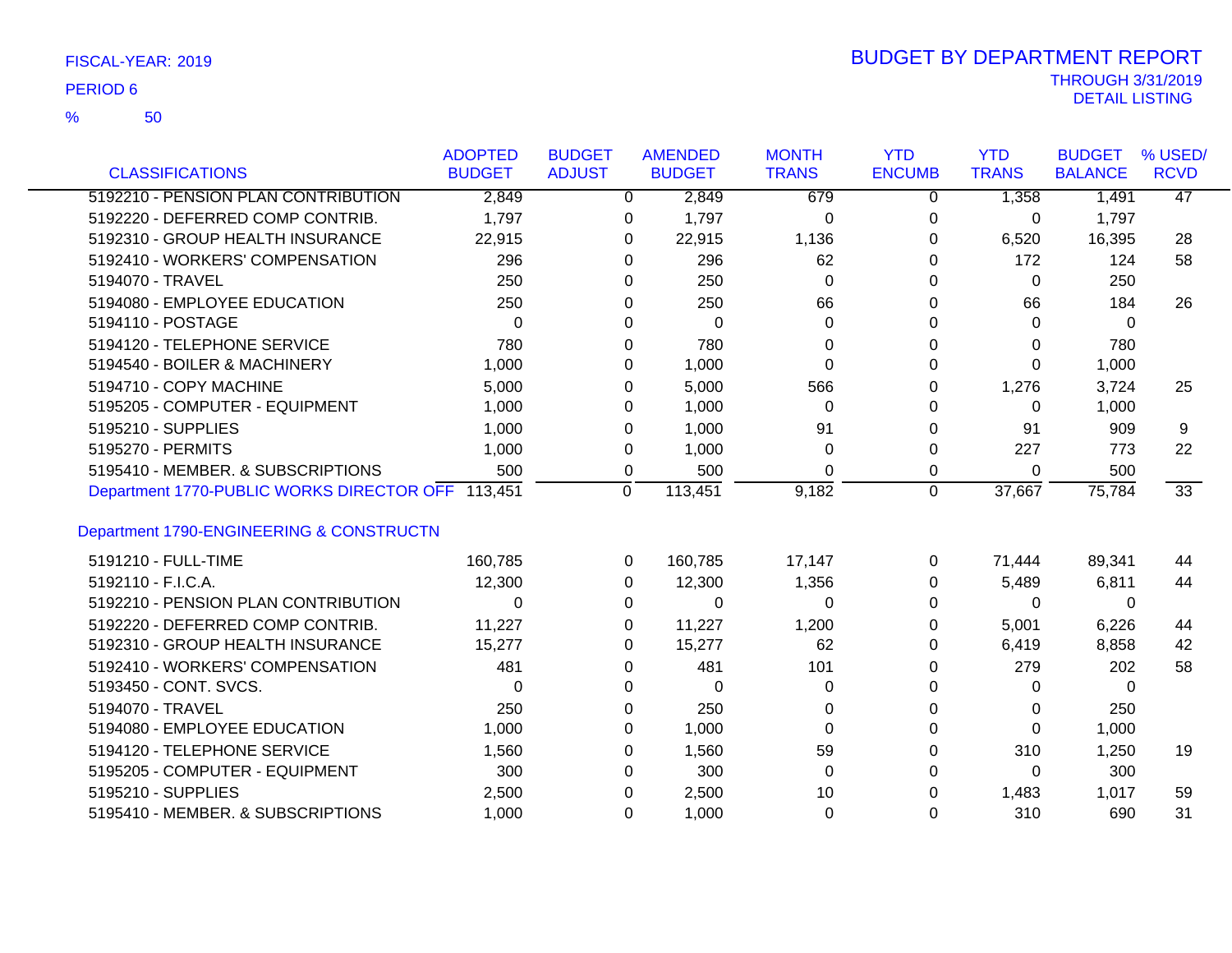50 %

| <b>CLASSIFICATIONS</b>                           | <b>ADOPTED</b><br><b>BUDGET</b> | <b>BUDGET</b><br><b>ADJUST</b> | <b>AMENDED</b><br><b>BUDGET</b> | <b>MONTH</b><br><b>TRANS</b> | <b>YTD</b><br><b>ENCUMB</b> | <b>YTD</b><br><b>TRANS</b> | <b>BUDGET</b><br><b>BALANCE</b> | % USED/<br><b>RCVD</b> |
|--------------------------------------------------|---------------------------------|--------------------------------|---------------------------------|------------------------------|-----------------------------|----------------------------|---------------------------------|------------------------|
| Department 1790-ENGINEERING & CONSTRUCTN 206,680 |                                 | $\overline{0}$                 | 206,680                         | 19,935                       | $\overline{0}$              | 90,735                     | 115,945                         | $\overline{43}$        |
| Department 1910-POLICE                           |                                 |                                |                                 |                              |                             |                            |                                 |                        |
| 5211210 - REGULAR                                | 3,843,224                       | 0                              | 3,843,224                       | 424,272                      | 0                           | 1,798,059                  | 2,045,165                       | 46                     |
| 5211310 - PART-TIME                              | $\Omega$                        | 0                              | $\Omega$                        | $\Omega$                     | $\Omega$                    | $\Omega$                   | $\Omega$                        |                        |
| 5211410 - OVERTIME                               | 150,000                         | $\Omega$                       | 150,000                         | 16,611                       | 0                           | 70,825                     | 79,175                          | 47                     |
| 5211411 - OVERTIME- HOLIDAY PAY                  | 62,000                          | 0                              | 62,000                          | 3,985                        | 0                           | 52,507                     | 9,493                           | 84                     |
| 5211413 - OVERTIME-RED LIGHT CAMERAS             | 10,000                          | 0                              | 10,000                          | 897                          | 0                           | 3,776                      | 6,224                           | 37                     |
| 5211510 - SPEC PAY - EDUC INCENTIVE              | 31,958                          | 0                              | 31,958                          | 3,455                        | 0                           | 14,224                     | 17,734                          | 44                     |
| 5211530 - HAZARD PAY                             | 65,250                          | $\Omega$                       | 65,250                          | 7,000                        | 0                           | 29,650                     | 35,600                          | 45                     |
| 5212110 - F.I.C.A.                               | 318,409                         | 0                              | 318,409                         | 36,551                       | 0                           | 159,968                    | 158,441                         | 50                     |
| 5212210 - PENSION PLAN CONTRIBUTION              | 500,190                         | 0                              | 500,190                         | 112,465                      | 0                           | 224,931                    | 275,259                         | 44                     |
| 5212220 - DEFERRED COMP CONTRIB.                 | 25,246                          | 0                              | 25,246                          | 2,776                        | 0                           | 11,205                     | 14,041                          | 44                     |
| 5212310 - GROUP HEALTH INSURANCE                 | 450,642                         | 0                              | 450,642                         | 31,862                       | 0                           | 179,574                    | 271,068                         | 39                     |
| 5212410 - WORKERS' COMPENSATION                  | 88,323                          | 0                              | 88,323                          | 18,581                       | 0                           | 51,282                     | 37,041                          | 58                     |
| 5213116 - ANNUAL PHYSICALS                       | 15,340                          | 0                              | 15,340                          | 1,220                        | 0                           | 3,525                      | 11,815                          | 22                     |
| 5213450 - CONTRACTUAL SERVICES                   | 204,932                         | 0                              | 204,932                         | 525                          | 88,783                      | 189,486                    | 15,446                          | 92                     |
| 5213452 - RED LIGHT CAMERA                       | 307,440                         | 0                              | 307,440                         | $\Omega$                     | 275,279                     | 307,440                    | $\Omega$                        | 100                    |
| 5213456 - SCHOOL CROSSING                        | 130,442                         | 0                              | 130,442                         | 0                            | 112,066                     | 130,442                    | $\Omega$                        | 100                    |
| 5213459 - PARKING                                | $\mathbf{0}$                    | 0                              | 0                               | $\Omega$                     | 0                           | 0                          | $\Omega$                        |                        |
| 5213490 - CRIME PREVENTION PROGRAMS              | 9,000                           | 0                              | 9,000                           | 64                           | 0                           | 3,149                      | 5,851                           | 34                     |
| 5214070 - TRAVEL & CONFERENCE                    | 14,490                          | 0                              | 14,490                          | 982                          | 0                           | 4,875                      | 9,615                           | 33                     |
| 5214080 - EMPLOYEE EDUCATION                     | 37,494                          | 0                              | 37,494                          | 0                            | 0                           | 3,886                      | 33,608                          | 10                     |
| 5214110 - POSTAGE                                | 1,800                           | 0                              | 1,800                           | 0                            | 0                           | 342                        | 1,458                           | 19                     |
| 5214120 - TELEPHONE SERVICE                      | 61,440                          | 0                              | 61,440                          | 2,827                        | 23,643                      | 37,848                     | 23,592                          | 61                     |
| 5214450 - LEASE -POL VEHCLE                      | $\Omega$                        | 0                              | $\Omega$                        | $\Omega$                     | 0                           | $\Omega$                   | $\Omega$                        |                        |
| 5214515 - AUTO INSURANCE                         | 74,557                          | 0                              | 74,557                          | 12,252                       | 0                           | 49,007                     | 25,550                          | 65                     |
| 5214591 - POLICE OFF ACC DTH & DIS.              | 2,000                           | 0                              | 2,000                           | 0                            | 0                           | 0                          | 2,000                           |                        |
| 5214620 - REPAIR & MAINT. OPER EQUI              | 22,500                          | 0                              | 22,500                          | 0                            | 0                           | 1,017                      | 21,483                          | 4                      |
| 5214630 - MAINT & REP-COMM EQUIP                 | 14,500                          | 0                              | 14,500                          | $\Omega$                     | 2,282                       | 2,500                      | 12,000                          | 17                     |
| 5214632 - INTERNET SERVICES                      | 3,200                           | $\Omega$                       | 3,200                           | $\Omega$                     | $\Omega$                    | $\Omega$                   | 3,200                           |                        |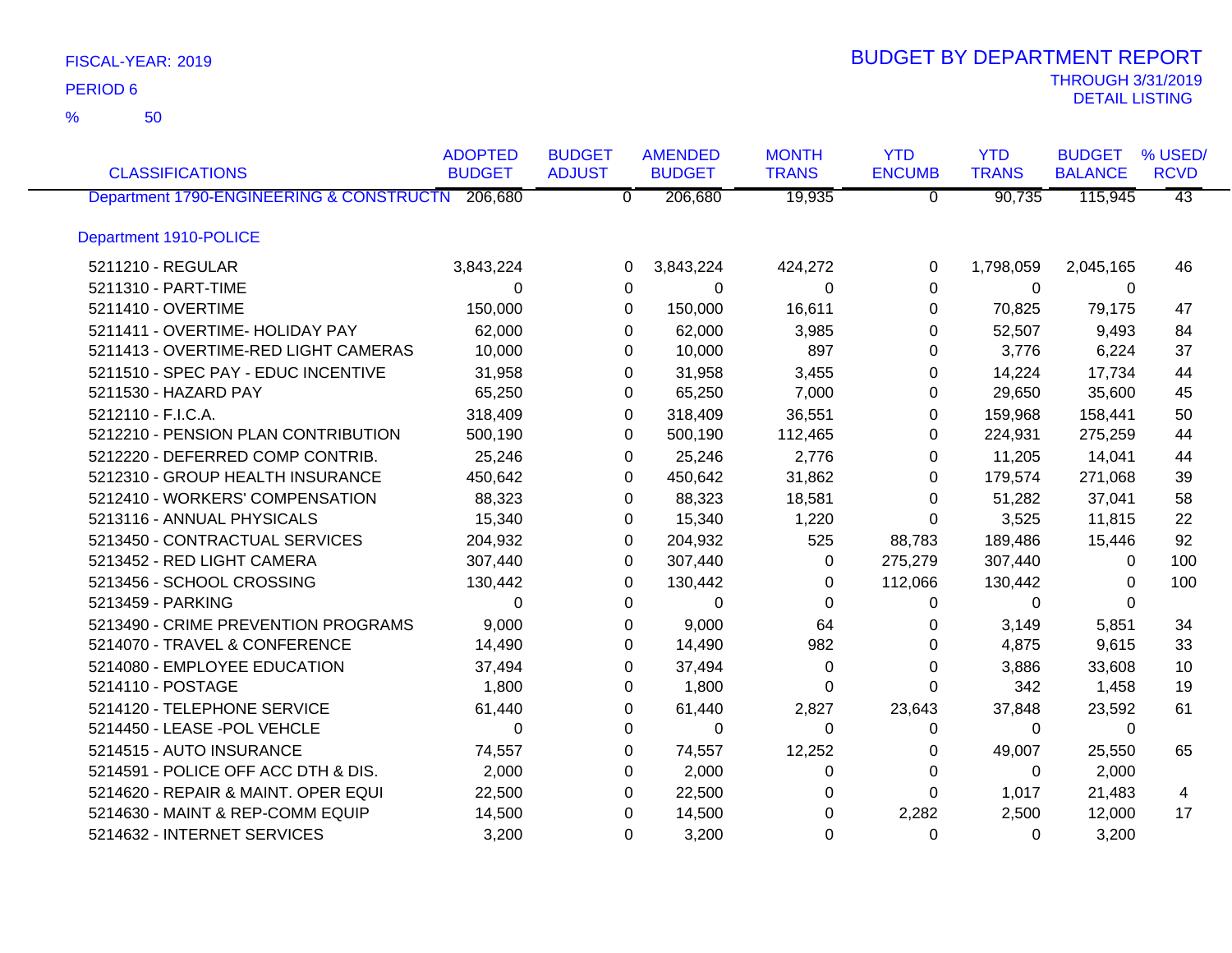50 %

|                                     | <b>ADOPTED</b> | <b>BUDGET</b> | <b>AMENDED</b> | <b>MONTH</b> | <b>YTD</b>    | <b>YTD</b>   | <b>BUDGET</b>  | % USED/         |
|-------------------------------------|----------------|---------------|----------------|--------------|---------------|--------------|----------------|-----------------|
| <b>CLASSIFICATIONS</b>              | <b>BUDGET</b>  | <b>ADJUST</b> | <b>BUDGET</b>  | <b>TRANS</b> | <b>ENCUMB</b> | <b>TRANS</b> | <b>BALANCE</b> | <b>RCVD</b>     |
| 5214710 - PRINTING MATERIALS-INFRAS | 7,380          | $\Omega$      | 7,380          | 914          | $\Omega$      | 2,081        | 5,299          | $\overline{28}$ |
| 5214960 - SPECIAL INVESTIGATIONS    | 8,000          | 0             | 8,000          | 0            | 0             | $\mathbf{0}$ | 8,000          |                 |
| 5214970 - EMPLOYEE TESTING          | 21,890         | 0             | 21,890         | 0            | 0             | 2,525        | 19,365         | 11              |
| 5215205 - COMPUTER SUPPLIES         | 6,995          | 0             | 6,995          | 0            | 0             | 558          | 6,437          | 7               |
| 5215210 - SUPPLIES                  | 159,248        | 4,963         | 164,211        | 3,426        | 40,106        | 64,278       | 99,933         | 39              |
| 5215212 - PARKING                   | 0              | 0             | 0              | 0            | 0             | $\mathbf 0$  | 0              |                 |
| 5215220 - UNIFORMS                  | 90,800         | 0             | 90,800         | 2,530        | 0             | 26,135       | 64,665         | 28              |
| 5215230 - FUEL & LUBRICANT          | 133,383        | 0             | 133,383        | 20,317       | 0             | 53,318       | 80,065         | 39              |
| 5215410 - MEMBER. & SUBSCRIPTIONS   | 7,815          | 0             | 7,815          | 110          | 0             | 2,675        | 5,140          | 34              |
| 5215940 - PRISONER DETENTION        | 0              | 0             | 0              | 0            | $\Omega$      | $\Omega$     | 0              |                 |
| 5217110 - DEBT SERVICE- PRINCIPAL   | 0              | 0             | 0              |              | 0             | 0            |                |                 |
| 5217210 - DEBT SERVICE- INTEREST    | 0              | 0             | 0              | ∩            | 0             | 0            | $\Omega$       |                 |
| 5219920 - GENERAL CONTINGENCY       | 5,000          | 0             | 5,000          | $\Omega$     | 0             | 0            | 5,000          |                 |
| Department 1910-POLICE TOTAL        | 6,884,888      | 4,963         | 6,889,851      | 703,622      | 542,159       | 3,481,088    | 3,408,763      | 50 <sup>°</sup> |
| Department 2000-PARKS & RECREATION  |                |               |                |              |               |              |                |                 |
| 5721210 - FULL-TIME                 | 337,237        | $\Omega$      | 337,237        | 38,609       | 0             | 160,872      | 176,365        | 47              |
| 5721310 - PART-TIME                 | 0              | 0             | 0              | 0            | 0             | 0            | 0              |                 |
| 5721410 - OVERTIME                  | 0              | 0             | 0              | 0            | 0             | $\Omega$     | 0              |                 |
| 5722110 - F.I.C.A.                  | 25,799         | 0             | 25,799         | 2,966        | 0             | 12,366       | 13,433         | 47              |
| 5722210 - PENSION PLAN CONTRIBUTION | 16,502         | 0             | 16,502         | 3,933        | 0             | 7,866        | 8,636          | 47              |
| 5722220 - DEFERRED COMP CONTRIB     | 5,836          | 0             | 5,836          | 671          | 0             | 2,795        | 3,041          | 47              |
| 5722310 - GROUP HEALTH INSURANCE    | 38,192         | 0             | 38,192         | 2,902        | 0             | 16,021       | 22,171         | 41              |
| 5722410 - WORKERS' COMPENSATION     | 13,793         | 0             | 13,793         | 2,902        | 0             | 8,008        | 5,785          | 58              |
| 5723450 - CONTRACTUAL               | 32,372         | 0             | 32,372         | 674          | 2,816         | 11,926       | 20,446         | 36              |
| 5724070 - TRAVEL & CONFERENCE       | 448            | 0             | 448            | 0            | 0             | 344          | 104            | 76              |
| 5724080 - EMPLOYEE EDUCATION        | 3,925          | 0             | 3,925          | 295          | 0             | 897          | 3,028          | 22              |
| 5724110 - POSTAGE                   | 2,250          | 0             | 2,250          | 0            | 0             | 911          | 1,339          | 40              |
| 5724120 - TELEPHONE SERVICE         | 5,100          | 0             | 5,100          | 211          | 0             | 1,107        | 3,993          | 21              |
| 5724350 - ELECTRIC - CITY PARKS     | 0              | 0             | 0              | 0            | 0             | 0            | 0              |                 |
| 5724515 - AUTO INSURANCE            | 8,357          | 0             | 8,357          | 1,374        | 0             | 5,495        | 2,862          | 65              |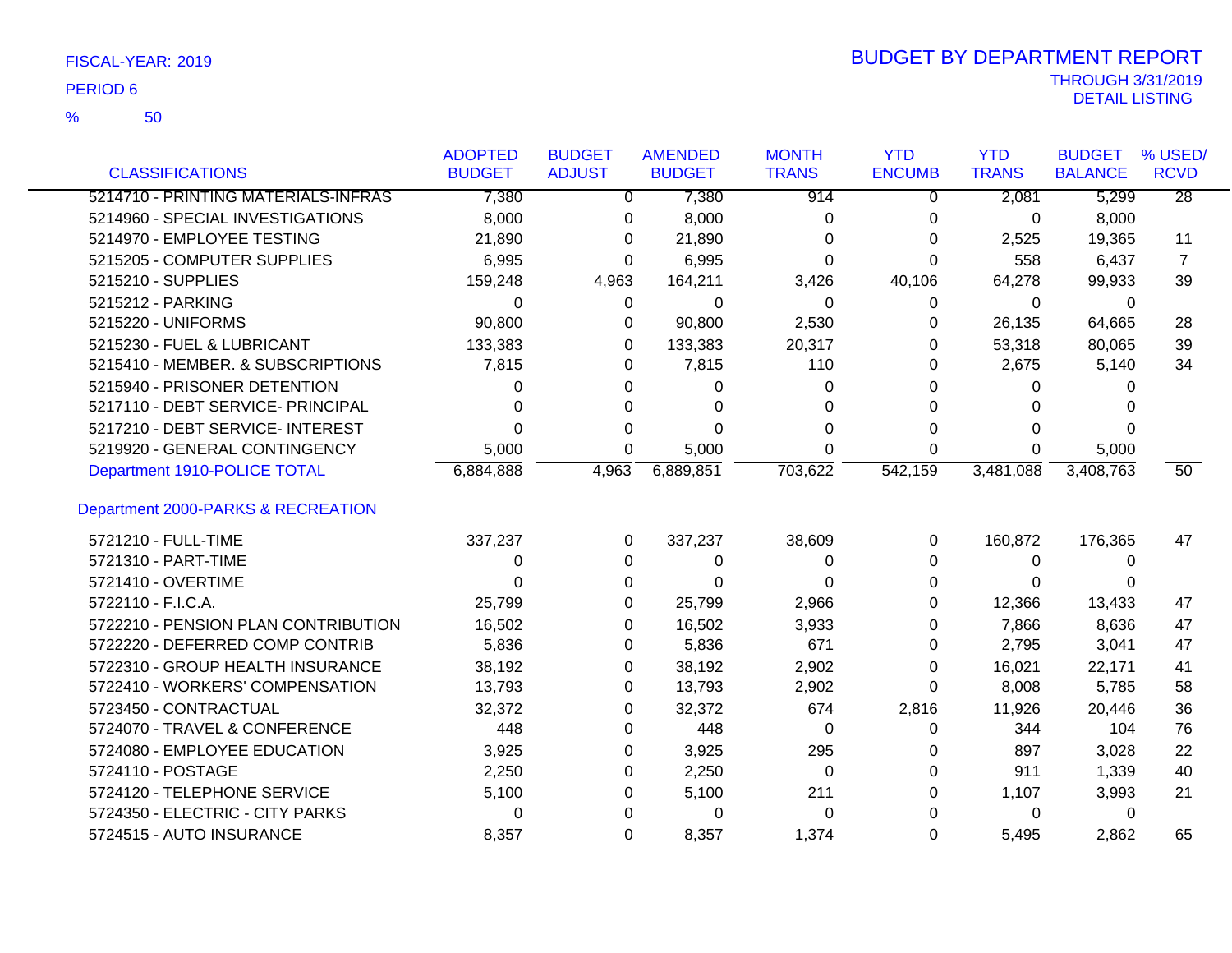|                                          | <b>ADOPTED</b> | <b>BUDGET</b>  | <b>AMENDED</b> | <b>MONTH</b>   | <b>YTD</b>     | <b>YTD</b>     | <b>BUDGET</b>  | % USED/     |
|------------------------------------------|----------------|----------------|----------------|----------------|----------------|----------------|----------------|-------------|
| <b>CLASSIFICATIONS</b>                   | <b>BUDGET</b>  | <b>ADJUST</b>  | <b>BUDGET</b>  | <b>TRANS</b>   | <b>ENCUMB</b>  | <b>TRANS</b>   | <b>BALANCE</b> | <b>RCVD</b> |
| 5724632 - INTERNET SERVICES              | 0              | $\overline{0}$ | $\overline{0}$ | $\overline{0}$ | $\overline{0}$ | $\overline{0}$ | $\overline{0}$ |             |
| 5724634 - INTERNET MAINTENANCE           | 0              | 0              | 0              | 0              | 0              | 0              | $\Omega$       |             |
| 5724670 - MAINT & REP - PARK FACIL       | U              | $\Omega$       | $\Omega$       | $\Omega$       | 0              | $-41$          | 41             |             |
| 5724690 - MAINT & REP-TENNIS FACLTY      |                | $\Omega$       | $\Omega$       | $\Omega$       | 0              | $\Omega$       | $\Omega$       |             |
| 5724710 - COPY MACHINE                   | 5,003          | $\Omega$       | 5,003          | 472            | 0              | 1,084          | 3,919          | 21          |
| 5724820 - SPECIAL EVENTS                 | 53,400         | 2,650          | 56,050         | 2,756          | 0              | 15,657         | 40,393         | 27          |
| 5725205 - COMPUTER EQUIPMENT             | 8,780          | 0              | 8,780          | 583            | 0              | 1,732          | 7,048          | 19          |
| 5725210 - SUPPLIES                       | 5,900          | 0              | 5,900          | 450            | 0              | 2,439          | 3,461          | 41          |
| 5725220 - UNIFORMS                       | 4,490          | $\Omega$       | 4,490          | $\Omega$       | 0              | 1,324          | 3,166          | 29          |
| 5725230 - FUEL                           | 9,378          | 0              | 9,378          | 1,426          | 0              | 3,698          | 5,680          | 39          |
| 5725410 - MEMBER. & SUBSCRIPTIONS        | 1,000          | 0              | 1,000          | $\Omega$       | 0              | 350            | 650            | 35          |
| 5725630 - FOOTBALL                       | 54,885         | 5,000          | 59,885         | 2,642          | 19,752         | 42,247         | 17,638         | 70          |
| 5725631 - CHEERLEADERS                   | 18,186         | 5,200          | 23,386         | 0              | 0              | 7,610          | 15,776         | 32          |
| 5725635 - DANCE/MODELING                 | 0              | 0              | 0              | 0              | 0              | 0              | 0              |             |
| 5725650 - SOCCER                         | 0              | 0              | $\Omega$       | $\Omega$       | 0              | 0              | 0              |             |
| 5725670 - SPECIAL RECREATION PROG.       | 18,620         | 0              | 18,620         | 3,198          | 0              | 10,623         | 7,997          | 57          |
| 5725680 - SENIOR CITIZENS PROGRAM        | 47,317         | 0              | 47,317         | $-2,315$       | 17,277         | 29,920         | 17,397         | 63          |
| 5729920 - GENERAL CONTINGENCY            | 5,000          | 0              | 5,000          | 0              | 0              | 0              | 5,000          |             |
| Department 2000-PARKS & RECREATION TOTAL | 721,770        | 12,850         | 734,620        | 63,749         | 39,845         | 345,251        | 389,369        | 46          |
| Department 2010-RECREATION-TENNIS        |                |                |                |                |                |                |                |             |
| 5721210 - FULL-TIME                      | 128,439        | 0              | 128,439        | 13,575         | 0              | 61,509         | 66,930         | 47          |
| 5721310 - PART-TIME                      | 36,222         | 0              | 36,222         | 2,090          | 0              | 7,646          | 28,577         | 21          |
| 5722110 - F.I.C.A.                       | 12,597         | 0              | 12,597         | 1,198          | 0              | 5,287          | 7,310          | 41          |
| 5722210 - PENSION PLAN CONTRIBUTION      | 1,804          | $\Omega$       | 1,804          | 430            | 0              | 860            | 944            | 47          |
| 5722220 - DEFERRED COMP CONTRIB          | 7,048          | 0              | 7,048          | 727            | 0              | 3,375          | 3,673          | 47          |
| 5722310 - GROUP HEALTH INSURANCE         | 15,277         | 0              | 15,277         | 1,155          | 0              | 6,374          | 8,903          | 41          |
| 5722410 - WORKERS' COMPENSATION          | 6,735          | 0              | 6,735          | 1,417          | 0              | 3,910          | 2,825          | 58          |
| 5723450 - CONTRACTUAL                    | 162,000        | 0              | 162,000        | 17,121         | 84,836         | 156,695        | 5,305          | 96          |
| 5724120 - TELEPHONE SERVICE              | 1,020          | 0              | 1,020          | 30             | 0              | 155            | 865            | 15          |
| 5724125 - TELEPHONE SERVICES             | 2,280          | 0              | 2,280          | 134            | 0              | 507            | 1,773          | 22          |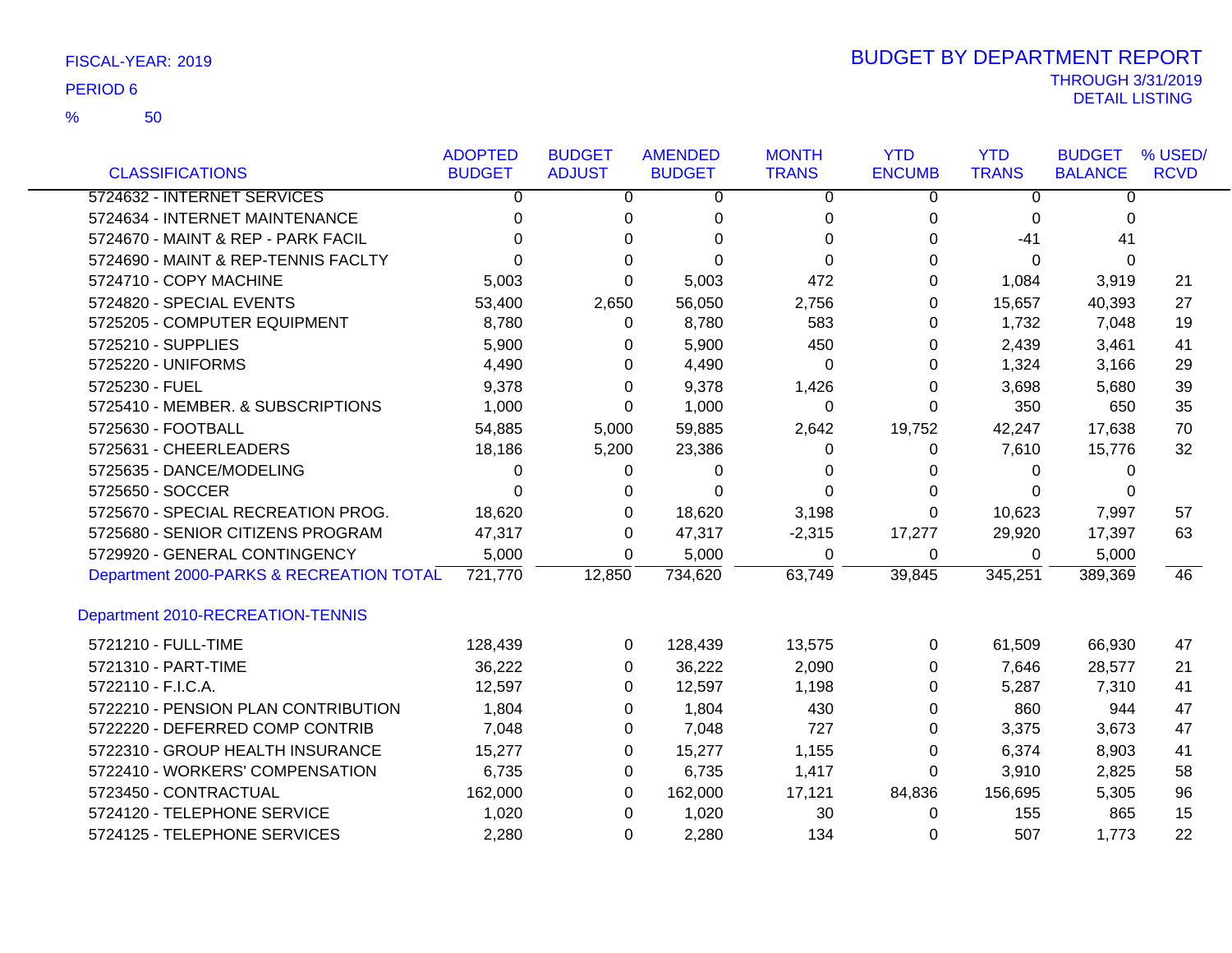| <b>CLASSIFICATIONS</b>                  | <b>ADOPTED</b><br><b>BUDGET</b> | <b>BUDGET</b><br><b>ADJUST</b> |          | <b>AMENDED</b><br><b>BUDGET</b> | <b>MONTH</b><br><b>TRANS</b> | <b>YTD</b><br><b>ENCUMB</b> | <b>YTD</b><br><b>TRANS</b> | <b>BUDGET</b><br><b>BALANCE</b> | % USED/<br><b>RCVD</b> |
|-----------------------------------------|---------------------------------|--------------------------------|----------|---------------------------------|------------------------------|-----------------------------|----------------------------|---------------------------------|------------------------|
| 5724620 - REPAIR & MAINT. OPER EQUI     | 7,145                           |                                | 0        | 7,145                           | 0                            | 0                           | 0                          | 7,145                           |                        |
| 5724634 - INTERNET MAINTENANCE          | $\Omega$                        |                                | 0        | $\Omega$                        | 0                            | 0                           | 0                          | 0                               |                        |
| 5724670 - MAINT & REP - PARK FACIL      | 10,700                          |                                | 0        | 10,700                          | 1,724                        | 0                           | 1,724                      | 8,976                           | 16                     |
| 5725205 - COMPUTER EQUIPMENT            | 2,189                           |                                | 0        | 2,189                           | 0                            | 0                           | $\Omega$                   | 2,189                           |                        |
| 5725210 - SUPPLIES                      | 4,650                           |                                | 0        | 4,650                           | 0                            | 0                           | 1,288                      | 3,362                           | 27                     |
| 5725220 - UNIFORMS                      | 1,300                           |                                | 0        | 1,300                           | 0                            | 0                           | 0                          | 1,300                           |                        |
| Department 2010-RECREATION-TENNIS TOTAL | 399,406                         |                                | 0        | 399,406                         | 39,601                       | 84,836                      | 249,330                    | 150,077                         | 62                     |
| Department 2020-MULTI PURPOSE CENTER    |                                 |                                |          |                                 |                              |                             |                            |                                 |                        |
| 5721210 - FULL-TIME                     | 183,035                         |                                | 0        | 183,035                         | 20,585                       | 0                           | 85,213                     | 97,822                          | 46                     |
| 5721310 - PART-TIME                     | 266,831                         |                                | 0        | 266,831                         | 25,141                       | 0                           | 103,151                    | 163,680                         | 38                     |
| 5721410 - OVERTIME                      | $\Omega$                        |                                | $\Omega$ | $\Omega$                        | $\Omega$                     | $\Omega$                    | $\Omega$                   | $\mathbf{0}$                    |                        |
| 5722110 - F.I.C.A.                      | 34,415                          |                                | 0        | 34,415                          | 3,445                        | 0                           | 14,108                     | 20,307                          | 40                     |
| 5722210 - PENSION PLAN CONTRIBUTION     | 3,923                           |                                | 0        | 3,923                           | 935                          | 0                           | 1,870                      | 2,053                           | 47                     |
| 5722220 - DEFERRED COMP CONTRIB         | 8,588                           |                                | 0        | 8,588                           | 744                          | 0                           | 3,101                      | 5,487                           | 36                     |
| 5722310 - GROUP HEALTH INSURANCE        | 38,192                          |                                | 0        | 38,192                          | 2,860                        | 0                           | 15,762                     | 22,430                          | 41                     |
| 5722410 - WORKERS' COMPENSATION         | 18,400                          |                                | 0        | 18,400                          | 3,871                        | 0                           | 10,683                     | 7,717                           | 58                     |
| 5723450 - CONTRACTUAL                   | 18,025                          |                                | 0        | 18,025                          | 193                          | 0                           | 1,086                      | 16,939                          | 6                      |
| 5724125 - TELEPHONE SERVICES            | $\Omega$                        |                                | 0        | $\mathbf 0$                     | 0                            | $\Omega$                    | $\Omega$                   | 0                               |                        |
| 5724310 - UTILITIES- ELECTRICITY        | 60,000                          |                                | 0        | 60,000                          | 3,510                        | 38,878                      | 60,000                     | 0                               | 100                    |
| 5724320 - UTILITIES- WATER              | $\Omega$                        |                                | 0        | $\Omega$                        | 0                            | 0                           | 0                          | 0                               |                        |
| 5724670 - MAINT & REP - PARK FACIL      | 15,524                          |                                | 0        | 15,524                          | 3,133                        | 0                           | 8,421                      | 7,103                           | 54                     |
| 5724710 - COPY MACHINE                  | 2,460                           |                                | 0        | 2,460                           | 274                          | 0                           | 621                        | 1,839                           | 25                     |
| 5725205 - COMPUTER EQUIPMENT            | 4,000                           |                                | 0        | 4,000                           | 4,000                        | 0                           | 4,000                      | $\mathbf{0}$                    | 100                    |
| 5725210 - SUPPLIES                      | 6,400                           |                                | 0        | 6,400                           | 637                          | 0                           | 910                        | 5,490                           | 14                     |
| 5725550 - SCHOOL PROGRAM                | 18,000                          |                                | 0        | 18,000                          | 1,101                        | 0                           | 2,960                      | 15,040                          | 16                     |
| 5725640 - BASKETBALL                    | 4,350                           |                                | 0        | 4,350                           | 0                            | 0                           | 750                        | 3,600                           | 17                     |
| 5725660 - SUMMER PROGRAMS               | 13,700                          |                                | 0        | 13,700                          | 0                            | 0                           | $\Omega$                   | 13,700                          |                        |
| 5725670 - SPECIAL RECREATION PROG.      | $\Omega$                        |                                | 0        | $\Omega$                        | $\Omega$                     | 0                           | 0                          | 0                               |                        |
| 5726410 - EQPT LESS THAN \$500 VALUE    | 0                               |                                | $\Omega$ | $\Omega$                        | 0                            |                             | $\Omega$                   | 0                               |                        |
| 5726430 - EQUIPMENT-OPERATING           | $\Omega$                        |                                | $\Omega$ | $\Omega$                        | 0                            | $\Omega$                    | $\Omega$                   | $\Omega$                        |                        |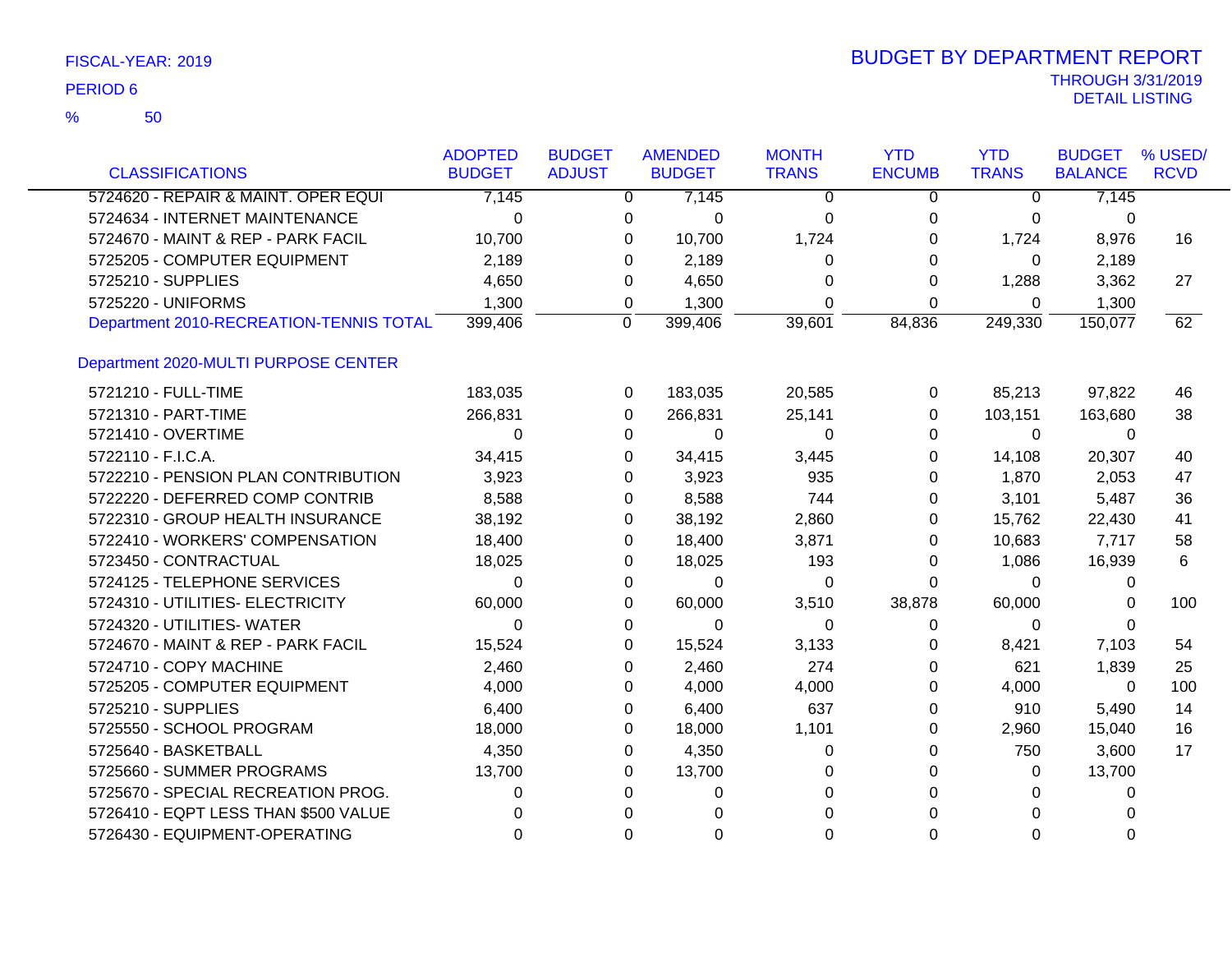50 %

| <b>CLASSIFICATIONS</b>                             | <b>ADOPTED</b><br><b>BUDGET</b> | <b>BUDGET</b><br><b>ADJUST</b> | <b>AMENDED</b><br><b>BUDGET</b>      | <b>MONTH</b><br><b>TRANS</b> | <b>YTD</b><br><b>ENCUMB</b> | <b>YTD</b><br><b>TRANS</b> | <b>BUDGET</b><br><b>BALANCE</b> | % USED/<br><b>RCVD</b> |
|----------------------------------------------------|---------------------------------|--------------------------------|--------------------------------------|------------------------------|-----------------------------|----------------------------|---------------------------------|------------------------|
| Department 2020-MULTI PURPOSE CENTER TOTAL 695,843 |                                 |                                | $\overline{\mathfrak{o}}$<br>695,843 | 70,429                       | 38,878                      | 312,636                    | 383,207                         | 44                     |
| Department 2030-Community Pool                     |                                 |                                |                                      |                              |                             |                            |                                 |                        |
| 5721210 - FULL-TIME                                | $\Omega$                        |                                | $\Omega$<br>0                        | $\Omega$                     | $\Omega$                    | $\Omega$                   | $\Omega$                        |                        |
| 5721310 - PART-TIME                                | 53,056                          |                                | 53,056<br>0                          | 1,272                        | 0                           | 3,414                      | 49,642                          | 6                      |
| 5722110 - F.I.C.A.                                 | 4,059                           |                                | 4,059<br>$\Omega$                    | 97                           | 0                           | 261                        | 3,798                           | 6                      |
| 5722220 - DEFERRED COMP CONTRIB                    | 0                               |                                | 0<br>0                               | 0                            | 0                           | 0                          | 0                               |                        |
| 5722310 - GROUP HEALTH INSURANCE                   | 0                               |                                | $\Omega$<br>0                        | $\Omega$                     | 0                           | $\Omega$                   | 0                               |                        |
| 5722410 - WORKERS' COMPENSATION                    | 2,170                           |                                | 2,170<br>0                           | 457                          | 0                           | 1,260                      | 910                             | 58                     |
| 5723450 - CONTRACTUAL                              | 23,795                          |                                | 23,795<br>0                          | 1,204                        | 10,590                      | 14,322                     | 9,473                           | 60                     |
| 5724080 - EMPLOYEE EDUCATION                       | 2,065                           |                                | 2,065<br>0                           | 0                            | 0                           | 125                        | 1,940                           | 6                      |
| 5724120 - TELEPHONE SERVICE                        | 0                               |                                | $\Omega$<br>0                        | 0                            | $\Omega$                    | $\Omega$                   | 0                               |                        |
| 5724320 - UTILITIES- WATER                         | 25,000                          |                                | 25,000<br>0                          | 10,871                       | 8,625                       | 25,000                     | 0                               | 100                    |
| 5724350 - ELECTRIC - CITY PARKS                    | 9,600                           |                                | 9,600<br>$\Omega$                    | 399                          | 0                           | 2,430                      | 7,170                           | 25                     |
| 5724632 - INTERNET SERVICES                        | 0                               |                                | 0<br>0                               | $\Omega$                     | 0                           | 0                          | 0                               |                        |
| 5724634 - INTERNET MAINTENANCE                     | $\Omega$                        |                                | $\Omega$<br>0                        | 0                            | $\Omega$                    | $\Omega$                   | 0                               |                        |
| 5724670 - MAINT & REP - PARK FACIL                 | 10,000                          |                                | 10,000<br>0                          | 1,674                        | 1,395                       | 5,687                      | 4,313                           | 56                     |
| 5724820 - SPECIAL EVENTS                           | 1,500                           |                                | 1,500<br>0                           | 0                            | 0                           | 759                        | 741                             | 50                     |
| 5725205 - COMPUTER EQUIPMENT                       | 0                               |                                | 0<br>0                               | 0                            | 0                           | $\Omega$                   | $\Omega$                        |                        |
| 5725210 - SUPPLIES                                 | 11,000                          |                                | 11,000<br>0                          | 1,654                        | 0                           | 3,376                      | 7,624                           | 30                     |
| 5725220 - UNIFORMS                                 | 885                             |                                | 885<br>0                             | $\Omega$                     | 0                           | 0                          | 885                             |                        |
| Department 2030-Community Pool TOTAL               | 143,130                         | $\mathbf{0}$                   | 143,130                              | 17,628                       | 20,610                      | 56,634                     | 86,496                          | $\overline{39}$        |
| Department 2100-NON-DEPARTMENTAL                   |                                 |                                |                                      |                              |                             |                            |                                 |                        |
| 5192210 - PENSION PLAN CONTRIBUTION                | $\Omega$                        |                                | $\Omega$<br>0                        | $\Omega$                     | 0                           | 0                          | 0                               |                        |
| 5192250 - SECTION 185 CONTRIBUTION                 | 106,000                         |                                | 106,000<br>0                         | 0                            | 0                           | 110,419                    | $-4,419$                        | 104                    |
| 5199120 - DEBT SERVICE                             | 0                               |                                | 0<br>0                               | 0                            | 0                           | 0                          | 0                               |                        |
| 5199140 - CIP FUND                                 | U                               |                                | $\Omega$<br>0                        | 0                            | 0                           | 0                          | 0                               |                        |
| 5199150 - CRA FUND                                 | ∩                               |                                | $\Omega$<br>$\Omega$                 | 0                            | 0                           | $\Omega$                   | 0                               |                        |
| 5199924 - SETTLEMENTS                              |                                 |                                | $\Omega$<br>U                        | 0                            | 0                           | $\Omega$                   | O                               |                        |
| 5819120 - INTRA-GOV TRANSFER-DEBT SERVIC           | 329,345                         |                                | $\Omega$<br>329,345                  | 0                            | $\Omega$                    | 329,345                    | $\Omega$                        | 100                    |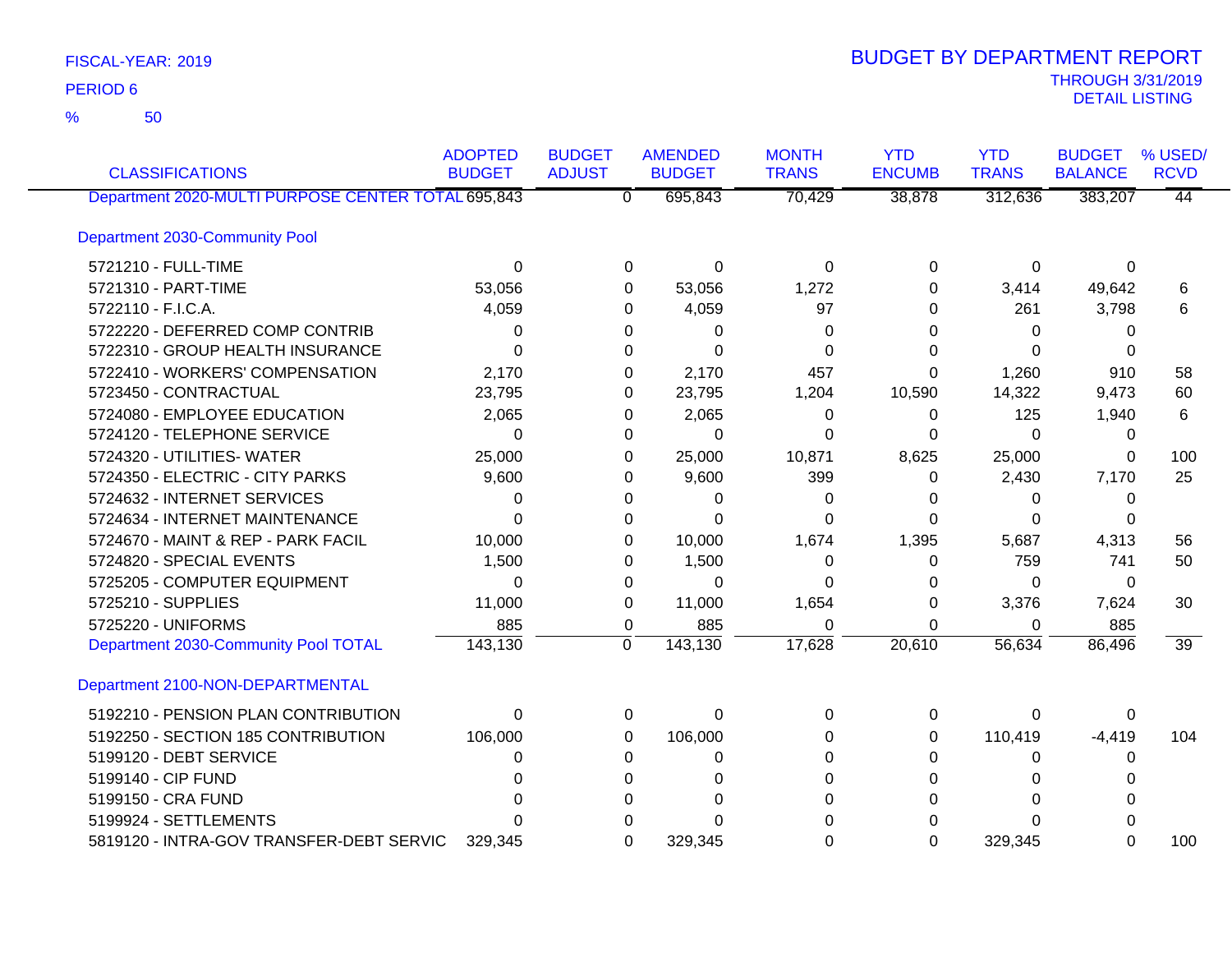50 %

| <b>CLASSIFICATIONS</b>                           | <b>ADOPTED</b><br><b>BUDGET</b> | <b>BUDGET</b><br><b>ADJUST</b> | <b>AMENDED</b><br><b>BUDGET</b> | <b>MONTH</b><br><b>TRANS</b> | <b>YTD</b><br><b>ENCUMB</b> | <b>YTD</b><br><b>TRANS</b> | <b>BUDGET</b><br><b>BALANCE</b> | % USED/<br><b>RCVD</b> |
|--------------------------------------------------|---------------------------------|--------------------------------|---------------------------------|------------------------------|-----------------------------|----------------------------|---------------------------------|------------------------|
|                                                  |                                 |                                |                                 |                              |                             |                            |                                 |                        |
| 5819130 - INTRA-GOV EMERG RESERVES FUND          | 222,800                         | 0                              | 222,800                         | 0                            | 0                           | 0                          | 222,800                         |                        |
| 5819140 - INTRA GOV-CAPITAL IMP PROJ FUN         | 1,319,392                       | 0                              | 1,319,392                       | 0                            | 0                           | 0                          | 1,319,392                       |                        |
| 5819150 - INTRA-GOV CRA                          |                                 | 0                              | 0                               |                              | ი                           | 0                          | 0                               |                        |
| 5819160 - INTRA-GOV REVENUE STABILIZATIO         |                                 |                                | 0                               | 0                            | 0                           | 0                          |                                 |                        |
| 5819161 - INTRA-GOV GRANT MATCH                  |                                 |                                | 0                               |                              | 0                           | O                          |                                 |                        |
| 5819162 - INTRA-GOV INS RESERVE                  |                                 |                                | 0                               | 0                            | 0                           |                            |                                 |                        |
| 5819163 - INTRA-GOV TAX EQUALIZATION             |                                 |                                |                                 |                              | O                           |                            |                                 |                        |
| 5819164 - INTRA-GOV BLDG CAPITAL RESERVE         |                                 |                                | 0                               |                              | 0                           |                            |                                 |                        |
| 5819165 - INTRA-GOV PARKS ACQUISITION DE         |                                 |                                |                                 | 0                            | 0                           |                            |                                 |                        |
| Department 2100-NON-DEPARTMENTAL TOTAL 1,977,537 |                                 | $\Omega$                       | 1,977,537                       | $\Omega$                     | $\Omega$                    | 439,764                    | 1,537,773                       | $\overline{22}$        |
| <b>EXPENSE TOTAL</b>                             | 21,088,873                      |                                | 150,113 21,238,986              | 2,036,221                    | 2,132,545                   | 10,804,325                 | 10,434,665                      | 50                     |
| Fund 001-GENERAL FUND TOTAL                      |                                 |                                |                                 |                              |                             |                            |                                 |                        |
| <b>REVENUE</b>                                   | 19,217,607                      | $\mathbf{0}$                   | 19,217,607                      | 955,373                      | 0                           | 13,272,693                 | 5,944,917                       | 69                     |
| <b>EXPENSE</b>                                   | 21,088,873                      | 150,113                        | 21,238,986                      | 2,036,221                    | 2,132,545                   |                            | 10,804,325 10,434,665           | 50                     |
| Fund 001-GENERAL FUND TOTAL                      | $-1,871,266$                    | $-150, 113$                    | $-2,021,379$                    | $-1,080,848$                 | $-2,132,545$                | 2,468,368                  | $-4,489,748$                    |                        |
| Fund 051-EMERGENCY RESERVE FUND                  |                                 |                                |                                 |                              |                             |                            |                                 |                        |
| <b>REVENUE</b>                                   |                                 |                                |                                 |                              |                             |                            |                                 |                        |
| Department 0000-Description N/A                  |                                 |                                |                                 |                              |                             |                            |                                 |                        |
| 3612000 - INTEREST INCOME                        | 36,000                          | $\mathbf{0}$                   | 36,000                          | 3,338                        | 0                           | 19,549                     | 16,451                          | 54                     |
|                                                  |                                 |                                |                                 |                              |                             |                            |                                 |                        |

| 3694605 - FEMA HURRICANE IRMA REIMBURSEM1,065,810 |           | 1.065.810 |       |        | 1.065.810 |  |
|---------------------------------------------------|-----------|-----------|-------|--------|-----------|--|
| 3811000 - CONTRIB. FROM OTHER FUNDS               | 222.800   | 222,800   |       |        | 222.800   |  |
| Department 0000-Description N/A TOTAL             | 1.324.610 | 1.324.610 | 3.338 | 19.549 | 1.305.061 |  |
| <b>REVENUE TOTAL</b>                              | 1.324.610 | 1.324.610 | 3,338 | 19.549 | 1.305.061 |  |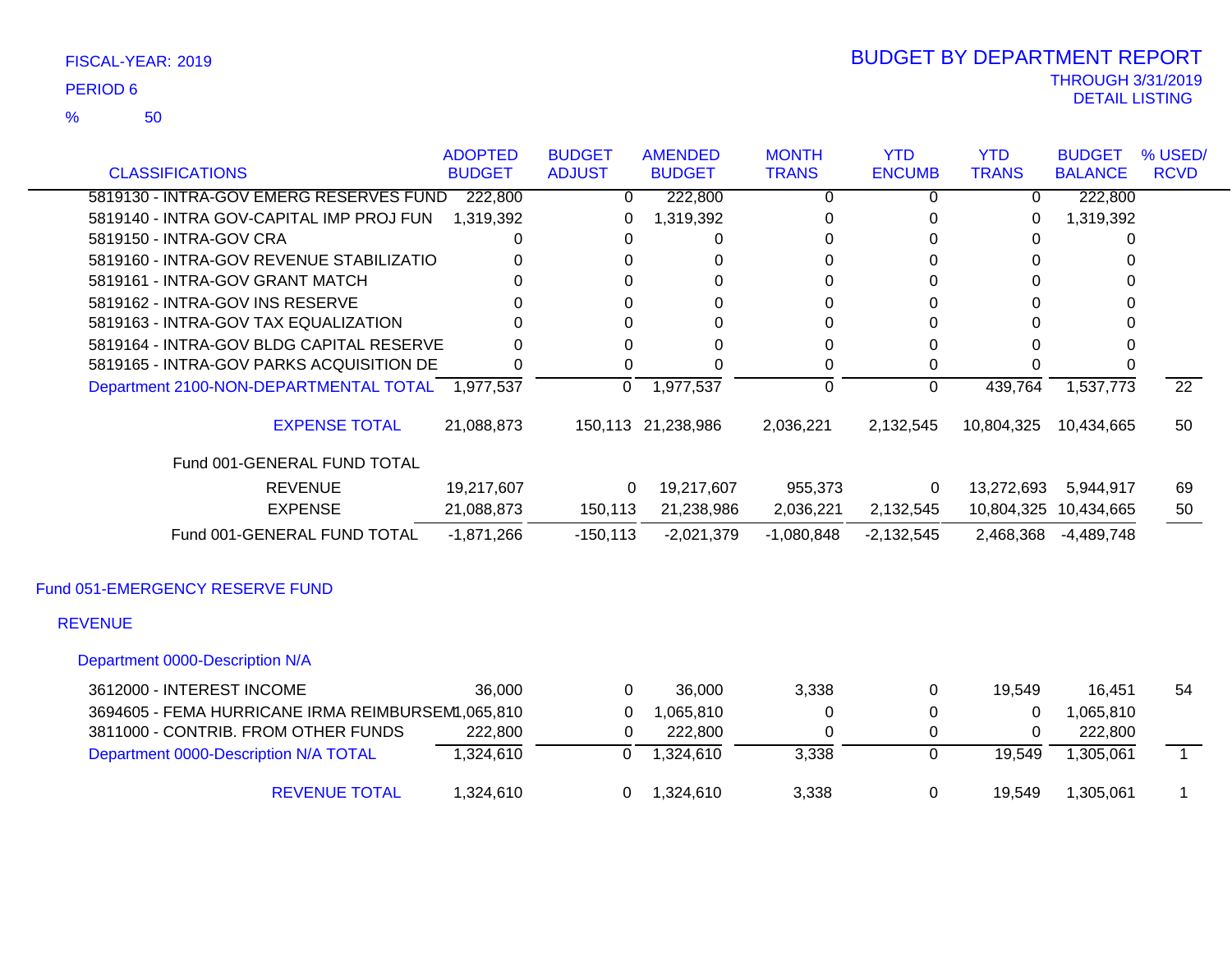| <b>CLASSIFICATIONS</b>                   | <b>ADOPTED</b><br><b>BUDGET</b> | <b>BUDGET</b><br><b>ADJUST</b> | <b>AMENDED</b><br><b>BUDGET</b> | <b>MONTH</b><br><b>TRANS</b> | <b>YTD</b><br><b>ENCUMB</b> | <b>YTD</b><br><b>TRANS</b> | <b>BUDGET</b><br><b>BALANCE</b> | % USED/<br><b>RCVD</b> |
|------------------------------------------|---------------------------------|--------------------------------|---------------------------------|------------------------------|-----------------------------|----------------------------|---------------------------------|------------------------|
| <b>EXPENSE</b>                           |                                 |                                |                                 |                              |                             |                            |                                 |                        |
| Department 1310-CITY MANAGER             |                                 |                                |                                 |                              |                             |                            |                                 |                        |
| 5131210 - REGULAR                        | 0                               |                                | $\Omega$<br>$\Omega$            | 0                            | $\Omega$                    | 0                          | 0                               |                        |
| 5133450 - CONTRACTUAL SERVCS-INFRA       | $\Omega$                        |                                | $\mathbf 0$<br>0                | 0                            | $\Omega$                    | 0                          | 0                               |                        |
| Department 1310-CITY MANAGER TOTAL       | $\Omega$                        |                                | $\Omega$<br>$\Omega$            | 0                            | $\Omega$                    | $\Omega$                   | $\Omega$                        |                        |
| <b>Department 1410-FINANCE</b>           |                                 |                                |                                 |                              |                             |                            |                                 |                        |
| 5135210 - SUPPLIES                       | 0                               |                                | 0<br>0                          | 0                            | 0                           | 0                          | 0                               |                        |
| Department 1410-FINANCE TOTAL            | $\Omega$                        |                                | $\overline{0}$<br>$\Omega$      | $\overline{0}$               | $\Omega$                    | $\overline{0}$             | $\Omega$                        |                        |
| Department 1730-STREET MAINTENANCE       |                                 |                                |                                 |                              |                             |                            |                                 |                        |
| 5413450 - CONTRACTUAL SERVICES           | $\mathbf 0$                     |                                | 0<br>0                          | 0                            | 0                           | 0                          | 0                               |                        |
| Department 1730-STREET MAINTENANCE TOTAL | $\Omega$                        |                                | $\Omega$<br>$\Omega$            | $\Omega$                     | $\Omega$                    | $\Omega$                   | $\Omega$                        |                        |
| Department 1790-ENGINEERING & CONSTRUCTN |                                 |                                |                                 |                              |                             |                            |                                 |                        |
| 5193450 - CONT. SVCS.                    | $\mathbf 0$                     |                                | 0<br>0                          | 0                            | 0                           | 0                          | 0                               |                        |
| Department 1790-ENGINEERING & CONSTRUCTN | $\Omega$                        |                                | $\Omega$<br>$\Omega$            | $\Omega$                     | $\Omega$                    | $\Omega$                   | $\Omega$                        |                        |
| Department 1910-POLICE                   |                                 |                                |                                 |                              |                             |                            |                                 |                        |
| 5215210 - SUPPLIES                       | 0                               |                                | 0<br>$\mathbf 0$                | 0                            | $\mathbf 0$                 | 0                          | 0                               |                        |
| Department 1910-POLICE TOTAL             | $\Omega$                        |                                | $\Omega$<br>$\Omega$            | $\Omega$                     | $\Omega$                    | $\Omega$                   | ∩                               |                        |
| Department 2000-PARKS & RECREATION       |                                 |                                |                                 |                              |                             |                            |                                 |                        |
| 5725210 - SUPPLIES                       | 0                               |                                | 0<br>0                          | 0                            | 0                           | 0                          | 0                               |                        |
| Department 2000-PARKS & RECREATION TOTAL | $\Omega$                        |                                | $\Omega$<br>$\Omega$            | 0                            | $\Omega$                    | $\Omega$                   | $\Omega$                        |                        |
| <b>EXPENSE TOTAL</b>                     | 0                               |                                | 0<br>0                          | 0                            | 0                           | 0                          | $\mathbf 0$                     |                        |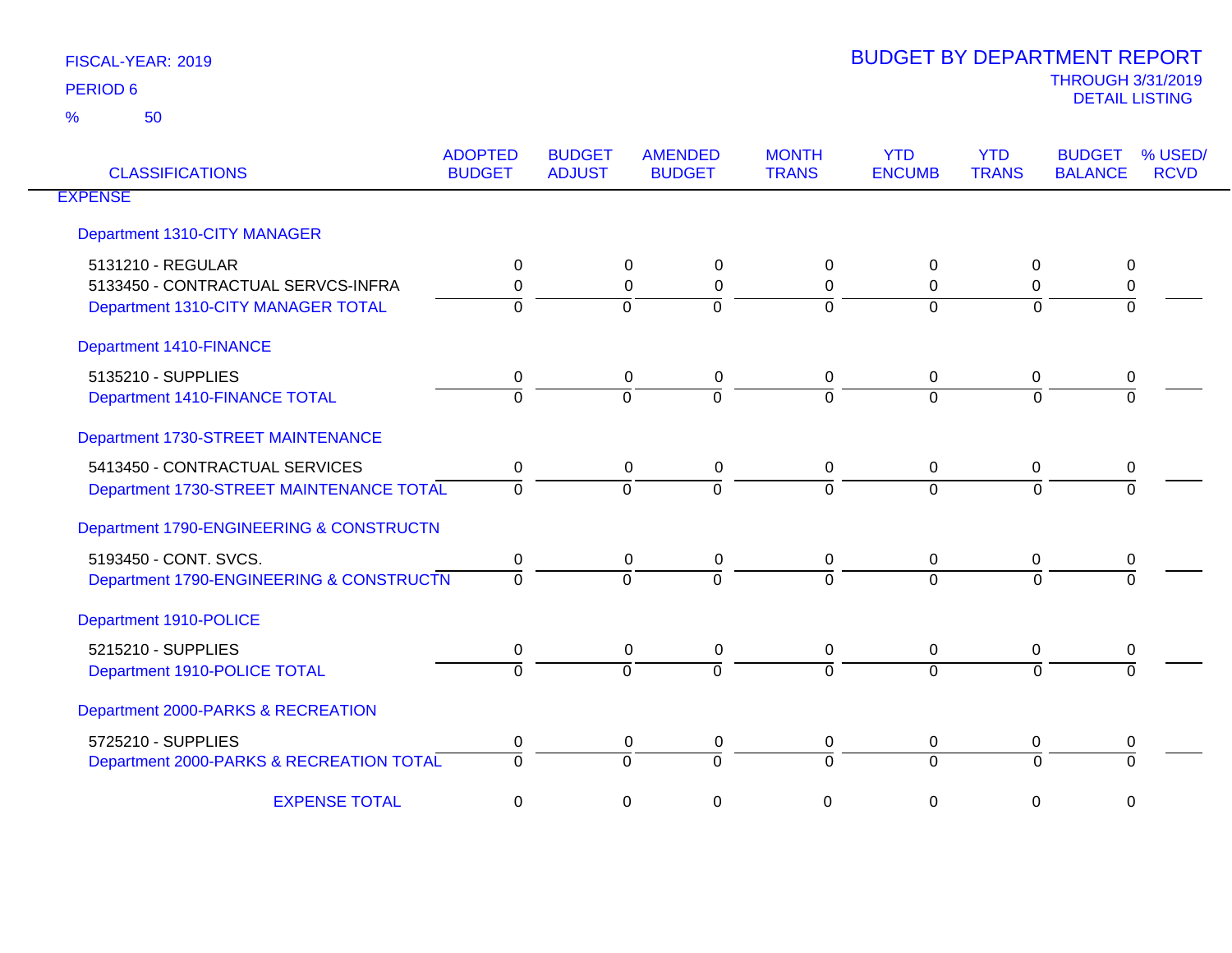50 %

# THROUGH 3/31/2019 DETAIL LISTING PERIOD <sup>6</sup> BUDGET BY DEPARTMENT REPORT

| <b>CLASSIFICATIONS</b>                   | <b>ADOPTED</b><br><b>BUDGET</b> | <b>BUDGET</b><br><b>ADJUST</b> |                | <b>AMENDED</b><br><b>BUDGET</b> | <b>MONTH</b>     | <b>YTD</b><br><b>ENCUMB</b> | <b>YTD</b><br><b>TRANS</b> | <b>BUDGET</b><br><b>BALANCE</b> | % USED/<br><b>RCVD</b> |
|------------------------------------------|---------------------------------|--------------------------------|----------------|---------------------------------|------------------|-----------------------------|----------------------------|---------------------------------|------------------------|
| Fund 051-EMERGENCY RESERVE FUND TOTAL    |                                 |                                |                |                                 | <b>TRANS</b>     |                             |                            |                                 |                        |
|                                          |                                 |                                |                |                                 |                  |                             |                            |                                 |                        |
| <b>REVENUE</b>                           | 1,324,610                       |                                | 0              | 1,324,610                       | 3,338            | 0                           | 19,549                     | 1,305,061                       |                        |
| <b>EXPENSE</b>                           | $\Omega$                        |                                | 0              | 0                               | 0                | 0                           | $\mathbf 0$                | $\Omega$                        | 50                     |
| Fund 051-EMERGENCY RESERVE FUND TOTAL    | 1,324,610                       |                                | $\overline{0}$ | 1,324,610                       | 3,338            | 0                           | 19,549                     | 1,305,061                       |                        |
| Fund 106-STATE GRANT FUND                |                                 |                                |                |                                 |                  |                             |                            |                                 |                        |
| <b>REVENUE</b>                           |                                 |                                |                |                                 |                  |                             |                            |                                 |                        |
| Department 0000-Description N/A          |                                 |                                |                |                                 |                  |                             |                            |                                 |                        |
| 3371000 - GENERAL GOVERNMENT             | $\Omega$                        |                                | 0              | $\mathbf 0$                     | 0                | $\mathbf 0$                 | 0                          | $\mathbf{0}$                    |                        |
| 3612000 - INTEREST INCOME                | $\Omega$                        |                                | $\Omega$       | $\Omega$                        | 423              | $\Omega$                    | 2,478                      | $-2,478$                        |                        |
| 3699201 - MISC. OTHERS                   | 0                               |                                | 0              | 0                               | $\Omega$         | 0                           | $\Omega$                   | 0                               |                        |
| Department 0000-Description N/A TOTAL    | $\overline{0}$                  |                                | $\mathbf 0$    | ō                               | $\overline{423}$ | $\overline{0}$              | 2,478                      | $-2,478$                        |                        |
| Department 2001-FRDAP FUCHS PARK PROJECT |                                 |                                |                |                                 |                  |                             |                            |                                 |                        |
| 3311000 - REVENUE                        | 0                               |                                | 0              | $\mathbf 0$                     | 0                | 0                           | 0                          | $\mathbf 0$                     |                        |
| 3341000 - REVENUE                        | $\mathbf 0$                     |                                | $\Omega$       | $\mathbf 0$                     | $\Omega$         | 0                           | 0                          | $\pmb{0}$                       |                        |
| Department 2001-FRDAP FUCHS PARK PROJECT | $\overline{0}$                  |                                | $\overline{0}$ | $\overline{0}$                  | 0                | $\overline{0}$              | $\mathbf 0$                | $\overline{0}$                  |                        |
| Department 2002-FRDAP-DANTE FASCELL PARK |                                 |                                |                |                                 |                  |                             |                            |                                 |                        |
| 3341000 - REVENUE                        | $\mathbf 0$                     |                                | 0              | $\mathbf 0$                     | $\mathbf 0$      | 0                           | 0                          | $\mathbf 0$                     |                        |
| Department 2002-FRDAP-DANTE FASCELL PARK | $\overline{0}$                  |                                | $\overline{0}$ | $\overline{0}$                  | $\overline{0}$   | $\overline{0}$              | $\overline{0}$             | $\overline{0}$                  |                        |
| Department 2003-FRDAP-PALMER PARK        |                                 |                                |                |                                 |                  |                             |                            |                                 |                        |
| 3341000 - REVENUE                        | $\pmb{0}$                       |                                | 0              | $\mathbf 0$                     | 0                | $\mathbf 0$                 | 0                          | 0                               |                        |
| Department 2003-FRDAP-PALMER PARK        | $\Omega$                        |                                | $\overline{0}$ | $\overline{0}$                  | $\overline{0}$   | $\overline{0}$              | $\Omega$                   | $\Omega$                        |                        |

Department 3802-ADA FY 2011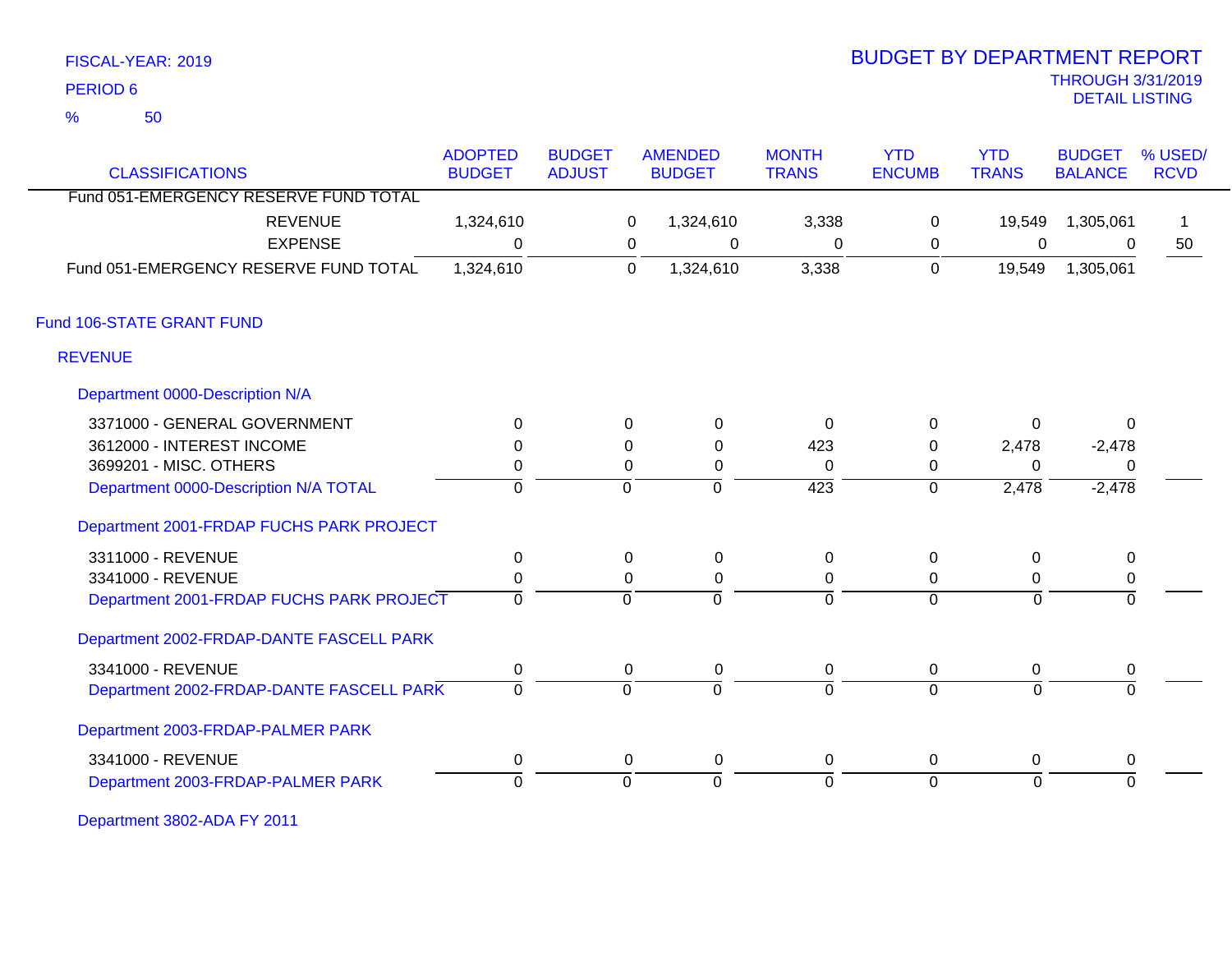| <b>CLASSIFICATIONS</b>                       | <b>ADOPTED</b><br><b>BUDGET</b> | <b>BUDGET</b><br><b>ADJUST</b> | <b>AMENDED</b><br><b>BUDGET</b> | <b>MONTH</b><br><b>TRANS</b> | <b>YTD</b><br><b>ENCUMB</b> | <b>YTD</b><br><b>TRANS</b> | <b>BUDGET</b><br><b>BALANCE</b> | % USED/<br><b>RCVD</b> |
|----------------------------------------------|---------------------------------|--------------------------------|---------------------------------|------------------------------|-----------------------------|----------------------------|---------------------------------|------------------------|
| 3371000 - GENERAL GOVERNMENT                 | 0                               | 0                              | 0                               | 0                            | $\Omega$                    | 0                          | 0                               |                        |
| Department 3802-ADA FY 2011 TOTAL            | $\overline{0}$                  | $\Omega$                       | $\Omega$                        | 0                            | $\Omega$                    | $\Omega$                   | $\Omega$                        |                        |
| Department 3901-FDEP-TWIN LAKES GRANT        |                                 |                                |                                 |                              |                             |                            |                                 |                        |
| 3341000 - REVENUE                            | 0                               | 0                              | 0                               | 0                            | $\mathbf 0$                 | 0                          | 0                               |                        |
| Department 3901-FDEP-TWIN LAKES GRANT TOTAL  | $\Omega$                        | $\Omega$                       | $\Omega$                        | 0                            | $\Omega$                    | $\Omega$                   | $\Omega$                        |                        |
| Department 3902-FDEP Drainage Phase VI       |                                 |                                |                                 |                              |                             |                            |                                 |                        |
| 3341000 - REVENUE                            | 0                               | 100,000                        | 100,000                         | 0                            | $\mathbf 0$                 | 0                          | 100,000                         |                        |
| Department 3902-FDEP Drainage Phase VI TOTAL | $\Omega$                        | 100,000                        | 100,000                         | $\overline{0}$               | $\overline{0}$              | $\mathbf 0$                | 100,000                         |                        |
| Department 7001-FDOT-USF-BICYCLE SAFETY      |                                 |                                |                                 |                              |                             |                            |                                 |                        |
| 3341000 - REVENUE                            | 0                               | 0                              | 0                               | 0                            | 0                           | 0                          | 0                               |                        |
| Department 7001-FDOT-USF-BICYCLE SAFETY      | $\Omega$                        | $\Omega$                       | $\Omega$                        | 0                            | $\Omega$                    | $\Omega$                   | $\Omega$                        |                        |
| Department 7002-FDOT-USF-BICYCLE SAFETY      |                                 |                                |                                 |                              |                             |                            |                                 |                        |
| 3341000 - REVENUE                            | $\pmb{0}$                       | 0                              | 0                               | 0                            | $\mathbf 0$                 | 0                          | $\pmb{0}$                       |                        |
| Department 7002-FDOT-USF-BICYCLE SAFETY      | $\Omega$                        | $\Omega$                       | $\Omega$                        | $\Omega$                     | $\Omega$                    | $\overline{0}$             | $\overline{0}$                  |                        |
| <b>REVENUE TOTAL</b>                         | $\Omega$                        | 100,000                        | 100,000                         | 423                          | $\mathbf 0$                 | 2,478                      | 97,522                          | 2                      |
| <b>EXPENSE</b>                               |                                 |                                |                                 |                              |                             |                            |                                 |                        |
| Department 2001-FRDAP FUCHS PARK PROJECT     |                                 |                                |                                 |                              |                             |                            |                                 |                        |
| 5723450 - CONTRACTUAL                        | 0                               | 0                              | 0                               | 0                            | 0                           | 0                          | 0                               |                        |
| Department 2001-FRDAP FUCHS PARK PROJECT     | $\Omega$                        | $\Omega$                       | $\Omega$                        | $\overline{0}$               | $\Omega$                    | $\overline{0}$             | $\Omega$                        |                        |
| Department 2002-FRDAP-DANTE FASCELL PARK     |                                 |                                |                                 |                              |                             |                            |                                 |                        |
| 5726450 - MATCHING CONTRIBUTION              | $\mathbf 0$                     | 0                              | 0                               | 0                            | $\mathbf 0$                 | $\pmb{0}$                  | $\boldsymbol{0}$                |                        |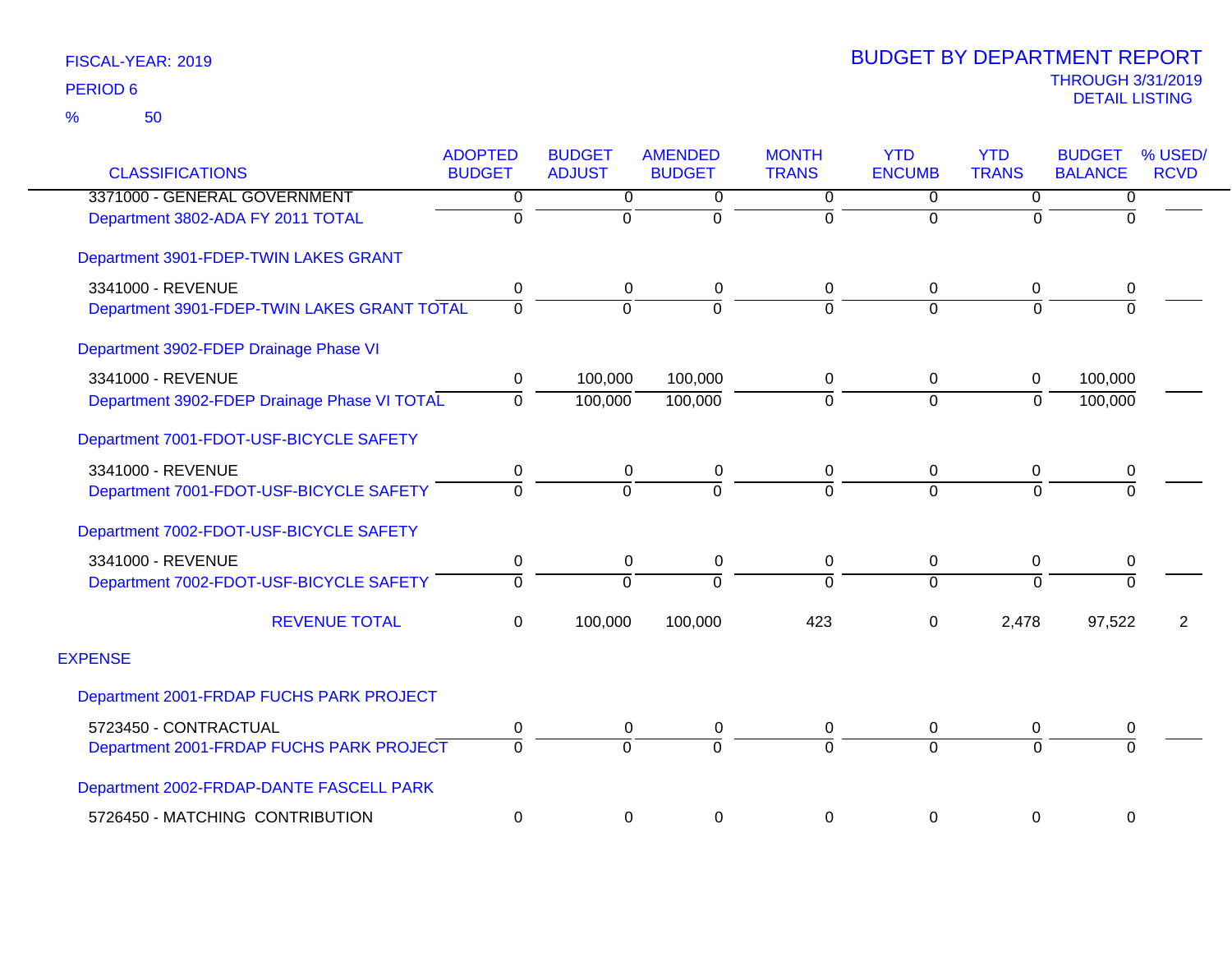50 %

| <b>CLASSIFICATIONS</b>                       | <b>ADOPTED</b><br><b>BUDGET</b> | <b>BUDGET</b><br><b>ADJUST</b> | <b>AMENDED</b><br><b>BUDGET</b> | <b>MONTH</b><br><b>TRANS</b> | <b>YTD</b><br><b>ENCUMB</b> | <b>YTD</b><br><b>TRANS</b> | <b>BUDGET</b><br><b>BALANCE</b> | % USED/<br><b>RCVD</b> |
|----------------------------------------------|---------------------------------|--------------------------------|---------------------------------|------------------------------|-----------------------------|----------------------------|---------------------------------|------------------------|
| Department 2002-FRDAP-DANTE FASCELL PARK     | 0                               | 0                              | 0                               | 0                            | $\Omega$                    | $\Omega$                   | 0                               |                        |
| Department 2003-FRDAP-PALMER PARK            |                                 |                                |                                 |                              |                             |                            |                                 |                        |
| 5726450 - MATCHING CONTRIBUTION              | 0                               | $\pmb{0}$                      | 0                               | 0                            | 0                           | 0                          | 0                               |                        |
| Department 2003-FRDAP-PALMER PARK            | $\overline{0}$                  | $\overline{0}$                 | $\overline{0}$                  | $\mathbf 0$                  | $\overline{0}$              | $\mathbf 0$                | $\Omega$                        |                        |
| Department 3303-CDBG SW 66 ST IMPROV PHASE   |                                 |                                |                                 |                              |                             |                            |                                 |                        |
| 5416440 - CAPITAL IMPROVEMENTS               | 0                               | 0                              | 0                               | 0                            | 0                           | 0                          |                                 |                        |
| Department 3303-CDBG SW 66 ST IMPROV PHASE   | $\Omega$                        | $\Omega$                       | $\Omega$                        | $\Omega$                     | $\Omega$                    | $\Omega$                   | $\Omega$                        |                        |
| Department 3901-FDEP-TWIN LAKES GRANT        |                                 |                                |                                 |                              |                             |                            |                                 |                        |
| 5413100 - PROFESSIONAL SERVICES              | $\mathbf{0}$                    | 0                              | $\Omega$                        | $\Omega$                     | 0                           | 0                          | 0                               |                        |
| 5413450 - CONTRACTUAL SERVICES               | 0                               | 0                              | $\pmb{0}$                       | 0                            | 0                           | 0                          | 0                               |                        |
| Department 3901-FDEP-TWIN LAKES GRANT TOTAL  | $\Omega$                        | $\Omega$                       | $\Omega$                        | $\Omega$                     | $\Omega$                    | $\Omega$                   | $\Omega$                        |                        |
| Department 3902-FDEP Drainage Phase VI       |                                 |                                |                                 |                              |                             |                            |                                 |                        |
| 5416490 - CONSTRUCTIONS PROJECTS             | 0                               | 100,000                        | 100,000                         | 0                            | 100,000                     | 100,000                    | 0                               | 100                    |
| Department 3902-FDEP Drainage Phase VI TOTAL | $\mathbf{0}$                    | 100,000                        | 100,000                         | $\mathbf 0$                  | 100,000                     | 100,000                    | $\Omega$                        | 100                    |
| Department 7001-FDOT-USF-BICYCLE SAFETY      |                                 |                                |                                 |                              |                             |                            |                                 |                        |
| 5211410 - OVERTIME                           | 0                               | $\boldsymbol{0}$               | $\pmb{0}$                       | $\overline{0}$               | 0                           | $\pmb{0}$                  | 0                               |                        |
| Department 7001-FDOT-USF-BICYCLE SAFETY      | $\Omega$                        | $\Omega$                       | $\Omega$                        | $\Omega$                     | $\Omega$                    | $\Omega$                   | $\Omega$                        |                        |
| Department 7002-FDOT-USF-BICYCLE SAFETY      |                                 |                                |                                 |                              |                             |                            |                                 |                        |
| 5211410 - OVERTIME                           | 0                               | $\pmb{0}$                      | 0                               | 0                            | 0                           | 0                          | 0                               |                        |
| Department 7002-FDOT-USF-BICYCLE SAFETY      | $\mathbf 0$                     | $\overline{0}$                 | $\overline{0}$                  | $\Omega$                     | $\overline{0}$              | $\Omega$                   | $\Omega$                        |                        |
| <b>EXPENSE TOTAL</b>                         | 0                               | 100,000                        | 100,000                         | 0                            | 100,000                     | 100,000                    | 0                               | 100                    |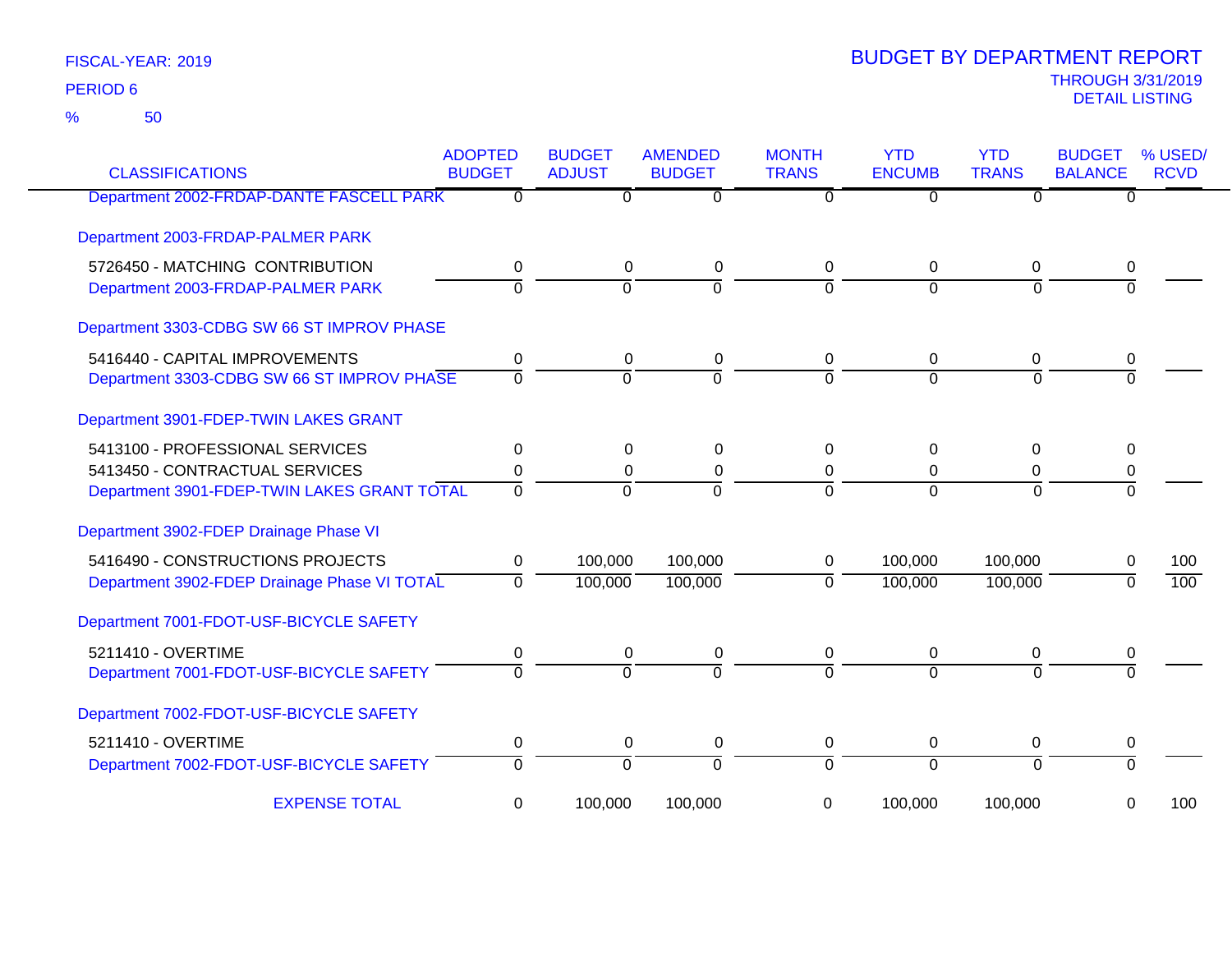|                | FISCAL-YEAR: 2019                     |                |                  |                |                  | <b>BUDGET BY DEPARTMENT REPORT</b> |              |                          |                 |
|----------------|---------------------------------------|----------------|------------------|----------------|------------------|------------------------------------|--------------|--------------------------|-----------------|
|                | <b>PERIOD 6</b>                       |                |                  |                |                  |                                    |              | <b>THROUGH 3/31/2019</b> |                 |
| $\frac{9}{6}$  | 50                                    |                |                  |                |                  |                                    |              | <b>DETAIL LISTING</b>    |                 |
|                |                                       | <b>ADOPTED</b> | <b>BUDGET</b>    | <b>AMENDED</b> | <b>MONTH</b>     | <b>YTD</b>                         | <b>YTD</b>   | <b>BUDGET</b>            | % USED/         |
|                | <b>CLASSIFICATIONS</b>                | <b>BUDGET</b>  | <b>ADJUST</b>    | <b>BUDGET</b>  | <b>TRANS</b>     | <b>ENCUMB</b>                      | <b>TRANS</b> | <b>BALANCE</b>           | <b>RCVD</b>     |
|                | Fund 106-STATE GRANT FUND TOTAL       |                |                  |                |                  |                                    |              |                          |                 |
|                | <b>REVENUE</b>                        | $\pmb{0}$      | 100,000          | 100,000        | 423              | 0                                  | 2,478        | 97,522                   | $\overline{2}$  |
|                | <b>EXPENSE</b>                        | $\pmb{0}$      | 100,000          | 100,000        | $\mathbf 0$      | 100,000                            | 100,000      | 0                        | 100             |
|                | Fund 106-STATE GRANT FUND TOTAL       | $\overline{0}$ | $\Omega$         | $\mathbf 0$    | 423              | $-100,000$                         | $-97,522$    | 97,522                   |                 |
|                | Fund 111-STORM WATER DRAIN TRUST      |                |                  |                |                  |                                    |              |                          |                 |
|                | <b>REVENUE</b>                        |                |                  |                |                  |                                    |              |                          |                 |
|                | Department 0000-Description N/A       |                |                  |                |                  |                                    |              |                          |                 |
|                | 3143000 - UTILITY TAX-WATER           | 10,000         | $\pmb{0}$        | 10,000         | $\boldsymbol{0}$ | 0                                  | 239          | 9,761                    | $\overline{2}$  |
|                | 3301000 - INTERGOVERNMENTAL REVENUE   | 375,000        | $\boldsymbol{0}$ | 375,000        | 2,467            | 0                                  | 42,120       | 332,880                  | 11              |
|                | 3612000 - INTEREST INCOME             | 4,000          | $\boldsymbol{0}$ | 4,000          | 802              | 0                                  | 5,119        | $-1,119$                 | 127             |
|                | 3699201 - MISC. OTHERS                | $\mathbf 0$    | $\pmb{0}$        | 0              | 0                | 0                                  | 0            | 0                        |                 |
|                | Department 0000-Description N/A TOTAL | 389,000        | $\overline{0}$   | 389,000        | 3,269            | $\overline{0}$                     | 47,478       | 341,522                  | $\overline{12}$ |
|                | <b>REVENUE TOTAL</b>                  | 389,000        | $\mathbf 0$      | 389,000        | 3,269            | 0                                  | 47,478       | 341,522                  | 12              |
| <b>EXPENSE</b> |                                       |                |                  |                |                  |                                    |              |                          |                 |
|                | Department 1730-STREET MAINTENANCE    |                |                  |                |                  |                                    |              |                          |                 |
|                | 5411210 - REGULAR                     | 39,099         | $\pmb{0}$        | 39,099         | 4,470            | 0                                  | 18,974       | 20,125                   | 48              |
|                | 5411410 - OVERTIME                    | $\mathbf 0$    | $\boldsymbol{0}$ | 0              | $\pmb{0}$        | 0                                  | 0            | 0                        |                 |
|                | 5412110 - F.I.C.A.                    | 2,991          | $\boldsymbol{0}$ | 2,991          | 362              | 0                                  | 1,469        | 1,522                    | 49              |
|                | 5412210 - PENSION PLAN CONTRIBUTION   | 2,101          | $\pmb{0}$        | 2,101          | 501              | 0                                  | 1,001        | 1,100                    | 47              |
|                | 5412310 - GROUP HEALTH INSURANCE      | 7,638          | $\mathbf 0$      | 7,638          | 572              | 0                                  | 3,138        | 4,500                    | 41              |
|                | 5412410 - WORKERS' COMPENSATION       | 5,150          | $\mathbf 0$      | 5,150          | 1,083            | 0                                  | 2,990        | 2,160                    | 58              |
|                | 5413450 - CONTRACTUAL SERVICES        | 149,045        | 45,356           | 194,401        | 6,653            | 53,082                             | 61,795       | 132,606                  | 31              |
|                | 5416490 - CONSTRUCTIONS PROJECTS      | 50,000         | 105,115          | 155,115        | 4,748            | 100,368                            | 105,115      | 50,000                   | 67              |
|                | 5417100 - BOND SERVICE- PRINCIPAL     | 27,039         | 0                | 27,039         | 0                | $\Omega$                           | 0            | 27,039                   |                 |

5417200 - INTEREST EXPENSE 1,500 0 1,500 0 0 0 1,500

BUDGET BY DEPARTMENT REPORT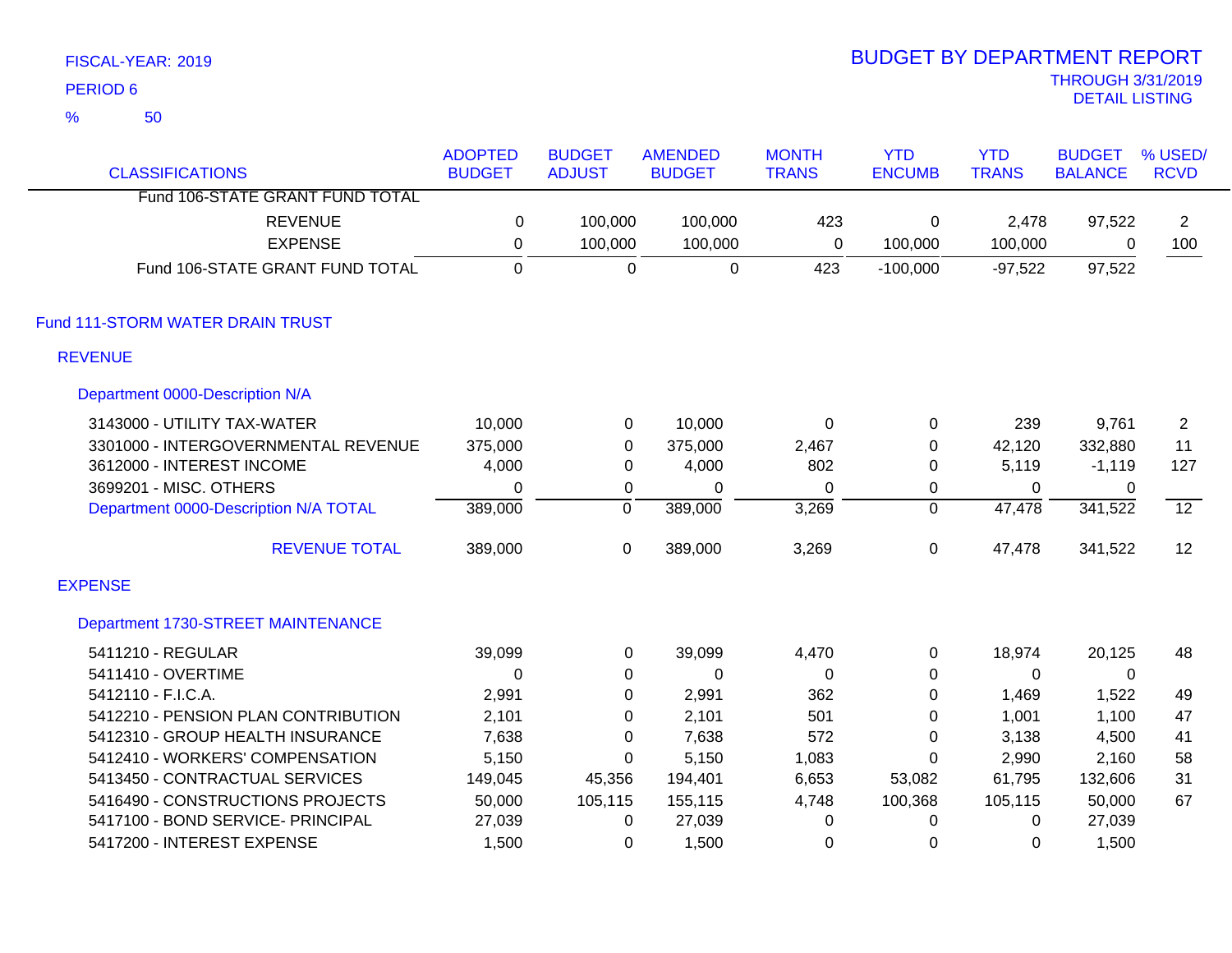### 50 %

| <b>CLASSIFICATIONS</b>                   | <b>ADOPTED</b><br><b>BUDGET</b> | <b>BUDGET</b><br><b>ADJUST</b> | <b>AMENDED</b><br><b>BUDGET</b> | <b>MONTH</b><br><b>TRANS</b> | <b>YTD</b><br><b>ENCUMB</b> | <b>YTD</b><br><b>TRANS</b> | <b>BUDGET</b><br><b>BALANCE</b> | % USED/<br><b>RCVD</b> |
|------------------------------------------|---------------------------------|--------------------------------|---------------------------------|------------------------------|-----------------------------|----------------------------|---------------------------------|------------------------|
| 5819120 - INTRA-GOV TRANSFER-DEBT SERVIC | 150,000                         | 0                              | 150,000                         |                              |                             | $\mathbf{0}$               | 150,000                         |                        |
| Department 1730-STREET MAINTENANCE TOTAL | 434,563                         | 150,471                        | 585,034                         | 0<br>18,389                  | 0<br>153,450                | 194,482                    | 390,552                         | $\overline{33}$        |
|                                          |                                 |                                |                                 |                              |                             |                            |                                 |                        |
| <b>EXPENSE TOTAL</b>                     | 434,563                         | 150,471                        | 585,034                         | 18,389                       | 153,450                     | 194,482                    | 390,552                         | 33                     |
| Fund 111-STORM WATER DRAIN TRUST TOTAL   |                                 |                                |                                 |                              |                             |                            |                                 |                        |
| <b>REVENUE</b>                           | 389,000                         | 0                              | 389,000                         | 3,269                        | 0                           | 47,478                     | 341,522                         | 12                     |
| <b>EXPENSE</b>                           | 434,563                         | 150,471                        | 585,034                         | 18,389                       | 153,450                     | 194,482                    | 390,552                         | 33                     |
| Fund 111-STORM WATER DRAIN TRUST TOTAL   | $-45,563$                       | $-150,471$                     | $-196,034$                      | $-15,120$                    | $-153,450$                  | $-147,004$                 | $-49,030$                       |                        |
| Fund 112-2ND LOCAL OPTION GAS TRST       |                                 |                                |                                 |                              |                             |                            |                                 |                        |
| <b>REVENUE</b>                           |                                 |                                |                                 |                              |                             |                            |                                 |                        |
| Department 0000-Description N/A          |                                 |                                |                                 |                              |                             |                            |                                 |                        |
| 3121000 - LOCAL OPTION TAXES             | 73,686                          | 0                              | 73,686                          | 6,007                        | 0                           | 37,094                     | 36,592                          | 50                     |
| 3301000 - INTERGOVERNMENTAL REVENUE      | 0                               | 0                              | 0                               | 0                            | $\pmb{0}$                   | 0                          | 0                               |                        |
| 3612000 - INTEREST INCOME                | 1,500                           | 0                              | 1,500                           | 155                          | 0                           | 1,080                      | 420                             | 72                     |
| Department 0000-Description N/A TOTAL    | 75,186                          | $\overline{0}$                 | 75,186                          | 6,162                        | $\mathbf 0$                 | 38,174                     | 37,012                          | $\overline{50}$        |
| <b>REVENUE TOTAL</b>                     | 75,186                          | 0                              | 75,186                          | 6,162                        | $\pmb{0}$                   | 38,174                     | 37,012                          | 50                     |
| <b>EXPENSE</b>                           |                                 |                                |                                 |                              |                             |                            |                                 |                        |
| Department 1730-STREET MAINTENANCE       |                                 |                                |                                 |                              |                             |                            |                                 |                        |
| 5416210 - INFRASTRUCTURE PROJECTS        | 85,000                          | 83,128                         | 168,128                         | 33,997                       | 112,588                     | 168,128                    | 0                               | 100                    |
| Department 1730-STREET MAINTENANCE TOTAL | 85,000                          | 83,128                         | 168,128                         | 33,997                       | 112,588                     | 168,128                    | $\overline{0}$                  | 100                    |
| <b>EXPENSE TOTAL</b>                     | 85,000                          | 83,128                         | 168,128                         | 33,997                       | 112,588                     | 168,128                    | 0                               | 100                    |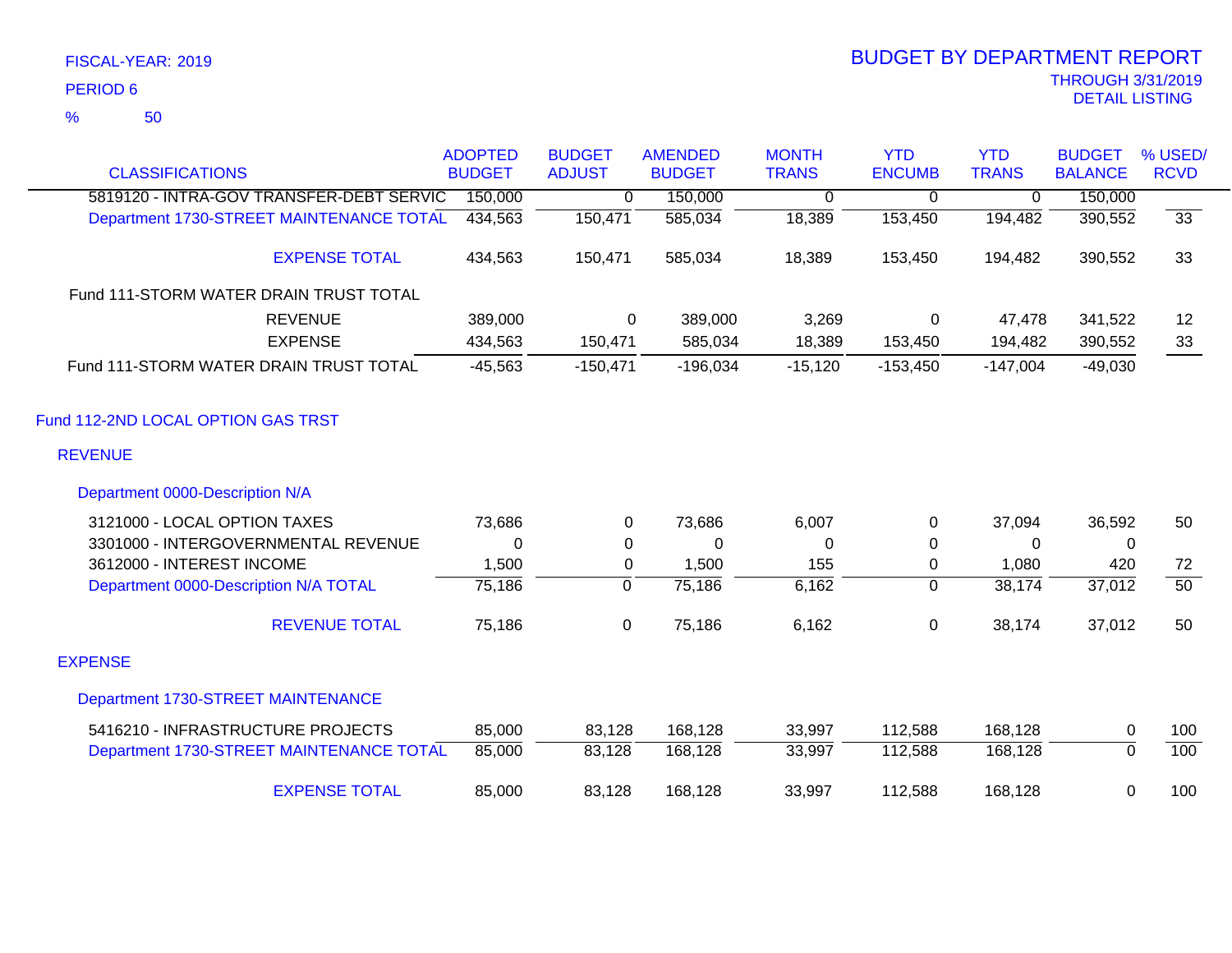| FISCAL-YEAR: 2019    | <b>BUDGET BY DEPARTMENT REPORT</b>         |
|----------------------|--------------------------------------------|
| PERIOD 6             | <b>THROUGH 3/31/2019</b><br>DETAIL LISTING |
| $\frac{1}{2}$<br>-50 |                                            |

# BUDGET BY DEPARTMENT REPORT

| <b>CLASSIFICATIONS</b>                       | <b>ADOPTED</b><br><b>BUDGET</b> | <b>BUDGET</b><br><b>ADJUST</b> | <b>AMENDED</b><br><b>BUDGET</b> | <b>MONTH</b><br><b>TRANS</b> | <b>YTD</b><br><b>ENCUMB</b> | <b>YTD</b><br><b>TRANS</b> | <b>BUDGET</b><br><b>BALANCE</b> | % USED/<br><b>RCVD</b> |
|----------------------------------------------|---------------------------------|--------------------------------|---------------------------------|------------------------------|-----------------------------|----------------------------|---------------------------------|------------------------|
| Fund 112-2ND LOCAL OPTION GAS TRST TOTAL     |                                 |                                |                                 |                              |                             |                            |                                 |                        |
| <b>REVENUE</b>                               | 75,186                          | 0                              | 75,186                          | 6,162                        | 0                           | 38,174                     | 37,012                          | 50                     |
| <b>EXPENSE</b>                               | 85,000                          | 83,128                         | 168,128                         | 33,997                       | 112,588                     | 168,128                    | 0                               | 100                    |
| Fund 112-2ND LOCAL OPTION GAS TRST TOTAL     | $-9,814$                        | $-83,128$                      | $-92,942$                       | $-27,835$                    | $-112,588$                  | $-129,954$                 | 37,012                          |                        |
| Fund 114-LOCAL GRANTS FUND                   |                                 |                                |                                 |                              |                             |                            |                                 |                        |
| <b>REVENUE</b>                               |                                 |                                |                                 |                              |                             |                            |                                 |                        |
| Department 0000-Description N/A              |                                 |                                |                                 |                              |                             |                            |                                 |                        |
| 3371000 - GENERAL GOVERNMENT                 | $\pmb{0}$                       | $\mathbf 0$                    | $\pmb{0}$                       | $\mathbf 0$                  | $\mathbf 0$                 | 0                          | 0                               |                        |
| Department 0000-Description N/A TOTAL        | $\Omega$                        | $\Omega$                       | $\Omega$                        | $\Omega$                     | $\Omega$                    | $\Omega$                   |                                 |                        |
| Department 3001-SNP-MURRAY PARK POOL         |                                 |                                |                                 |                              |                             |                            |                                 |                        |
| 3371000 - GENERAL GOVERNMENT                 | 0                               | 0                              | $\pmb{0}$                       | $\mathbf 0$                  | $\overline{0}$              | 0                          | 0                               |                        |
| Department 3001-SNP-MURRAY PARK POOL TOTAL   | $\overline{0}$                  | $\overline{0}$                 | $\Omega$                        | $\Omega$                     | $\Omega$                    | $\Omega$                   | $\Omega$                        |                        |
| Department 3101-HFSF-Complete Streets Policy |                                 |                                |                                 |                              |                             |                            |                                 |                        |
| 3661000 - REVENUE                            | $\mathbf 0$                     | $\mathbf 0$                    | $\mathbf 0$                     | $\pmb{0}$                    | $\overline{0}$              | 0                          | 0                               |                        |
| Department 3101-HFSF-Complete Streets Policy | $\overline{0}$                  | $\overline{0}$                 | $\overline{0}$                  | $\overline{0}$               | $\Omega$                    | $\Omega$                   |                                 |                        |
| Department 3604-MDC SCHOOL & SR MEALS        |                                 |                                |                                 |                              |                             |                            |                                 |                        |
| 3371000 - GENERAL GOVERNMENT                 | 0                               | 0                              | 0                               | 0                            | $\overline{0}$              | 0                          | 0                               |                        |
| Department 3604-MDC SCHOOL & SR MEALS        | $\overline{0}$                  | $\overline{0}$                 | $\overline{0}$                  | $\overline{0}$               | $\overline{0}$              | $\Omega$                   | $\Omega$                        |                        |
| Department 3605-MDC SCHOOL & SR MEALS        |                                 |                                |                                 |                              |                             |                            |                                 |                        |
| 3371000 - GENERAL GOVERNMENT                 | $\mathbf 0$                     | 0                              | $\mathbf 0$                     | 0                            | $\mathbf 0$                 | 0                          | 0                               |                        |
| Department 3605-MDC SCHOOL & SR MEALS        | 0                               | $\mathbf 0$                    | 0                               | ō                            | $\Omega$                    | $\Omega$                   | $\Omega$                        |                        |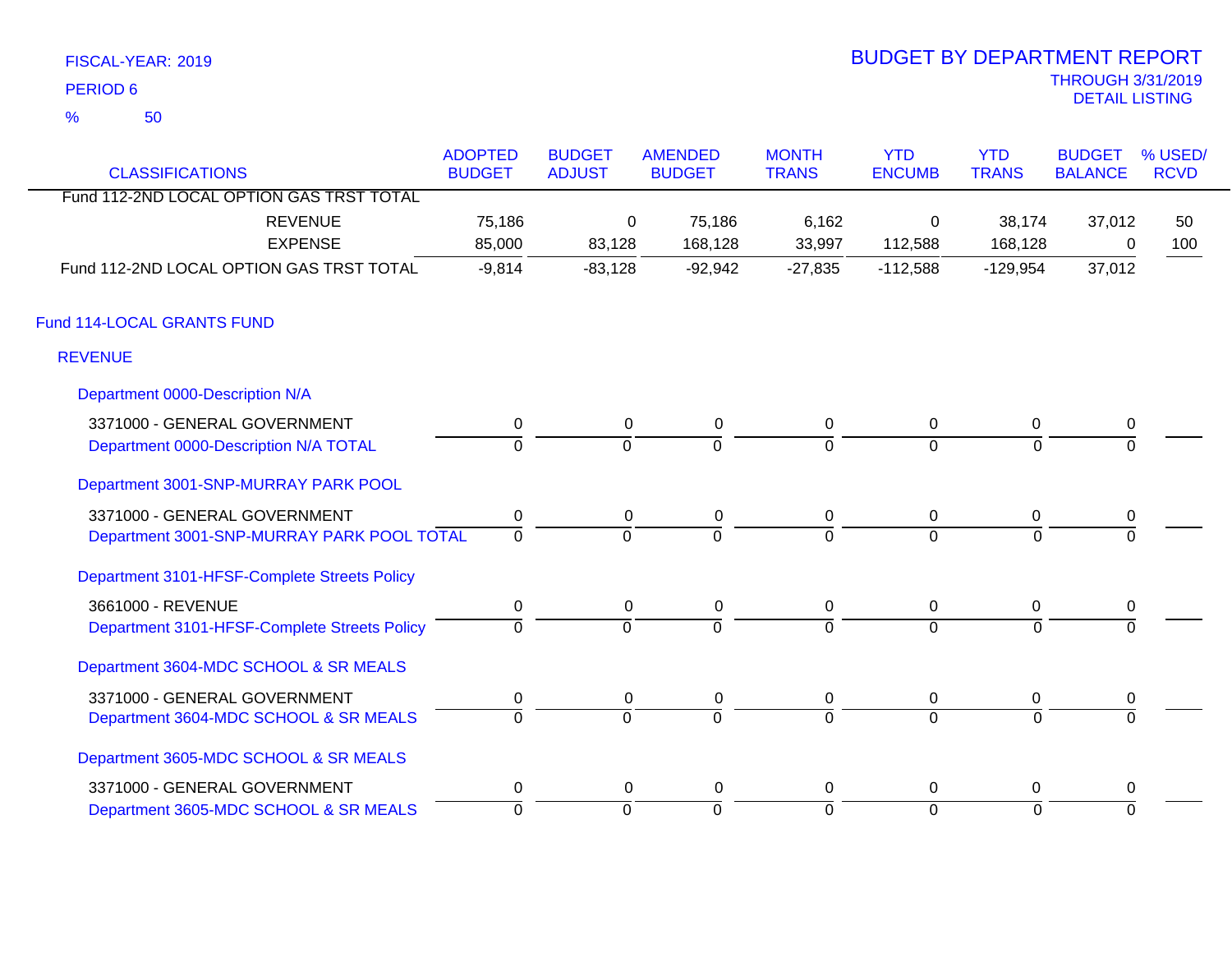|                                           | <b>ADOPTED</b> | <b>BUDGET</b>    | <b>AMENDED</b>   | <b>MONTH</b>   | <b>YTD</b>     | <b>YTD</b>     | <b>BUDGET</b>  | % USED/     |
|-------------------------------------------|----------------|------------------|------------------|----------------|----------------|----------------|----------------|-------------|
| <b>CLASSIFICATIONS</b>                    | <b>BUDGET</b>  | <b>ADJUST</b>    | <b>BUDGET</b>    | <b>TRANS</b>   | <b>ENCUMB</b>  | <b>TRANS</b>   | <b>BALANCE</b> | <b>RCVD</b> |
| Department 3606-MDC SCHOOL & SR MEALS     |                |                  |                  |                |                |                |                |             |
| 3371000 - GENERAL GOVERNMENT              | 0              | 0                | $\boldsymbol{0}$ | 0              | 0              | 0              |                |             |
| Department 3606-MDC SCHOOL & SR MEALS     | $\Omega$       | $\overline{0}$   | ō                | $\Omega$       | $\mathbf 0$    | $\overline{0}$ | $\Omega$       |             |
| Department 3607-SR MEAL AMENDMENT TO JUNE |                |                  |                  |                |                |                |                |             |
| 3371000 - GENERAL GOVERNMENT              | 0              | $\mathbf 0$      | 0                | $\mathbf 0$    | 0              | 0              | 0              |             |
| Department 3607-SR MEAL AMENDMENT TO JUNE | $\Omega$       | $\Omega$         | $\overline{0}$   | $\Omega$       | $\Omega$       | $\Omega$       | $\Omega$       |             |
| Department 3608-SR MEAL & AFTER SCHOOL    |                |                  |                  |                |                |                |                |             |
| 3371000 - GENERAL GOVERNMENT              | 0              | 0                | 0                | 0              | 0              | 0              | 0              |             |
| Department 3608-SR MEAL & AFTER SCHOOL    | $\Omega$       | $\overline{0}$   | $\overline{0}$   | $\overline{0}$ | $\overline{0}$ | $\overline{0}$ | $\overline{0}$ |             |
| Department 3609-SR MEAL&AFTER SCH #2 JUL- |                |                  |                  |                |                |                |                |             |
| 3371000 - GENERAL GOVERNMENT              | 0              | $\mathbf 0$      | $\mathbf 0$      | $\mathbf 0$    | 0              | 0              | 0              |             |
| Department 3609-SR MEAL&AFTER SCH #2 JUL- | $\Omega$       | $\Omega$         | $\overline{0}$   | $\Omega$       | $\Omega$       | $\Omega$       | 0              |             |
| Department 3610-SR MEAL&AFTER SCH         |                |                  |                  |                |                |                |                |             |
| 3371000 - GENERAL GOVERNMENT              | 0              | $\boldsymbol{0}$ | $\mathbf 0$      | 0              | $\pmb{0}$      | 0              | 0              |             |
| Department 3610-SR MEAL&AFTER SCH         | $\Omega$       | $\Omega$         | $\Omega$         | $\Omega$       | $\Omega$       | $\Omega$       | $\Omega$       |             |
| Department 3801-ADA-FY2010                |                |                  |                  |                |                |                |                |             |
| 3371000 - GENERAL GOVERNMENT              | $\mathbf 0$    | 0                | $\pmb{0}$        | $\mathbf 0$    | 0              | 0              | 0              |             |
| Department 3801-ADA-FY2010 TOTAL          | $\Omega$       | $\Omega$         | $\Omega$         | $\Omega$       | $\Omega$       | $\Omega$       | 0              |             |
| Department 3802-ADA FY 2011               |                |                  |                  |                |                |                |                |             |
| 3371000 - GENERAL GOVERNMENT              | 0              | 0                | 0                | 0              | 0              | 0              | 0              |             |
| Department 3802-ADA FY 2011 TOTAL         | $\Omega$       | $\Omega$         | $\overline{0}$   | $\Omega$       | $\overline{0}$ | $\Omega$       | $\Omega$       |             |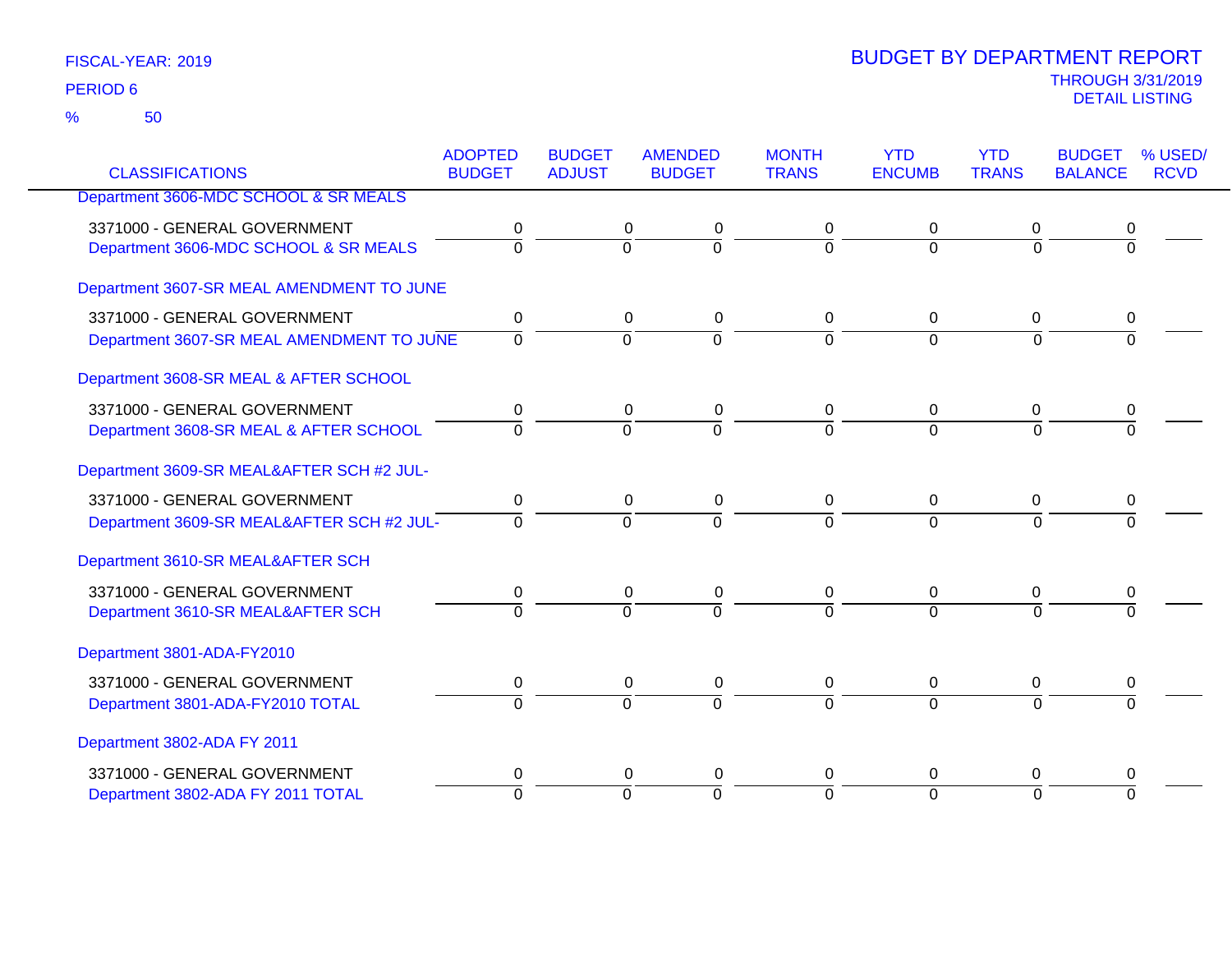50 %

|                                   | <b>ADOPTED</b> | <b>BUDGET</b>  | <b>AMENDED</b>                   | <b>MONTH</b>   | <b>YTD</b>     | <b>YTD</b>     | <b>BUDGET</b>  | % USED/     |
|-----------------------------------|----------------|----------------|----------------------------------|----------------|----------------|----------------|----------------|-------------|
| <b>CLASSIFICATIONS</b>            | <b>BUDGET</b>  | <b>ADJUST</b>  | <b>BUDGET</b>                    | <b>TRANS</b>   | <b>ENCUMB</b>  | <b>TRANS</b>   | <b>BALANCE</b> | <b>RCVD</b> |
| Department 3803-ADA FY 2012       |                |                |                                  |                |                |                |                |             |
| 3371000 - GENERAL GOVERNMENT      | 0              |                | 0<br>0                           | 0              | 0              | 0              | 0              |             |
| Department 3803-ADA FY 2012 TOTAL | $\overline{0}$ |                | $\overline{0}$<br>$\overline{0}$ | $\overline{0}$ | $\overline{0}$ | $\overline{0}$ | $\overline{0}$ |             |
| Department 3804-ADA FY 2013       |                |                |                                  |                |                |                |                |             |
| 3371000 - GENERAL GOVERNMENT      | 0              |                | 0<br>0                           | 0              | 0              | 0              | 0              |             |
| Department 3804-ADA FY 2013 TOTAL | $\overline{0}$ | $\overline{0}$ | $\overline{0}$                   | $\overline{0}$ | $\overline{0}$ | $\overline{0}$ | $\overline{0}$ |             |
| Department 3805-ADA FY 2013       |                |                |                                  |                |                |                |                |             |
| 3371000 - GENERAL GOVERNMENT      | 0              |                | 0<br>0                           | 0              | 0              | 0              | 0              |             |
| Department 3805-ADA FY 2013 TOTAL | $\overline{0}$ | $\overline{0}$ | $\overline{0}$                   | $\overline{0}$ | $\overline{0}$ | $\overline{0}$ | $\overline{0}$ |             |
| Department 3806-ADA FY 2015       |                |                |                                  |                |                |                |                |             |
| 3371000 - GENERAL GOVERNMENT      | 0              |                | 0<br>0                           | 0              | 0              | 0              | 0              |             |
| Department 3806-ADA FY 2015 TOTAL | $\overline{0}$ |                | $\overline{0}$<br>$\overline{0}$ | $\overline{0}$ | $\overline{0}$ | $\overline{0}$ | $\overline{0}$ |             |
| Department 3807-ADA FY 2016       |                |                |                                  |                |                |                |                |             |
| 3371000 - GENERAL GOVERNMENT      | 0              |                | 0<br>0                           | 0              | 0              | 0              | 0              |             |
| Department 3807-ADA FY 2016 TOTAL | $\overline{0}$ | $\overline{0}$ | $\overline{0}$                   | $\overline{0}$ | $\overline{0}$ | $\overline{0}$ | $\overline{0}$ |             |
| Department 3808-ADA FY 2017       |                |                |                                  |                |                |                |                |             |
| 3371000 - GENERAL GOVERNMENT      | 0              |                | 0<br>0                           | 0              | 0              | $\mathbf 0$    | 0              |             |
| Department 3808-ADA FY 2017 TOTAL | $\overline{0}$ | $\overline{0}$ | $\overline{0}$                   | $\overline{0}$ | $\overline{0}$ | $\overline{0}$ | $\Omega$       |             |
| Department 4010-GOB-WATER & SEWER |                |                |                                  |                |                |                |                |             |
| 3311000 - REVENUE                 | 0              |                | 0<br>0                           | 0              | 0              | 0              | 0              |             |
| 3371000 - GENERAL GOVERNMENT      | $\pmb{0}$      |                | $\pmb{0}$<br>$\pmb{0}$           | $\mathbf 0$    | $\pmb{0}$      | 0              | $\pmb{0}$      |             |
| Department 4010-GOB-WATER & SEWER | $\Omega$       | $\Omega$       | $\overline{0}$                   | $\Omega$       | $\overline{0}$ | $\overline{0}$ | $\Omega$       |             |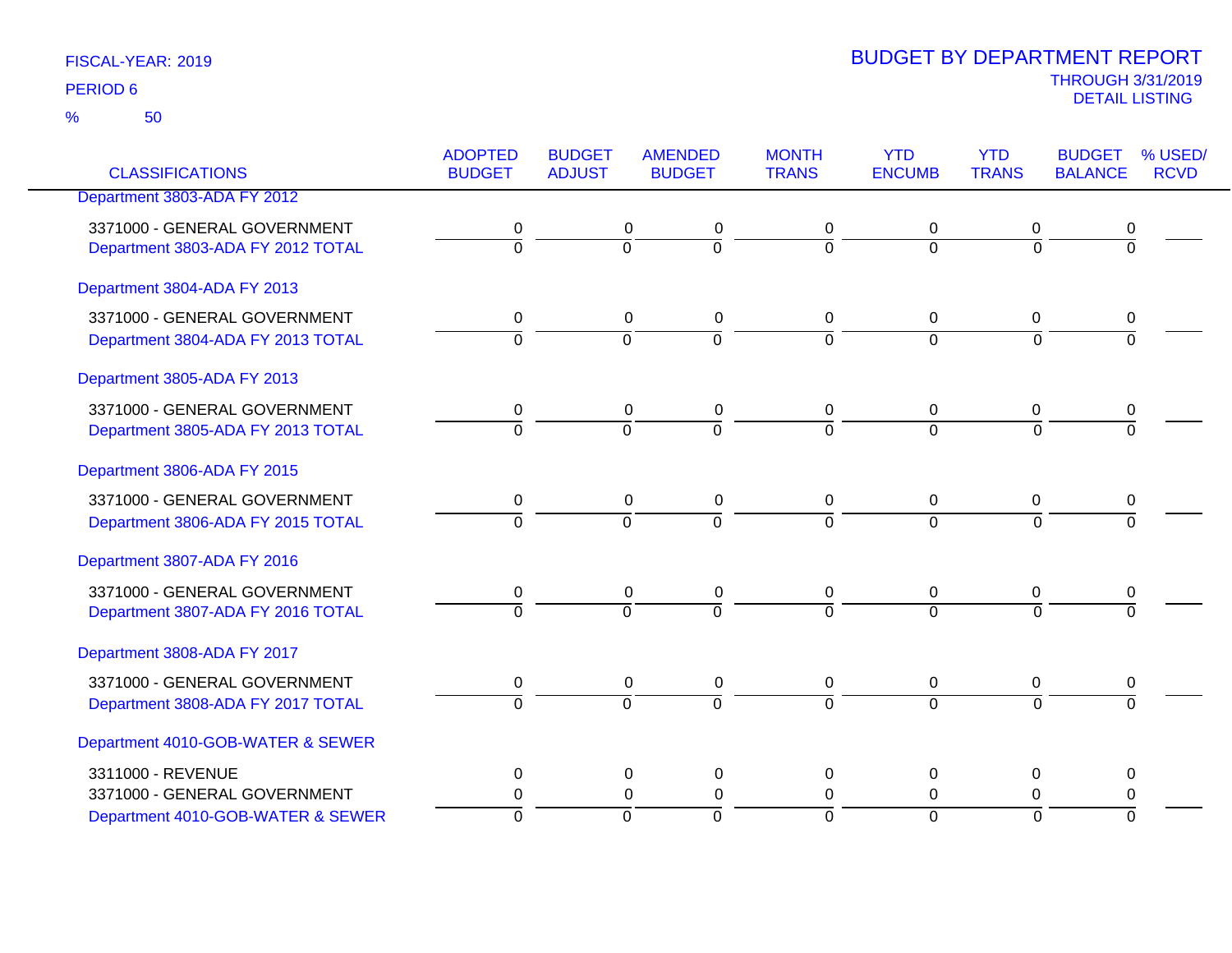50 %

|                                                  | <b>ADOPTED</b> | <b>BUDGET</b>  | <b>AMENDED</b> | <b>MONTH</b> | <b>YTD</b>       | <b>YTD</b>     | <b>BUDGET</b>  | % USED/     |
|--------------------------------------------------|----------------|----------------|----------------|--------------|------------------|----------------|----------------|-------------|
| <b>CLASSIFICATIONS</b>                           | <b>BUDGET</b>  | <b>ADJUST</b>  | <b>BUDGET</b>  | <b>TRANS</b> | <b>ENCUMB</b>    | <b>TRANS</b>   | <b>BALANCE</b> | <b>RCVD</b> |
| Department 4011-GOB-Sanitary Sewer Master Plan   |                |                |                |              |                  |                |                |             |
| 3371000 - GENERAL GOVERNMENT                     | 0              | 0              | 0              | 0            | 0                | 0              | 0              |             |
| Department 4011-GOB-Sanitary Sewer Master Plan   | $\mathbf 0$    | $\overline{0}$ | ō              | $\Omega$     | $\overline{0}$   | $\overline{0}$ | $\overline{0}$ |             |
| Department 4100-VILLAGERS GRANT-                 |                |                |                |              |                  |                |                |             |
| 3371000 - GENERAL GOVERNMENT                     | 0              | 0              | 0              | 0            | 0                | 0              | 0              |             |
| Department 4100-VILLAGERS GRANT-                 | $\Omega$       | $\Omega$       | $\overline{0}$ | $\Omega$     | $\overline{0}$   | $\Omega$       | $\Omega$       |             |
| Department 4101-VILLAGERS GRANT-                 |                |                |                |              |                  |                |                |             |
| 3371000 - GENERAL GOVERNMENT                     | 0              | 0              | 0              | 0            | 0                | 0              | 0              |             |
| Department 4101-VILLAGERS GRANT-                 | $\Omega$       | $\Omega$       | $\overline{0}$ | $\Omega$     | $\Omega$         | $\Omega$       | $\Omega$       |             |
| Department 4200-MPO                              |                |                |                |              |                  |                |                |             |
| 3371000 - GENERAL GOVERNMENT                     | 0              | 0              | 0              | 0            | 0                | 0              | 0              |             |
| Department 4200-MPO TOTAL                        | $\overline{0}$ | $\Omega$       | $\overline{0}$ | $\Omega$     | $\Omega$         | $\Omega$       | $\Omega$       |             |
| Department 4201-MPO-Complete Street Policy       |                |                |                |              |                  |                |                |             |
| 3371000 - GENERAL GOVERNMENT                     | $\pmb{0}$      | 0              | 0              | 0            | 0                | 0              | 0              |             |
| Department 4201-MPO-Complete Street Policy TOTAL | $\Omega$       | $\Omega$       | $\overline{0}$ | $\Omega$     | $\Omega$         | $\Omega$       | 0              |             |
| Department 4300-MDC-NEAT STREETS-CRA TREE        |                |                |                |              |                  |                |                |             |
| 3371000 - GENERAL GOVERNMENT                     | 0              | $\mathbf 0$    | $\pmb{0}$      | $\mathbf 0$  | $\boldsymbol{0}$ | $\overline{0}$ | 0              |             |
| Department 4300-MDC-NEAT STREETS-CRA TREE        | $\Omega$       | $\overline{0}$ | $\Omega$       | $\Omega$     | $\overline{0}$   | $\Omega$       | $\Omega$       |             |
| Department 4301-MDC Neat Streets-Tree Planting   |                |                |                |              |                  |                |                |             |
| 3371000 - GENERAL GOVERNMENT                     | 0              | 0              | 0              | 0            | 0                | 0              | 0              |             |
| Department 4301-MDC Neat Streets-Tree Planting   | $\Omega$       | $\Omega$       | $\Omega$       | $\Omega$     | $\overline{0}$   | $\Omega$       | $\Omega$       |             |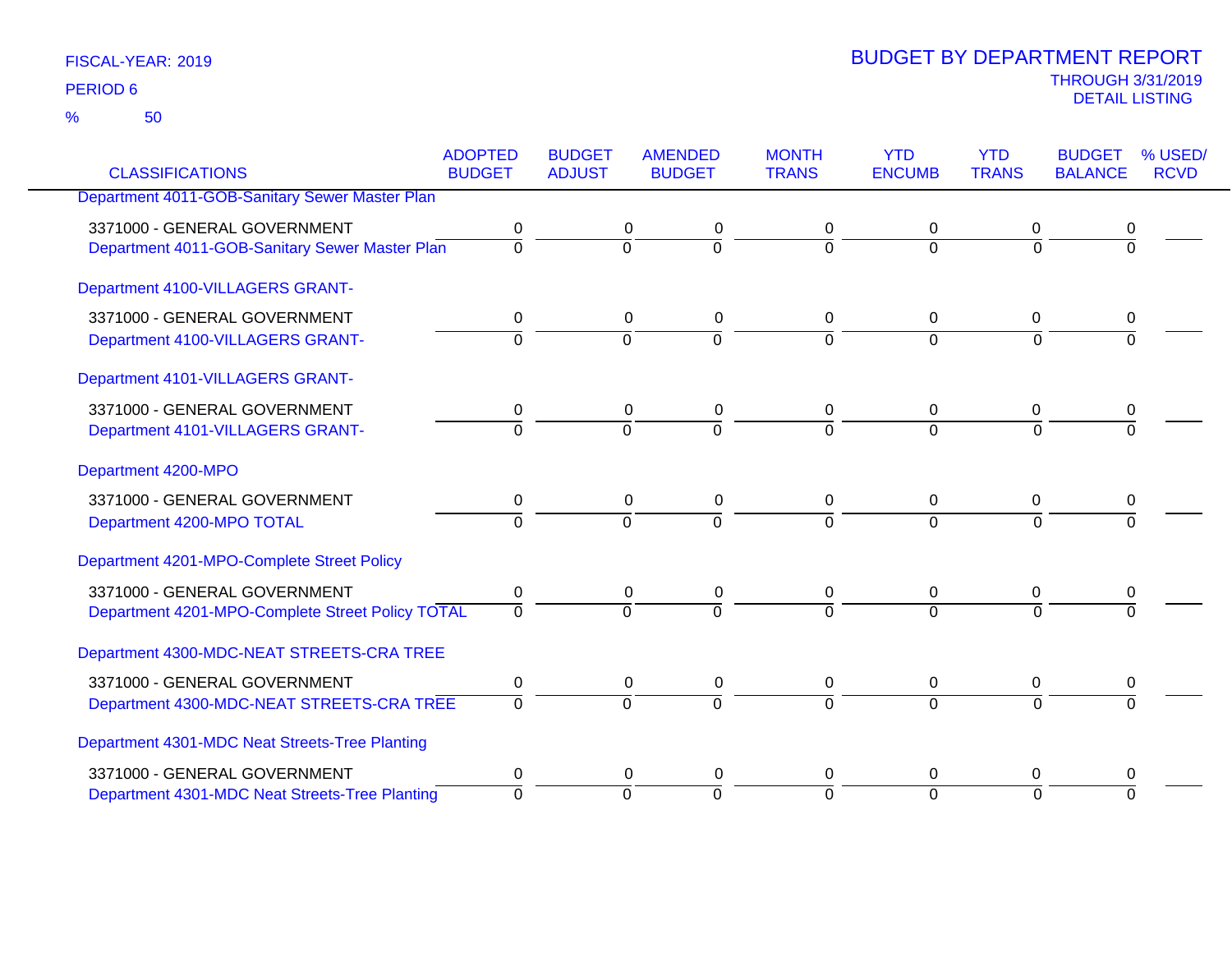|                                               | <b>ADOPTED</b> | <b>BUDGET</b>  | <b>AMENDED</b> | <b>MONTH</b>   | <b>YTD</b>    | <b>YTD</b>     | <b>BUDGET</b>  | % USED/          |
|-----------------------------------------------|----------------|----------------|----------------|----------------|---------------|----------------|----------------|------------------|
| <b>CLASSIFICATIONS</b>                        | <b>BUDGET</b>  | <b>ADJUST</b>  | <b>BUDGET</b>  | <b>TRANS</b>   | <b>ENCUMB</b> | <b>TRANS</b>   | <b>BALANCE</b> | <b>RCVD</b>      |
| Department 4400-South Miami Garden Club       |                |                |                |                |               |                |                |                  |
| 3661000 - REVENUE                             | 0              | 3,000          | 3,000          | 0              | 0             | 3,000          | 0              | 100              |
| Department 4400-South Miami Garden Club TOTAL | 0              | 3,000          | 3,000          | $\mathbf 0$    | $\Omega$      | 3,000          | $\overline{0}$ | $\overline{100}$ |
| Department 4501-ORANGE BOWL YOUTH SPORTS,     |                |                |                |                |               |                |                |                  |
| 3661000 - REVENUE                             | 0              | 0              | 0              | 0              | 0             | 0              | 0              |                  |
| Department 4501-ORANGE BOWL YOUTH SPORTS,     | $\Omega$       | $\overline{0}$ | $\Omega$       | $\overline{0}$ | $\Omega$      | $\overline{0}$ | $\overline{0}$ |                  |
| Department 4601-USA Swimming FY18             |                |                |                |                |               |                |                |                  |
| 3661000 - REVENUE                             | 0              | 0              | 0              | 0              | 0             | 0              | 0              |                  |
| Department 4601-USA Swimming FY18 TOTAL       | $\Omega$       | $\Omega$       | $\Omega$       | $\Omega$       | $\Omega$      | $\Omega$       | $\overline{0}$ |                  |
| <b>REVENUE TOTAL</b>                          | 0              | 3,000          | 3,000          | 0              | 0             | 3,000          | 0              | 100              |
| <b>EXPENSE</b>                                |                |                |                |                |               |                |                |                  |
| Department 3001-SNP-MURRAY PARK POOL          |                |                |                |                |               |                |                |                  |
| 5413100 - PROFESSIONAL SERVICES               | 0              | 0              | 0              | 0              | $\Omega$      | $\Omega$       | 0              |                  |
| 5413450 - CONTRACTUAL SERVICES                | 0              | 0              | 0              | 0              | 0             | 0              | 0              |                  |
| Department 3001-SNP-MURRAY PARK POOL TOTAL    | $\Omega$       | $\Omega$       |                | $\Omega$       | $\Omega$      | $\Omega$       | $\Omega$       |                  |
| Department 3101-HFSF-Complete Streets Policy  |                |                |                |                |               |                |                |                  |
| 5413450 - CONTRACTUAL SERVICES                | 0              | 0              | 0              | 0              | 0             | 0              | 0              |                  |
| Department 3101-HFSF-Complete Streets Policy  | $\Omega$       | $\overline{0}$ | $\Omega$       | 0              | $\Omega$      | $\overline{0}$ | $\Omega$       |                  |
| Department 3603-12-SMIA-CB OCT11-SEP12        |                |                |                |                |               |                |                |                  |
| 5413450 - CONTRACTUAL SERVICES                | 0              | 0              | 0              | 0              | $\Omega$      | 0              | 0              |                  |
| Department 3603-12-SMIA-CB OCT11-SEP12 TOTAL  | $\overline{0}$ | $\Omega$       | $\Omega$       | $\overline{0}$ | $\Omega$      | $\Omega$       | $\Omega$       |                  |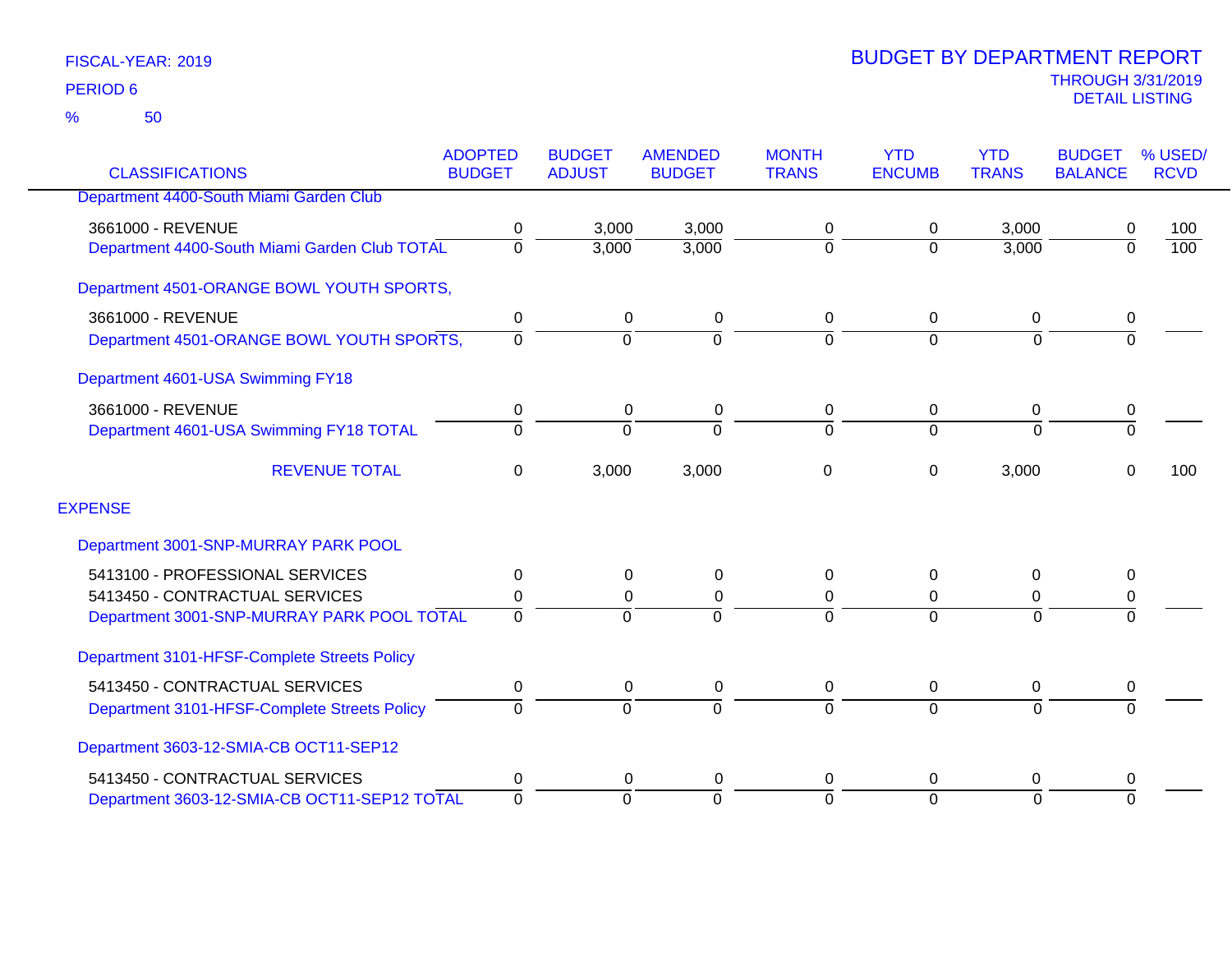50 %

| <b>CLASSIFICATIONS</b>                    | <b>ADOPTED</b><br><b>BUDGET</b> | <b>BUDGET</b><br><b>ADJUST</b> | <b>AMENDED</b><br><b>BUDGET</b> | <b>MONTH</b><br><b>TRANS</b> | <b>YTD</b><br><b>ENCUMB</b> | <b>YTD</b><br><b>TRANS</b> | <b>BUDGET</b><br><b>BALANCE</b> | % USED/<br><b>RCVD</b> |
|-------------------------------------------|---------------------------------|--------------------------------|---------------------------------|------------------------------|-----------------------------|----------------------------|---------------------------------|------------------------|
|                                           |                                 |                                |                                 |                              |                             |                            |                                 |                        |
| Department 3604-MDC SCHOOL & SR MEALS     |                                 |                                |                                 |                              |                             |                            |                                 |                        |
| 5411310 - PART TIME                       | 0                               |                                | 0<br>$\pmb{0}$                  | $\Omega$                     | 0                           | 0                          | 0                               |                        |
| 5413450 - CONTRACTUAL SERVICES            | 0                               |                                | 0<br>$\pmb{0}$                  | 0                            | 0                           | 0                          | 0                               |                        |
| Department 3604-MDC SCHOOL & SR MEALS     | 0                               | $\overline{0}$                 | $\overline{0}$                  | $\overline{0}$               | $\overline{0}$              | $\overline{0}$             | $\overline{0}$                  |                        |
| Department 3605-MDC SCHOOL & SR MEALS     |                                 |                                |                                 |                              |                             |                            |                                 |                        |
| 5411310 - PART TIME                       | $\mathbf 0$                     |                                | 0<br>$\pmb{0}$                  | 0                            | 0                           | $\boldsymbol{0}$           | 0                               |                        |
| 5413450 - CONTRACTUAL SERVICES            | 0                               |                                | $\pmb{0}$<br>0                  | 0                            | 0                           | 0                          | 0                               |                        |
| Department 3605-MDC SCHOOL & SR MEALS     | $\Omega$                        | $\Omega$                       | $\Omega$                        | $\Omega$                     | $\Omega$                    | $\Omega$                   | $\Omega$                        |                        |
| Department 3606-MDC SCHOOL & SR MEALS     |                                 |                                |                                 |                              |                             |                            |                                 |                        |
| 5411310 - PART TIME                       | 0                               |                                | 0<br>$\pmb{0}$                  | $\Omega$                     | 0                           | 0                          | 0                               |                        |
| 5413450 - CONTRACTUAL SERVICES            | 0                               |                                | $\Omega$<br>0                   | $\Omega$                     | $\Omega$                    | $\Omega$                   | 0                               |                        |
| Department 3606-MDC SCHOOL & SR MEALS     | $\Omega$                        | $\Omega$                       | $\Omega$                        | $\Omega$                     | $\Omega$                    | $\Omega$                   | 0                               |                        |
| Department 3607-SR MEAL AMENDMENT TO JUNE |                                 |                                |                                 |                              |                             |                            |                                 |                        |
| 5411310 - PART TIME                       | $\Omega$                        |                                | $\Omega$<br>$\Omega$            | $\Omega$                     | $\Omega$                    | $\mathbf{0}$               | $\Omega$                        |                        |
| 5413450 - CONTRACTUAL SERVICES            | $\Omega$                        |                                | 0<br>0                          | 0                            | 0                           | 0                          | 0                               |                        |
| Department 3607-SR MEAL AMENDMENT TO JUNE | $\overline{0}$                  | $\overline{0}$                 | $\overline{0}$                  | $\overline{0}$               | $\overline{0}$              | $\overline{0}$             | $\Omega$                        |                        |
| Department 3608-SR MEAL & AFTER SCHOOL    |                                 |                                |                                 |                              |                             |                            |                                 |                        |
| 5411310 - PART TIME                       | 0                               |                                | 0<br>0                          | 0                            | 0                           | 0                          | 0                               |                        |
| 5413450 - CONTRACTUAL SERVICES            | 0                               |                                | 0<br>$\pmb{0}$                  | 0                            | 0                           | 0                          | 0                               |                        |
| Department 3608-SR MEAL & AFTER SCHOOL    | $\Omega$                        | $\overline{0}$                 | $\overline{0}$                  | $\overline{0}$               | $\overline{0}$              | $\Omega$                   | $\Omega$                        |                        |
| Department 3609-SR MEAL&AFTER SCH #2 JUL- |                                 |                                |                                 |                              |                             |                            |                                 |                        |
| 5411310 - PART TIME                       | 0                               |                                | $\Omega$<br>$\Omega$            | 0                            | $\Omega$                    | 0                          | $\mathbf 0$                     |                        |
| 5413450 - CONTRACTUAL SERVICES            | $\Omega$                        |                                | $\Omega$<br>$\Omega$            | $\Omega$                     | $\Omega$                    | $\Omega$                   | $\Omega$                        |                        |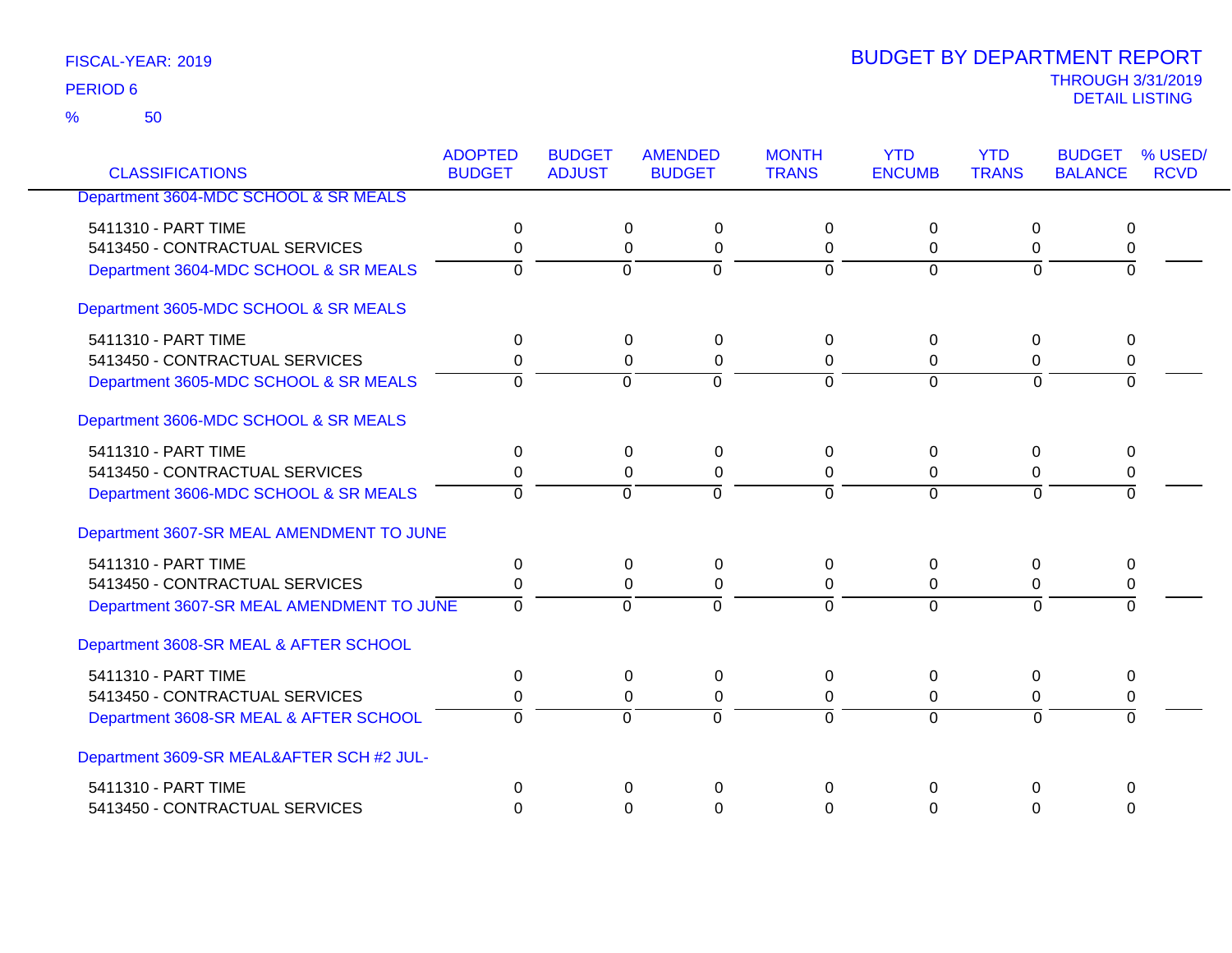50 %

| <b>CLASSIFICATIONS</b>                    | <b>ADOPTED</b><br><b>BUDGET</b> | <b>BUDGET</b><br><b>ADJUST</b> | <b>AMENDED</b><br><b>BUDGET</b> | <b>MONTH</b><br><b>TRANS</b> | <b>YTD</b><br><b>ENCUMB</b> | <b>YTD</b><br><b>TRANS</b> | <b>BUDGET</b><br><b>BALANCE</b> | % USED/<br><b>RCVD</b> |
|-------------------------------------------|---------------------------------|--------------------------------|---------------------------------|------------------------------|-----------------------------|----------------------------|---------------------------------|------------------------|
| Department 3609-SR MEAL&AFTER SCH #2 JUL- | $\overline{0}$                  | $\overline{0}$                 | ত                               | $\overline{0}$               | $\overline{0}$              | ত                          | $\overline{0}$                  |                        |
| Department 3610-SR MEAL&AFTER SCH         |                                 |                                |                                 |                              |                             |                            |                                 |                        |
| 5411310 - PART TIME                       | 0                               | $\Omega$                       | 0                               | $\Omega$                     | $\Omega$                    | $\Omega$                   | 0                               |                        |
| 5413450 - CONTRACTUAL SERVICES            | 0                               | 0                              | $\pmb{0}$                       | 0                            | 0                           | 0                          | 0                               |                        |
| Department 3610-SR MEAL&AFTER SCH         | $\overline{0}$                  | $\Omega$                       | 7                               | $\Omega$                     | $\Omega$                    | $\Omega$                   | $\Omega$                        |                        |
| Department 3801-ADA-FY2010                |                                 |                                |                                 |                              |                             |                            |                                 |                        |
| 5453450 - CONTRACTUAL                     | $\pmb{0}$                       | $\pmb{0}$                      | $\pmb{0}$                       | $\mathbf 0$                  | 0                           | 0                          | 0                               |                        |
| Department 3801-ADA-FY2010 TOTAL          | $\overline{0}$                  | $\overline{0}$                 | $\overline{0}$                  | $\Omega$                     | $\Omega$                    | $\Omega$                   | $\Omega$                        |                        |
| Department 3802-ADA FY 2011               |                                 |                                |                                 |                              |                             |                            |                                 |                        |
| 5453450 - CONTRACTUAL                     | $\mathbf 0$                     | 0                              | $\pmb{0}$                       | 0                            | 0                           | 0                          | 0                               |                        |
| Department 3802-ADA FY 2011 TOTAL         | $\Omega$                        | $\overline{0}$                 | $\overline{0}$                  | $\Omega$                     | $\Omega$                    | $\Omega$                   | $\Omega$                        |                        |
| Department 3803-ADA FY 2012               |                                 |                                |                                 |                              |                             |                            |                                 |                        |
| 5453450 - CONTRACTUAL                     | $\mathbf 0$                     | $\mathbf 0$                    | $\pmb{0}$                       | 0                            | 0                           | 0                          | 0                               |                        |
| Department 3803-ADA FY 2012 TOTAL         | $\overline{0}$                  | $\overline{0}$                 | $\overline{0}$                  | $\overline{0}$               | $\Omega$                    | $\Omega$                   | $\Omega$                        |                        |
| Department 3804-ADA FY 2013               |                                 |                                |                                 |                              |                             |                            |                                 |                        |
| 5453450 - CONTRACTUAL                     | 0                               | $\mathbf 0$                    | $\pmb{0}$                       | 0                            | 0                           | 0                          | 0                               |                        |
| Department 3804-ADA FY 2013 TOTAL         | $\overline{0}$                  | $\overline{0}$                 | $\overline{0}$                  | $\overline{0}$               | $\overline{0}$              | $\overline{0}$             | $\overline{0}$                  |                        |
| Department 3805-ADA FY 2013               |                                 |                                |                                 |                              |                             |                            |                                 |                        |
| 5453450 - CONTRACTUAL                     | $\mathbf 0$                     | $\mathbf 0$                    | $\pmb{0}$                       | 0                            | 0                           | 0                          | 0                               |                        |
| Department 3805-ADA FY 2013 TOTAL         | $\overline{0}$                  | $\overline{0}$                 | $\overline{0}$                  | $\overline{0}$               | $\overline{0}$              | $\overline{0}$             | $\overline{0}$                  |                        |
| Department 3806-ADA FY 2015               |                                 |                                |                                 |                              |                             |                            |                                 |                        |
| 5453450 - CONTRACTUAL                     | $\mathbf 0$                     | $\mathbf 0$                    | $\mathbf 0$                     | $\mathbf 0$                  | $\mathbf 0$                 | $\overline{0}$             | $\mathbf 0$                     |                        |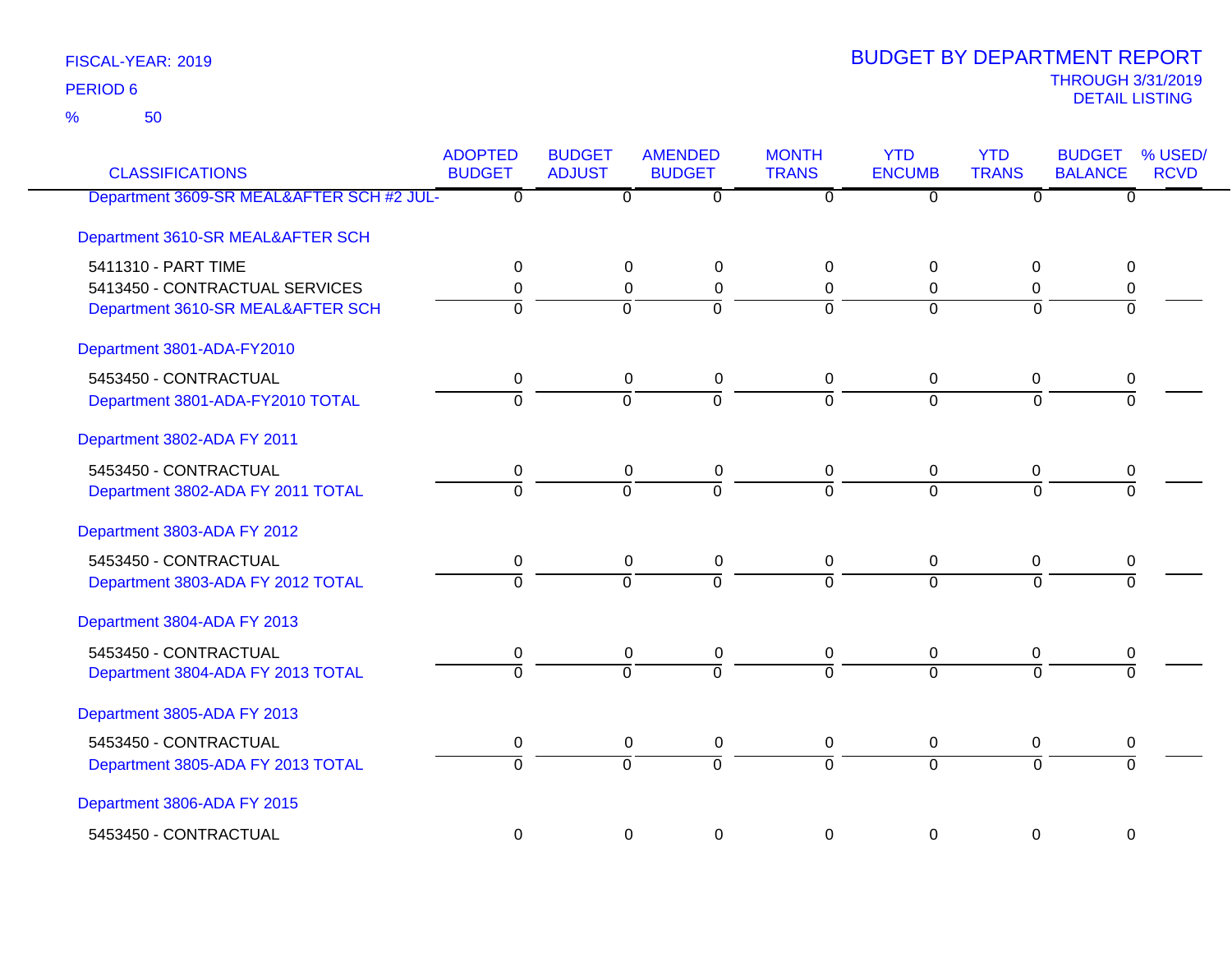50 %

| <b>CLASSIFICATIONS</b>                         | <b>ADOPTED</b><br><b>BUDGET</b> | <b>BUDGET</b><br><b>ADJUST</b> | <b>AMENDED</b><br><b>BUDGET</b> | <b>MONTH</b><br><b>TRANS</b> | <b>YTD</b><br><b>ENCUMB</b> | <b>YTD</b><br><b>TRANS</b> | <b>BUDGET</b><br><b>BALANCE</b> | % USED/<br><b>RCVD</b> |
|------------------------------------------------|---------------------------------|--------------------------------|---------------------------------|------------------------------|-----------------------------|----------------------------|---------------------------------|------------------------|
| Department 3806-ADA FY 2015 TOTAL              | $\overline{0}$                  | $\overline{0}$                 | $\overline{0}$                  | $\overline{0}$               | $\overline{0}$              | $\overline{\mathfrak{o}}$  | $\overline{0}$                  |                        |
| Department 3807-ADA FY 2016                    |                                 |                                |                                 |                              |                             |                            |                                 |                        |
| 5453450 - CONTRACTUAL                          | 0                               | 0                              | 0                               | $\mathbf 0$                  | 0                           | 0                          | 0                               |                        |
| Department 3807-ADA FY 2016 TOTAL              | $\overline{0}$                  | $\overline{0}$                 | $\overline{0}$                  | $\overline{0}$               | $\Omega$                    | $\overline{0}$             | $\overline{0}$                  |                        |
| Department 3808-ADA FY 2017                    |                                 |                                |                                 |                              |                             |                            |                                 |                        |
| 5453450 - CONTRACTUAL                          | 0                               | 0                              | 0                               | 0                            | 0                           | 0                          | 0                               |                        |
| Department 3808-ADA FY 2017 TOTAL              | $\overline{0}$                  | $\overline{0}$                 | $\overline{0}$                  | $\Omega$                     | $\Omega$                    | $\Omega$                   | $\overline{0}$                  |                        |
| Department 4000-WATER DIST SYS EXTENSION       |                                 |                                |                                 |                              |                             |                            |                                 |                        |
| 5416490 - CONSTRUCTIONS PROJECTS               | 0                               | 0                              | 0                               | $\mathbf 0$                  | 0                           | 0                          | 0                               |                        |
| Department 4000-WATER DIST SYS EXTENSION       | $\overline{0}$                  | $\Omega$                       | $\overline{0}$                  | $\Omega$                     | $\Omega$                    | $\Omega$                   | $\overline{0}$                  |                        |
| Department 4010-GOB-WATER & SEWER              |                                 |                                |                                 |                              |                             |                            |                                 |                        |
| 5413100 - PROFESSIONAL SERVICES                | 0                               | 0                              | 0                               | 0                            | 0                           | 0                          | 0                               |                        |
| 5413450 - CONTRACTUAL SERVICES                 | 0                               | 0                              | 0                               | 0                            | 0                           | 0                          | 0                               |                        |
| Department 4010-GOB-WATER & SEWER              | $\overline{0}$                  | $\Omega$                       | $\overline{0}$                  | $\Omega$                     | $\overline{0}$              | $\Omega$                   | $\Omega$                        |                        |
| Department 4011-GOB-Sanitary Sewer Master Plan |                                 |                                |                                 |                              |                             |                            |                                 |                        |
| 5413100 - PROFESSIONAL SERVICES                | 0                               | 0                              | 0                               | 0                            | 0                           | 0                          | 0                               |                        |
| Department 4011-GOB-Sanitary Sewer Master Plan | $\Omega$                        | $\Omega$                       | $\overline{0}$                  | $\Omega$                     | $\Omega$                    | $\Omega$                   | $\Omega$                        |                        |
| Department 4100-VILLAGERS GRANT-               |                                 |                                |                                 |                              |                             |                            |                                 |                        |
| 5196450 - CAPITAL OUTLAY                       | 0                               | $\pmb{0}$                      | $\pmb{0}$                       | 0                            | 0                           | 0                          | 0                               |                        |
| Department 4100-VILLAGERS GRANT-               | $\overline{0}$                  | $\overline{0}$                 | $\overline{0}$                  | $\overline{0}$               | $\overline{0}$              | $\Omega$                   | $\overline{0}$                  |                        |
| Department 4101-VILLAGERS GRANT-               |                                 |                                |                                 |                              |                             |                            |                                 |                        |
| 5196450 - CAPITAL OUTLAY                       | $\Omega$                        | $\Omega$                       | 0                               | $\Omega$                     | $\Omega$                    | $\Omega$                   | $\Omega$                        |                        |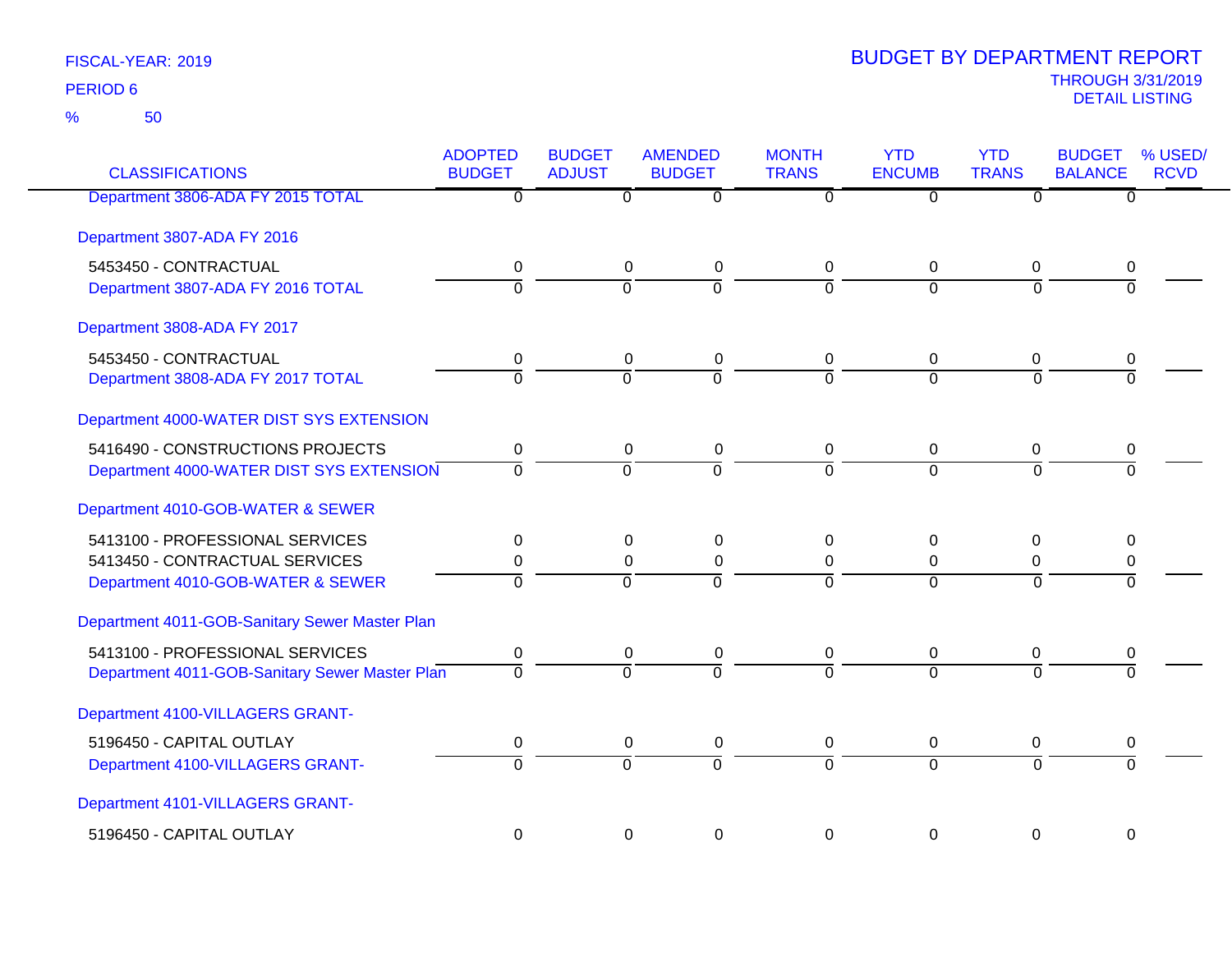| <b>CLASSIFICATIONS</b>                                                             | <b>ADOPTED</b><br><b>BUDGET</b> | <b>BUDGET</b><br><b>ADJUST</b> | <b>AMENDED</b><br><b>BUDGET</b> | <b>MONTH</b><br><b>TRANS</b> | <b>YTD</b><br><b>ENCUMB</b> | <b>YTD</b><br><b>TRANS</b> | <b>BUDGET</b><br><b>BALANCE</b> | % USED/<br><b>RCVD</b> |
|------------------------------------------------------------------------------------|---------------------------------|--------------------------------|---------------------------------|------------------------------|-----------------------------|----------------------------|---------------------------------|------------------------|
| <b>Department 4101-VILLAGERS GRANT-</b>                                            | $\mathbf 0$                     | $\Omega$                       | $\overline{0}$                  | $\Omega$                     | $\overline{0}$              | $\Omega$                   | 0                               |                        |
| Department 4200-MPO                                                                |                                 |                                |                                 |                              |                             |                            |                                 |                        |
| 5416490 - CONSTRUCTIONS PROJECTS<br>Department 4200-MPO TOTAL                      | $\mathbf 0$<br>$\overline{0}$   | $\mathbf 0$<br>$\overline{0}$  | 0<br>$\overline{0}$             | 0<br>$\overline{0}$          | 0<br>$\overline{0}$         | 0<br>$\Omega$              | 0<br>$\Omega$                   |                        |
| Department 4201-MPO-Complete Street Policy                                         |                                 |                                |                                 |                              |                             |                            |                                 |                        |
| 5413450 - CONTRACTUAL SERVICES<br>Department 4201-MPO-Complete Street Policy TOTAL | 0<br>$\overline{0}$             | 0<br>$\overline{0}$            | 0<br>$\overline{0}$             | 0<br>$\overline{0}$          | 0<br>$\Omega$               | 0<br>$\Omega$              | 0<br>$\Omega$                   |                        |
| Department 4300-MDC-NEAT STREETS-CRA TREE                                          |                                 |                                |                                 |                              |                             |                            |                                 |                        |
| 5413450 - CONTRACTUAL SERVICES<br>Department 4300-MDC-NEAT STREETS-CRA TREE        | 0<br>$\overline{0}$             | $\mathbf 0$<br>$\overline{0}$  | $\pmb{0}$<br>$\overline{0}$     | 0<br>$\overline{0}$          | 0<br>$\overline{0}$         | 0<br>$\Omega$              | 0<br>$\overline{0}$             |                        |
| Department 4301-MDC Neat Streets-Tree Planting                                     |                                 |                                |                                 |                              |                             |                            |                                 |                        |
| 5413450 - CONTRACTUAL SERVICES<br>Department 4301-MDC Neat Streets-Tree Planting   | 0<br>$\Omega$                   | $\mathbf 0$<br>$\overline{0}$  | $\mathbf 0$<br>$\overline{0}$   | 0<br>$\Omega$                | $\mathbf 0$<br>$\Omega$     | $\mathbf 0$<br>$\Omega$    | 0<br>$\Omega$                   |                        |
| Department 4400-South Miami Garden Club                                            |                                 |                                |                                 |                              |                             |                            |                                 |                        |
| 5193450 - CONT. SVCS.<br>Department 4400-South Miami Garden Club TOTAL             | $\pmb{0}$<br>$\Omega$           | 3,000<br>3,000                 | 3,000<br>3,000                  | $\mathbf 0$<br>$\Omega$      | $\mathbf 0$<br>$\Omega$     | 600<br>$\overline{600}$    | 2,400<br>2,400                  | 20<br>$\overline{20}$  |
| Department 4501-ORANGE BOWL YOUTH SPORTS,                                          |                                 |                                |                                 |                              |                             |                            |                                 |                        |
| 5723450 - CONTRACTUAL<br>Department 4501-ORANGE BOWL YOUTH SPORTS,                 | 0<br>$\Omega$                   | $\mathbf 0$<br>$\overline{0}$  | $\pmb{0}$<br>$\overline{0}$     | 0<br>$\Omega$                | $\mathbf 0$<br>$\Omega$     | $\mathbf 0$<br>$\Omega$    | 0<br>$\overline{0}$             |                        |
| Department 4601-USA Swimming FY18                                                  |                                 |                                |                                 |                              |                             |                            |                                 |                        |
| 5723450 - CONTRACTUAL                                                              | 0                               | $\mathbf 0$                    | $\mathbf 0$                     | $\Omega$                     | 0                           | 0                          | 0                               |                        |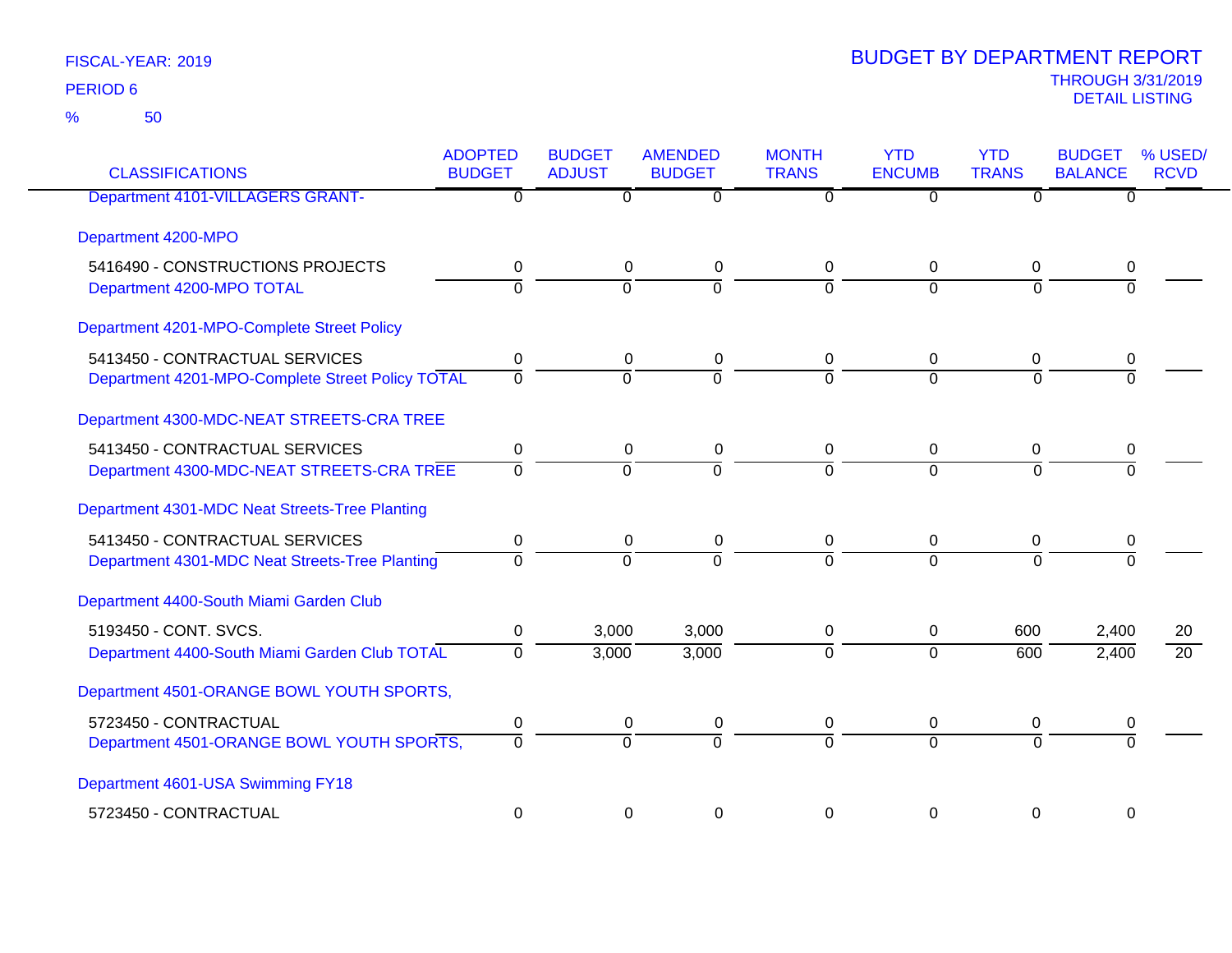50 %

| <b>CLASSIFICATIONS</b>                   | <b>ADOPTED</b><br><b>BUDGET</b> | <b>BUDGET</b><br><b>ADJUST</b> | <b>AMENDED</b><br><b>BUDGET</b> | <b>MONTH</b><br><b>TRANS</b> | <b>YTD</b><br><b>ENCUMB</b> | <b>YTD</b><br><b>TRANS</b> | <b>BUDGET</b><br><b>BALANCE</b> | % USED/<br><b>RCVD</b> |
|------------------------------------------|---------------------------------|--------------------------------|---------------------------------|------------------------------|-----------------------------|----------------------------|---------------------------------|------------------------|
| Department 4601-USA Swimming FY18 TOTAL  | $\overline{0}$                  | $\mathbf{0}$                   | $\overline{0}$                  | $\overline{\mathfrak{o}}$    | $\overline{0}$              | $\overline{0}$             | $\mathbf{0}$                    |                        |
| <b>EXPENSE TOTAL</b>                     | 0                               | 3,000                          | 3,000                           | $\pmb{0}$                    | $\mathbf 0$                 | 600                        | 2,400                           | 20                     |
| Fund 114-LOCAL GRANTS FUND TOTAL         |                                 |                                |                                 |                              |                             |                            |                                 |                        |
| <b>REVENUE</b>                           | 0                               | 3,000                          | 3,000                           | 0                            | 0                           | 3,000                      | 0                               | 100                    |
| <b>EXPENSE</b>                           | 0                               | 3,000                          | 3,000                           | $\mathbf 0$                  | 0                           | 600                        | 2,400                           | 20                     |
| Fund 114-LOCAL GRANTS FUND TOTAL         | $\Omega$                        | $\mathbf 0$                    | $\mathbf 0$                     | 0                            | $\mathbf 0$                 | 2,400                      | $-2,400$                        |                        |
| Fund 116-HOMETOWN DIST. IMPROVMENT       |                                 |                                |                                 |                              |                             |                            |                                 |                        |
| <b>REVENUE</b>                           |                                 |                                |                                 |                              |                             |                            |                                 |                        |
| Department 0000-Description N/A          |                                 |                                |                                 |                              |                             |                            |                                 |                        |
| 3419060 - PARKING EXCEPTION              | 28,000                          | 0                              | 28,000                          | 0                            | 0                           | 4,250                      | 23,750                          | 15                     |
| 3612000 - INTEREST INCOME                | 100                             | $\mathbf{0}$                   | 100                             | 0                            | $\mathbf 0$                 | $\Omega$                   | 100                             |                        |
| Department 0000-Description N/A TOTAL    | 28,100                          | $\overline{0}$                 | 28,100                          | 0                            | $\overline{0}$              | 4,250                      | 23,850                          | $\overline{15}$        |
| <b>REVENUE TOTAL</b>                     | 28,100                          | $\pmb{0}$                      | 28,100                          | $\pmb{0}$                    | $\boldsymbol{0}$            | 4,250                      | 23,850                          | 15                     |
| <b>EXPENSE</b>                           |                                 |                                |                                 |                              |                             |                            |                                 |                        |
| <b>Department 1410-FINANCE</b>           |                                 |                                |                                 |                              |                             |                            |                                 |                        |
| 5819120 - INTRA-GOV TRANSFER-DEBT SERVIC | 25,000                          | 0                              | 25,000                          | 0                            | 0                           | $\mathbf 0$                | 25,000                          |                        |
| Department 1410-FINANCE TOTAL            | 25,000                          | $\mathbf 0$                    | 25,000                          | $\mathbf 0$                  | $\overline{0}$              | $\mathbf{0}$               | 25,000                          |                        |
| <b>EXPENSE TOTAL</b>                     | 25,000                          | 0                              | 25,000                          | 0                            | $\mathbf 0$                 | 0                          | 25,000                          |                        |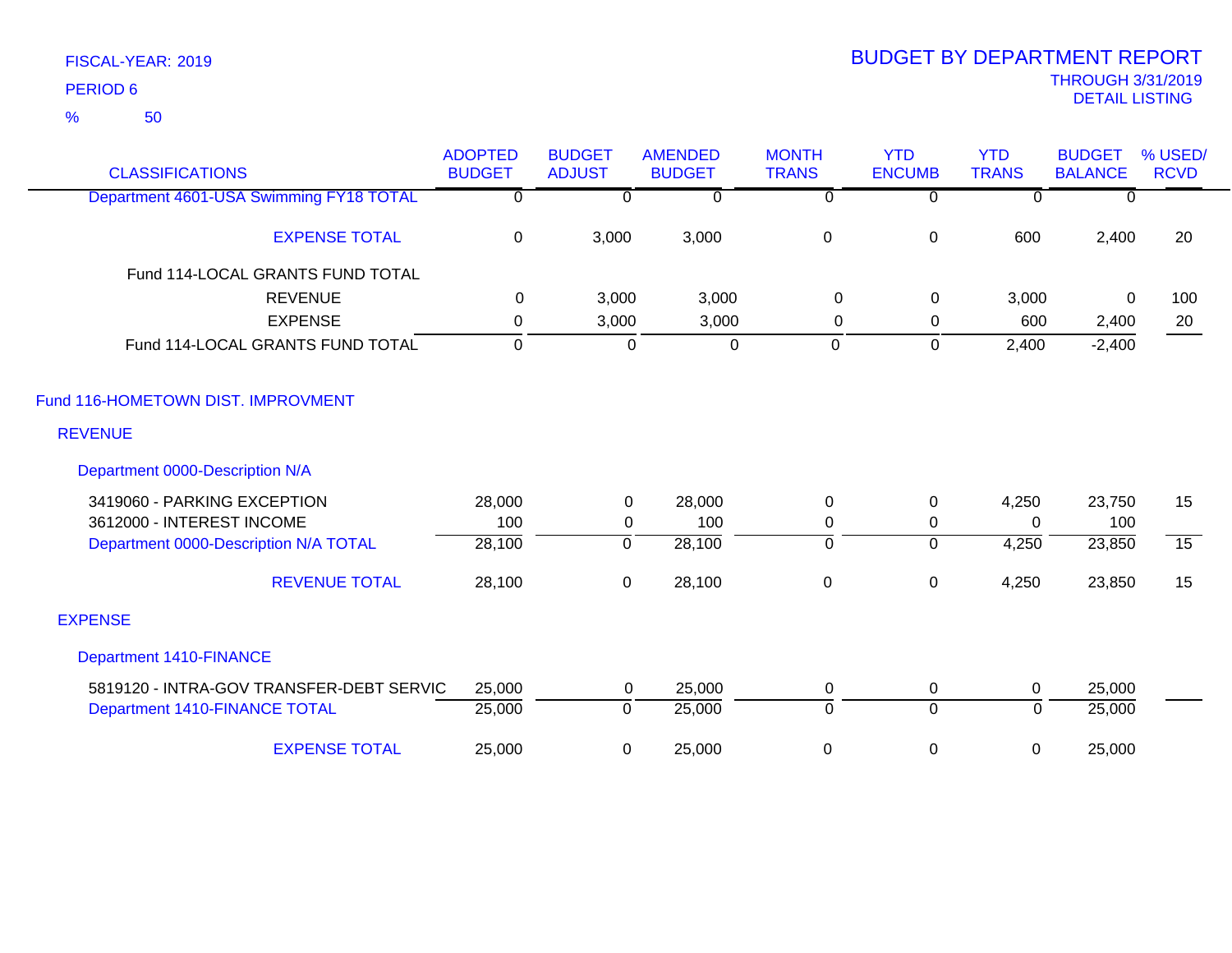|                 | FISCAL-YEAR: 2019 |  |
|-----------------|-------------------|--|
| <b>PERIOD 6</b> |                   |  |
| %               | 50                |  |

# THROUGH 3/31/2019 DETAIL LISTING PERIOD <sup>6</sup> BUDGET BY DEPARTMENT REPORT

| <b>CLASSIFICATIONS</b>                      | <b>ADOPTED</b><br><b>BUDGET</b> | <b>BUDGET</b><br><b>ADJUST</b> |                  | <b>AMENDED</b><br><b>BUDGET</b> | <b>MONTH</b><br><b>TRANS</b> | <b>YTD</b><br><b>ENCUMB</b> | <b>YTD</b><br><b>TRANS</b> | <b>BUDGET</b><br><b>BALANCE</b> | % USED/<br><b>RCVD</b> |
|---------------------------------------------|---------------------------------|--------------------------------|------------------|---------------------------------|------------------------------|-----------------------------|----------------------------|---------------------------------|------------------------|
| Fund 116-HOMETOWN DIST. IMPROVMENT TOTAL    |                                 |                                |                  |                                 |                              |                             |                            |                                 |                        |
| <b>REVENUE</b>                              | 28,100                          |                                | 0                | 28,100                          | $\mathbf 0$                  | 0                           | 4,250                      | 23,850                          | 15                     |
| <b>EXPENSE</b>                              | 25,000                          |                                | 0                | 25,000                          | 0                            | 0                           | 0                          | 25,000                          |                        |
| Fund 116-HOMETOWN DIST. IMPROVMENT TOTAL    | 3,100                           |                                | $\pmb{0}$        | 3,100                           | $\mathbf 0$                  | $\mathbf 0$                 | 4,250                      | $-1,150$                        |                        |
| Fund 117-Parks Facilities Impact Fees       |                                 |                                |                  |                                 |                              |                             |                            |                                 |                        |
| <b>REVENUE</b>                              |                                 |                                |                  |                                 |                              |                             |                            |                                 |                        |
| Department 0000-Description N/A             |                                 |                                |                  |                                 |                              |                             |                            |                                 |                        |
| 3246100 - Impact Fees-Residential           | 0                               |                                | 0                | 0                               | 0                            | 0                           | 27,223                     | $-27,223$                       |                        |
| 3246200 - Impact Fees-Commercial            | $\mathbf 0$                     |                                | $\boldsymbol{0}$ | 0                               | $\Omega$                     | $\pmb{0}$                   | 0                          | 0                               |                        |
| 3612000 - INTEREST INCOME                   | 0                               |                                | 0                | 0                               | 218                          | 0                           | 1,137                      | $-1,137$                        |                        |
| Department 0000-Description N/A TOTAL       | $\overline{0}$                  |                                | $\overline{0}$   | $\overline{0}$                  | $\overline{218}$             | $\mathbf 0$                 | 28,360                     | $-28,360$                       |                        |
| <b>REVENUE TOTAL</b>                        | $\mathbf 0$                     |                                | 0                | $\mathbf 0$                     | 218                          | $\pmb{0}$                   | 28,360                     | $-28,360$                       |                        |
| <b>EXPENSE</b>                              |                                 |                                |                  |                                 |                              |                             |                            |                                 |                        |
| Department 2000-PARKS & RECREATION          |                                 |                                |                  |                                 |                              |                             |                            |                                 |                        |
| 5726110 - FRDAP 200K DISON PURCHASE         | 206,093                         |                                | 0                | 206,093                         | 25,000                       | $\pmb{0}$                   | 25,000                     | 181,093                         | 12                     |
| Department 2000-PARKS & RECREATION TOTAL    | 206,093                         |                                | $\overline{0}$   | 206,093                         | 25,000                       | $\overline{0}$              | 25,000                     | 181,093                         | $\overline{12}$        |
| <b>EXPENSE TOTAL</b>                        | 206,093                         |                                | 0                | 206,093                         | 25,000                       | $\pmb{0}$                   | 25,000                     | 181,093                         | 12                     |
| Fund 117-Parks Facilities Impact Fees TOTAL |                                 |                                |                  |                                 |                              |                             |                            |                                 |                        |
| <b>REVENUE</b>                              | 0                               |                                | 0                | $\Omega$                        | 218                          | 0                           | 28,360                     | $-28,360$                       | 12                     |
| <b>EXPENSE</b>                              | 206,093                         |                                | 0                | 206,093                         | 25,000                       | 0                           | 25,000                     | 181,093                         | 12                     |
| Fund 117-Parks Facilities Impact Fees TOTAL | $-206,093$                      |                                | $\mathbf 0$      | $-206,093$                      | $-24,782$                    | 0                           | 3,360                      | $-209,453$                      |                        |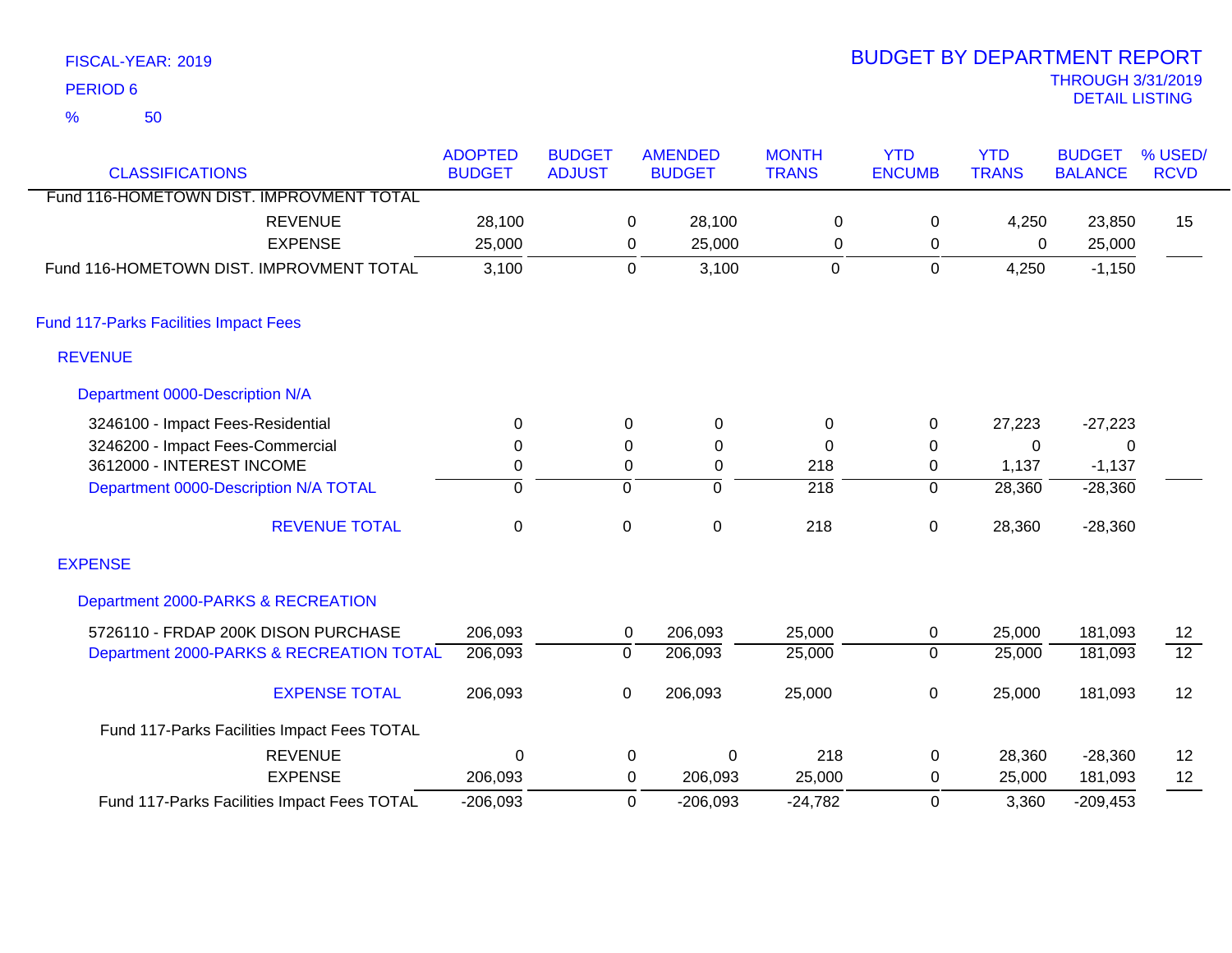| <b>FISCAL-YEAR: 2019</b> |  |
|--------------------------|--|
| <b>DEDIAN A</b>          |  |

| <b>CLASSIFICATIONS</b>                                          | <b>ADOPTED</b><br><b>BUDGET</b> | <b>BUDGET</b><br><b>ADJUST</b> | <b>AMENDED</b><br><b>BUDGET</b>      | <b>MONTH</b><br><b>TRANS</b> | <b>YTD</b><br><b>ENCUMB</b> | <b>YTD</b><br><b>TRANS</b> | <b>BUDGET</b><br><b>BALANCE</b> | % USED/<br><b>RCVD</b> |
|-----------------------------------------------------------------|---------------------------------|--------------------------------|--------------------------------------|------------------------------|-----------------------------|----------------------------|---------------------------------|------------------------|
| Fund 118-TREE TRUST FUND                                        |                                 |                                |                                      |                              |                             |                            |                                 |                        |
| <b>REVENUE</b>                                                  |                                 |                                |                                      |                              |                             |                            |                                 |                        |
| Department 0000-Description N/A                                 |                                 |                                |                                      |                              |                             |                            |                                 |                        |
| 3430000 - Tree Trust Fund<br>3437000 - CONSERV & RESC MGMT FEES | 0<br>$\mathbf 0$                |                                | 0<br>$\mathbf 0$<br>0<br>$\mathbf 0$ | 0<br>$\mathbf 0$             | $\mathbf 0$<br>0            | 1,582<br>$\Omega$          | $-1,582$<br>0                   |                        |
| Department 0000-Description N/A TOTAL                           | 0                               | 0                              | 0                                    | ō                            | $\overline{0}$              | 1,582                      | $-1,582$                        |                        |
| <b>REVENUE TOTAL</b>                                            | $\mathbf 0$                     | $\mathbf 0$                    | $\mathbf 0$                          | $\mathbf 0$                  | $\boldsymbol{0}$            | 1,582                      | $-1,582$                        |                        |
| <b>EXPENSE</b>                                                  |                                 |                                |                                      |                              |                             |                            |                                 |                        |
| Department 1750-LANSCAPE MAINTENANCE                            |                                 |                                |                                      |                              |                             |                            |                                 |                        |
| 5193450 - CONT. SVCS.                                           | 20,000                          |                                | 20,000<br>$\mathbf 0$                | $\mathbf 0$                  | $\pmb{0}$                   | $\boldsymbol{0}$           | 20,000                          |                        |
| Department 1750-LANSCAPE MAINTENANCE                            | 20,000                          | $\overline{0}$                 | 20,000                               | $\overline{0}$               | $\overline{0}$              | $\mathbf 0$                | 20,000                          |                        |
| <b>EXPENSE TOTAL</b>                                            | 20,000                          | $\pmb{0}$                      | 20,000                               | $\pmb{0}$                    | $\pmb{0}$                   | $\mathbf 0$                | 20,000                          |                        |
| Fund 118-TREE TRUST FUND TOTAL                                  |                                 |                                |                                      |                              |                             |                            |                                 |                        |
| <b>REVENUE</b>                                                  | $\Omega$                        |                                | 0<br>0                               | $\mathbf 0$                  | $\mathbf 0$                 | 1,582                      | $-1,582$                        |                        |
| <b>EXPENSE</b>                                                  | 20,000                          |                                | 20,000<br>0                          | $\mathbf 0$                  | $\pmb{0}$                   | $\mathbf 0$                | 20,000                          |                        |
| Fund 118-TREE TRUST FUND TOTAL                                  | $-20,000$                       |                                | $-20,000$<br>$\mathbf 0$             | $\mathbf 0$                  | $\mathbf 0$                 | 1,582                      | $-21,582$                       |                        |
| Fund 120-FEDERAL GRANT FUND                                     |                                 |                                |                                      |                              |                             |                            |                                 |                        |
| <b>REVENUE</b>                                                  |                                 |                                |                                      |                              |                             |                            |                                 |                        |
| Department 0000-Description N/A                                 |                                 |                                |                                      |                              |                             |                            |                                 |                        |
| 3311000 - REVENUE                                               | $\mathbf 0$                     |                                | 0<br>0                               | 0                            | 0                           | 0                          | 0                               |                        |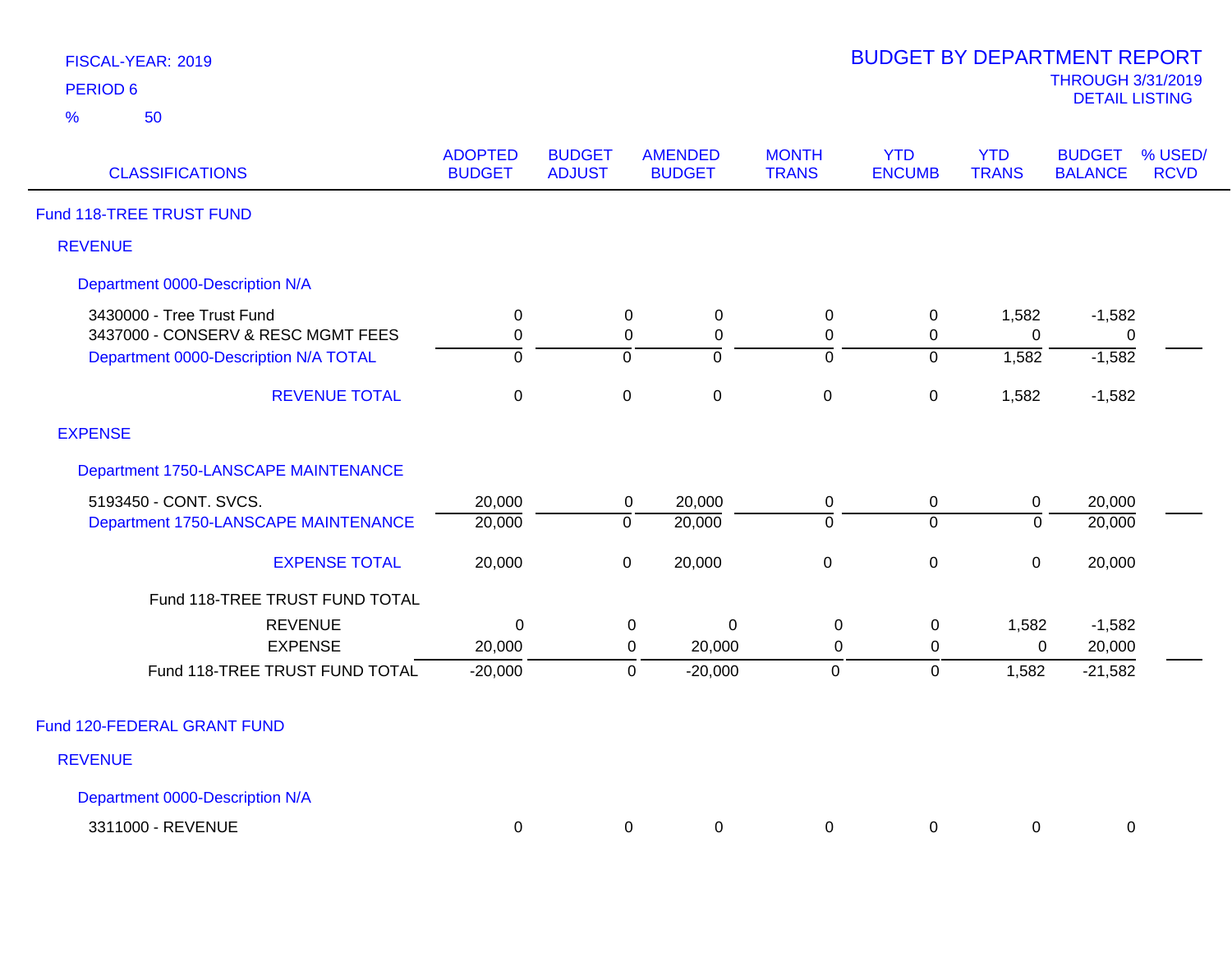50 %

|                                               | <b>ADOPTED</b> | <b>BUDGET</b>  | <b>AMENDED</b> | <b>MONTH</b>   | <b>YTD</b>     | <b>YTD</b>     | <b>BUDGET</b>  | % USED/     |
|-----------------------------------------------|----------------|----------------|----------------|----------------|----------------|----------------|----------------|-------------|
| <b>CLASSIFICATIONS</b>                        | <b>BUDGET</b>  | <b>ADJUST</b>  | <b>BUDGET</b>  | <b>TRANS</b>   | <b>ENCUMB</b>  | <b>TRANS</b>   | <b>BALANCE</b> | <b>RCVD</b> |
| 3699201 - MISC. OTHERS                        | $\overline{0}$ | $\overline{0}$ | $\overline{0}$ | $\overline{0}$ | $\overline{0}$ | $\overline{0}$ | $\overline{0}$ |             |
| 3699294 - PRIOR YEAR ENCUMBRANCES             | 0              | 0              | $\mathbf 0$    | 0              | 0              | 0              | 0              |             |
| Department 0000-Description N/A TOTAL         | 0              | $\mathbf 0$    | $\overline{0}$ | $\overline{0}$ | $\Omega$       | $\Omega$       | $\Omega$       |             |
| Department 3301-CDBG MURRAY PARK POOL         |                |                |                |                |                |                |                |             |
| 3311000 - REVENUE                             | 0              | 0              | 0              | 0              | 0              | 0              | 0              |             |
| Department 3301-CDBG MURRAY PARK POOL         | $\Omega$       | $\overline{0}$ | $\overline{0}$ | $\overline{0}$ | $\Omega$       | $\Omega$       | $\Omega$       |             |
| Department 3302-CDBG STREET LIGHTING          |                |                |                |                |                |                |                |             |
| 3311000 - REVENUE                             | 0              | 0              | 0              | $\mathbf 0$    | 0              | 0              | 0              |             |
| Department 3302-CDBG STREET LIGHTING TOTAL    | 0              | $\Omega$       | $\Omega$       | $\Omega$       | $\Omega$       | $\Omega$       | $\Omega$       |             |
| Department 3303-CDBG SW 66 ST IMPROV PHASE    |                |                |                |                |                |                |                |             |
| 3311000 - REVENUE                             | 0              | $\mathbf 0$    | $\pmb{0}$      | $\pmb{0}$      | $\mathbf 0$    | 0              | 0              |             |
| Department 3303-CDBG SW 66 ST IMPROV PHASE    | $\Omega$       | $\overline{0}$ | $\overline{0}$ | $\overline{0}$ | $\Omega$       | $\Omega$       |                |             |
| Department 3304-CDBG MARSHALL WILLIAMSON      |                |                |                |                |                |                |                |             |
| 3311000 - REVENUE                             | 0              | 0              | $\mathbf 0$    | 0              | 0              | 0              | 0              |             |
| Department 3304-CDBG MARSHALL WILLIAMSON      | $\Omega$       | $\Omega$       | $\Omega$       | $\Omega$       | $\Omega$       | $\Omega$       |                |             |
| Department 3305-CDBG MURRAY PARK FIELD        |                |                |                |                |                |                |                |             |
| 3311000 - REVENUE                             | 0              | 0              | 0              | 0              | 0              | 0              | 0              |             |
| Department 3305-CDBG MURRAY PARK FIELD        | $\overline{0}$ | $\overline{0}$ | $\overline{0}$ | $\overline{0}$ | $\overline{0}$ | $\Omega$       | $\Omega$       |             |
| Department 3306-CDBG SW 64 BIKE LANE & ST IMP |                |                |                |                |                |                |                |             |
|                                               |                |                |                |                |                |                |                |             |
| Department 3306-CDBG SW 64 BIKE LANE & ST IMP | $\Omega$       | 294,916        | 294,916        | $\overline{0}$ | $\overline{0}$ | $\Omega$       | 294,916        |             |
| 3311000 - REVENUE                             | 0              | 294,916        | 294,916        | 0              | 0              | 0              | 294,916        |             |

Department 3307-CDBG-AFTER SCHOOL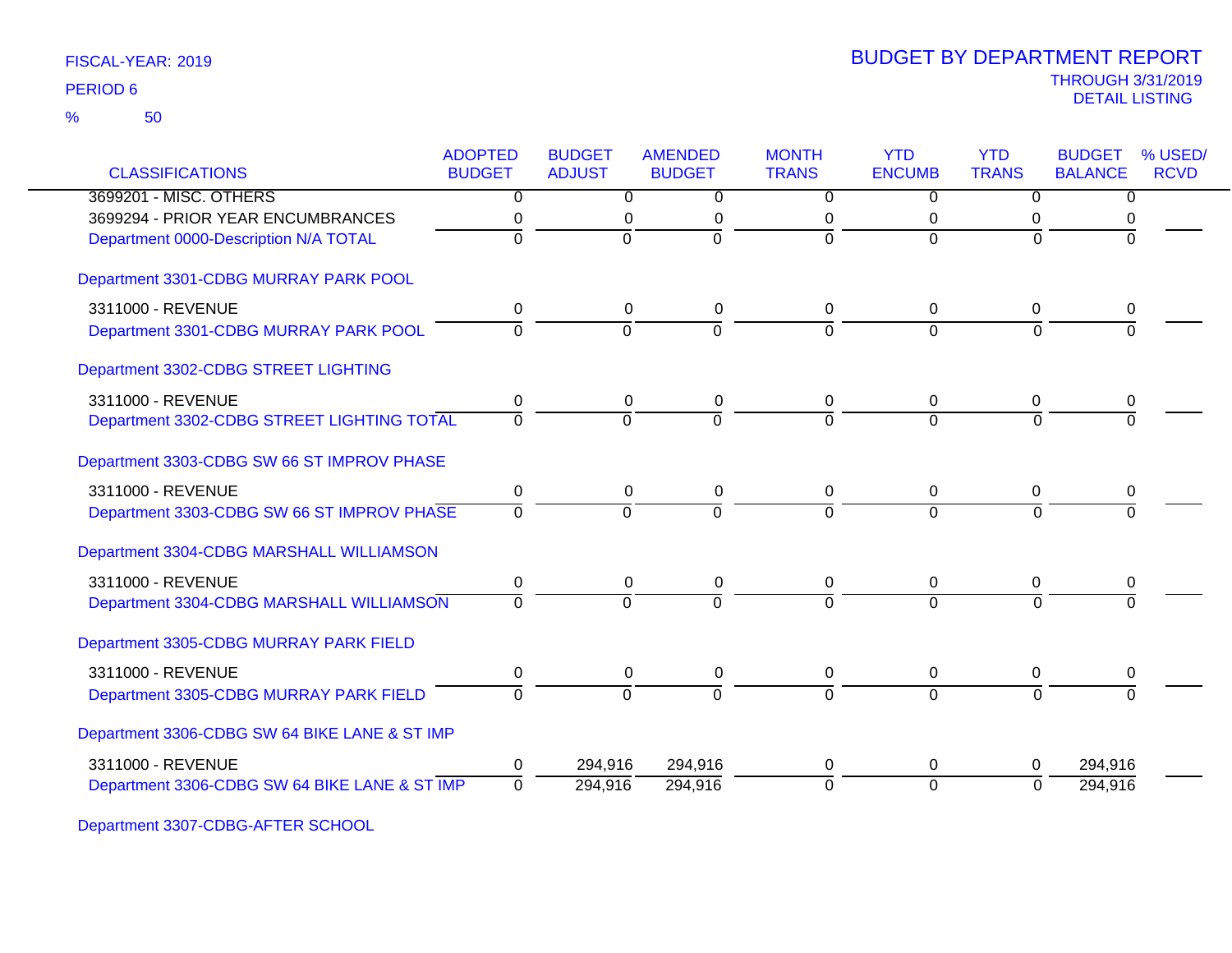| <b>CLASSIFICATIONS</b>                         | <b>ADOPTED</b><br><b>BUDGET</b> | <b>BUDGET</b><br><b>ADJUST</b> | <b>AMENDED</b><br><b>BUDGET</b> | <b>MONTH</b><br><b>TRANS</b> | <b>YTD</b><br><b>ENCUMB</b> | <b>YTD</b><br><b>TRANS</b> | <b>BUDGET</b><br><b>BALANCE</b> | % USED/<br><b>RCVD</b> |
|------------------------------------------------|---------------------------------|--------------------------------|---------------------------------|------------------------------|-----------------------------|----------------------------|---------------------------------|------------------------|
| 3311000 - REVENUE                              | 0                               | $\overline{0}$                 | 0                               | $\overline{0}$               | $\overline{0}$              | 0                          | 0                               |                        |
| Department 3307-CDBG-AFTER SCHOOL              | $\overline{0}$                  | $\overline{0}$                 | ō                               | ō                            | $\overline{0}$              | $\Omega$                   | $\Omega$                        |                        |
| Department 3308-CDBG-TENNIS LESSONS            |                                 |                                |                                 |                              |                             |                            |                                 |                        |
| 3311000 - REVENUE                              | 0                               | 0                              | 0                               | $\Omega$                     | 0                           | 0                          | 0                               |                        |
| Department 3308-CDBG-TENNIS LESSONS TOTAL      | $\Omega$                        | $\Omega$                       | $\Omega$                        | $\Omega$                     | $\Omega$                    | $\Omega$                   | $\overline{0}$                  |                        |
| Department 3309-CDBG BREWER PARK               |                                 |                                |                                 |                              |                             |                            |                                 |                        |
| 3311000 - REVENUE                              | 0                               | 30,659                         | 30,659                          | 27,400                       | 0                           | 27,400                     | 3,259                           | 89                     |
| Department 3309-CDBG BREWER PARK               | $\overline{0}$                  | 30,659                         | 30,659                          | 27,400                       | $\overline{0}$              | 27,400                     | 3,259                           | 89                     |
| Department 3310-CDBG COMM CTR RESTROOM         |                                 |                                |                                 |                              |                             |                            |                                 |                        |
| 3311000 - REVENUE                              | 0                               | 70,846                         | 70,846                          | 0                            | 0                           | 0                          | 70,846                          |                        |
| Department 3310-CDBG COMM CTR RESTROOM         | $\mathbf 0$                     | 70,846                         | 70,846                          | $\Omega$                     | $\overline{0}$              | $\Omega$                   | 70,846                          |                        |
| Department 3311-CDBG-SENIOR MEALS PROGRAM      |                                 |                                |                                 |                              |                             |                            |                                 |                        |
| 3311000 - REVENUE                              | $\pmb{0}$                       | $\pmb{0}$                      | 0                               | $\mathbf 0$                  | 0                           | 0                          | 0                               |                        |
| Department 3311-CDBG-SENIOR MEALS PROGRAM      | $\overline{0}$                  | $\overline{0}$                 | $\overline{0}$                  | $\overline{0}$               | $\overline{0}$              | $\Omega$                   | $\Omega$                        |                        |
| Department 3312-CDBG-SENIOR MEALS PROGRAM      |                                 |                                |                                 |                              |                             |                            |                                 |                        |
| 3311000 - REVENUE                              | 0                               | 6,932                          | 6,932                           | 0                            | 0                           | 6,766                      | 166                             | 97                     |
| Department 3312-CDBG-SENIOR MEALS PROGRAM      | $\overline{0}$                  | 6,932                          | 6,932                           | $\overline{0}$               | $\Omega$                    | 6,766                      | 166                             | $\overline{97}$        |
| Department 3405-2013 JAG A-Form Interface Cont |                                 |                                |                                 |                              |                             |                            |                                 |                        |
| 3311000 - REVENUE                              | $\pmb{0}$                       | 0                              | 0                               | 0                            | 0                           | 0                          | 0                               |                        |
| Department 3405-2013 JAG A-Form Interface Cont | $\Omega$                        | $\mathbf 0$                    | $\mathbf 0$                     | $\Omega$                     | $\overline{0}$              | $\Omega$                   | $\Omega$                        |                        |
| Department 3406-BYRNE-JAG 2013                 |                                 |                                |                                 |                              |                             |                            |                                 |                        |
| 3311000 - REVENUE                              | $\mathbf 0$                     | $\mathbf 0$                    | 0                               | $\Omega$                     | $\mathbf 0$                 | $\mathbf 0$                | $\mathbf 0$                     |                        |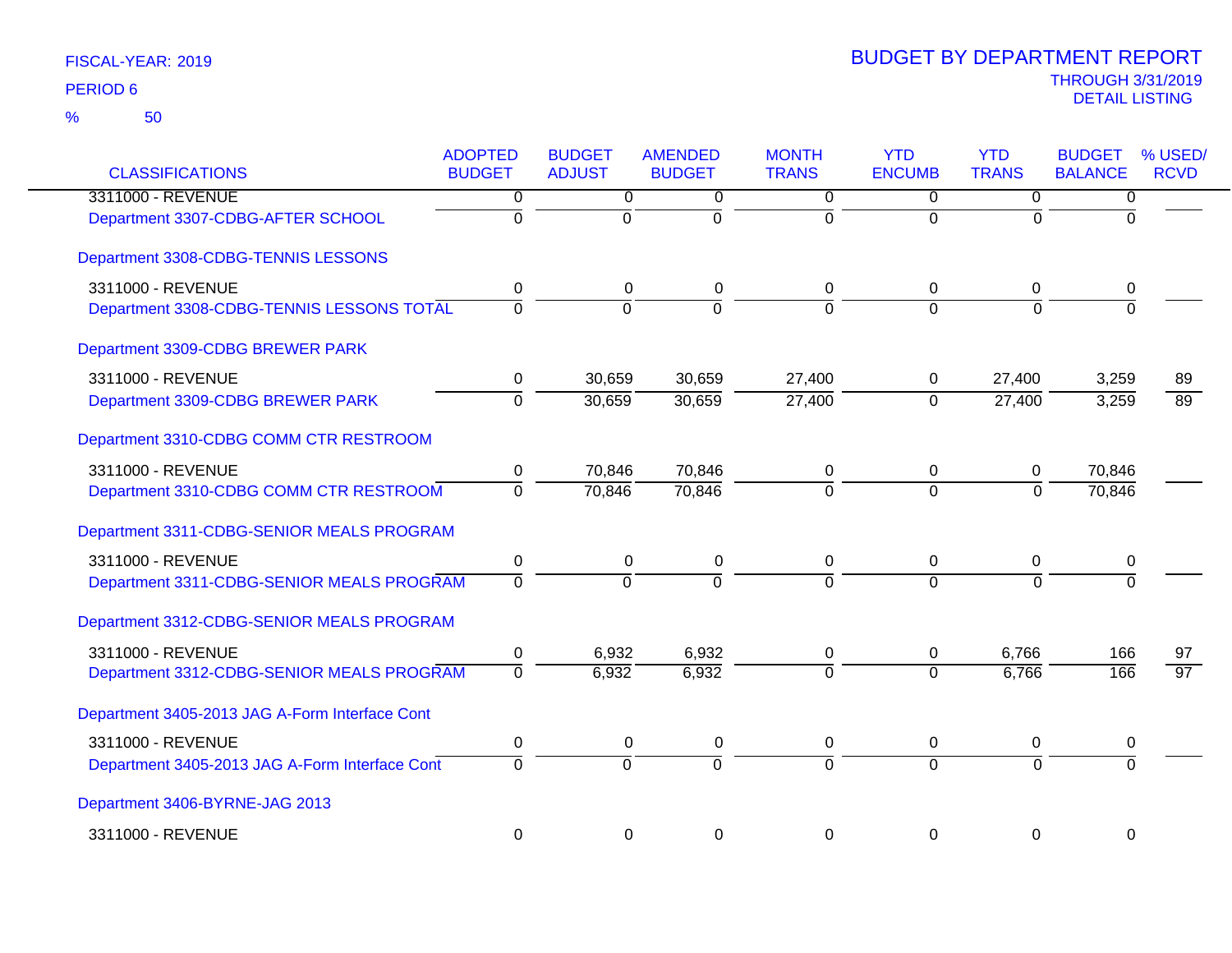| <b>CLASSIFICATIONS</b>                      | <b>ADOPTED</b><br><b>BUDGET</b> | <b>BUDGET</b><br><b>ADJUST</b> | <b>AMENDED</b><br><b>BUDGET</b> | <b>MONTH</b><br><b>TRANS</b> | <b>YTD</b><br><b>ENCUMB</b> | <b>YTD</b><br><b>TRANS</b> | <b>BUDGET</b><br><b>BALANCE</b> | % USED/<br><b>RCVD</b> |
|---------------------------------------------|---------------------------------|--------------------------------|---------------------------------|------------------------------|-----------------------------|----------------------------|---------------------------------|------------------------|
| Department 3406-BYRNE-JAG 2013 TOTAL        | $\overline{0}$                  | $\overline{0}$                 | $\overline{0}$                  | $\overline{0}$               | $\overline{0}$              | $\overline{0}$             | $\overline{0}$                  |                        |
| Department 3407-BYRNE-JAG VEH BURGLARY      |                                 |                                |                                 |                              |                             |                            |                                 |                        |
| 3311000 - REVENUE                           | 0                               | $\mathbf 0$                    | $\pmb{0}$                       | 0                            | 0                           | $\mathbf 0$                | 0                               |                        |
| Department 3407-BYRNE-JAG VEH BURGLARY 2013 | $\mathbf 0$                     | $\overline{0}$                 | $\overline{0}$                  | $\Omega$                     | $\overline{0}$              | $\Omega$                   | $\Omega$                        |                        |
| Department 3408-BYRNE-JAG 2014              |                                 |                                |                                 |                              |                             |                            |                                 |                        |
| 3311000 - REVENUE                           | 0                               | $\pmb{0}$                      | $\pmb{0}$                       | 0                            | 0                           | 0                          | 0                               |                        |
| Department 3408-BYRNE-JAG 2014 TOTAL        | $\Omega$                        | $\overline{0}$                 | $\Omega$                        | $\overline{0}$               | $\overline{0}$              | $\Omega$                   | $\Omega$                        |                        |
| Department 3409-BYRNE-JAG 2014              |                                 |                                |                                 |                              |                             |                            |                                 |                        |
| 3311000 - REVENUE                           | $\mathbf 0$                     | $\pmb{0}$                      | $\pmb{0}$                       | $\mathbf 0$                  | $\mathbf 0$                 | $\mathbf 0$                | 0                               |                        |
| Department 3409-BYRNE-JAG 2014 TOTAL        | $\overline{0}$                  | $\overline{0}$                 | $\overline{0}$                  | $\overline{0}$               | $\Omega$                    | $\overline{0}$             | $\overline{0}$                  |                        |
| Department 3410-BYRNE-JAG FY15              |                                 |                                |                                 |                              |                             |                            |                                 |                        |
| 3311000 - REVENUE                           | 0                               | $\mathbf 0$                    | $\pmb{0}$                       | 0                            | 0                           | $\mathbf 0$                | 0                               |                        |
| Department 3410-BYRNE-JAG FY15 TOTAL        | $\Omega$                        | $\overline{0}$                 | $\overline{0}$                  | $\Omega$                     | $\Omega$                    | $\Omega$                   | $\Omega$                        |                        |
| Department 3411-BYRNE-JAG FY15-2            |                                 |                                |                                 |                              |                             |                            |                                 |                        |
| 3311000 - REVENUE                           | 0                               | $\pmb{0}$                      | $\pmb{0}$                       | $\mathbf 0$                  | $\mathbf 0$                 | 0                          | 0                               |                        |
| Department 3411-BYRNE-JAG FY15-2 TOTAL      | $\Omega$                        | $\overline{0}$                 | $\Omega$                        | $\overline{0}$               | $\overline{0}$              | $\overline{0}$             | $\Omega$                        |                        |
| Department 3412-BYRNE-JAG FY16 2 TABLETS    |                                 |                                |                                 |                              |                             |                            |                                 |                        |
| 3311000 - REVENUE                           | 0                               | $\pmb{0}$                      | $\pmb{0}$                       | 0                            | 0                           | 0                          | 0                               |                        |
| Department 3412-BYRNE-JAG FY16 2 TABLETS    | $\Omega$                        | $\overline{0}$                 | $\overline{0}$                  | $\Omega$                     | $\Omega$                    | $\Omega$                   | $\Omega$                        |                        |
| Department 3413-BYRNE-JAG FY16              |                                 |                                |                                 |                              |                             |                            |                                 |                        |
| 3311000 - REVENUE                           | $\pmb{0}$                       | $\boldsymbol{0}$               | $\pmb{0}$                       | 0                            | 0                           | 0                          | 0                               |                        |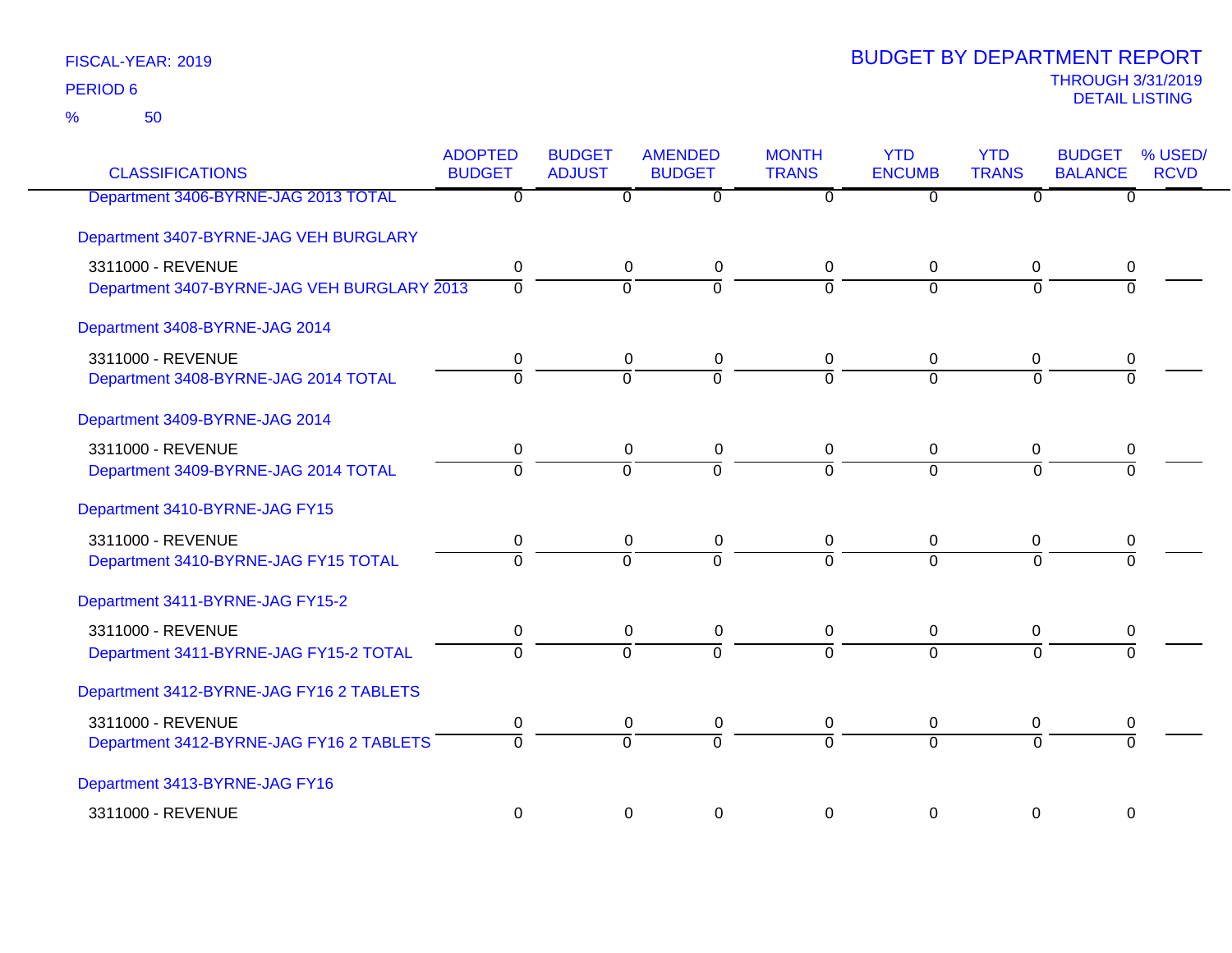50 %

| <b>CLASSIFICATIONS</b>                     | <b>ADOPTED</b><br><b>BUDGET</b> | <b>BUDGET</b><br><b>ADJUST</b> | <b>AMENDED</b><br><b>BUDGET</b> | <b>MONTH</b><br><b>TRANS</b> | <b>YTD</b><br><b>ENCUMB</b> | <b>YTD</b><br><b>TRANS</b> | <b>BUDGET</b><br><b>BALANCE</b> | % USED/<br><b>RCVD</b> |
|--------------------------------------------|---------------------------------|--------------------------------|---------------------------------|------------------------------|-----------------------------|----------------------------|---------------------------------|------------------------|
| Department 3413-BYRNE-JAG FY16 TOTAL       | $\overline{\mathfrak{o}}$       | $\overline{0}$                 | $\overline{\mathfrak{o}}$       | $\overline{\mathfrak{o}}$    | $\overline{0}$              | $\overline{\mathfrak{o}}$  | $\overline{0}$                  |                        |
| Department 3414-BYRNE JAG-FY17             |                                 |                                |                                 |                              |                             |                            |                                 |                        |
| 3311000 - REVENUE                          | 0                               | 0                              | 0                               | 0                            | 0                           | 0                          | 0                               |                        |
| Department 3414-BYRNE JAG-FY17 TOTAL       | $\overline{0}$                  | $\Omega$                       | $\overline{0}$                  | $\Omega$                     | $\Omega$                    | $\Omega$                   | $\Omega$                        |                        |
| Department 3415-BYRNE JAG- FY17            |                                 |                                |                                 |                              |                             |                            |                                 |                        |
| 3311000 - REVENUE                          | 0                               | $\mathbf 0$                    | 0                               | 0                            | 0                           | 0                          | 0                               |                        |
| Department 3415-BYRNE JAG- FY17 TOTAL      | $\mathbf 0$                     | $\Omega$                       | $\overline{0}$                  | $\Omega$                     | $\Omega$                    | $\Omega$                   | $\Omega$                        |                        |
| Department 5001-POLICE VESTS GRANT FY11    |                                 |                                |                                 |                              |                             |                            |                                 |                        |
| 3311000 - REVENUE                          | $\mathbf 0$                     | $\mathbf 0$                    | $\mathbf 0$                     | $\mathbf 0$                  | $\mathbf 0$                 | 0                          | 0                               |                        |
| Department 5001-POLICE VESTS GRANT FY11    | $\Omega$                        | $\Omega$                       | $\Omega$                        | $\Omega$                     | $\Omega$                    | $\Omega$                   | $\Omega$                        |                        |
| Department 5002-POLICE VESTS GRANT FY12    |                                 |                                |                                 |                              |                             |                            |                                 |                        |
| 3311000 - REVENUE                          | $\mathbf 0$                     | 0                              | 0                               | 0                            | 0                           | 0                          | 0                               |                        |
| Department 5002-POLICE VESTS GRANT FY12    | $\overline{0}$                  | $\overline{0}$                 | $\overline{0}$                  | $\Omega$                     | $\overline{0}$              | $\overline{0}$             | $\overline{0}$                  |                        |
| Department 5003-BVP-POLICE VEST GRANT FY17 |                                 |                                |                                 |                              |                             |                            |                                 |                        |
| 3311000 - REVENUE                          | 0                               | 0                              | 0                               | 0                            | 0                           | 0                          | 0                               |                        |
| Department 5003-BVP-POLICE VEST GRANT FY17 | $\overline{0}$                  | $\overline{0}$                 | $\overline{0}$                  | $\Omega$                     | $\overline{0}$              | $\Omega$                   | $\overline{0}$                  |                        |
| Department 6000-SFLHIDTA-FY12              |                                 |                                |                                 |                              |                             |                            |                                 |                        |
| 3311000 - REVENUE                          | $\mathbf 0$                     | $\mathbf 0$                    | $\pmb{0}$                       | 0                            | 0                           | 0                          | $\mathbf 0$                     |                        |
| 3811000 - CONTRIB. FROM OTHER FUNDS        | 0                               | 0                              | $\pmb{0}$                       | 0                            | 0                           | 0                          | 0                               |                        |
| Department 6000-SFLHIDTA-FY12 TOTAL        | $\Omega$                        | $\overline{0}$                 | $\overline{0}$                  | $\overline{0}$               | $\overline{0}$              | $\Omega$                   | $\Omega$                        |                        |
| Department 6001-SFLHIDTA-FY13MAY-SEP       |                                 |                                |                                 |                              |                             |                            |                                 |                        |
| 3311000 - REVENUE                          | $\mathbf 0$                     | 0                              | $\mathbf 0$                     | $\Omega$                     | $\Omega$                    | $\Omega$                   | $\Omega$                        |                        |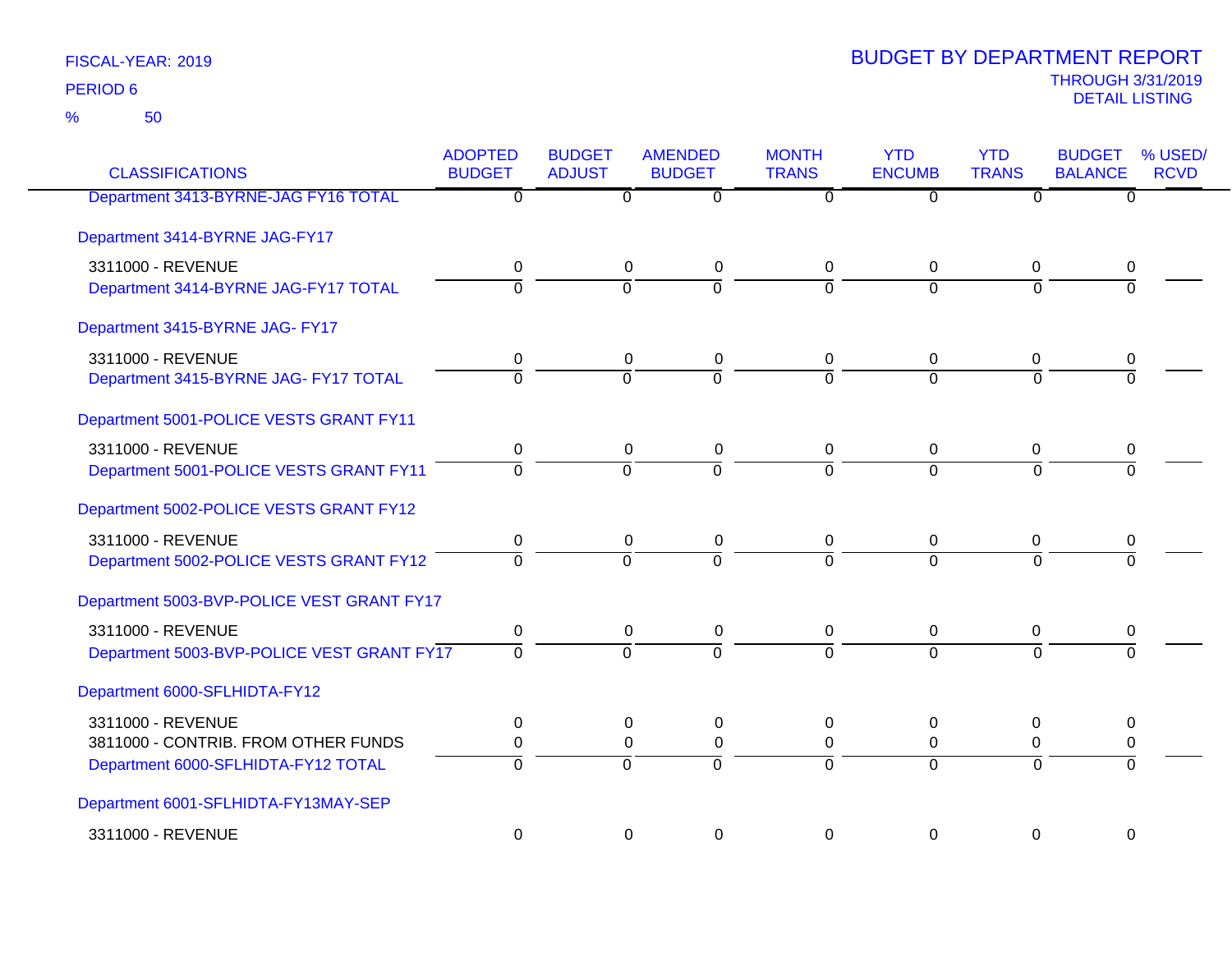50 %

| <b>CLASSIFICATIONS</b>                     | <b>ADOPTED</b><br><b>BUDGET</b> | <b>BUDGET</b><br><b>ADJUST</b> | <b>AMENDED</b><br><b>BUDGET</b> | <b>MONTH</b><br><b>TRANS</b> | <b>YTD</b><br><b>ENCUMB</b> | <b>YTD</b><br><b>TRANS</b> | <b>BUDGET</b><br><b>BALANCE</b> | % USED/<br><b>RCVD</b> |
|--------------------------------------------|---------------------------------|--------------------------------|---------------------------------|------------------------------|-----------------------------|----------------------------|---------------------------------|------------------------|
| 3811000 - CONTRIB. FROM OTHER FUNDS        | $\overline{0}$                  | $\overline{0}$                 | 0                               | $\overline{0}$               | $\overline{0}$              | $\mathbf 0$                | $\overline{0}$                  |                        |
| Department 6001-SFLHIDTA-FY13MAY-SEP TOTAL | 0                               | $\mathbf 0$                    | $\Omega$                        | $\Omega$                     | $\Omega$                    | $\Omega$                   | $\Omega$                        |                        |
| <b>REVENUE TOTAL</b>                       | $\mathbf 0$                     | 403,353                        | 403,353                         | 27,400                       | $\Omega$                    | 34,166                     | 369,187                         | 8                      |
| <b>EXPENSE</b>                             |                                 |                                |                                 |                              |                             |                            |                                 |                        |
| Department 3301-CDBG MURRAY PARK POOL      |                                 |                                |                                 |                              |                             |                            |                                 |                        |
| 5726550 - CONSTRUCTION                     | 0                               | 0                              | 0                               | 0                            | $\mathbf 0$                 | 0                          | 0                               |                        |
| Department 3301-CDBG MURRAY PARK POOL      | 0                               | $\Omega$                       |                                 | $\overline{0}$               | $\Omega$                    | $\Omega$                   | $\overline{0}$                  |                        |
| Department 3302-CDBG STREET LIGHTING       |                                 |                                |                                 |                              |                             |                            |                                 |                        |
| 5416550 - CONSTRUCTION                     | 0                               | 0                              | 0                               | 0                            | $\mathbf 0$                 | $\mathbf 0$                | 0                               |                        |
| Department 3302-CDBG STREET LIGHTING TOTAL | $\Omega$                        | $\Omega$                       | $\Omega$                        | $\Omega$                     | $\Omega$                    | $\Omega$                   | $\Omega$                        |                        |
| Department 3303-CDBG SW 66 ST IMPROV PHASE |                                 |                                |                                 |                              |                             |                            |                                 |                        |
| 5411210 - REGULAR                          | $\Omega$                        | 0                              | $\Omega$                        | $\Omega$                     | $\Omega$                    | $\Omega$                   | 0                               |                        |
| 5413450 - CONTRACTUAL SERVICES             | 0                               | $\Omega$                       | $\Omega$                        | 0                            | $\Omega$                    | $\Omega$                   | 0                               |                        |
| 5416440 - CAPITAL IMPROVEMENTS             | 0                               | 0                              | $\Omega$                        | $\Omega$                     | 0                           | $\Omega$                   | 0                               |                        |
| Department 3303-CDBG SW 66 ST IMPROV PHASE | 0                               | $\Omega$                       | $\Omega$                        | $\Omega$                     | $\Omega$                    | $\Omega$                   | $\Omega$                        |                        |
| Department 3304-CDBG MARSHALL WILLIAMSON   |                                 |                                |                                 |                              |                             |                            |                                 |                        |
| 5726550 - CONSTRUCTION                     | 0                               | 0                              | 0                               | 0                            | $\mathbf{0}$                | $\mathbf 0$                | 0                               |                        |
| Department 3304-CDBG MARSHALL WILLIAMSON   | $\Omega$                        | $\overline{0}$                 | $\Omega$                        | $\overline{0}$               | $\Omega$                    | $\overline{0}$             | $\overline{0}$                  |                        |
| Department 3305-CDBG MURRAY PARK FIELD     |                                 |                                |                                 |                              |                             |                            |                                 |                        |
| 5726302 - IMPROVEMENT OTHER THAN BLDG      | 0                               | 0                              | 0                               | 0                            | $\Omega$                    | 0                          | 0                               |                        |
| Department 3305-CDBG MURRAY PARK FIELD     | $\Omega$                        | $\Omega$                       | $\Omega$                        | ō                            | $\Omega$                    | $\Omega$                   | $\overline{0}$                  |                        |

Department 3306-CDBG SW 64 BIKE LANE & ST IMP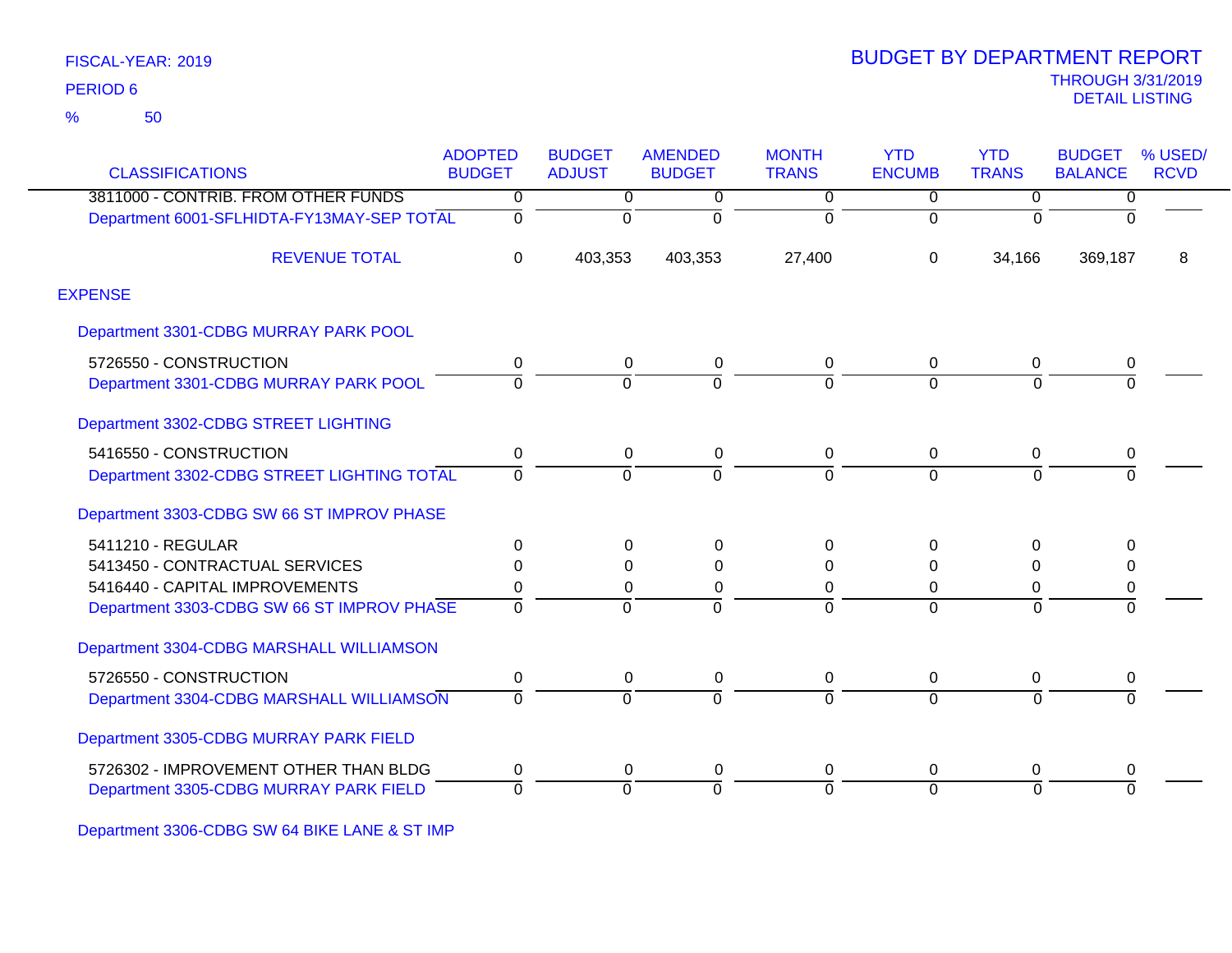| FISCAL-YEAR: 2019 |  |
|-------------------|--|
|-------------------|--|

50 %

| <b>CLASSIFICATIONS</b>                        | <b>ADOPTED</b><br><b>BUDGET</b> | <b>BUDGET</b><br><b>ADJUST</b> | <b>AMENDED</b><br><b>BUDGET</b> | <b>MONTH</b><br><b>TRANS</b> | <b>YTD</b><br><b>ENCUMB</b> | <b>YTD</b><br><b>TRANS</b> | <b>BUDGET</b><br><b>BALANCE</b> | % USED/<br><b>RCVD</b> |
|-----------------------------------------------|---------------------------------|--------------------------------|---------------------------------|------------------------------|-----------------------------|----------------------------|---------------------------------|------------------------|
| 5413120 - PROFESSIONAL SERVS-ST BEA           | 0                               | $\Omega$                       | 0                               | 0                            | $\Omega$                    | $\Omega$                   | 0                               |                        |
| 5413450 - CONTRACTUAL SERVICES                |                                 |                                | 1,000                           | 0                            | 0                           |                            | 1,000                           |                        |
| 5416450 - SUNSET DR & ST LIGHTING             | 0<br>0                          | 1,000<br>293,916               | 293,916                         | 0                            | 0                           | 0<br>$\Omega$              | 293,916                         |                        |
| Department 3306-CDBG SW 64 BIKE LANE & ST IMP | $\overline{0}$                  | 294,916                        | 294,916                         | $\Omega$                     | $\mathbf 0$                 | $\overline{0}$             | 294,916                         |                        |
|                                               |                                 |                                |                                 |                              |                             |                            |                                 |                        |
| Department 3307-CDBG-AFTER SCHOOL             |                                 |                                |                                 |                              |                             |                            |                                 |                        |
| 5725210 - SUPPLIES                            | 0                               | 0                              | 0                               | 0                            | 0                           | 0                          | 0                               |                        |
| Department 3307-CDBG-AFTER SCHOOL             | $\mathbf 0$                     | $\overline{0}$                 | $\Omega$                        | $\Omega$                     | $\Omega$                    | $\mathbf 0$                | $\Omega$                        |                        |
| Department 3308-CDBG-TENNIS LESSONS           |                                 |                                |                                 |                              |                             |                            |                                 |                        |
| 5721210 - FULL-TIME                           | 0                               | $\Omega$                       | $\Omega$                        | 0                            | $\Omega$                    | $\Omega$                   | $\Omega$                        |                        |
| 5722110 - F.I.C.A.                            | 0                               | 0                              | 0                               | 0                            | 0                           | 0                          | 0                               |                        |
| 5725205 - COMPUTER EQUIPMENT                  | 0                               | 0                              | 0                               | $\Omega$                     | 0                           | 0                          | 0                               |                        |
| Department 3308-CDBG-TENNIS LESSONS TOTAL     | $\Omega$                        | $\Omega$                       | $\Omega$                        | $\Omega$                     | $\overline{0}$              | $\Omega$                   | 0                               |                        |
| Department 3309-CDBG BREWER PARK              |                                 |                                |                                 |                              |                             |                            |                                 |                        |
| 5726302 - IMPROVEMENT OTHER THAN BLDG         | 0                               | 30,659                         | 30,659                          | 0                            | 0                           | 0                          | 30,659                          |                        |
| Department 3309-CDBG BREWER PARK              | $\Omega$                        | 30,659                         | 30,659                          | $\Omega$                     | $\Omega$                    | $\Omega$                   | 30,659                          |                        |
| Department 3310-CDBG COMM CTR RESTROOM        |                                 |                                |                                 |                              |                             |                            |                                 |                        |
| 5726550 - CONSTRUCTION                        | 0                               | 70,846                         | 70,846                          | 0                            | 14,043                      | 35,045                     | 35,801                          | 49                     |
| Department 3310-CDBG COMM CTR RESTROOM        | $\Omega$                        | 70,846                         | 70,846                          | $\Omega$                     | 14,043                      | 35,045                     | 35,801                          | 49                     |
| Department 3311-CDBG-SENIOR MEALS PROGRAM     |                                 |                                |                                 |                              |                             |                            |                                 |                        |
| 5721210 - FULL-TIME                           | 0                               | $\mathbf 0$                    | 0                               | $\mathbf 0$                  | 0                           | $\mathbf 0$                | $\Omega$                        |                        |
| 5723450 - CONTRACTUAL                         | 0                               | 0                              | 0                               | $\Omega$                     | 0                           | 0                          | 0                               |                        |
| Department 3311-CDBG-SENIOR MEALS PROGRAM     | $\Omega$                        | $\Omega$                       | $\Omega$                        | $\Omega$                     | $\Omega$                    | $\Omega$                   | $\Omega$                        |                        |

Department 3312-CDBG-SENIOR MEALS PROGRAM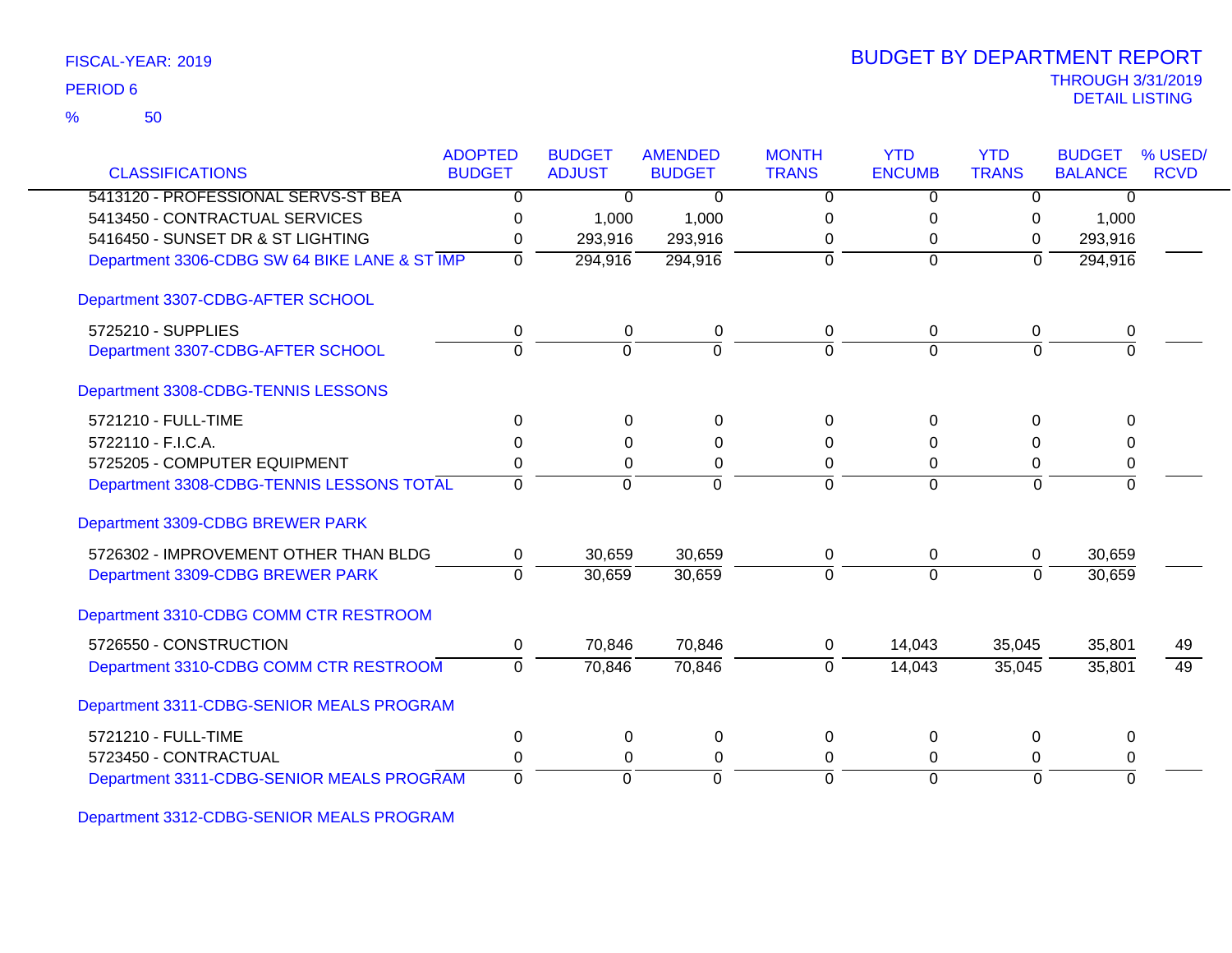| <b>CLASSIFICATIONS</b>                         | <b>ADOPTED</b><br><b>BUDGET</b> | <b>BUDGET</b><br><b>ADJUST</b> | <b>AMENDED</b><br><b>BUDGET</b> | <b>MONTH</b><br><b>TRANS</b> | <b>YTD</b><br><b>ENCUMB</b> | <b>YTD</b><br><b>TRANS</b> | <b>BUDGET</b><br><b>BALANCE</b> | % USED/<br><b>RCVD</b> |
|------------------------------------------------|---------------------------------|--------------------------------|---------------------------------|------------------------------|-----------------------------|----------------------------|---------------------------------|------------------------|
| 5723450 - CONTRACTUAL                          | 0                               | 6,932                          | 6,932                           | 6,766                        | 0                           | 6,766                      | 166                             | $\overline{97}$        |
| Department 3312-CDBG-SENIOR MEALS PROGRAM      | $\overline{0}$                  | 6,932                          | 6,932                           | 6,766                        | $\overline{0}$              | 6,766                      | 166                             | 97                     |
| Department 3405-2013 JAG A-Form Interface Cont |                                 |                                |                                 |                              |                             |                            |                                 |                        |
| 5214634 - MAINTENANCE-INTERNET SFTW            | 0                               | 0                              | 0                               | 0                            | 0                           | 0                          | 0                               |                        |
| Department 3405-2013 JAG A-Form Interface Cont | $\overline{0}$                  | $\Omega$                       | $\overline{0}$                  | $\Omega$                     | $\Omega$                    | $\Omega$                   | $\Omega$                        |                        |
| Department 3406-BYRNE-JAG 2013                 |                                 |                                |                                 |                              |                             |                            |                                 |                        |
| 5215205 - COMPUTER SUPPLIES                    | 0                               | $\mathbf 0$                    | $\pmb{0}$                       | 0                            | 0                           | 0                          | 0                               |                        |
| Department 3406-BYRNE-JAG 2013 TOTAL           | $\overline{0}$                  | $\overline{0}$                 | $\overline{0}$                  | $\overline{0}$               | $\Omega$                    | $\Omega$                   | $\overline{0}$                  |                        |
| Department 3407-BYRNE-JAG VEH BURGLARY         |                                 |                                |                                 |                              |                             |                            |                                 |                        |
| 5215205 - COMPUTER SUPPLIES                    | $\pmb{0}$                       | $\mathbf 0$                    | $\pmb{0}$                       | 0                            | $\mathbf 0$                 | $\overline{0}$             | 0                               |                        |
| Department 3407-BYRNE-JAG VEH BURGLARY 2013    | $\Omega$                        | $\Omega$                       | $\Omega$                        | $\Omega$                     | $\Omega$                    | $\Omega$                   | $\Omega$                        |                        |
| Department 3408-BYRNE-JAG 2014                 |                                 |                                |                                 |                              |                             |                            |                                 |                        |
| 5215205 - COMPUTER SUPPLIES                    | 0                               | $\mathbf 0$                    | $\pmb{0}$                       | $\mathbf 0$                  | $\pmb{0}$                   | $\mathbf 0$                | 0                               |                        |
| Department 3408-BYRNE-JAG 2014 TOTAL           | $\Omega$                        | $\Omega$                       | $\overline{0}$                  | $\Omega$                     | $\Omega$                    | $\Omega$                   | $\Omega$                        |                        |
| Department 3409-BYRNE-JAG 2014                 |                                 |                                |                                 |                              |                             |                            |                                 |                        |
| 5215205 - COMPUTER SUPPLIES                    | 0                               | 0                              | 0                               | 0                            | 0                           | 0                          | 0                               |                        |
| Department 3409-BYRNE-JAG 2014 TOTAL           | $\overline{0}$                  | $\overline{0}$                 | $\overline{0}$                  | $\overline{0}$               | $\overline{0}$              | $\overline{0}$             | $\overline{\Omega}$             |                        |
| Department 3410-BYRNE-JAG FY15                 |                                 |                                |                                 |                              |                             |                            |                                 |                        |
| 5215205 - COMPUTER SUPPLIES                    | $\mathbf 0$                     | $\mathbf 0$                    | $\pmb{0}$                       | $\mathbf 0$                  | $\mathbf 0$                 | $\mathbf 0$                | 0                               |                        |
| Department 3410-BYRNE-JAG FY15 TOTAL           | $\overline{0}$                  | $\overline{0}$                 | $\overline{0}$                  | $\overline{0}$               | $\Omega$                    | $\Omega$                   | $\overline{0}$                  |                        |
| Department 3411-BYRNE-JAG FY15-2               |                                 |                                |                                 |                              |                             |                            |                                 |                        |
| 5215205 - COMPUTER SUPPLIES                    | $\mathbf 0$                     | $\mathbf 0$                    | $\mathbf 0$                     | $\mathbf 0$                  | $\mathbf 0$                 | $\mathbf 0$                | 0                               |                        |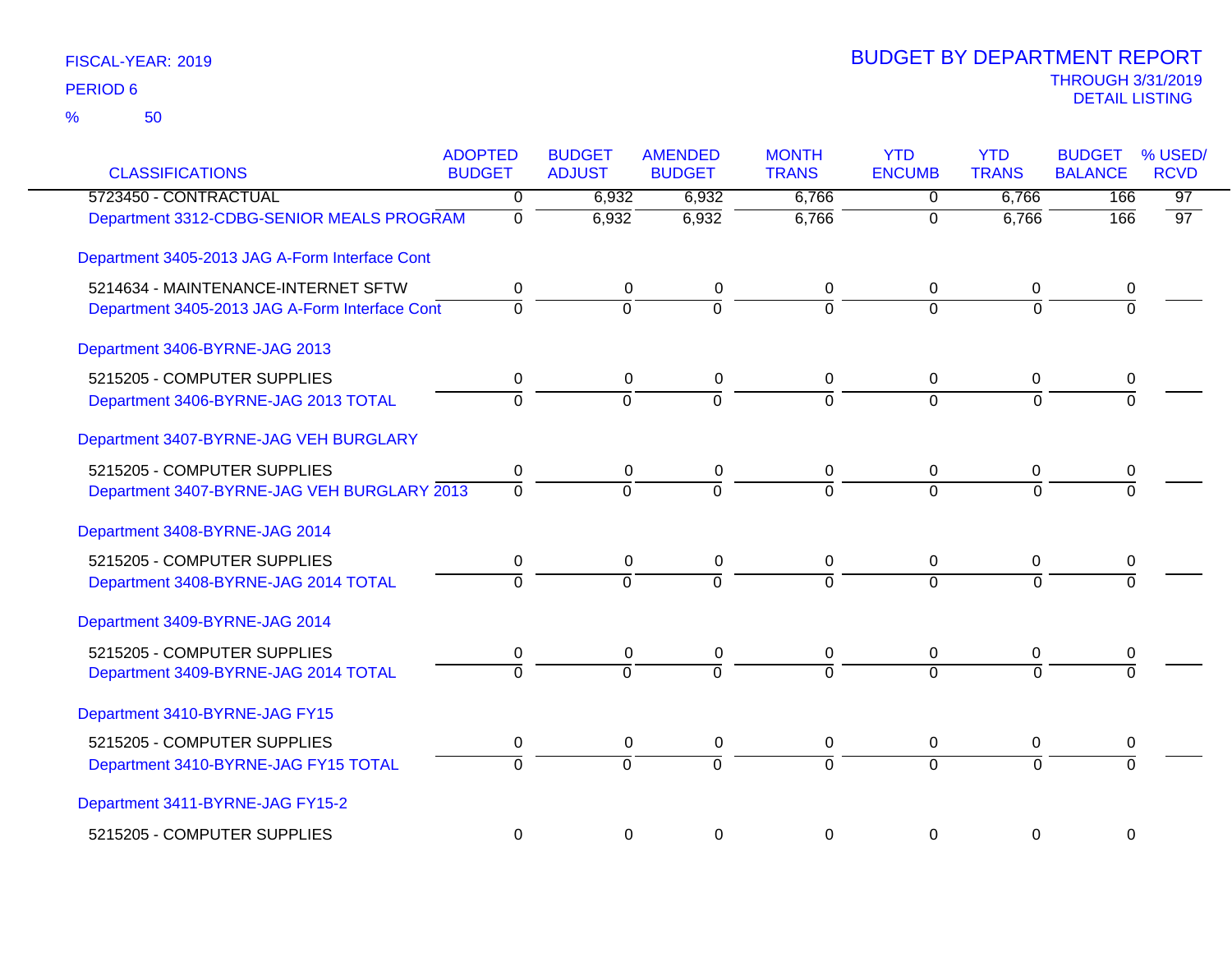50 %

| <b>CLASSIFICATIONS</b>                                                  | <b>ADOPTED</b><br><b>BUDGET</b> | <b>BUDGET</b><br><b>ADJUST</b> | <b>AMENDED</b><br><b>BUDGET</b> | <b>MONTH</b><br><b>TRANS</b> | <b>YTD</b><br><b>ENCUMB</b>   | <b>YTD</b><br><b>TRANS</b> | <b>BUDGET</b><br><b>BALANCE</b> | % USED/<br><b>RCVD</b> |
|-------------------------------------------------------------------------|---------------------------------|--------------------------------|---------------------------------|------------------------------|-------------------------------|----------------------------|---------------------------------|------------------------|
| Department 3411-BYRNE-JAG FY15-2 TOTAL                                  | $\overline{0}$                  | $\Omega$                       | $\Omega$                        | $\Omega$                     | 0                             | $\mathbf{0}$               | 0                               |                        |
| Department 3412-BYRNE-JAG FY16 2 TABLETS                                |                                 |                                |                                 |                              |                               |                            |                                 |                        |
| 5215205 - COMPUTER SUPPLIES<br>Department 3412-BYRNE-JAG FY16 2 TABLETS | 0<br>$\overline{0}$             | $\mathbf 0$<br>$\overline{0}$  | $\pmb{0}$<br>$\overline{0}$     | 0<br>$\overline{0}$          | 0<br>$\overline{0}$           | 0<br>$\overline{0}$        | 0<br>$\overline{0}$             |                        |
| Department 3413-BYRNE-JAG FY16                                          |                                 |                                |                                 |                              |                               |                            |                                 |                        |
| 5215205 - COMPUTER SUPPLIES<br>Department 3413-BYRNE-JAG FY16 TOTAL     | 0<br>$\overline{0}$             | 0<br>$\overline{0}$            | $\pmb{0}$<br>ō                  | 0<br>$\Omega$                | $\mathbf 0$<br>$\Omega$       | 0<br>$\overline{0}$        | 0<br>$\Omega$                   |                        |
| Department 3414-BYRNE JAG-FY17                                          |                                 |                                |                                 |                              |                               |                            |                                 |                        |
| 5215205 - COMPUTER SUPPLIES<br>Department 3414-BYRNE JAG-FY17 TOTAL     | 0<br>$\overline{0}$             | 0<br>$\overline{0}$            | 0<br>ō                          | 0<br>$\overline{0}$          | $\mathbf 0$<br>$\overline{0}$ | 0<br>$\overline{0}$        | 0<br>$\overline{0}$             |                        |
| Department 3415-BYRNE JAG- FY17                                         |                                 |                                |                                 |                              |                               |                            |                                 |                        |
| 5215205 - COMPUTER SUPPLIES<br>Department 3415-BYRNE JAG- FY17 TOTAL    | 0<br>ō                          | 0<br>$\overline{0}$            | 0<br>$\overline{0}$             | 0<br>$\Omega$                | $\mathbf 0$<br>$\Omega$       | 0<br>$\overline{0}$        | 0<br>$\overline{0}$             |                        |
| Department 5001-POLICE VESTS GRANT FY11                                 |                                 |                                |                                 |                              |                               |                            |                                 |                        |
| 5215220 - UNIFORMS<br>Department 5001-POLICE VESTS GRANT FY11           | 0<br>$\overline{0}$             | 0<br>$\overline{0}$            | 0<br>$\overline{0}$             | 0<br>$\Omega$                | 0<br>$\Omega$                 | 0<br>$\Omega$              | 0<br>$\Omega$                   |                        |
| Department 5002-POLICE VESTS GRANT FY12                                 |                                 |                                |                                 |                              |                               |                            |                                 |                        |
| 5215220 - UNIFORMS<br>Department 5002-POLICE VESTS GRANT FY12           | 0<br>$\overline{0}$             | 0<br>$\overline{0}$            | 0<br>$\overline{0}$             | 0<br>$\Omega$                | 0<br>$\Omega$                 | 0<br>$\Omega$              | 0<br>$\overline{0}$             |                        |
| Department 5003-BVP-POLICE VEST GRANT FY17                              |                                 |                                |                                 |                              |                               |                            |                                 |                        |
| 5215220 - UNIFORMS                                                      | $\mathbf 0$                     | 0                              | 0                               | $\Omega$                     | $\Omega$                      | 0                          | $\Omega$                        |                        |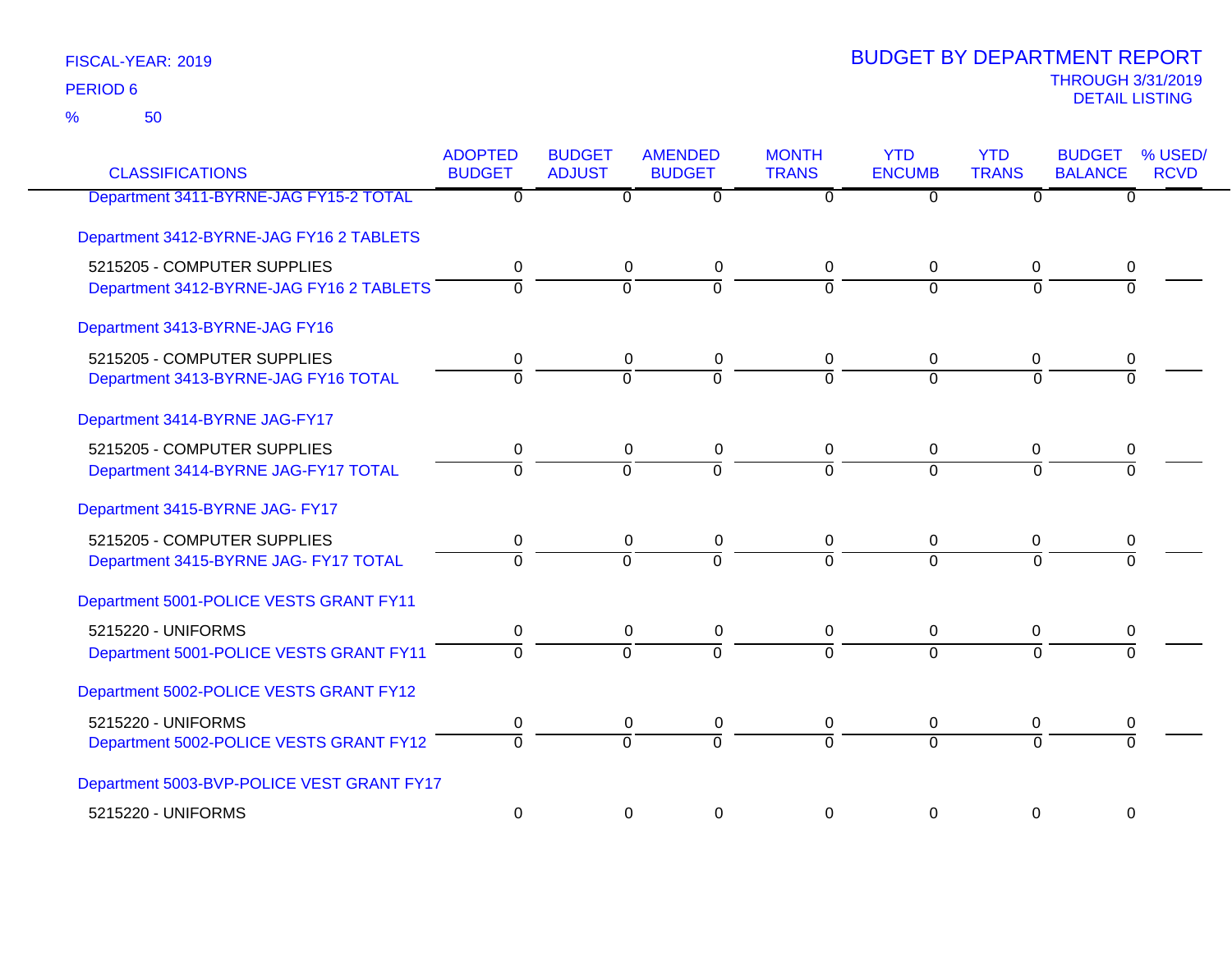50 %

| <b>CLASSIFICATIONS</b>                     | <b>ADOPTED</b><br><b>BUDGET</b> | <b>BUDGET</b><br><b>ADJUST</b> | <b>AMENDED</b><br><b>BUDGET</b> | <b>MONTH</b><br><b>TRANS</b> | <b>YTD</b><br><b>ENCUMB</b> | <b>YTD</b><br><b>TRANS</b> | <b>BUDGET</b><br><b>BALANCE</b> | % USED/<br><b>RCVD</b> |
|--------------------------------------------|---------------------------------|--------------------------------|---------------------------------|------------------------------|-----------------------------|----------------------------|---------------------------------|------------------------|
| Department 5003-BVP-POLICE VEST GRANT FY17 | $\Omega$                        | $\overline{0}$                 | $\mathbf 0$                     | $\overline{0}$               | $\overline{0}$              | 0                          | $\mathbf{0}$                    |                        |
| Department 6000-SFLHIDTA-FY12              |                                 |                                |                                 |                              |                             |                            |                                 |                        |
| 5213450 - CONTRACTUAL SERVICES             | $\Omega$                        | 0                              | 0                               | $\Omega$                     | 0                           | $\Omega$                   | 0                               |                        |
| 5214060 - AUTO ALLOWANCE                   | $\Omega$                        | $\Omega$                       | 0                               | 0                            | $\Omega$                    | $\Omega$                   | $\mathbf{0}$                    |                        |
| 5819900 - INTER-FUND TRANSFER              | 0                               | 0                              | 0                               | 0                            | 0                           | 0                          | 0                               |                        |
| Department 6000-SFLHIDTA-FY12 TOTAL        | $\Omega$                        | $\mathbf 0$                    | $\overline{0}$                  | $\overline{0}$               | $\overline{0}$              | $\mathbf 0$                | $\overline{0}$                  |                        |
| Department 6001-SFLHIDTA-FY13MAY-SEP       |                                 |                                |                                 |                              |                             |                            |                                 |                        |
| 5213450 - CONTRACTUAL SERVICES             | $\Omega$                        | 0                              | 0                               | 0                            | 0                           | $\Omega$                   | 0                               |                        |
| 5214060 - AUTO ALLOWANCE                   | $\Omega$                        | $\Omega$                       | $\overline{0}$                  | $\Omega$                     | 0                           | 0                          | $\Omega$                        |                        |
| 5819900 - INTER-FUND TRANSFER              | $\mathbf 0$                     | 0                              | 0                               | 0                            | 0                           | 0                          | 0                               |                        |
| Department 6001-SFLHIDTA-FY13MAY-SEP TOTAL | $\mathbf 0$                     | $\mathbf 0$                    | $\Omega$                        | $\overline{0}$               | $\mathbf{0}$                | $\mathbf 0$                | ō                               |                        |
| <b>EXPENSE TOTAL</b>                       | 0                               | 403,353                        | 403,353                         | 6,766                        | 14,043                      | 41,811                     | 361,542                         | 10                     |
| Fund 120-FEDERAL GRANT FUND TOTAL          |                                 |                                |                                 |                              |                             |                            |                                 |                        |
| <b>REVENUE</b>                             | 0                               | 403,353                        | 403,353                         | 27,400                       | 0                           | 34,166                     | 369,187                         | 8                      |
| <b>EXPENSE</b>                             | 0                               | 403,353                        | 403,353                         | 6,766                        | 14,043                      | 41,811                     | 361,542                         | 10                     |
| Fund 120-FEDERAL GRANT FUND TOTAL          | $\mathbf 0$                     | 0                              | $\mathbf 0$                     | 20,634                       | $-14,043$                   | $-7,645$                   | 7,645                           |                        |
| Fund 124-PTP TAX-TRANSPORTATION            |                                 |                                |                                 |                              |                             |                            |                                 |                        |
| <b>REVENUE</b>                             |                                 |                                |                                 |                              |                             |                            |                                 |                        |
| Department 0000-Description N/A            |                                 |                                |                                 |                              |                             |                            |                                 |                        |
| 3126000 - DISCRETIONARY SALES S/TAX        | 440,000                         | 0                              | 440,000                         | 40,506                       | 0                           | 130,226                    | 309,774                         | 29                     |
| 3301000 - INTERGOVERNMENTAL REVENUE        | 0                               | 0                              | 0                               | 0                            | 0                           | $\Omega$                   | 0                               |                        |
| 3612000 - INTEREST INCOME                  | 10,000                          | $\Omega$                       | 10,000                          | 533                          | $\Omega$                    | 4,148                      | 5,853                           | 41                     |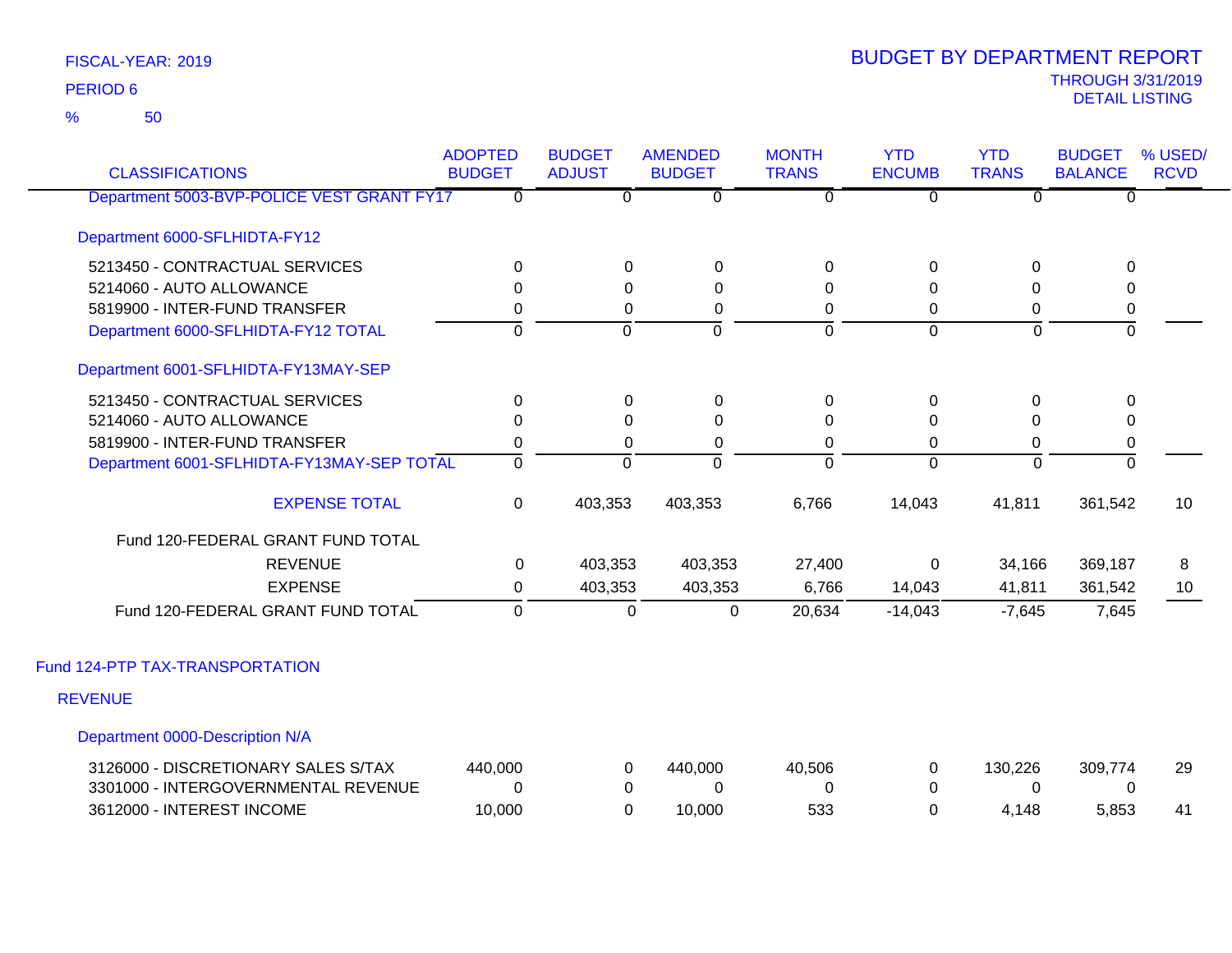| FISCAL-YEAR: 2019   |
|---------------------|
| PERIOD <sub>6</sub> |

50 %

|                                          | <b>ADOPTED</b> | <b>BUDGET</b> | <b>AMENDED</b> | <b>MONTH</b>     | <b>YTD</b>    | <b>YTD</b>   | <b>BUDGET</b>  | % USED/         |
|------------------------------------------|----------------|---------------|----------------|------------------|---------------|--------------|----------------|-----------------|
| <b>CLASSIFICATIONS</b>                   | <b>BUDGET</b>  | <b>ADJUST</b> | <b>BUDGET</b>  | <b>TRANS</b>     | <b>ENCUMB</b> | <b>TRANS</b> | <b>BALANCE</b> | <b>RCVD</b>     |
| Department 0000-Description N/A TOTAL    | 450,000        | 0             | 450,000        | 41,039           | 0             | 134,374      | 315,627        | $\overline{29}$ |
| <b>REVENUE TOTAL</b>                     | 450,000        | 0             | 450,000        | 41,039           | 0             | 134,374      | 315,627        | 29              |
| <b>EXPENSE</b>                           |                |               |                |                  |               |              |                |                 |
| Department 1730-STREET MAINTENANCE       |                |               |                |                  |               |              |                |                 |
| 5413450 - CONTRACTUAL SERVICES           | $\Omega$       | $\Omega$      | $\Omega$       | $\Omega$         | $\Omega$      | $\Omega$     | $\mathbf{0}$   |                 |
| 5416490 - CONSTRUCTIONS PROJECTS         | 606,500        | 473,144       | 1,079,644      | 149,131          | 337,566       | 546,187      | 533,457        | 50              |
| Department 1730-STREET MAINTENANCE TOTAL | 606,500        | 473,144       | 1,079,644      | 149,131          | 337,566       | 546,187      | 533,457        | 50              |
| <b>EXPENSE TOTAL</b>                     | 606,500        | 473,144       | 1,079,644      | 149,131          | 337,566       | 546,187      | 533,457        | 50              |
| Fund 124-PTP TAX-TRANSPORTATION TOTAL    |                |               |                |                  |               |              |                |                 |
| <b>REVENUE</b>                           | 450,000        | 0             | 450,000        | 41,039           | 0             | 134,374      | 315,627        | 29              |
| <b>EXPENSE</b>                           | 606,500        | 473,144       | 1,079,644      | 149,131          | 337,566       | 546,187      | 533,457        | 50              |
| Fund 124-PTP TAX-TRANSPORTATION TOTAL    | $-156,500$     | $-473,144$    | $-629,644$     | $-108,092$       | $-337,566$    | $-411,813$   | $-217,830$     |                 |
| Fund 125-PTP TAX FUND-DIRECT TRANSIT     |                |               |                |                  |               |              |                |                 |
| <b>REVENUE</b>                           |                |               |                |                  |               |              |                |                 |
| Department 0000-Description N/A          |                |               |                |                  |               |              |                |                 |
| 3126000 - DISCRETIONARY SALES S/TAX      | 110,000        | 0             | 110,000        | 0                | 0             | 0            | 110,000        |                 |
| Department 0000-Description N/A TOTAL    | 110,000        | 0             | 110,000        | $\overline{0}$   | $\Omega$      | $\mathbf 0$  | 110,000        |                 |
| <b>REVENUE TOTAL</b>                     | 110,000        | $\mathbf 0$   | 110,000        | $\boldsymbol{0}$ | 0             | 0            | 110,000        |                 |
|                                          |                |               |                |                  |               |              |                |                 |

EXPENSE

Department 1730-STREET MAINTENANCE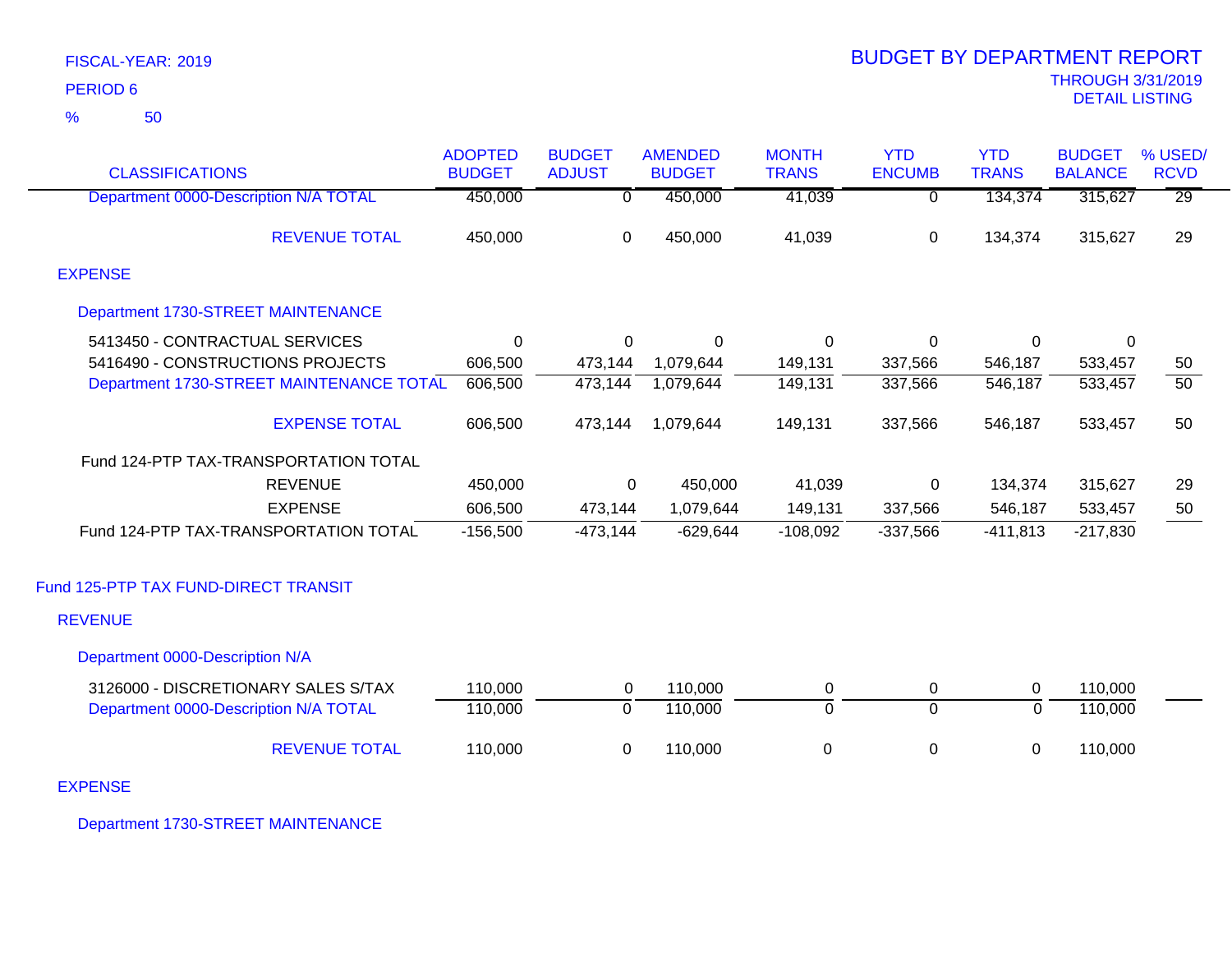| FISCAL-YEAR: 2019 |  |
|-------------------|--|
| <b>PERIOD 6</b>   |  |

# THROUGH 3/31/2019 DETAIL LISTING PERIOD <sup>6</sup> BUDGET BY DEPARTMENT REPORT

|                                            | <b>ADOPTED</b> | <b>BUDGET</b> |             | <b>AMENDED</b> | <b>MONTH</b>     | <b>YTD</b>     | <b>YTD</b>   | <b>BUDGET</b>  | % USED/         |
|--------------------------------------------|----------------|---------------|-------------|----------------|------------------|----------------|--------------|----------------|-----------------|
| <b>CLASSIFICATIONS</b>                     | <b>BUDGET</b>  | <b>ADJUST</b> |             | <b>BUDGET</b>  | <b>TRANS</b>     | <b>ENCUMB</b>  | <b>TRANS</b> | <b>BALANCE</b> | <b>RCVD</b>     |
| 5413450 - CONTRACTUAL SERVICES             | 277,748        |               | 0           | 277,748        | 21,256           | 140,197        | 273,120      | 4,628          | $\overline{98}$ |
| 5416490 - CONSTRUCTIONS PROJECTS           | 0              |               | 0           | $\Omega$       | 0                | 0              | $\Omega$     | -0             |                 |
| Department 1730-STREET MAINTENANCE TOTAL   | 277,748        |               | $\mathbf 0$ | 277,748        | 21,256           | 140,197        | 273,120      | 4,628          | $\overline{98}$ |
| <b>EXPENSE TOTAL</b>                       | 277,748        |               | 0           | 277,748        | 21,256           | 140,197        | 273,120      | 4,628          | 98              |
| Fund 125-PTP TAX FUND-DIRECT TRANSIT TOTAL |                |               |             |                |                  |                |              |                |                 |
| <b>REVENUE</b>                             | 110,000        |               | $\mathbf 0$ | 110,000        | 0                | $\mathbf 0$    | 0            | 110,000        |                 |
| <b>EXPENSE</b>                             | 277,748        |               | 0           | 277,748        | 21,256           | 140,197        | 273,120      | 4,628          | 98              |
| Fund 125-PTP TAX FUND-DIRECT TRANSIT TOTAL | $-167,748$     |               | 0           | $-167,748$     | $-21,256$        | $-140,197$     | $-273,120$   | 105,372        |                 |
| Fund 150-REVENUE STABILIZATION FUND        |                |               |             |                |                  |                |              |                |                 |
| <b>REVENUE</b>                             |                |               |             |                |                  |                |              |                |                 |
| Department 0000-Description N/A            |                |               |             |                |                  |                |              |                |                 |
| 3811000 - CONTRIB, FROM OTHER FUNDS        | 0              |               | 0           | $\mathbf 0$    | $\pmb{0}$        | 0              | $\Omega$     | $\mathbf 0$    |                 |
| Department 0000-Description N/A TOTAL      | $\overline{0}$ |               | $\Omega$    | $\overline{0}$ | $\Omega$         | $\overline{0}$ | $\Omega$     | $\overline{0}$ |                 |
| <b>REVENUE TOTAL</b>                       | $\mathbf 0$    |               | $\mathbf 0$ | $\mathbf 0$    | $\mathbf 0$      | $\mathbf 0$    | $\mathbf 0$  | $\mathbf 0$    |                 |
| <b>EXPENSE</b>                             |                |               |             |                |                  |                |              |                |                 |
| <b>Department 1410-FINANCE</b>             |                |               |             |                |                  |                |              |                |                 |
| 5819120 - INTRA-GOV TRANSFER-DEBT SERVIC   | $\mathbf 0$    |               | $\mathbf 0$ | $\mathbf 0$    | $\mathbf 0$      | 0              | 0            | $\pmb{0}$      |                 |
| Department 1410-FINANCE TOTAL              | $\Omega$       |               | $\Omega$    | $\overline{0}$ | $\Omega$         | $\overline{0}$ | $\Omega$     | $\Omega$       |                 |
| <b>EXPENSE TOTAL</b>                       | 0              |               | 0           | $\mathbf 0$    | $\boldsymbol{0}$ | $\pmb{0}$      | 0            | $\mathbf 0$    |                 |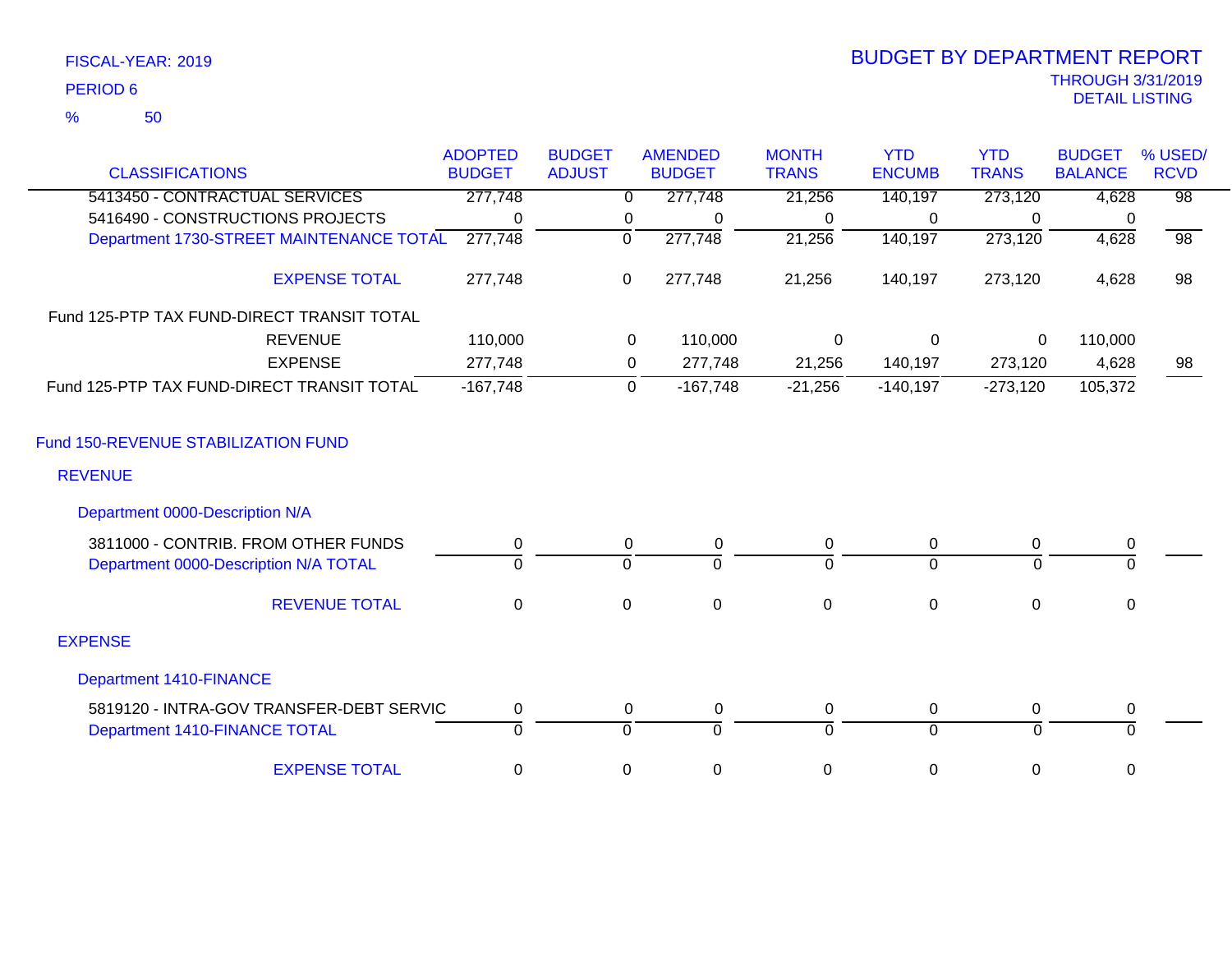50 %

### THROUGH 3/31/2019<br>DETAIL LISTING DETAIL LISTING PERIOD <sup>6</sup> BUDGET BY DEPARTMENT REPORT

| <b>CLASSIFICATIONS</b>                    | <b>ADOPTED</b><br><b>BUDGET</b> | <b>BUDGET</b><br><b>ADJUST</b> | <b>AMENDED</b><br><b>BUDGET</b> |                | <b>MONTH</b><br><b>TRANS</b> | <b>YTD</b><br><b>ENCUMB</b> | <b>YTD</b><br><b>TRANS</b> | <b>BUDGET</b><br><b>BALANCE</b> | % USED/<br><b>RCVD</b> |
|-------------------------------------------|---------------------------------|--------------------------------|---------------------------------|----------------|------------------------------|-----------------------------|----------------------------|---------------------------------|------------------------|
| Fund 150-REVENUE STABILIZATION FUND TOTAL |                                 |                                |                                 |                |                              |                             |                            |                                 |                        |
| <b>REVENUE</b>                            | $\mathbf 0$                     |                                | 0                               | 0              | $\mathbf 0$                  | $\mathbf 0$                 |                            | 0<br>$\mathbf 0$                |                        |
| <b>EXPENSE</b>                            | 0                               |                                | 0                               | 0              | 0                            | 0                           |                            | 0<br>0                          | 98                     |
| Fund 150-REVENUE STABILIZATION FUND TOTAL | $\Omega$                        |                                | $\overline{0}$                  | $\mathbf 0$    | $\mathbf 0$                  | $\mathbf 0$                 |                            | $\mathbf 0$<br>$\mathbf 0$      |                        |
| Fund 151-GRANT MATCH RESERVE FUND         |                                 |                                |                                 |                |                              |                             |                            |                                 |                        |
| <b>REVENUE</b>                            |                                 |                                |                                 |                |                              |                             |                            |                                 |                        |
| Department 0000-Description N/A           |                                 |                                |                                 |                |                              |                             |                            |                                 |                        |
| 3811000 - CONTRIB. FROM OTHER FUNDS       | 0                               |                                | 0                               | 0              | 0                            | $\mathbf 0$                 | 0                          | $\mathbf 0$                     |                        |
| Department 0000-Description N/A TOTAL     | 0                               |                                | $\Omega$                        | 0              | $\mathbf{0}$                 | $\overline{0}$              | 0                          | 0                               |                        |
| <b>REVENUE TOTAL</b>                      | 0                               |                                | 0                               | $\overline{0}$ | $\mathbf 0$                  | $\mathbf 0$                 | 0                          | 0                               |                        |
| <b>EXPENSE</b>                            |                                 |                                |                                 |                |                              |                             |                            |                                 |                        |
| Department 1410-FINANCE                   |                                 |                                |                                 |                |                              |                             |                            |                                 |                        |
| 5819120 - INTRA-GOV TRANSFER-DEBT SERVIC  | 0                               |                                | 0                               | 0              | $\mathbf 0$                  | 0                           | $\mathbf 0$                | 0                               |                        |
| Department 1410-FINANCE TOTAL             | $\overline{0}$                  |                                | $\Omega$                        | $\overline{0}$ | $\Omega$                     | $\overline{0}$              | $\Omega$                   | $\overline{0}$                  |                        |
| <b>EXPENSE TOTAL</b>                      | $\mathbf 0$                     |                                | $\mathbf 0$                     | $\overline{0}$ | $\mathbf 0$                  | $\mathbf 0$                 | $\mathbf 0$                | $\mathbf 0$                     |                        |
| Fund 151-GRANT MATCH RESERVE FUND TOTAL   |                                 |                                |                                 |                |                              |                             |                            |                                 |                        |
| <b>REVENUE</b>                            | $\pmb{0}$                       |                                | $\mathbf 0$                     | $\pmb{0}$      | $\mathbf 0$                  | $\pmb{0}$                   |                            | $\pmb{0}$<br>$\pmb{0}$          |                        |
| <b>EXPENSE</b>                            | $\Omega$                        |                                | 0                               | $\mathbf{0}$   | $\mathbf{0}$                 | 0                           |                            | 0<br>0                          | 98                     |
| Fund 151-GRANT MATCH RESERVE FUND TOTAL   | 0                               |                                | $\mathbf 0$                     | $\mathbf 0$    | 0                            | $\mathbf 0$                 |                            | $\mathbf 0$<br>0                |                        |

Fund 152-INSURANCE RESERVE FUND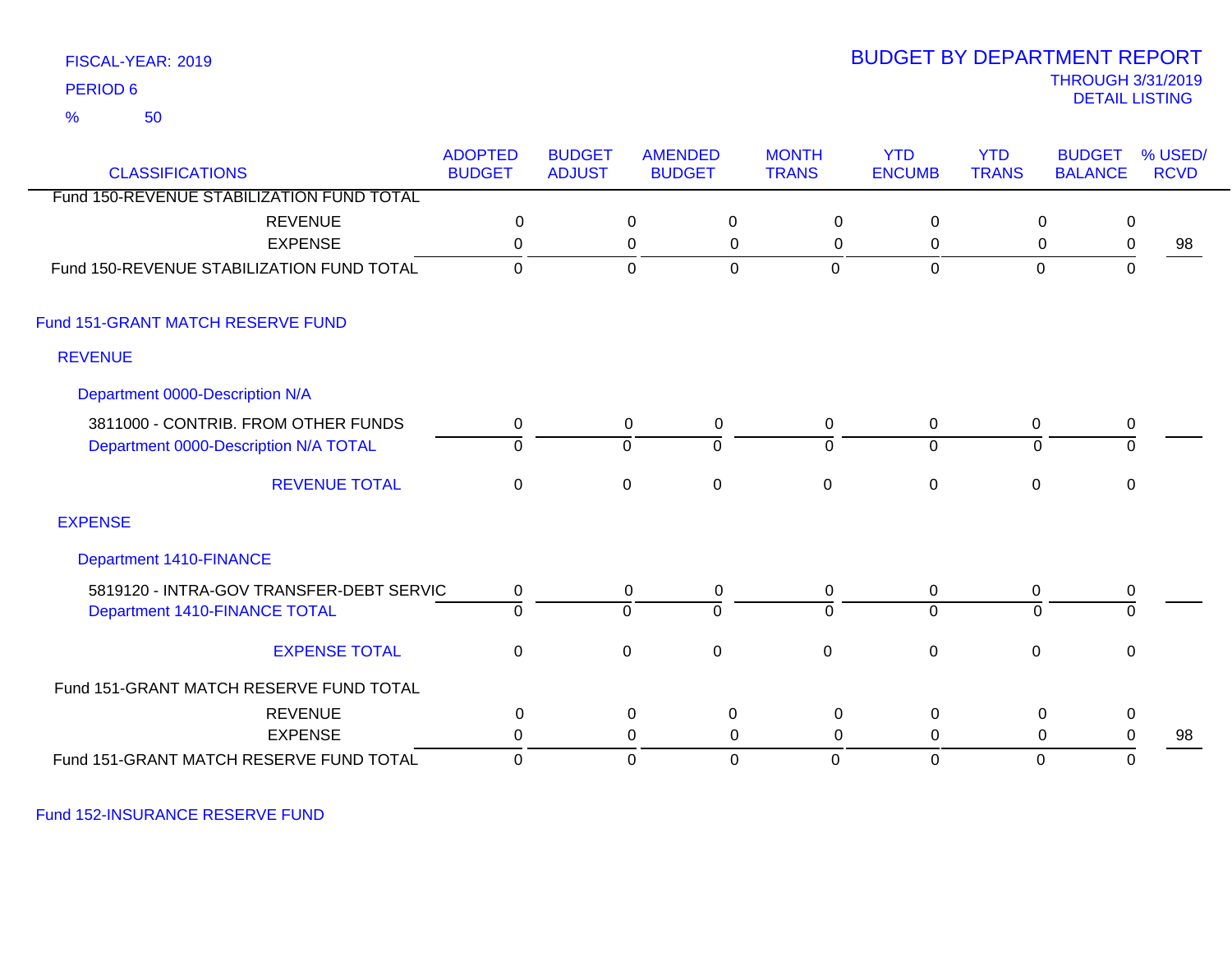| <b>CLASSIFICATIONS</b>                   | <b>ADOPTED</b><br><b>BUDGET</b> | <b>BUDGET</b><br><b>ADJUST</b> | <b>AMENDED</b><br><b>BUDGET</b> | <b>MONTH</b><br><b>TRANS</b> | <b>YTD</b><br><b>ENCUMB</b> | <b>YTD</b><br><b>TRANS</b> | <b>BUDGET</b><br><b>BALANCE</b> | % USED/<br><b>RCVD</b> |
|------------------------------------------|---------------------------------|--------------------------------|---------------------------------|------------------------------|-----------------------------|----------------------------|---------------------------------|------------------------|
| <b>REVENUE</b>                           |                                 |                                |                                 |                              |                             |                            |                                 |                        |
| Department 0000-Description N/A          |                                 |                                |                                 |                              |                             |                            |                                 |                        |
| 3811000 - CONTRIB. FROM OTHER FUNDS      | 0                               |                                | $\mathbf 0$<br>0                | 0                            | $\mathbf 0$                 | 0                          | 0                               |                        |
| Department 0000-Description N/A TOTAL    | $\overline{0}$                  | $\Omega$                       | $\overline{0}$                  | $\overline{0}$               | $\Omega$                    | $\Omega$                   | $\overline{0}$                  |                        |
| <b>REVENUE TOTAL</b>                     | $\boldsymbol{0}$                | $\mathbf 0$                    | $\boldsymbol{0}$                | $\mathbf 0$                  | $\boldsymbol{0}$            | $\mathbf 0$                | 0                               |                        |
| <b>EXPENSE</b>                           |                                 |                                |                                 |                              |                             |                            |                                 |                        |
| <b>Department 1410-FINANCE</b>           |                                 |                                |                                 |                              |                             |                            |                                 |                        |
| 5819120 - INTRA-GOV TRANSFER-DEBT SERVIC | $\mathbf 0$                     |                                | 0<br>$\mathbf 0$                | $\mathbf 0$                  | $\mathbf 0$                 | $\mathbf 0$                | 0                               |                        |
| Department 1410-FINANCE TOTAL            | $\overline{0}$                  | $\overline{0}$                 | $\overline{0}$                  | $\overline{0}$               | $\overline{0}$              | $\overline{0}$             | $\overline{0}$                  |                        |
| <b>EXPENSE TOTAL</b>                     | $\mathbf 0$                     | $\mathbf 0$                    | $\pmb{0}$                       | $\pmb{0}$                    | $\pmb{0}$                   | $\mathbf 0$                | $\mathbf 0$                     |                        |
| Fund 152-INSURANCE RESERVE FUND TOTAL    |                                 |                                |                                 |                              |                             |                            |                                 |                        |
| <b>REVENUE</b>                           | 0                               |                                | $\pmb{0}$<br>$\boldsymbol{0}$   | $\mathsf 0$                  | 0                           | 0                          | $\mathbf 0$                     |                        |
| <b>EXPENSE</b>                           | 0                               |                                | 0<br>0                          | 0                            | 0                           | 0                          | $\pmb{0}$                       | 98                     |
| Fund 152-INSURANCE RESERVE FUND TOTAL    | $\mathbf{0}$                    |                                | $\overline{0}$<br>$\mathbf 0$   | $\mathbf 0$                  | $\mathbf 0$                 | $\overline{0}$             | $\overline{0}$                  |                        |
| Fund 153-TAX EQUALIZATION RESERVE FUND   |                                 |                                |                                 |                              |                             |                            |                                 |                        |
| <b>REVENUE</b>                           |                                 |                                |                                 |                              |                             |                            |                                 |                        |
| Department 0000-Description N/A          |                                 |                                |                                 |                              |                             |                            |                                 |                        |
| 3811000 - CONTRIB. FROM OTHER FUNDS      | 0                               |                                | 0<br>0                          | $\mathbf 0$                  | $\mathbf 0$                 | $\mathbf 0$                | 0                               |                        |
| Department 0000-Description N/A TOTAL    | $\overline{0}$                  | $\overline{0}$                 | $\overline{0}$                  | $\overline{0}$               | $\overline{0}$              | $\mathbf 0$                | ō                               |                        |
| <b>REVENUE TOTAL</b>                     | $\pmb{0}$                       | $\pmb{0}$                      | $\boldsymbol{0}$                | $\mathsf 0$                  | $\boldsymbol{0}$            | $\mathbf 0$                | 0                               |                        |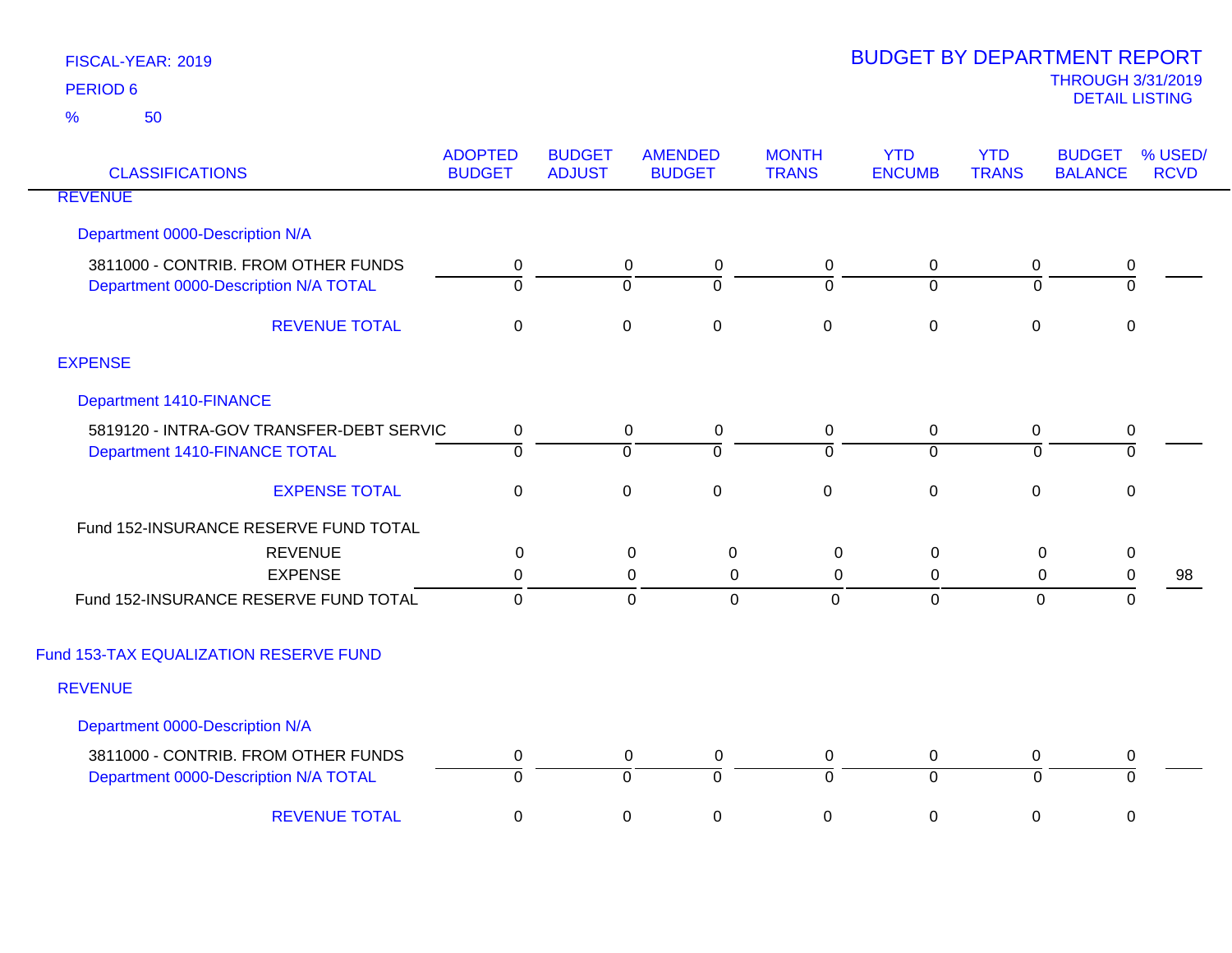| <b>CLASSIFICATIONS</b>                                                    | <b>ADOPTED</b><br><b>BUDGET</b> | <b>BUDGET</b><br><b>ADJUST</b> | <b>AMENDED</b><br><b>BUDGET</b>                      | <b>MONTH</b><br><b>TRANS</b> | <b>YTD</b><br><b>ENCUMB</b> | <b>YTD</b><br><b>TRANS</b> | <b>BUDGET</b><br><b>BALANCE</b> | % USED/<br><b>RCVD</b> |
|---------------------------------------------------------------------------|---------------------------------|--------------------------------|------------------------------------------------------|------------------------------|-----------------------------|----------------------------|---------------------------------|------------------------|
| <b>EXPENSE</b>                                                            |                                 |                                |                                                      |                              |                             |                            |                                 |                        |
| <b>Department 1410-FINANCE</b>                                            |                                 |                                |                                                      |                              |                             |                            |                                 |                        |
| 5819120 - INTRA-GOV TRANSFER-DEBT SERVIC<br>Department 1410-FINANCE TOTAL | 0<br>$\overline{0}$             |                                | $\mathbf 0$<br>0<br>$\overline{0}$<br>$\overline{0}$ | 0<br>$\Omega$                | 0<br>$\overline{0}$         | 0<br>$\overline{0}$        | 0<br>$\overline{0}$             |                        |
| <b>EXPENSE TOTAL</b>                                                      | $\mathbf 0$                     |                                | $\mathbf 0$<br>$\mathbf 0$                           | $\mathbf 0$                  | $\mathbf 0$                 | $\mathbf 0$                | 0                               |                        |
| Fund 153-TAX EQUALIZATION RESERVE FUND TOTAL                              |                                 |                                |                                                      |                              |                             |                            |                                 |                        |
| <b>REVENUE</b>                                                            | 0                               |                                | $\mathbf 0$<br>$\mathbf 0$                           | $\mathbf 0$                  | $\mathbf 0$                 | $\mathbf 0$                | $\pmb{0}$                       |                        |
| <b>EXPENSE</b>                                                            | 0                               |                                | 0<br>0                                               | $\Omega$                     | 0                           | 0                          | 0                               | 98                     |
| Fund 153-TAX EQUALIZATION RESERVE FUND TOTAL                              | $\mathbf 0$                     |                                | $\mathbf 0$<br>$\mathbf 0$                           | $\mathbf 0$                  | $\mathbf 0$                 | $\mathbf 0$                | 0                               |                        |
| Fund 154-BUILDING CAPITAL RESERVE FUND                                    |                                 |                                |                                                      |                              |                             |                            |                                 |                        |
| <b>REVENUE</b>                                                            |                                 |                                |                                                      |                              |                             |                            |                                 |                        |
| Department 0000-Description N/A                                           |                                 |                                |                                                      |                              |                             |                            |                                 |                        |
| 3811000 - CONTRIB. FROM OTHER FUNDS                                       | 0                               |                                | 0<br>0                                               | 0                            | $\mathbf 0$                 | 0                          | 0                               |                        |
| Department 0000-Description N/A TOTAL                                     | $\overline{0}$                  |                                | $\overline{0}$<br>$\Omega$                           | $\Omega$                     | $\overline{0}$              | $\Omega$                   | $\Omega$                        |                        |
| <b>REVENUE TOTAL</b>                                                      | $\pmb{0}$                       |                                | $\mathsf{O}\xspace$<br>$\pmb{0}$                     | $\mathsf 0$                  | $\pmb{0}$                   | $\pmb{0}$                  | $\pmb{0}$                       |                        |
| <b>EXPENSE</b>                                                            |                                 |                                |                                                      |                              |                             |                            |                                 |                        |
| <b>Department 1410-FINANCE</b>                                            |                                 |                                |                                                      |                              |                             |                            |                                 |                        |
| 5819120 - INTRA-GOV TRANSFER-DEBT SERVIC                                  | 0                               |                                | $\mathbf 0$<br>0                                     | $\mathbf 0$                  | $\mathbf 0$                 | $\pmb{0}$                  | 0                               |                        |
| Department 1410-FINANCE TOTAL                                             | $\overline{0}$                  |                                | $\overline{0}$<br>ō                                  | $\overline{0}$               | $\overline{0}$              | ō                          | ō                               |                        |
| <b>EXPENSE TOTAL</b>                                                      | $\mathbf 0$                     |                                | $\mathbf 0$<br>0                                     | 0                            | 0                           | 0                          | 0                               |                        |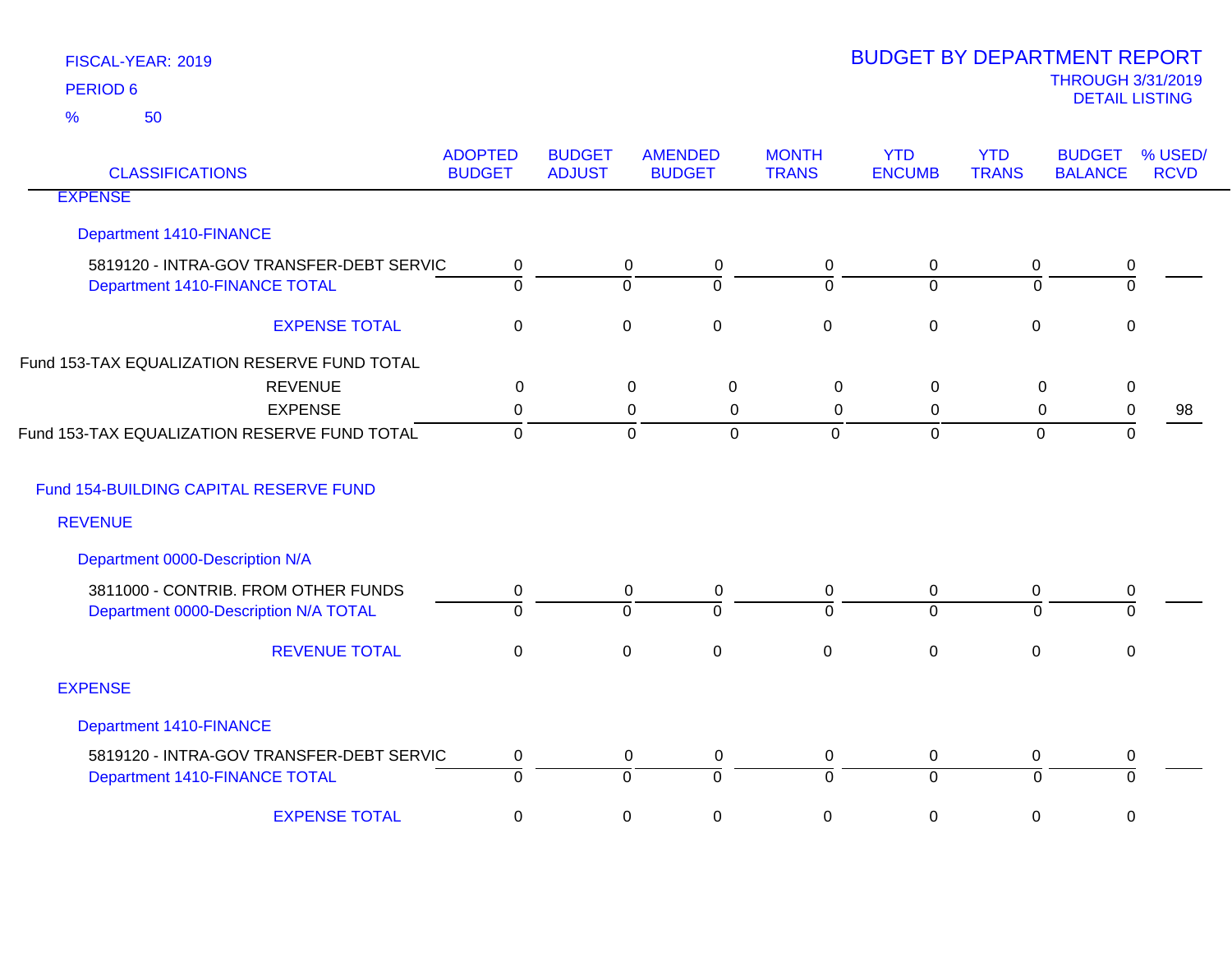| <b>CLASSIFICATIONS</b>                       | <b>ADOPTED</b><br><b>BUDGET</b> | <b>BUDGET</b><br><b>ADJUST</b> | <b>AMENDED</b><br><b>BUDGET</b> | <b>MONTH</b><br><b>TRANS</b> | <b>YTD</b><br><b>ENCUMB</b> | <b>YTD</b><br><b>TRANS</b> | <b>BUDGET</b><br><b>BALANCE</b> | % USED/<br><b>RCVD</b> |
|----------------------------------------------|---------------------------------|--------------------------------|---------------------------------|------------------------------|-----------------------------|----------------------------|---------------------------------|------------------------|
| Fund 154-BUILDING CAPITAL RESERVE FUND TOTAL |                                 |                                |                                 |                              |                             |                            |                                 |                        |
| <b>REVENUE</b>                               | 0                               |                                | 0<br>0                          | 0                            | 0                           | 0                          | 0                               |                        |
| <b>EXPENSE</b>                               | $\mathbf 0$                     |                                | 0<br>0                          | 0                            | 0                           | 0                          | 0                               | 98                     |
| Fund 154-BUILDING CAPITAL RESERVE FUND TOTAL | $\overline{0}$                  |                                | $\Omega$<br>$\mathbf 0$         | $\overline{0}$               | $\mathbf 0$                 | $\mathbf 0$                | $\mathbf 0$                     |                        |
| Fund 155-CITY PARKS ACQUI DEV OPERATION      |                                 |                                |                                 |                              |                             |                            |                                 |                        |
| <b>REVENUE</b>                               |                                 |                                |                                 |                              |                             |                            |                                 |                        |
| Department 0000-Description N/A              |                                 |                                |                                 |                              |                             |                            |                                 |                        |
| 3699201 - MISC. OTHERS                       | 0                               |                                | 0<br>0                          | 0                            | $\Omega$                    | 0                          | $\mathbf 0$                     |                        |
| 3811000 - CONTRIB. FROM OTHER FUNDS          | 0                               |                                | 0<br>$\pmb{0}$                  | 0                            | 0                           | 0                          | 0                               |                        |
| Department 0000-Description N/A TOTAL        | $\Omega$                        | $\Omega$                       | $\Omega$                        | $\Omega$                     | $\overline{0}$              | $\Omega$                   | $\Omega$                        |                        |
| <b>REVENUE TOTAL</b>                         | 0                               | 0                              | $\mathbf 0$                     | $\Omega$                     | $\mathbf 0$                 | $\Omega$                   | 0                               |                        |
| <b>EXPENSE</b>                               |                                 |                                |                                 |                              |                             |                            |                                 |                        |
| <b>Department 1410-FINANCE</b>               |                                 |                                |                                 |                              |                             |                            |                                 |                        |
| 5819120 - INTRA-GOV TRANSFER-DEBT SERVIC     | 0                               |                                | 0<br>0                          | 0                            | 0                           | 0                          | 0                               |                        |
| Department 1410-FINANCE TOTAL                | $\overline{0}$                  | $\overline{0}$                 | $\Omega$                        | $\Omega$                     | $\overline{0}$              | $\Omega$                   | $\Omega$                        |                        |
| Department 2000-PARKS & RECREATION           |                                 |                                |                                 |                              |                             |                            |                                 |                        |
| 5726110 - FRDAP 200K DISON PURCHASE          | 310,000                         |                                | 310,000<br>0                    | 0                            | 0                           | $\mathbf 0$                | 310,000                         |                        |
| Department 2000-PARKS & RECREATION TOTAL     | 310,000                         | 0                              | 310,000                         | $\Omega$                     | $\overline{0}$              | $\overline{0}$             | 310,000                         |                        |
| <b>EXPENSE TOTAL</b>                         | 310,000                         | 0                              | 310,000                         | 0                            | 0                           | 0                          | 310,000                         |                        |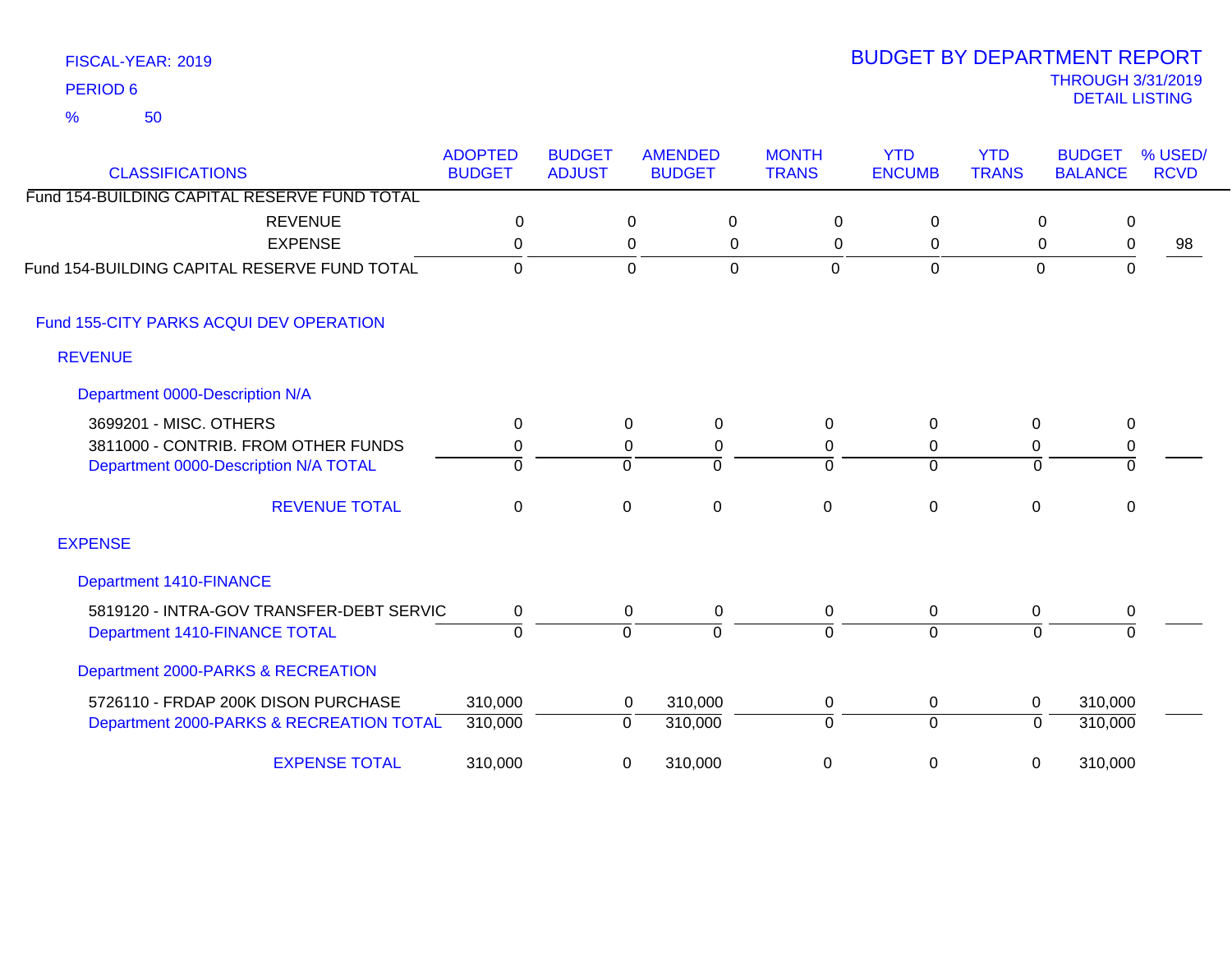| FISCAL-YEAR: 2019 |
|-------------------|
| <b>PERIOD 6</b>   |

# THROUGH 3/31/2019 DETAIL LISTING PERIOD <sup>6</sup> BUDGET BY DEPARTMENT REPORT

| <b>CLASSIFICATIONS</b>                        | <b>ADOPTED</b><br><b>BUDGET</b> | <b>BUDGET</b><br><b>ADJUST</b> |              | <b>AMENDED</b><br><b>BUDGET</b> | <b>MONTH</b><br><b>TRANS</b> | <b>YTD</b><br><b>ENCUMB</b> | <b>YTD</b><br><b>TRANS</b> | <b>BUDGET</b><br><b>BALANCE</b> | % USED/<br><b>RCVD</b> |
|-----------------------------------------------|---------------------------------|--------------------------------|--------------|---------------------------------|------------------------------|-----------------------------|----------------------------|---------------------------------|------------------------|
| Fund 155-CITY PARKS ACQUI DEV OPERATION TOTAL |                                 |                                |              |                                 |                              |                             |                            |                                 |                        |
| <b>REVENUE</b>                                | 0                               |                                | 0            | $\Omega$                        | $\Omega$                     | $\mathbf 0$                 | 0                          | 0                               |                        |
| <b>EXPENSE</b>                                | 310,000                         |                                | 0            | 310,000                         | $\pmb{0}$                    | 0                           | 0                          | 310,000                         |                        |
| Fund 155-CITY PARKS ACQUI DEV OPERATION       | $-310,000$                      |                                | $\Omega$     | $-310,000$                      | $\overline{0}$               | $\mathbf 0$                 | $\overline{0}$             | $-310,000$                      |                        |
| Fund 156-PEDESTRIAN CROSSING ACQUISITIO       |                                 |                                |              |                                 |                              |                             |                            |                                 |                        |
| <b>REVENUE</b>                                |                                 |                                |              |                                 |                              |                             |                            |                                 |                        |
| Department 0000-Description N/A               |                                 |                                |              |                                 |                              |                             |                            |                                 |                        |
| 3699201 - MISC. OTHERS                        | $\Omega$                        |                                | 0            | $\mathbf 0$                     | 0                            | $\Omega$                    | 0                          | $\mathbf 0$                     |                        |
| 3811000 - CONTRIB. FROM OTHER FUNDS           | 0                               |                                | 0            | 0                               | 0                            | 0                           | 0                          | 0                               |                        |
| Department 0000-Description N/A TOTAL         | $\Omega$                        |                                | $\mathbf 0$  | $\Omega$                        | $\Omega$                     | $\Omega$                    | $\Omega$                   | 0                               |                        |
| <b>REVENUE TOTAL</b>                          | $\mathbf 0$                     |                                | $\mathbf 0$  | $\mathbf 0$                     | $\mathbf 0$                  | $\mathbf 0$                 | $\mathbf 0$                | 0                               |                        |
| <b>EXPENSE</b>                                |                                 |                                |              |                                 |                              |                             |                            |                                 |                        |
| Department 1790-ENGINEERING & CONSTRUCTN      |                                 |                                |              |                                 |                              |                             |                            |                                 |                        |
| 5196490 - CONSTRUCTION PROJECTS               | 0                               |                                | 0            | 0                               | 0                            | 0                           | $\mathbf 0$                | 0                               |                        |
| Department 1790-ENGINEERING & CONSTRUCTN      | $\mathbf 0$                     |                                | $\mathbf 0$  | $\Omega$                        | $\Omega$                     | $\Omega$                    | $\Omega$                   | $\Omega$                        |                        |
| <b>EXPENSE TOTAL</b>                          | $\mathbf 0$                     |                                | $\mathbf 0$  | $\mathbf 0$                     | $\mathbf 0$                  | $\mathbf 0$                 | 0                          | $\pmb{0}$                       |                        |
| Fund 156-PEDESTRIAN CROSSING ACQUISITIO       |                                 |                                |              |                                 |                              |                             |                            |                                 |                        |
| <b>REVENUE</b>                                | 0                               |                                | 0            | 0                               | 0                            | 0                           | 0                          | $\mathbf 0$                     |                        |
| <b>EXPENSE</b>                                | 0                               |                                | 0            | 0                               | $\Omega$                     | 0                           | $\Omega$                   | 0                               |                        |
| Fund 156-PEDESTRIAN CROSSING ACQUISITIO       | $\mathbf 0$                     |                                | $\mathbf{0}$ | 0                               | $\Omega$                     | $\Omega$                    | $\mathbf 0$                | $\Omega$                        |                        |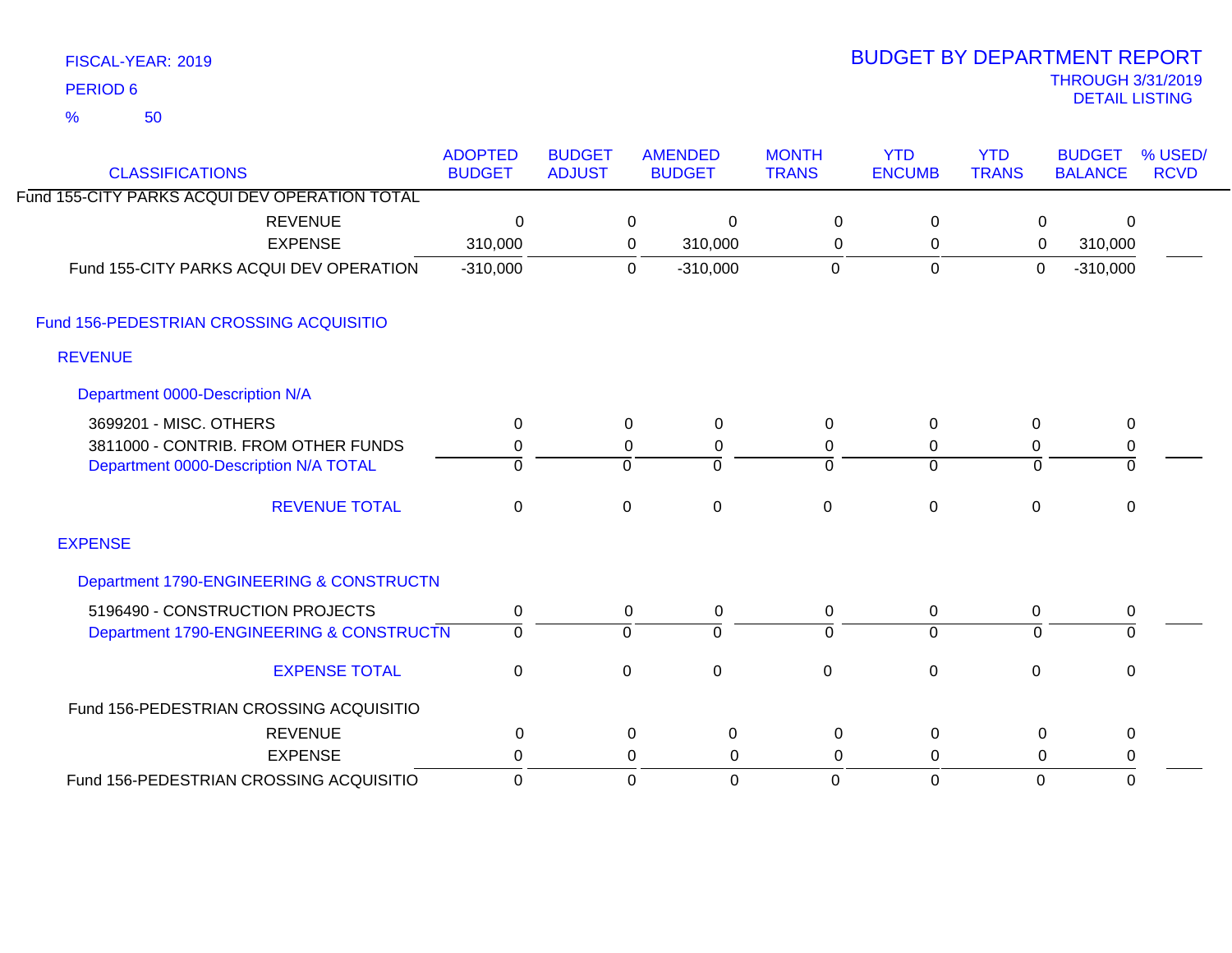| FISCAL-YEAR: 2019                     |                                 |                                |                                 |                              | <b>BUDGET BY DEPARTMENT REPORT</b> |                            |                                                   |                        |
|---------------------------------------|---------------------------------|--------------------------------|---------------------------------|------------------------------|------------------------------------|----------------------------|---------------------------------------------------|------------------------|
| <b>PERIOD 6</b>                       |                                 |                                |                                 |                              |                                    |                            | <b>THROUGH 3/31/2019</b><br><b>DETAIL LISTING</b> |                        |
| 50<br>%                               |                                 |                                |                                 |                              |                                    |                            |                                                   |                        |
| <b>CLASSIFICATIONS</b>                | <b>ADOPTED</b><br><b>BUDGET</b> | <b>BUDGET</b><br><b>ADJUST</b> | <b>AMENDED</b><br><b>BUDGET</b> | <b>MONTH</b><br><b>TRANS</b> | <b>YTD</b><br><b>ENCUMB</b>        | <b>YTD</b><br><b>TRANS</b> | <b>BUDGET</b><br><b>BALANCE</b>                   | % USED/<br><b>RCVD</b> |
| Fund 201-DEBT SERVICE FUND            |                                 |                                |                                 |                              |                                    |                            |                                                   |                        |
| <b>REVENUE</b>                        |                                 |                                |                                 |                              |                                    |                            |                                                   |                        |
| Department 0000-Description N/A       |                                 |                                |                                 |                              |                                    |                            |                                                   |                        |
| 3612000 - INTEREST INCOME             | 2,000                           | 0                              | 2,000                           | 200                          | 0                                  | 1,261                      | 739                                               | 63                     |
| 3669000 - HOSPITAL LANDSCAPE REVENU   | 145,246                         | $\mathbf 0$                    | 145,246                         | $\Omega$                     | 0                                  | 145,246                    | 0                                                 | 100                    |
| 3669300 - RICHMAN PROPERTIES LN PMT   | 703,409                         | $\mathbf 0$                    | 703,409                         | 173,860                      | 0                                  | 558,778                    | 144,631                                           | 79                     |
| 3699201 - MISC. OTHERS                | $\Omega$                        | 0                              | 0                               | $-25$                        | 0                                  | $-57$                      | 57                                                |                        |
| 3811100 - TRANSFER IN FROM GEN FUND   | 329,345                         | $\mathbf 0$                    | 329,345                         | 0                            | $\mathbf 0$                        | 329,345                    | $\mathbf 0$                                       | 100                    |
| 3841100 - DEBT BB&T LOAN FY15         | $\Omega$                        | $\mathbf 0$                    | 0                               | $\overline{0}$               | 0                                  | $\Omega$                   | 0                                                 |                        |
| Department 0000-Description N/A TOTAL | 1,180,000                       | $\overline{0}$                 | 1,180,000                       | 174,035                      | $\overline{0}$                     | 1,034,573                  | 145,427                                           | $\overline{87}$        |
| <b>REVENUE TOTAL</b>                  | 1,180,000                       | 0                              | 1,180,000                       | 174,035                      | $\mathbf 0$                        | 1,034,573                  | 145,427                                           | 87                     |
| <b>EXPENSE</b>                        |                                 |                                |                                 |                              |                                    |                            |                                                   |                        |
| <b>Department 1410-FINANCE</b>        |                                 |                                |                                 |                              |                                    |                            |                                                   |                        |
| 5197110 - DEBT SERVICE- PRINCIPAL     | 774,000                         | $\mathbf 0$                    | 774,000                         | $\Omega$                     | $\mathbf 0$                        | 606,000                    | 168,000                                           | 78                     |
| 5197210 - DEBT SERVICE-INTEREST       | 402,000                         | 0                              | 402,000                         | 25,959                       | $\pmb{0}$                          | 204,021                    | 197,979                                           | 50                     |
| 5197310 - DEBT OTHER COST             | 4,000                           | 0                              | 4,000                           | 516                          | 0                                  | 516                        | 3,484                                             | 12                     |
| Department 1410-FINANCE TOTAL         | 1,180,000                       | $\overline{0}$                 | 1,180,000                       | 26,475                       | $\overline{0}$                     | 810,537                    | 369,463                                           | 68                     |
| Department 1500-CITY ATTORNEY         |                                 |                                |                                 |                              |                                    |                            |                                                   |                        |
| 5147310 - DEBT OTHER COST             | $\pmb{0}$                       | 0                              | 0                               | 0                            | $\pmb{0}$                          | 0                          | 0                                                 |                        |
| 5197310 - DEBT OTHER COST             | $\pmb{0}$                       | 0                              | $\pmb{0}$                       | $\pmb{0}$                    | 0                                  | $\pmb{0}$                  | $\pmb{0}$                                         |                        |
| Department 1500-CITY ATTORNEY TOTAL   | $\overline{0}$                  | $\overline{0}$                 | $\overline{0}$                  | $\overline{0}$               | $\mathbf 0$                        | $\overline{0}$             | $\overline{0}$                                    |                        |
| <b>EXPENSE TOTAL</b>                  | 1,180,000                       | 0                              | 1,180,000                       | 26,475                       | 0                                  | 810,537                    | 369,463                                           | 68                     |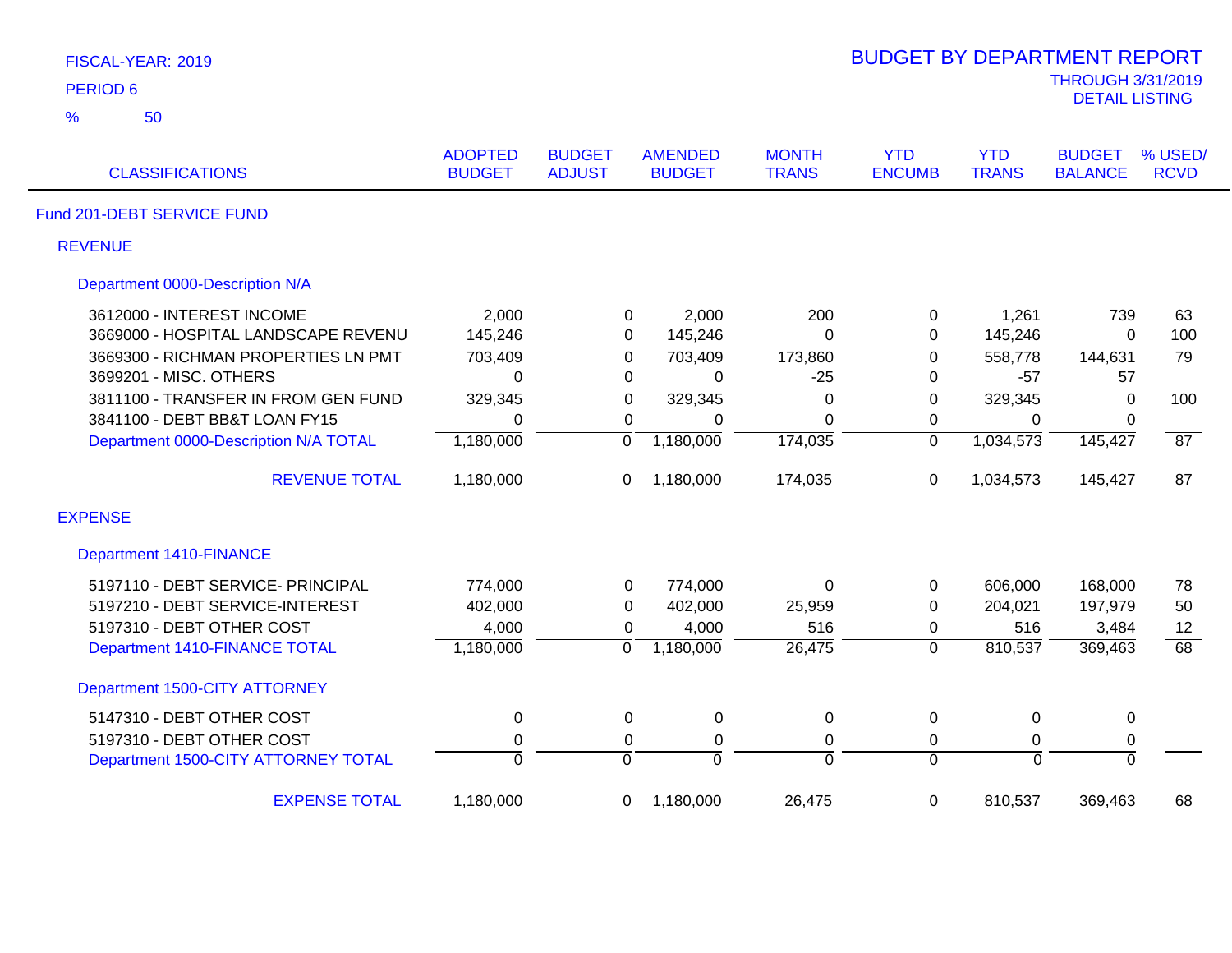|               | FISCAL-YEAR: 2019                          |                |                |                |                | <b>BUDGET BY DEPARTMENT REPORT</b> |                |                          |                  |
|---------------|--------------------------------------------|----------------|----------------|----------------|----------------|------------------------------------|----------------|--------------------------|------------------|
|               | <b>PERIOD 6</b>                            |                |                |                |                |                                    |                | <b>THROUGH 3/31/2019</b> |                  |
| $\frac{9}{6}$ | 50                                         |                |                |                |                |                                    |                | <b>DETAIL LISTING</b>    |                  |
|               |                                            | <b>ADOPTED</b> | <b>BUDGET</b>  | <b>AMENDED</b> | <b>MONTH</b>   | <b>YTD</b>                         | <b>YTD</b>     | <b>BUDGET</b>            | % USED/          |
|               | <b>CLASSIFICATIONS</b>                     | <b>BUDGET</b>  | <b>ADJUST</b>  | <b>BUDGET</b>  | <b>TRANS</b>   | <b>ENCUMB</b>                      | <b>TRANS</b>   | <b>BALANCE</b>           | <b>RCVD</b>      |
|               | Fund 201-DEBT SERVICE FUND TOTAL           |                |                |                |                |                                    |                |                          |                  |
|               | <b>REVENUE</b>                             | 1,180,000      | 0              | 1,180,000      | 174,035        | 0                                  | 1,034,573      | 145,427                  | 87               |
|               | <b>EXPENSE</b>                             | 1,180,000      | $\mathsf 0$    | 1,180,000      | 26,475         | 0                                  | 810,537        | 369,463                  | 68               |
|               | Fund 201-DEBT SERVICE FUND TOTAL           | $\overline{0}$ | $\overline{0}$ | $\overline{0}$ | 147,560        | $\overline{0}$                     | 224,036        | $-224,036$               |                  |
|               | Fund 301-CAPITAL IMPROVEMENT FUND          |                |                |                |                |                                    |                |                          |                  |
|               | <b>REVENUE</b>                             |                |                |                |                |                                    |                |                          |                  |
|               | Department 0000-Description N/A            |                |                |                |                |                                    |                |                          |                  |
|               | 3699294 - PRIOR YEAR ENCUMBRANCES          | $\mathbf 0$    | $\Omega$       | $\Omega$       | $\mathbf 0$    | 0                                  | 0              | $\Omega$                 |                  |
|               | 3811000 - CONTRIB. FROM OTHER FUNDS        | 1,319,392      | 0              | 1,319,392      | $\pmb{0}$      | 0                                  | $\mathbf 0$    | 1,319,392                |                  |
|               | Department 0000-Description N/A TOTAL      | 1,319,392      | 0              | 1,319,392      | $\overline{0}$ | $\Omega$                           | $\mathbf 0$    | 1,319,392                |                  |
|               | <b>REVENUE TOTAL</b>                       | 1,319,392      | 0              | 1,319,392      | $\pmb{0}$      | $\mathbf 0$                        | 0              | 1,319,392                |                  |
|               | <b>EXPENSE</b>                             |                |                |                |                |                                    |                |                          |                  |
|               | Department 1310-CITY MANAGER               |                |                |                |                |                                    |                |                          |                  |
|               | 5136450 - CAPITAL IMPROVEMENT              | $\pmb{0}$      | $\Omega$       | $\mathbf 0$    | $\pmb{0}$      | $\mathbf 0$                        | $\Omega$       | $\pmb{0}$                |                  |
|               | 5139920 - GENERAL CONTINGENCY              | $\pmb{0}$      | 4,000          | 4,000          | $\pmb{0}$      | 4,000                              | 4,000          | $\pmb{0}$                | 100              |
|               | Department 1310-CITY MANAGER TOTAL         | $\overline{0}$ | 4,000          | 4,000          | $\overline{0}$ | 4,000                              | 4,000          | $\overline{0}$           | $\overline{100}$ |
|               | Department 1320-PROCUREMENT DIVISION       |                |                |                |                |                                    |                |                          |                  |
|               | 5136430 - EQUIPMENT-OPERATING              | $\pmb{0}$      | 0              | $\pmb{0}$      | $\pmb{0}$      | 0                                  | $\pmb{0}$      | 0                        |                  |
|               | Department 1320-PROCUREMENT DIVISION TOTAL | 0              | $\overline{0}$ | 0              | 0              | $\overline{0}$                     | $\overline{0}$ | $\overline{0}$           |                  |
|               | Department 1340-MANAGEMENT INFO. SYSTEMS   |                |                |                |                |                                    |                |                          |                  |
|               | 5133450 - CONTRACTUAL SERVCS-INFRA         | $\mathbf 0$    | 0              | $\mathbf 0$    | 0              | 0                                  | 0              | $\pmb{0}$                |                  |
|               | 5136430 - EQUIPMENT-OPERATING              | 100,000        | 120,582        | 220,582        | $\mathbf 0$    | 120,582                            | 220,497        | 85                       | 99               |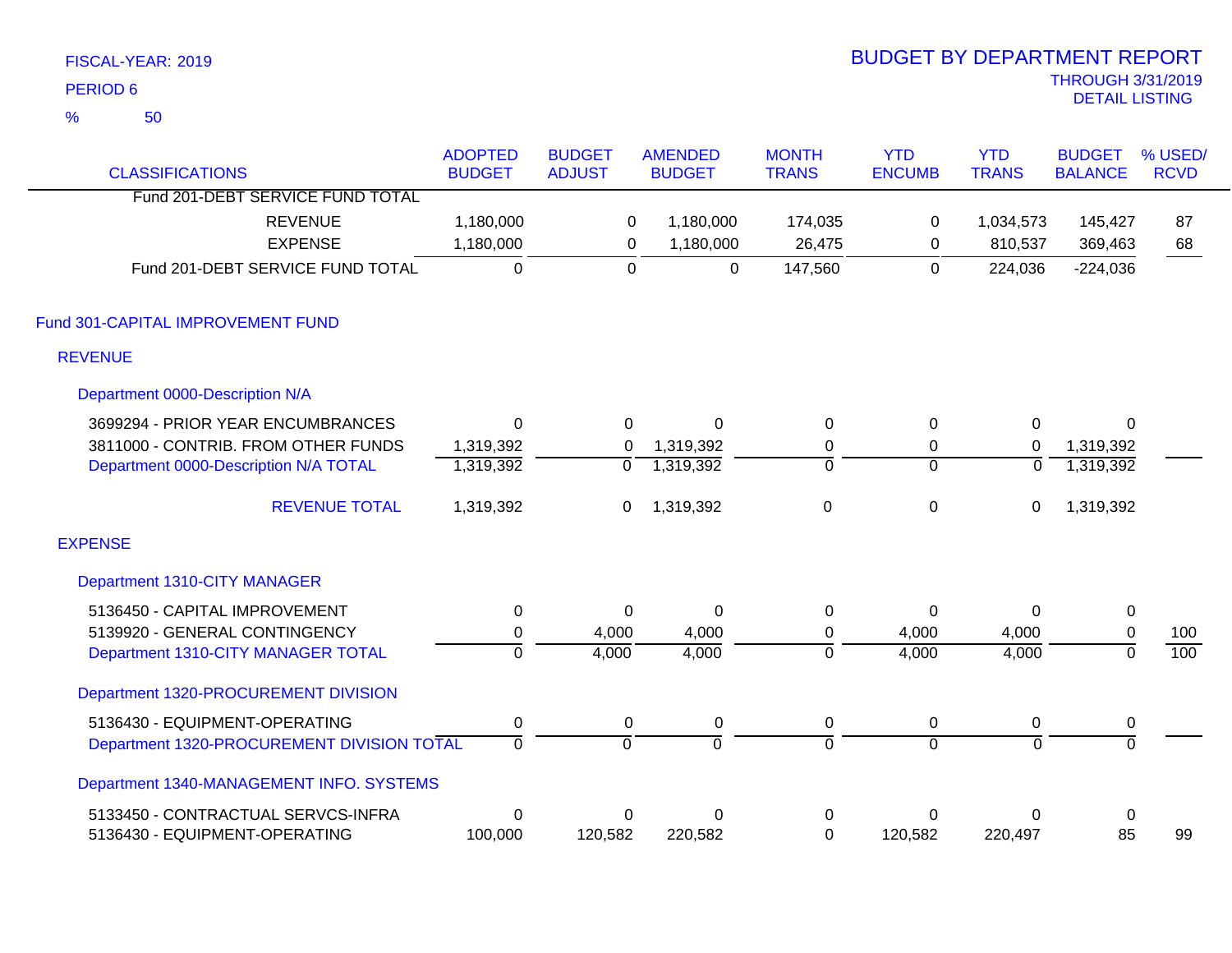50 %

| <b>CLASSIFICATIONS</b>                   | <b>ADOPTED</b><br><b>BUDGET</b> | <b>BUDGET</b><br><b>ADJUST</b> | <b>AMENDED</b><br><b>BUDGET</b> | <b>MONTH</b><br><b>TRANS</b> | <b>YTD</b><br><b>ENCUMB</b> | <b>YTD</b><br><b>TRANS</b> | <b>BUDGET</b><br><b>BALANCE</b> | % USED/<br><b>RCVD</b> |
|------------------------------------------|---------------------------------|--------------------------------|---------------------------------|------------------------------|-----------------------------|----------------------------|---------------------------------|------------------------|
| Department 1340-MANAGEMENT INFO. SYSTEMS | 100,000                         | 120,582                        | 220,582                         | $\overline{0}$               | 120,582                     | 220,497                    | $\overline{85}$                 | $\overline{99}$        |
| <b>Department 1410-FINANCE</b>           |                                 |                                |                                 |                              |                             |                            |                                 |                        |
| 5136430 - EQUIPMENT-OPERATING            | 50,000                          | 7,690                          | 57,690                          | 0                            | 7,690                       | 13,706                     | 43,984                          | 23                     |
| 5136440 - CAPITAL IMPROVEMENTS           | 0                               | 0                              | $\Omega$                        | 0                            | $\Omega$                    | $\mathbf 0$                | 0                               |                        |
| Department 1410-FINANCE TOTAL            | 50,000                          | 7,690                          | 57,690                          | $\overline{0}$               | 7,690                       | 13,706                     | 43,984                          | $\overline{23}$        |
| Department 1610-BUILDING                 |                                 |                                |                                 |                              |                             |                            |                                 |                        |
| 5246440 - CODE VEHICLES                  | $\mathbf 0$                     | $\mathbf 0$                    | $\mathbf 0$                     | $\mathbf 0$                  | $\mathbf 0$                 | 0                          | 0                               |                        |
| Department 1610-BUILDING TOTAL           | $\overline{0}$                  | $\overline{0}$                 | $\overline{0}$                  | $\Omega$                     | $\Omega$                    | $\overline{0}$             | $\overline{0}$                  |                        |
| Department 1620-PLANNING & ZONING        |                                 |                                |                                 |                              |                             |                            |                                 |                        |
| 5246430 - EQUIPMENT-OPERATING            | 0                               | $\mathbf 0$                    | 0                               | $\Omega$                     | $\Omega$                    | 0                          | 0                               |                        |
| 5246810 - SOFTWARE                       | 0                               | $\mathbf 0$                    | $\boldsymbol{0}$                | $\mathbf 0$                  | $\mathbf 0$                 | $\mathbf 0$                | 0                               |                        |
| Department 1620-PLANNING & ZONING TOTAL  | $\Omega$                        | $\Omega$                       | $\Omega$                        | $\Omega$                     | $\Omega$                    | $\Omega$                   | $\Omega$                        |                        |
| Department 1640-CODE ENFORCEMENT         |                                 |                                |                                 |                              |                             |                            |                                 |                        |
| 5246440 - CODE VEHICLES                  | 0                               | $\pmb{0}$                      | $\pmb{0}$                       | 0                            | $\pmb{0}$                   | $\mathbf 0$                | 0                               |                        |
| Department 1640-CODE ENFORCEMENT TOTAL   | $\Omega$                        | $\Omega$                       | $\Omega$                        | $\Omega$                     | $\Omega$                    | $\Omega$                   | $\Omega$                        |                        |
| Department 1720-SOLID WASTE              |                                 |                                |                                 |                              |                             |                            |                                 |                        |
| 5346430 - EQUIPMENT-OPERATING            | $\mathbf 0$                     | $\boldsymbol{0}$               | $\mathbf 0$                     | $\mathbf 0$                  | $\Omega$                    | $\mathbf 0$                | $\overline{0}$                  |                        |
| 5346440 - SOLID WASTE VEHICLES           | 288,000                         | 0                              | 288,000                         | 0                            | 33,819                      | 268,343                    | 19,657                          | 93                     |
| Department 1720-SOLID WASTE TOTAL        | 288,000                         | $\overline{0}$                 | 288,000                         | $\overline{0}$               | 33,819                      | 268,343                    | 19,657                          | $\overline{93}$        |
| Department 1730-STREET MAINTENANCE       |                                 |                                |                                 |                              |                             |                            |                                 |                        |
| 5414625 - LANDSCAPE MAINTENANCE          | 0                               | 0                              | $\Omega$                        | U                            | ∩                           | 0                          | 0                               |                        |
| 5416450 - SUNSET DR & ST LIGHTING        | 215,000                         | 30,103                         | 245,103                         | 5,792                        | 10,000                      | 25,860                     | 219,243                         | 10                     |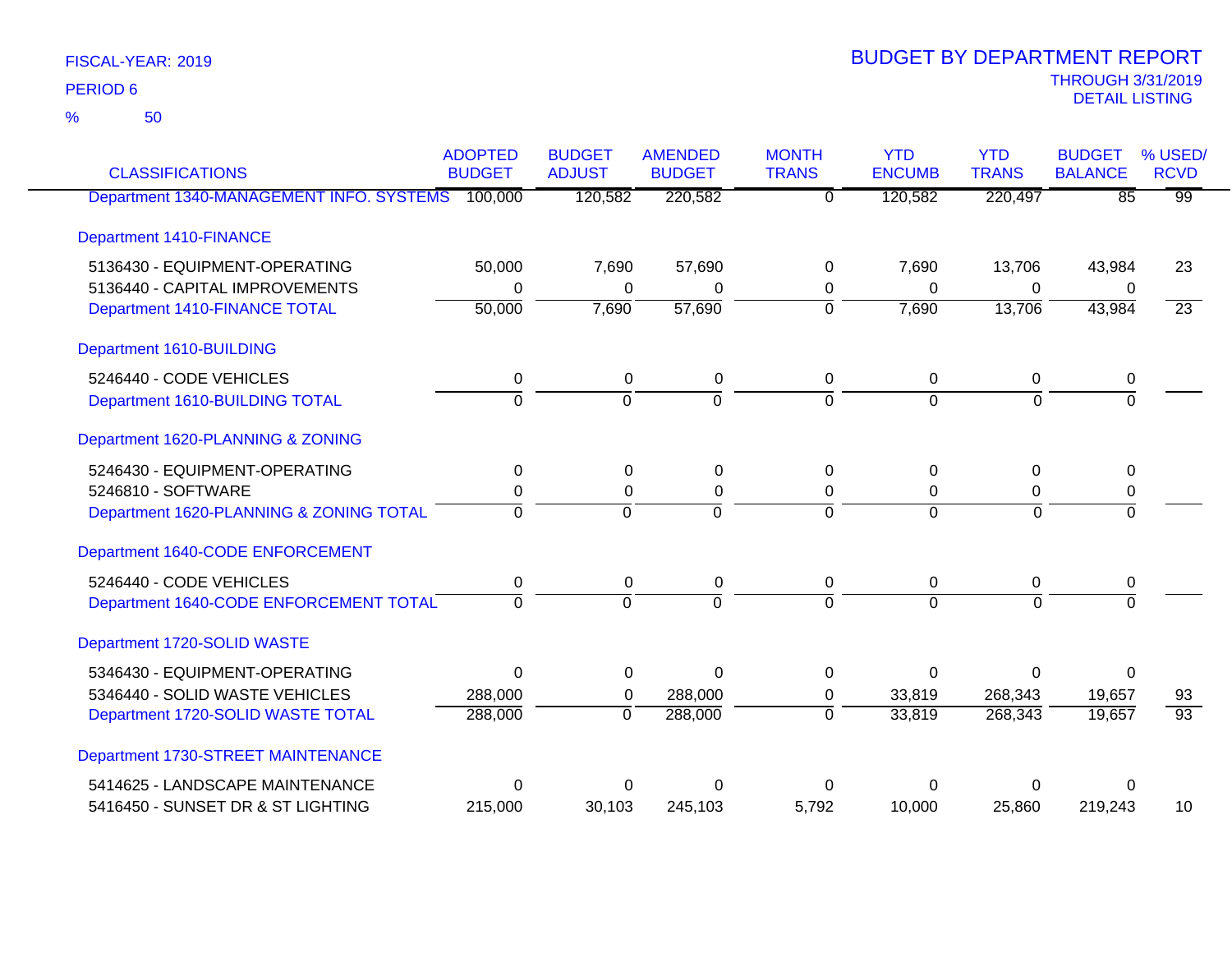| <b>CLASSIFICATIONS</b>                             | <b>ADOPTED</b><br><b>BUDGET</b> | <b>BUDGET</b><br><b>ADJUST</b> | <b>AMENDED</b><br><b>BUDGET</b> | <b>MONTH</b><br><b>TRANS</b> | <b>YTD</b><br><b>ENCUMB</b> | <b>YTD</b><br><b>TRANS</b> | <b>BUDGET</b><br><b>BALANCE</b> | % USED/<br><b>RCVD</b> |
|----------------------------------------------------|---------------------------------|--------------------------------|---------------------------------|------------------------------|-----------------------------|----------------------------|---------------------------------|------------------------|
| Department 1730-STREET MAINTENANCE TOTAL           | 215,000                         | 30,103                         | 245,103                         | 5,792                        | 10,000                      | 25,860                     | 219,243                         | $\overline{10}$        |
| Department 1760-MOTOR POOL                         |                                 |                                |                                 |                              |                             |                            |                                 |                        |
| 5196450 - CAPITAL OUTLAY                           | 0                               | $\mathbf 0$                    | $\pmb{0}$                       | $\mathbf 0$                  | 0                           | $\mathbf 0$                | 0                               |                        |
| Department 1760-MOTOR POOL TOTAL                   | $\overline{0}$                  | $\overline{0}$                 | $\overline{0}$                  | $\overline{0}$               | $\overline{0}$              | $\overline{0}$             | $\overline{0}$                  |                        |
| Department 1790-ENGINEERING & CONSTRUCTN           |                                 |                                |                                 |                              |                             |                            |                                 |                        |
| 5196450 - CAPITAL OUTLAY                           | 1,200,000                       | 305,006                        | 1,505,006                       | 36,450                       | 285,500                     | 450,006                    | 1,055,000                       | 29                     |
| Department 1790-ENGINEERING & CONSTRUCTN 1,200,000 |                                 | 305,006                        | 1,505,006                       | 36,450                       | 285,500                     | 450,006                    | 1,055,000                       | $\overline{29}$        |
| Department 1910-POLICE                             |                                 |                                |                                 |                              |                             |                            |                                 |                        |
| 5216440 - VEHICLES                                 | 332,000                         | 99,556                         | 431,556                         | 0                            | 333,661                     | 431,556                    | 0                               | 100                    |
| 5216450 - CAPITAL LEASE                            | 30,000                          | $\Omega$                       | 30,000                          | 0                            | 0                           | 6,736                      | 23,264                          | 22                     |
| Department 1910-POLICE TOTAL                       | 362,000                         | 99,556                         | 461,556                         | $\Omega$                     | 333,661                     | 438,292                    | 23,264                          | $\overline{94}$        |
| Department 2000-PARKS & RECREATION                 |                                 |                                |                                 |                              |                             |                            |                                 |                        |
| 5196440 - VEHICLES                                 | 0                               | 0                              | 0                               | $\Omega$                     | $\Omega$                    | 0                          | $\Omega$                        |                        |
| 5196450 - CAPITAL OUTLAY                           | $\Omega$                        | 0                              | $\Omega$                        | $\Omega$                     | $\Omega$                    | $\Omega$                   | $\Omega$                        |                        |
| 5726440 - CAPITAL IMPROVEMENTS                     | 73,000                          | $\Omega$                       | 73,000                          | $\Omega$                     | 36,319                      | 36,319                     | 36,681                          | 49                     |
| 5726450 - MATCHING CONTRIBUTION                    | 1,347,000                       | 308,564                        | 1,655,564                       | 138,772                      | 415,464                     | 947,508                    | 708,057                         | 57                     |
| Department 2000-PARKS & RECREATION TOTAL 1,420,000 |                                 | 308,564                        | 1,728,564                       | 138,772                      | 451,783                     | 983,827                    | 744,738                         | $\overline{56}$        |
| Department 2010-RECREATION-TENNIS                  |                                 |                                |                                 |                              |                             |                            |                                 |                        |
| 5726450 - MATCHING CONTRIBUTION                    | 0                               | $\pmb{0}$                      | $\pmb{0}$                       | $\pmb{0}$                    | $\pmb{0}$                   | 0                          | 0                               |                        |
| Department 2010-RECREATION-TENNIS TOTAL            | $\overline{0}$                  | $\overline{0}$                 | $\overline{0}$                  | $\overline{0}$               | $\overline{0}$              | $\overline{0}$             | $\overline{0}$                  |                        |
| Department 2020-MULTI PURPOSE CENTER               |                                 |                                |                                 |                              |                             |                            |                                 |                        |
| 5726450 - MATCHING CONTRIBUTION                    | 155,000                         | $\mathbf 0$                    | 155,000                         | 0                            | 0                           | 39,189                     | 115,812                         | 25                     |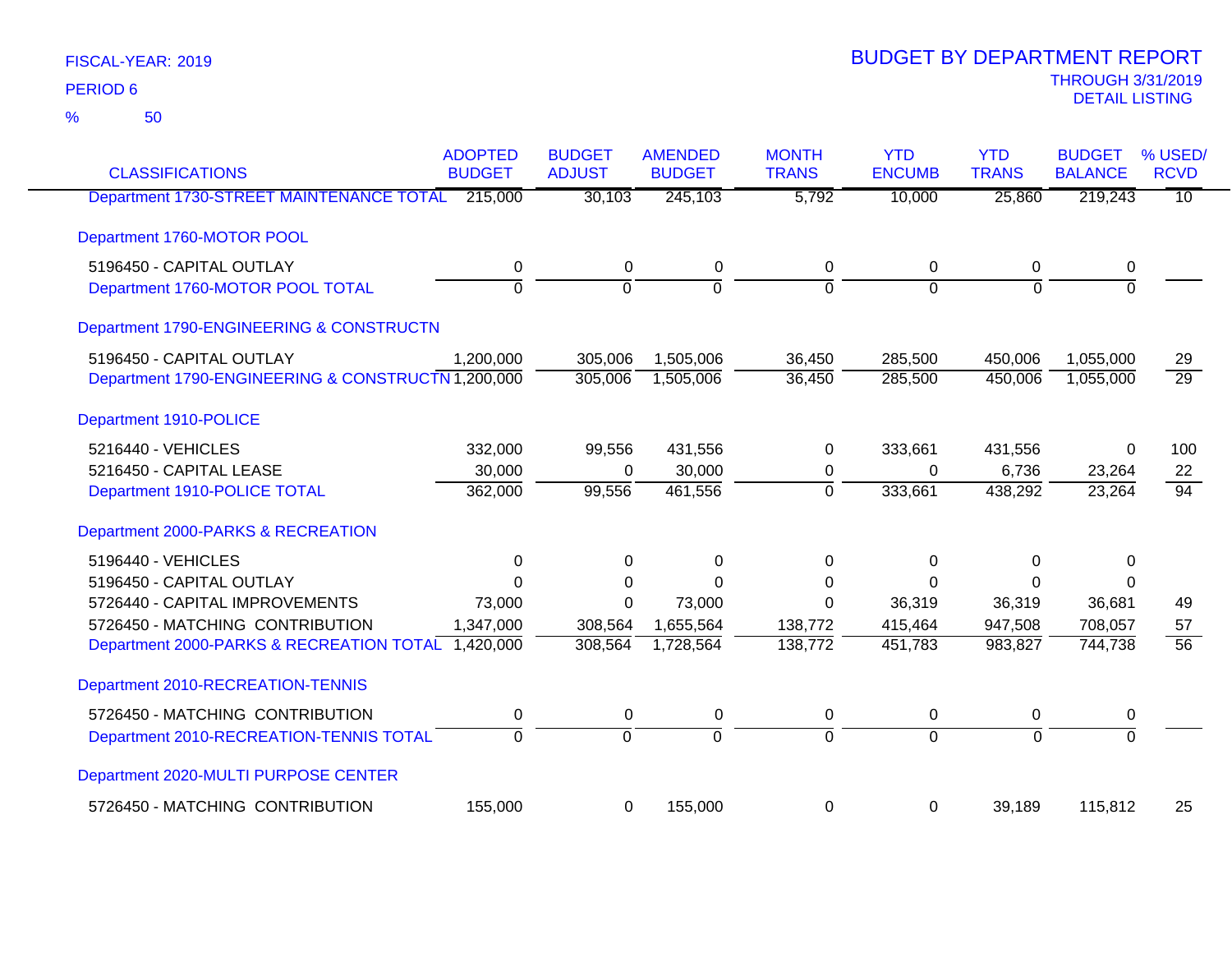50 %

| <b>CLASSIFICATIONS</b>                             | <b>ADOPTED</b><br><b>BUDGET</b> | <b>BUDGET</b><br><b>ADJUST</b> | <b>AMENDED</b><br><b>BUDGET</b> | <b>MONTH</b><br><b>TRANS</b> | <b>YTD</b><br><b>ENCUMB</b> | <b>YTD</b><br><b>TRANS</b> | <b>BUDGET</b><br><b>BALANCE</b> | % USED/<br><b>RCVD</b> |
|----------------------------------------------------|---------------------------------|--------------------------------|---------------------------------|------------------------------|-----------------------------|----------------------------|---------------------------------|------------------------|
| Department 2020-MULTI PURPOSE CENTER TOTAL 155,000 |                                 | $\Omega$                       | 155,000                         | $\overline{0}$               | $\overline{0}$              | 39,189                     | 115,812                         | $\overline{25}$        |
| <b>EXPENSE TOTAL</b>                               | 3,790,000                       | 875,501                        | 4,665,501                       | 181,014                      | 1,247,035                   | 2,443,720                  | 2,221,783                       | 52                     |
| Fund 301-CAPITAL IMPROVEMENT FUND TOTAL            |                                 |                                |                                 |                              |                             |                            |                                 |                        |
| <b>REVENUE</b>                                     | 1,319,392                       | 0                              | 1,319,392                       | $\mathsf 0$                  | $\mathbf 0$                 | 0                          | 1,319,392                       |                        |
| <b>EXPENSE</b>                                     | 3,790,000                       | 875,501                        | 4,665,501                       | 181,014                      | 1,247,035                   | 2,443,720                  | 2,221,783                       | 52                     |
| Fund 301-CAPITAL IMPROVEMENT FUND TOTAL            | $-2,470,608$                    | $-875,501$                     | $-3,346,109$                    | $-181,014$                   | $-1,247,035$                | $-2,443,720$               | $-902,391$                      |                        |
| Fund 608-STATE FORFEITURE FUND                     |                                 |                                |                                 |                              |                             |                            |                                 |                        |
| <b>REVENUE</b>                                     |                                 |                                |                                 |                              |                             |                            |                                 |                        |
| Department 0000-Description N/A                    |                                 |                                |                                 |                              |                             |                            |                                 |                        |
| 3511000 - CONFISCATED REVENUE                      | 0                               | $\mathbf 0$                    | 0                               | 0                            | $\mathbf 0$                 | $\Omega$                   | $\overline{0}$                  |                        |
| 3612000 - INTEREST INCOME                          | $\pmb{0}$                       | $\mathsf 0$                    | $\boldsymbol{0}$                | 71                           | $\mathbf 0$                 | 413                        | $-413$                          |                        |
| Department 0000-Description N/A TOTAL              | $\overline{0}$                  | $\overline{0}$                 | 0                               | $\overline{71}$              | $\overline{0}$              | $\overline{413}$           | $-413$                          |                        |
| <b>REVENUE TOTAL</b>                               | 0                               | 0                              | $\mathbf 0$                     | 71                           | $\mathbf 0$                 | 413                        | $-413$                          |                        |
| <b>EXPENSE</b>                                     |                                 |                                |                                 |                              |                             |                            |                                 |                        |
| Department 1910-POLICE                             |                                 |                                |                                 |                              |                             |                            |                                 |                        |
| 5213450 - CONTRACTUAL SERVICES                     | $\Omega$                        | $\Omega$                       | 0                               | 0                            | 0                           | $\Omega$                   | 0                               |                        |
| 5213490 - CRIME PREVENTION PROGRAMS                | $\Omega$                        | 0                              | 0                               | 0                            | $\mathbf{0}$                | 0                          | 0                               |                        |
| 5214070 - TRAVEL & CONFERENCE                      | $\Omega$                        | 0                              | $\overline{0}$                  | 0                            | $\pmb{0}$                   | 0                          | $\Omega$                        |                        |
| 5215210 - SUPPLIES                                 | 30,000                          | 0                              | 30,000                          | 0                            | 0                           | $\Omega$                   | 30,000                          |                        |
| Department 1910-POLICE TOTAL                       | 30,000                          | $\overline{0}$                 | 30,000                          | ō                            | $\overline{0}$              | $\mathbf 0$                | 30,000                          |                        |
| <b>EXPENSE TOTAL</b>                               | 30,000                          | $\mathbf 0$                    | 30,000                          | 0                            | $\boldsymbol{0}$            | $\mathbf 0$                | 30,000                          |                        |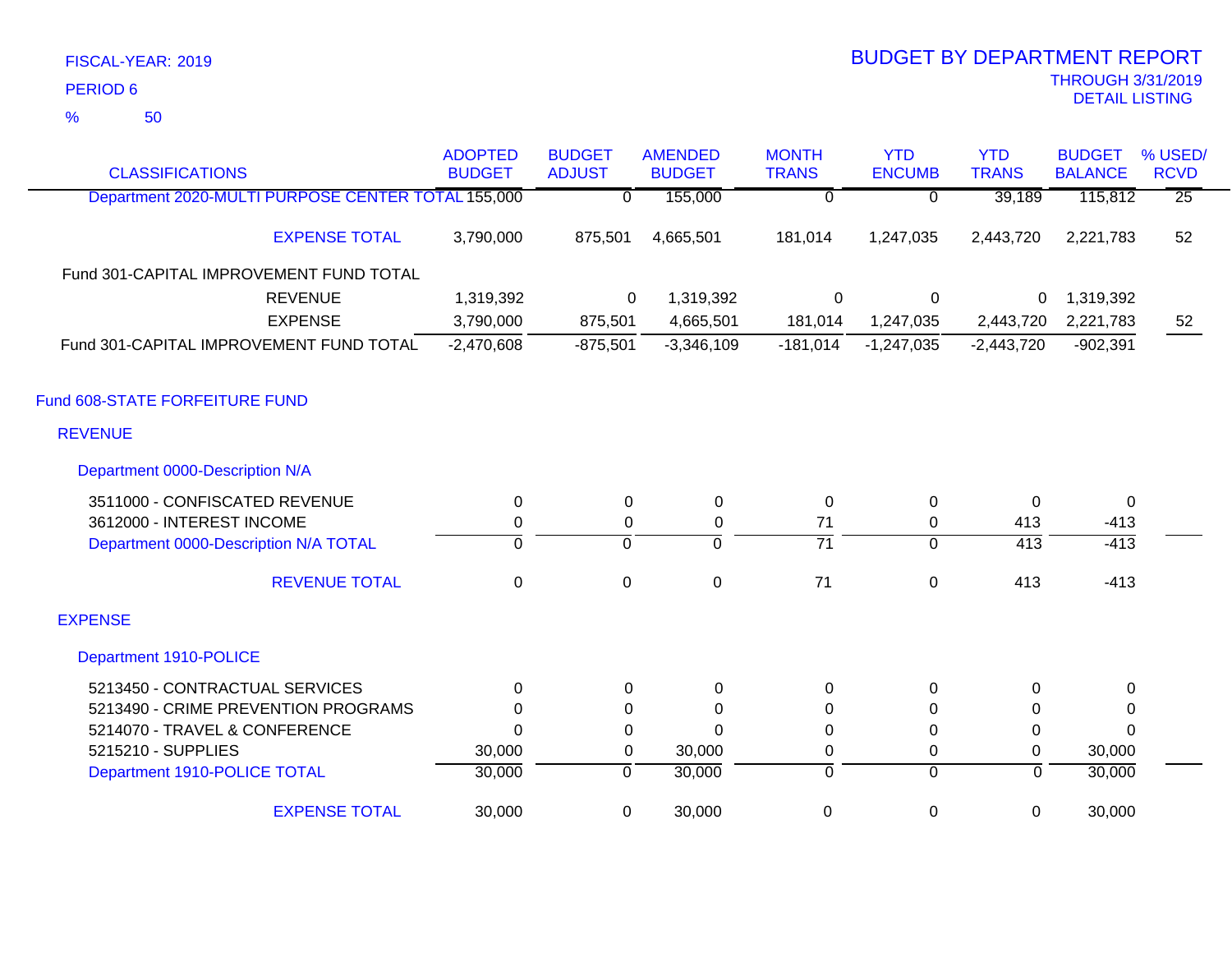50

### THROUGH 3/31/2019<br>DETAIL LISTING DETAIL LISTING PERIOD <sup>6</sup> BUDGET BY DEPARTMENT REPORT

| <b>CLASSIFICATIONS</b>                | <b>ADOPTED</b><br><b>BUDGET</b> | <b>BUDGET</b><br><b>ADJUST</b> |                | <b>AMENDED</b><br><b>BUDGET</b> | <b>MONTH</b><br><b>TRANS</b> | <b>YTD</b><br><b>ENCUMB</b> | <b>YTD</b><br><b>TRANS</b> | <b>BUDGET</b><br><b>BALANCE</b> | % USED/<br><b>RCVD</b> |
|---------------------------------------|---------------------------------|--------------------------------|----------------|---------------------------------|------------------------------|-----------------------------|----------------------------|---------------------------------|------------------------|
| Fund 608-STATE FORFEITURE FUND TOTAL  |                                 |                                |                |                                 |                              |                             |                            |                                 |                        |
| <b>REVENUE</b>                        | $\mathbf 0$                     |                                | 0              | $\pmb{0}$                       | 71                           | 0                           | 413                        | $-413$                          |                        |
| <b>EXPENSE</b>                        | 30,000                          |                                | 0              | 30,000                          | $\Omega$                     | 0                           | 0                          | 30,000                          |                        |
| Fund 608-STATE FORFEITURE FUND TOTAL  | $-30,000$                       |                                | $\Omega$       | $-30,000$                       | 71                           | $\mathbf 0$                 | 413                        | $-30,413$                       |                        |
| Fund 610-CRA TRUST FUND               |                                 |                                |                |                                 |                              |                             |                            |                                 |                        |
| <b>REVENUE</b>                        |                                 |                                |                |                                 |                              |                             |                            |                                 |                        |
| Department 0000-Description N/A       |                                 |                                |                |                                 |                              |                             |                            |                                 |                        |
| 3111000 - OPERATING REVENUE           | 1,540,691                       |                                | 0              | 1,540,691                       | 0                            | 0                           | 801,802                    | 738,889                         | 52                     |
| 3612000 - INTEREST INCOME             | 0                               |                                | 0              | $\mathbf 0$                     | 0                            | 0                           | 0                          | $\mathbf 0$                     |                        |
| 3612100 - INTEREST INCOME-TIF         | 4,250                           |                                | 0              | 4,250                           | 243                          | 0                           | 1,467                      | 2,783                           | 34                     |
| 3625100 - RENTAL PROPERTIES           | 33,000                          |                                | 0              | 33,000                          | 1,455                        | 0                           | 14,497                     | 18,503                          | 43                     |
| 3699201 - MISC. OTHERS                | 0                               |                                | 0              | 0                               | 0                            | 0                           | $-7$                       | 7                               |                        |
| 3811900 - TRANSFER FR GENERAL FUND    | $\Omega$                        |                                | $\Omega$       | $\mathbf 0$                     | $\Omega$                     | 0                           | $\Omega$                   | $\Omega$                        |                        |
| Department 0000-Description N/A TOTAL | 1,577,941                       |                                | 0              | 1,577,941                       | 1,698                        | $\mathbf{0}$                | 817,759                    | 760,182                         | 51                     |
| <b>REVENUE TOTAL</b>                  | 1,577,941                       |                                | 0              | 1,577,941                       | 1,698                        | 0                           | 817,759                    | 760,182                         | 51                     |
| <b>EXPENSE</b>                        |                                 |                                |                |                                 |                              |                             |                            |                                 |                        |
| Department 1110-CRA BOARD FOR TIF     |                                 |                                |                |                                 |                              |                             |                            |                                 |                        |
| 5131210 - REGULAR                     | 143,945                         |                                | 0              | 143,945                         | 17,451                       | 0                           | 67,477                     | 76,468                          | 46                     |
| 5132110 - F.I.C.A.                    | 11,012                          |                                | 0              | 11,012                          | 1,329                        | 0                           | 5,121                      | 5,891                           | 46                     |
| 5132210 - PENSION PLAN CONTRIBUTION   | 1,633                           |                                | 0              | 1,633                           | 389                          | 0                           | 778                        | 855                             | 47                     |
| 5132220 - DEFERRED COMP CONTRIB.      | 7,960                           |                                | 0              | 7,960                           | 876                          | 0                           | 3,651                      | 4,309                           | 45                     |
| 5132310 - GROUP HEALTH INSURANCE      | 17,194                          |                                | 0              | 17,194                          | 591                          | 0                           | 3,268                      | 13,926                          | 19                     |
| 5132410 - WORKERS' COMPENSATION       | 432                             |                                | 0              | 432                             | 91                           | 0                           | 251                        | 181                             | 58                     |
| 5134060 - AUTO ALLOWANCE              | 4,010                           |                                | 0              | 4,010                           | 325                          | 0                           | 1,788                      | 2,223                           | 44                     |
| 5211210 - REGULAR                     | 134,591                         |                                | $\overline{0}$ | 134,591                         | 16,400                       | $\overline{0}$              | 63,454                     | 71,137                          | 47                     |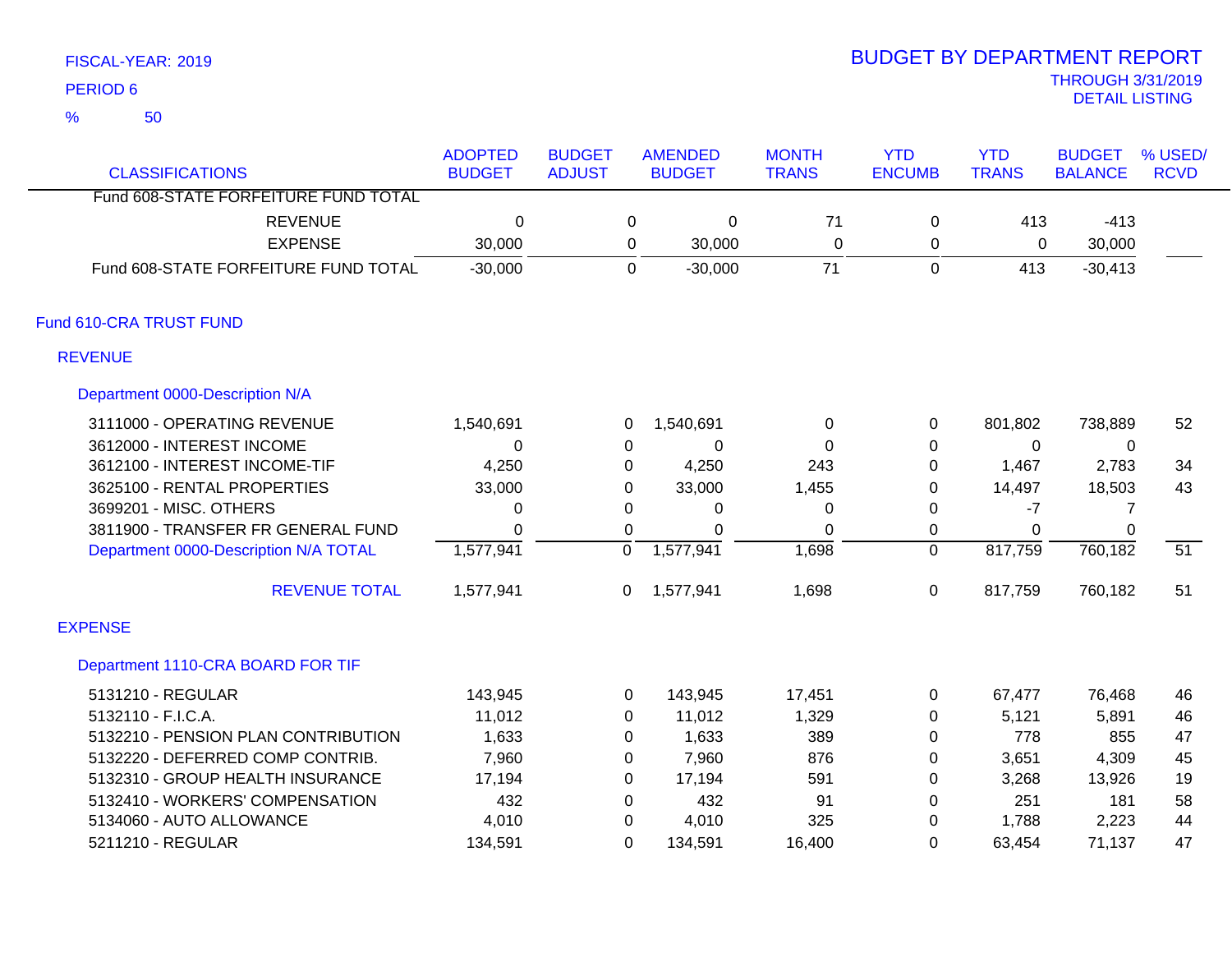50 %

|                                     | <b>ADOPTED</b> | <b>BUDGET</b> | <b>AMENDED</b> | <b>MONTH</b> | <b>YTD</b>    | <b>YTD</b>   | <b>BUDGET</b>  | % USED/     |
|-------------------------------------|----------------|---------------|----------------|--------------|---------------|--------------|----------------|-------------|
| <b>CLASSIFICATIONS</b>              | <b>BUDGET</b>  | <b>ADJUST</b> | <b>BUDGET</b>  | <b>TRANS</b> | <b>ENCUMB</b> | <b>TRANS</b> | <b>BALANCE</b> | <b>RCVD</b> |
| 5211410 - OVERTIME                  | $\Omega$       | 0             | $\Omega$       | $\Omega$     | 0             | $\Omega$     | $\mathbf{0}$   |             |
| 5212110 - F.I.C.A.                  | 10,296         | 0             | 10,296         | 1,220        | 0             | 5,008        | 5,288          | 48          |
| 5212210 - PENSION PLAN CONTRIBUTION | 20,323         | 0             | 20,323         | 4,558        | 0             | 9,116        | 11,207         | 44          |
| 5212310 - GROUP HEALTH INSURANCE    | 17,194         | 0             | 17,194         | 1,164        | 0             | 6,397        | 10,797         | 37          |
| 5212410 - WORKERS' COMPENSATION     | 6,176          | 0             | 6,176          | 1,299        | 0             | 3,586        | 2,590          | 58          |
| 5215220 - UNIFORMS                  | 0              |               | 0              | 0            |               | 0            | 0              |             |
| 5413120 - PROFESSIONAL SERVS-ST BEA | 0              |               | 0              | 0            |               | 0            | O              |             |
| 5413450 - CONTRACTUAL SERVICES      | 70,000         | $\Omega$      | 70,000         | 0            | 0             | 0            | 70,000         |             |
| 5414670 - MAINT & REP-GRDS & STRUCT | 0              | 8,960         | 8,960          | 0            | 8,960         | 8,960        | 0              | 100         |
| 5414710 - PRINTING MATERIAL-INFRAST | 0              | 0             | 0              | 0            | 0             | 0            | 0              |             |
| 5416340 - CAPITAL IMPROVEMENTS      | 100,000        | 0             | 100,000        | 0            | 0             | 0            | 100,000        |             |
| 5416450 - SUNSET DR & ST LIGHTING   | 0              | 0             | 0              | 0            | O             | O            | 0              |             |
| 5419930 - STREET BEAUTIFICATION     |                |               |                | 0            |               | 0            |                |             |
| 5511310 - PART TIME                 |                |               | 0              | 0            |               | 0            |                |             |
| 5512110 - FICA                      |                |               | 0              | 0            | 0             | 0            | 0              |             |
| 5512410 - WORKER'S COMPENSATION     |                |               | 0              | 0            |               | 0            | O              |             |
| 5513120 - PROFF.SVC/ECONOMIC DEVLOP |                |               | 0              | 0            |               | 0            |                |             |
| 5514710 - PRINTING MATERIALS-ECO.DE |                |               | 0              | 0            |               | 0            |                |             |
| 5515210 - Supplies                  |                |               | 0              |              |               | O            |                |             |
| 5519932 - ECONOMIC DEVELOPMENT PRGM |                | 0             | $\Omega$       |              |               | 0            | O              |             |
| 5519933 - BUSINESS STARTUP ASSTNCE  | 20,000         | 0             | 20,000         | 0            |               | 0            | 20,000         |             |
| 5523120 - PROFF.SVC-COMM.BLDG REHAB | 0              |               | 0              | 0            |               | 0            | O              |             |
| 5523450 - CONTRACTUAL SRVCS-COMMERC | 0              | 0             | 0              | 0            | O             | U            |                |             |
| 5524710 - PRINTING-MATERIALS-COMMER | 0              |               | 0              | 0            |               | $\Omega$     | 0              |             |
| 5541210 - REGULAR                   | 21,864         |               | 21,864         | 3,009        | 0             | 13,046       | 8,818          | 59          |
| 5542110 - FICA                      | 1,673          | 0             | 1,673          | 230          | 0             | 998          | 675            | 59          |
| 5542210 - PENSION PLAN              | 0              | 0             | 0              | $\Omega$     | 0             | 0            | $\Omega$       |             |
| 5542220 - DEFERRED COMP CONTRIB.    | 1,530          | 0             | 1,530          | 60           | 0             | 251          | 1,279          | 16          |
| 5542310 - GROUP HEALTH INSURANCE    | 4,299          | 0             | 4,299          | 575          | 0             | 3,156        | 1,143          | 73          |
| 5542410 - WORKER'S COMPENSATION     | 66             | 0             | 66             | 14           |               | 38           | 28             | 57          |
| 5543120 - LEGAL SERVICES            | 10,000         | 0             | 10,000         | $\Omega$     | 0             | 0            | 10,000         |             |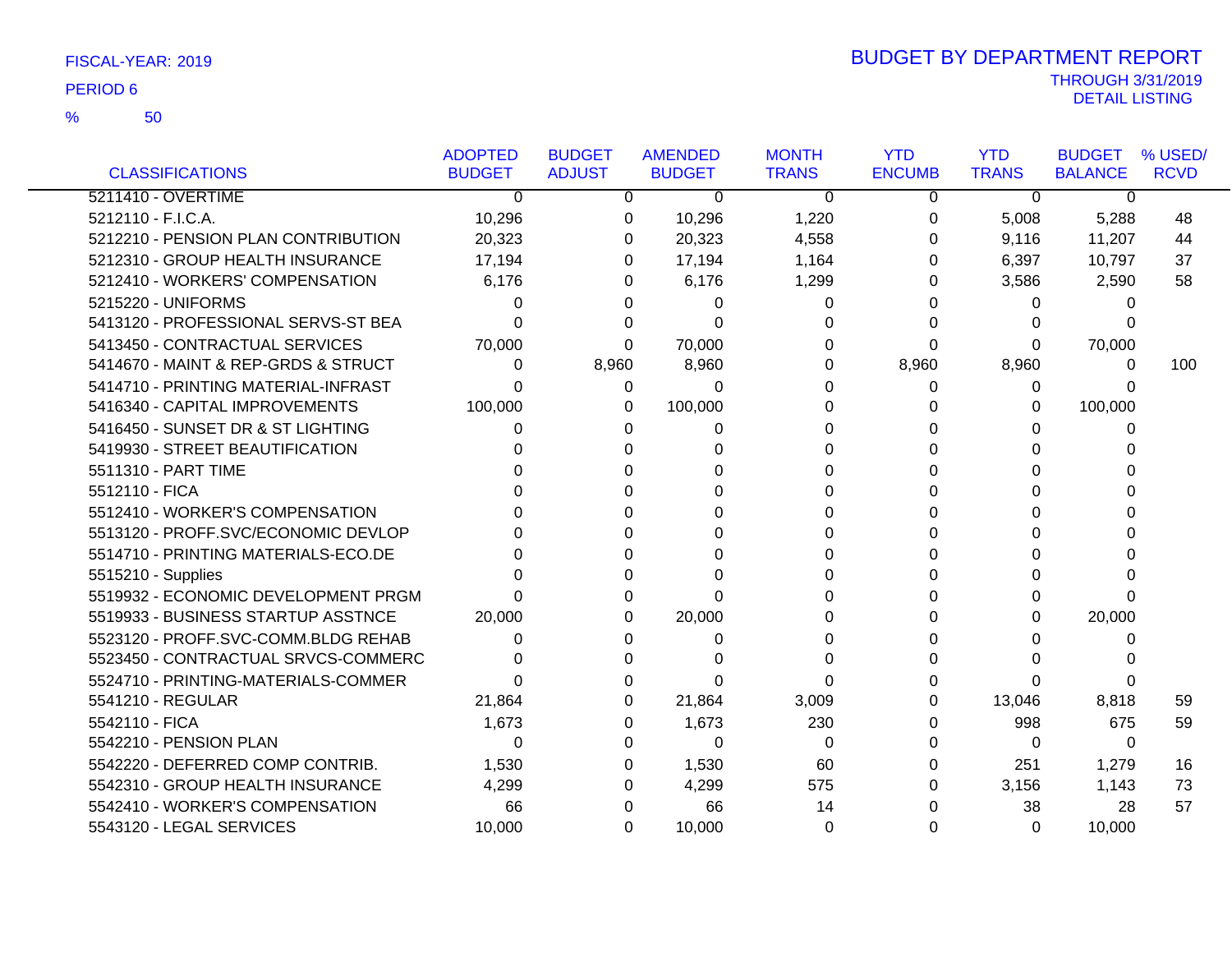|                                          | <b>ADOPTED</b> | <b>BUDGET</b> | <b>AMENDED</b> | <b>MONTH</b> | <b>YTD</b>    | <b>YTD</b>   | <b>BUDGET</b>  | % USED/         |
|------------------------------------------|----------------|---------------|----------------|--------------|---------------|--------------|----------------|-----------------|
| <b>CLASSIFICATIONS</b>                   | <b>BUDGET</b>  | <b>ADJUST</b> | <b>BUDGET</b>  | <b>TRANS</b> | <b>ENCUMB</b> | <b>TRANS</b> | <b>BALANCE</b> | <b>RCVD</b>     |
| 5543210 - AUDITOR'S FEES                 | 8,000          | $\mathbf{0}$  | 8,000          | $\mathbf 0$  | 0             | 1,500        | 6,500          | $\overline{18}$ |
| 5543460 - Madison Land Adquisition & Dev | 2,300,218      | 0             | 2,300,218      | 0            | 0             | 20,134       | 2,280,084      |                 |
| 5544070 - TRAVEL & CONFERENCE            | 1,300          | 0             | 1,300          | $\Omega$     | 0             | 1,116        | 184            | 85              |
| 5544080 - EMPLOYEE EDUCATION &TRAIN      | 0              | 0             | $\Omega$       | $\Omega$     | 0             | 0            | 0              |                 |
| 5544631 - COMMUNICATION EQUIPMENT        | 1,250          | 0             | 1,250          | 59           | 0             | 310          | 940            | 24              |
| 5544710 - PRINTING, BINDING, PHOTOCOP    | 1,200          | 0             | 1,200          | $\Omega$     | 0             | 75           | 1,125          | 6               |
| 5544850 - NON-LEGAL ADVERTISING          | 0              | 0             | $\Omega$       | 0            | U             | $\Omega$     | 0              |                 |
| 5544910 - LEGAL ADS-NON TIF              | $\Omega$       | 0             | $\Omega$       | 0            |               | 0            | 0              |                 |
| 5545210 - SUPPLIES                       | 2,500          | 0             | 2,500          | 0            | 0             | 139          | 2,361          | 5               |
| 5545410 - MEMBERSHIPS & SUBSCRIPTIO      | 1,250          | 0             | 1,250          | 0            |               | 85           | 1,165          | 6               |
| 5549140 - CRA SEC/GRNT ADM/MISC EXP      | $\Omega$       | $\Omega$      | $\Omega$       | 0            |               | $\Omega$     | $\Omega$       |                 |
| 5549915 - MISCELLANEOUS-CITY CONTRB      | 12,027         | 0             | 12,027         | $\Omega$     | 0             | 0            | 12,027         |                 |
| 5549920 - GENERAL CONTINGENCY            | 5,000          | 0             | 5,000          | 195          | 0             | 361          | 4,639          | 7               |
| 5549925 - CRA BOARD MEMBRS DISCRT F      | 7,000          | 0             | 7,000          | 0            | 0             | 1,747        | 5,253          | 24              |
| 5553120 - PROF SERVICES-INFILL PROG      | 0              | U             | 0              | 0            |               | 0            | 0              |                 |
| 5593120 - PROFESSNL SERV-TECH ASSTC      | 0              | 0             | $\Omega$       | 0            |               | 0            | n              |                 |
| 5593450 - WORK STUDY PROGRAM             | 15,000         | 0             | 15,000         | 0            |               | 0            | 15,000         |                 |
| 5599931 - SUMMER YOUTH & AFTER SCHOOL    | 0              | 0             | 0              | 0            |               | O            | 0              |                 |
| 5599932 - SCHOOL ASSISTANCE PROGRAM      | O              | U             | 0              | 0            |               | U            | O              |                 |
| 5643120 - PROFESSIONAL SERV-LEGAL S      | 5,000          | 0             | 5,000          | 0            |               | 0            | 5,000          |                 |
| 5643450 - CONTRACTUAL                    | 0              | 0             | 0              | 0            |               | O            | 0              |                 |
| 5649921 - MULTI-FAMILY REHAB PROGRM      | 0              | 0             | 0              | 0            | ∩             | 0            | $\Omega$       |                 |
| 5649930 - SINGLE FAMILY REHAB PRGRM      | 100,000        | 0             | 100,000        | 4,250        | 21,918        | 37,938       | 62,062         | 37              |
| 5649935 - ASSISTANCE PROGRAM             | 25,000         | 0             | 25,000         | $\Omega$     | 0             | 0            | 25,000         |                 |
| 5691210 - REGULAR                        | 30,236         | 0             | 30,236         | 3,823        | 0             | 15,929       | 14,307         | 52              |
| 5692110 - FICA                           | 2,313          | 0             | 2,313          | 292          | 0             | 1,219        | 1,094          | 52              |
| 5692210 - PENSION PLAN                   | 1,633          | 0             | 1,633          | 389          | 0             | 778          | 855            | 47              |
| 5692310 - GROUP HEALTH INSURANCE         | 4,299          | 0             | 4,299          | 580          | 0             | 3,177        | 1,122          | 73              |
| 5692410 - WORKER'S COMPENSATION          | 91             | 0             | 91             | 19           |               | 53           | 38             | 58              |
| 5723120 - PROF. SVC-PARK IMPROVEMNT      |                |               |                | 0            |               | U            | 0              |                 |
| 5723450 - CONTRACTUAL                    |                |               | O              | 0            |               | 0            |                |                 |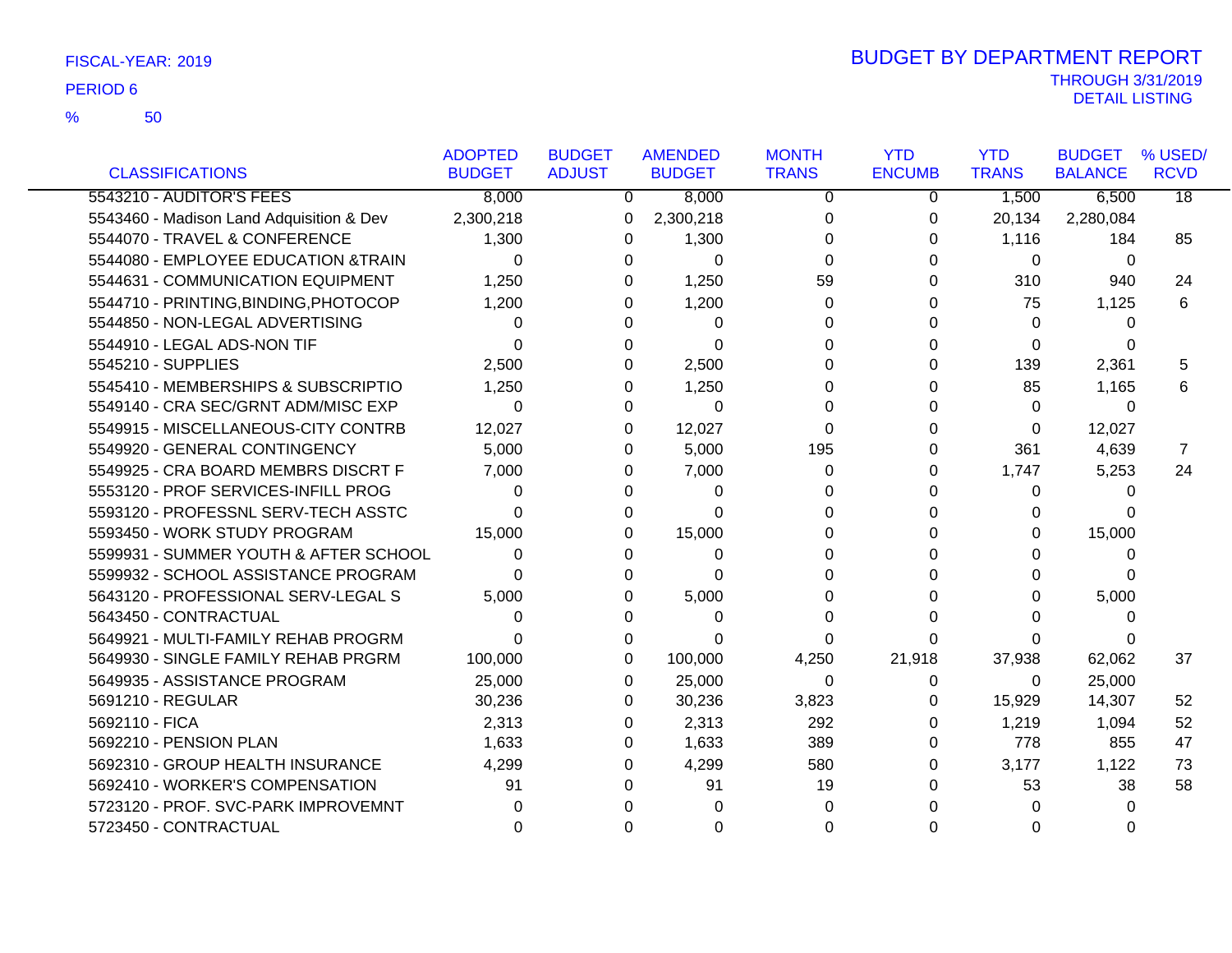50 %

### THROUGH 3/31/2019<br>DETAIL LISTING DETAIL LISTING PERIOD <sup>6</sup> BUDGET BY DEPARTMENT REPORT

|                                           | <b>ADOPTED</b> | <b>BUDGET</b> | <b>AMENDED</b> | <b>MONTH</b> | <b>YTD</b>    | <b>YTD</b>   | <b>BUDGET</b>  | % USED/         |
|-------------------------------------------|----------------|---------------|----------------|--------------|---------------|--------------|----------------|-----------------|
| <b>CLASSIFICATIONS</b>                    | <b>BUDGET</b>  | <b>ADJUST</b> | <b>BUDGET</b>  | <b>TRANS</b> | <b>ENCUMB</b> | <b>TRANS</b> | <b>BALANCE</b> | <b>RCVD</b>     |
| 5726450 - MATCHING CONTRIBUTION           | $\Omega$       | O             | 0              | $\Omega$     | 0             | 0            | <sup>0</sup>   |                 |
| 5741210 - SPECIAL EVENTS PLANNING         |                |               |                |              | U             |              |                |                 |
| 5742110 - FICA                            |                |               |                |              |               |              |                |                 |
| 5742210 - PENSION                         |                |               |                |              |               |              |                |                 |
| 5742310 - HEALTH INSURANCE                |                |               |                |              |               |              |                |                 |
| 5742410 - WORKER'S COMPENSATION           |                |               |                |              | <sup>0</sup>  |              |                |                 |
| 5743120 - PROFESSIONAL SERV-MRKTNG        | 25,500         |               | 25,500         |              | 1,600         | 10,795       | 14,705         | 42              |
| 5819120 - INTRA-GOV TRANSFER-DEBT SERVIC  | $\Omega$       |               |                |              | 0             |              |                |                 |
| 5819140 - INTRA GOV-CAPITAL IMP PROJ FUN  |                |               |                |              |               |              |                |                 |
| 5819500 - REIMB CITY/MADISON SQUARE / EXP | 210,965        |               | 210,965        |              | 0             | 124,688      | 86,277         | 59              |
| 5833120 - - PROFESSIONAL SERVICES         | 0              |               | 0              |              |               | 0            | $\Omega$       |                 |
| 5833125 - PROPERTY MANAGEMENT             | 40,000         | 0             | 40,000         | 296          | 4,400         | 28,547       | 11,453         | 71              |
| 5833455 - PROPERTY MAINTENANCE            | 40,000         |               | 40,000         | 43           | 0             | 5,053        | 34,947         | 12              |
| 5836110 - LAND ACQUISITION                |                |               |                |              |               |              |                |                 |
| 5837110 - REGIONS BANK LOAN \$2,730,      |                |               |                |              |               |              |                |                 |
| 5837210 - REGIONS LN 2006 - \$2,730M      |                |               |                |              |               |              |                |                 |
| Department 1110-CRA BOARD FOR TIF TOTAL   | 3,443,980      | 8,960         | 3,452,940      | 59,527       | 36,878        | 449,988      | 3,002,953      | $\overline{13}$ |
| <b>EXPENSE TOTAL</b>                      | 3,443,980      | 8,960         | 3,452,940      | 59,527       | 36,878        | 449,988      | 3,002,953      | 13              |
| Fund 610-CRA TRUST FUND TOTAL             |                |               |                |              |               |              |                |                 |
| <b>REVENUE</b>                            | 1,577,941      | $\mathbf 0$   | 1,577,941      | 1,698        | 0             | 817,759      | 760,182        | 51              |
| <b>EXPENSE</b>                            | 3,443,980      | 8,960         | 3,452,940      | 59,527       | 36,878        | 449,988      | 3,002,953      | 13              |
| Fund 610-CRA TRUST FUND TOTAL             | $-1,866,039$   | $-8,960$      | $-1,874,999$   | $-57,829$    | $-36,878$     | 367,771      | $-2,242,771$   |                 |

Fund 615-FEDERAL FORFEITURE FUND

REVENUE

Department 0000-Description N/A

3511000 - CONFISCATED REVENUE 0 0 0 0 0 30,629 -30,629